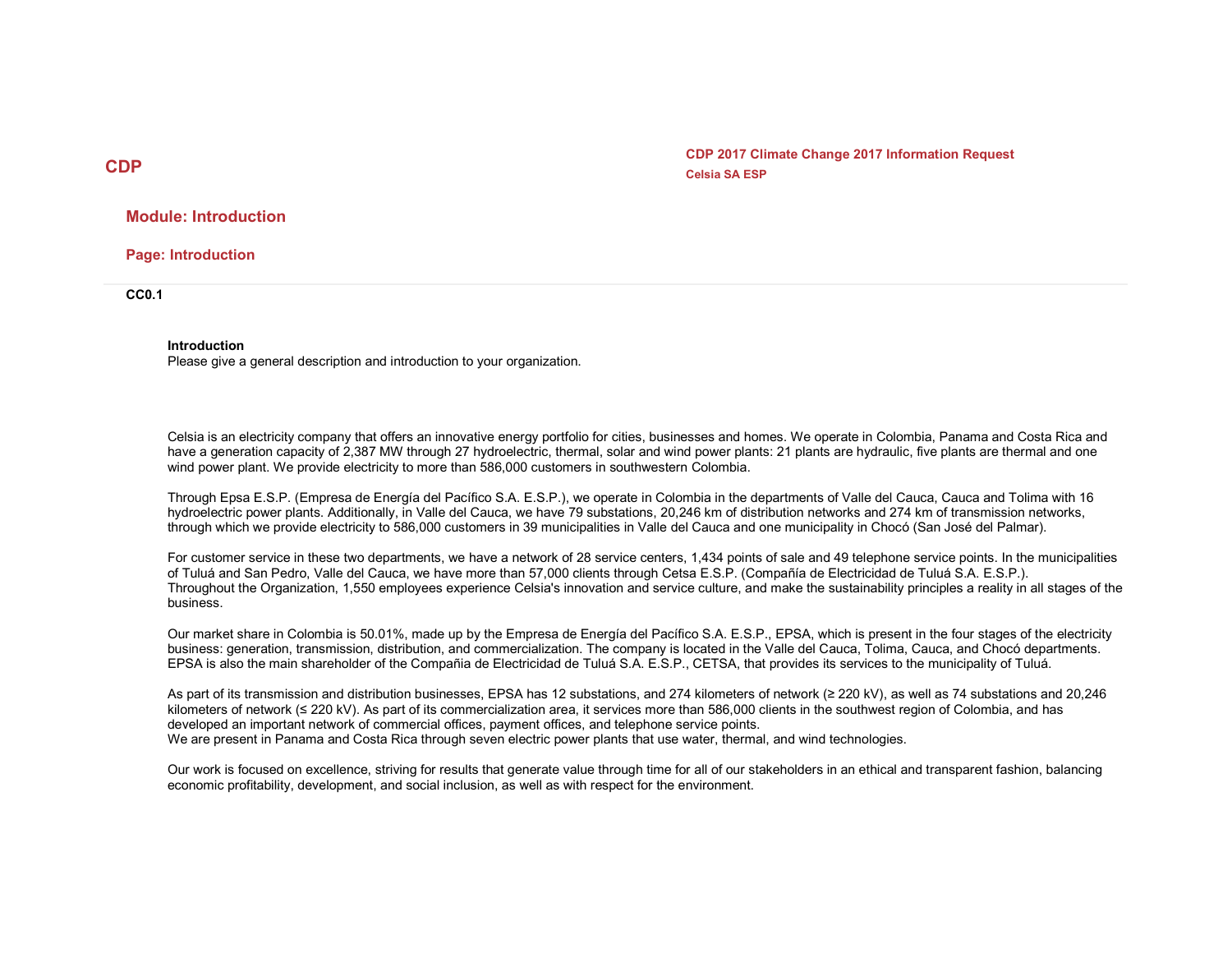The redefinition of the Company's strategy is decisive when looking into the future. We seek superior results for the Company, and for the people and entities with which it is engaged.

 Following the work guided by the Board of Directors and the Steering Committee, Celsia is working on a new client-focused strategic approach. Given that asset management is now our main line of business, we have found new opportunities in the face of market needs, which are represented in the identification of three new lines of business. Now, we have 4 business that are part of our strategy:

• Asset management: we have strived to find more environmentally-friendly business alternatives adapted to our clients' needs. The development of new technologies and appearance of increasingly more active clients interested in finding out the origin of their product and even controlling their consumption or managing their demand compels us to dare to be different and to innovate in providing products and services that make our clients' lives even easier. See: http://www.celsia.com/en/Home-en (products section)

 • Cities: we play an active role in modern and friendly urban development, taking advantage of the trend of building cities within cities, where we will provide services that go beyond supplying energy, which include cooling districts, co-generation, water, lighting, and electric transportation. See: http://www.celsia.com/en/clients/cities

 • Businesses: we want to comprehensively solve the energy needs of businesses, industries and real estate developers. Our objective is to venture far beyond the meter and make investments in electricity assets, combining these with operation, maintenance and energy-supply services. See: http://www.celsia.com/en/Clients/Bussines

 • Homes: the portfolio consists of photovoltaic solar energy, batteries that store energy services automation or automated energy management in the home, and funding options for these platforms. See: http://www.celsia.com/en/clients/homes

## CC0.2

#### Reporting Year

Please state the start and end date of the year for which you are reporting data.

The current reporting year is the latest/most recent 12-month period for which data is reported. Enter the dates of this year first.

We request data for more than one reporting period for some emission accounting questions. Please provide data for the three years prior to the current reporting year if you have not provided this information before, or if this is the first time you have answered a CDP information request. (This does not apply if you have been offered and selected the option of answering the shorter questionnaire). If you are going to provide additional years of data, please give the dates of those reporting periods here. Work backwards from the most recent reporting year.

Please enter dates in following format: day(DD)/month(MM)/year(YYYY) (i.e. 31/01/2001).

Enter Periods that will be disclosed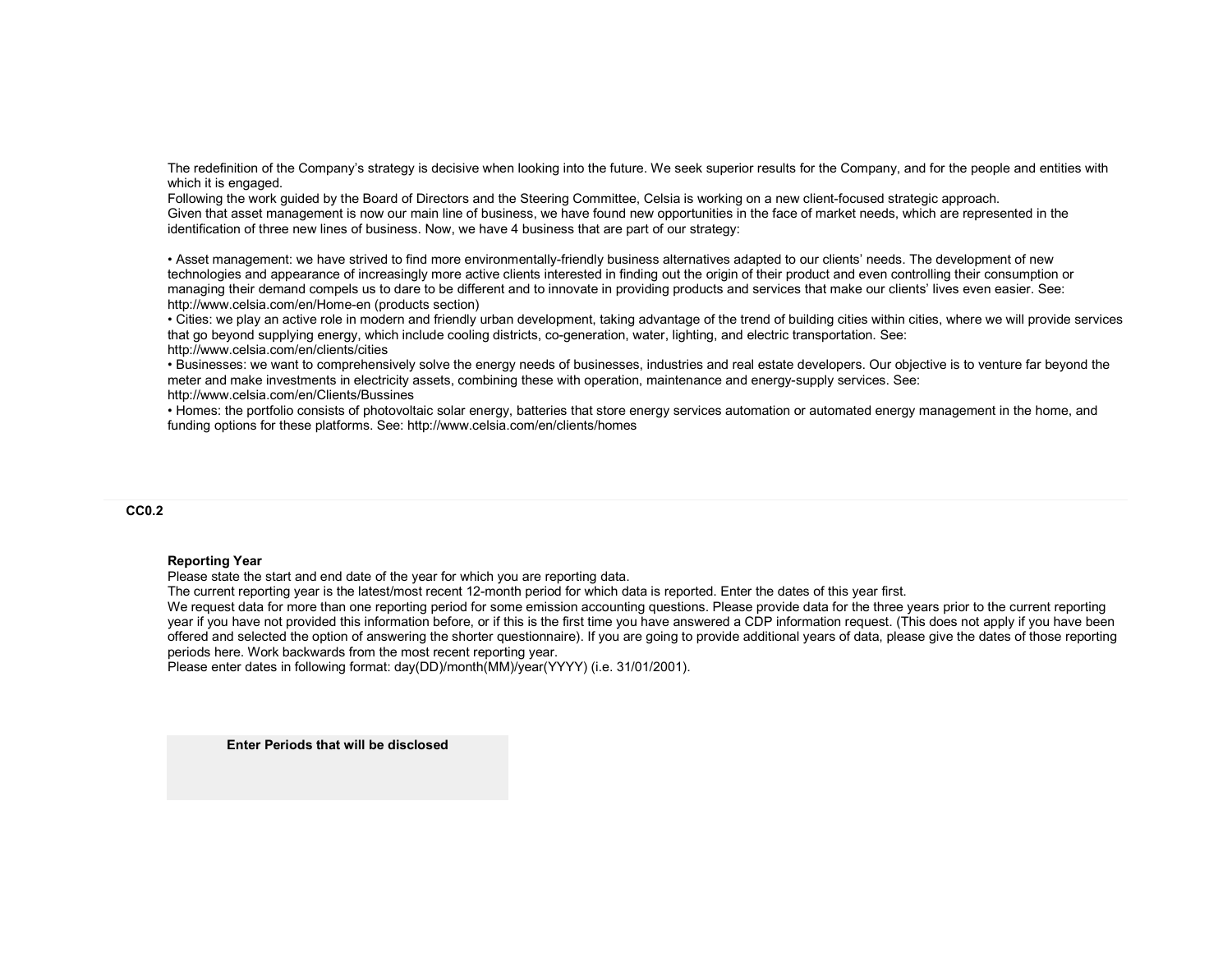#### Enter Periods that will be disclosed

Fri 01 Jan 2016 - Sat 31 Dec 2016

## CC0.3

#### Country list configuration

Please select the countries for which you will be supplying data. If you are responding to the Electric Utilities module, this selection will be carried forward to assist you in completing your response.

#### Select country

Colombia Panama Costa Rica

#### CC0.4

#### Currency selection

Please select the currency in which you would like to submit your response. All financial information contained in the response should be in this currency.

**COP** 

# CC0.6

#### Modules

As part of the request for information on behalf of investors, companies in the electric utility sector, companies in the automobile and auto component manufacturing sector, companies in the oil and gas sector, companies in the information and communications technology sector (ICT) and companies in the food, beverage and tobacco sector (FBT) should complete supplementary questions in addition to the core questionnaire.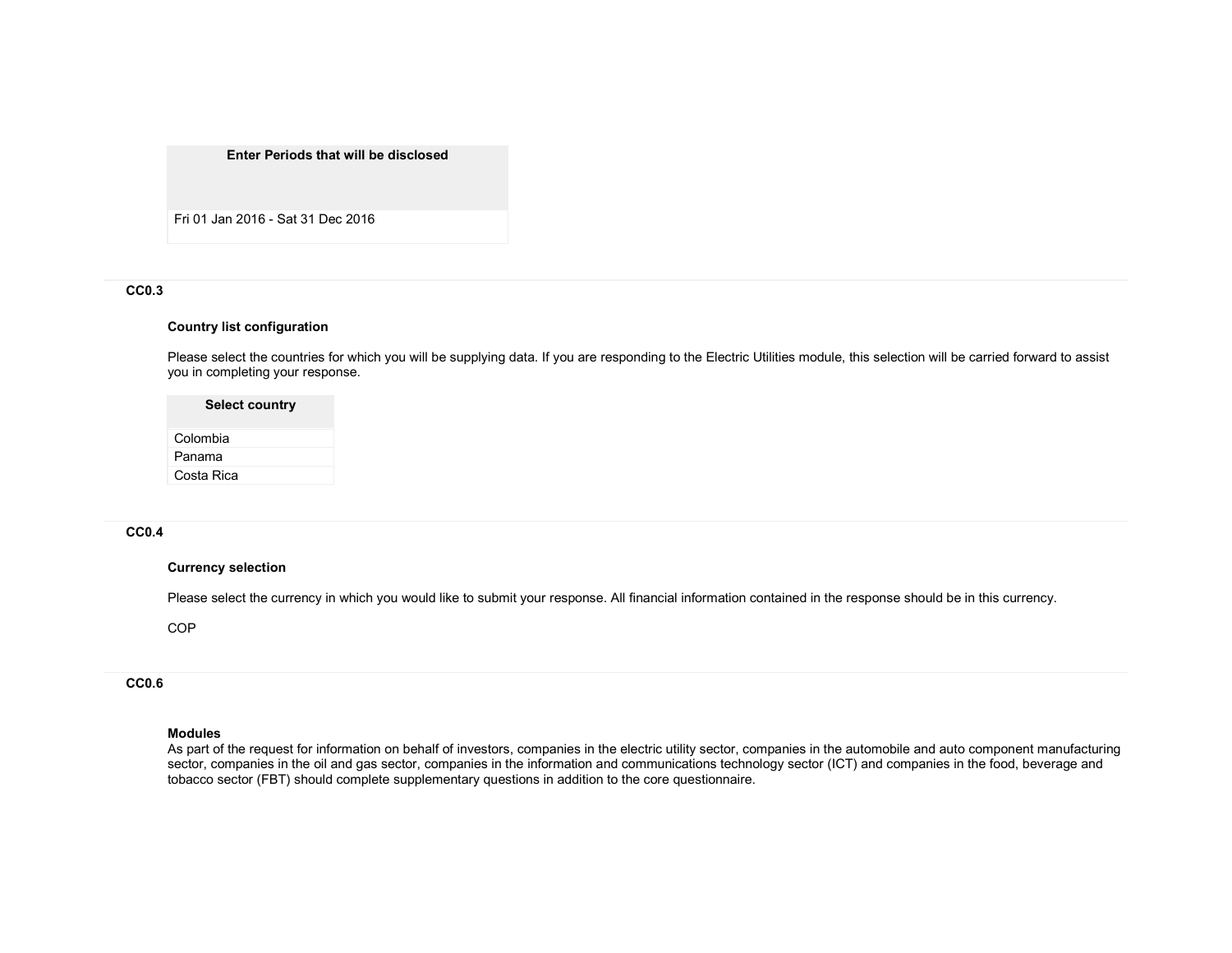If you are in these sector groupings, the corresponding sector modules will not appear among the options of question CC0.6 but will automatically appear in the ORS navigation bar when you save this page. If you want to query your classification, please email respond@cdp.net.

If you have not been presented with a sector module that you consider would be appropriate for your company to answer, please select the module below in CC0.6.

#### Further Information

Module: Management

#### Page: CC1. Governance

CC1.1

Where is the highest level of direct responsibility for climate change within your organization?

Board or individual/sub-set of the Board or other committee appointed by the Board

## CC1.1a

#### Please identify the position of the individual or name of the committee with this responsibility

The highest level with direct responsibility for climate change in Celsia is the CEO and the Board of Directors. Celsia has a Sustainability and Corporate Governance Committee in charge of formulating proposals and actions that take into account Sustainability best practices, and for monitoring and following up plans and management regarding this matter.

 All of them are supported by the Steering Committee and Generation VP to drive the implementation of the climate change policy processes, managing initiatives to mitigate GHGs, supporting processes dissemination, incentives and awareness among employees, and presenting to the community and other stakeholders how the company manages this material issue (Socio-environmental management). The Generation duties includes: build and periodically updating the sustainability policy including the material issues related with climate change, water related issues, biodiversity and environmental impacts among others, Celsia have a Corporate staff Socioenvironmental. They lead the various initiatives that are developed for the different equipment such as Finance team: carbon taxes and financial aspects related with climate change management; Planning team that are responsible for the growth of the company and should take into account issues of specific to climate change and also other commitments as iNDC of COP 21 undertaken by Colombia, Regulatory affairs needs to do continuous overseeing of new regulations or regulatory changes related to climate change and how they can impact businesses of the company, and the Operation teams focus on operative standards on in such a way that emissions are minimizing when this is technically and economically possible, all these efforts are reflected in an optimization of the operation that is reported annually in the Integrated Report - IR, the DJSI and in the measurement of water and carbon footprints of the company.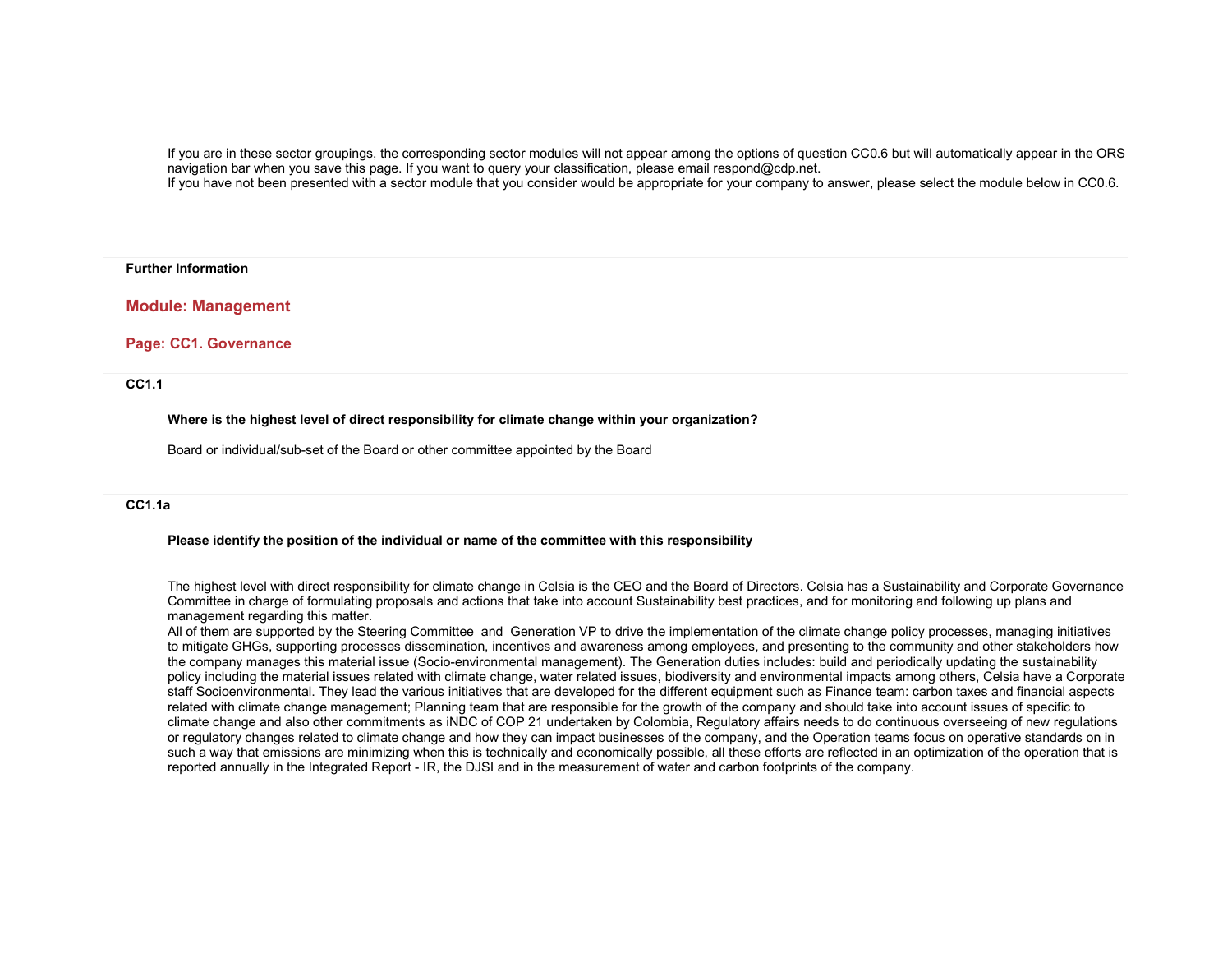# CC1.2

Do you provide incentives for the management of climate change issues, including the attainment of targets?

Yes

# CC1.2a

Please provide further details on the incentives provided for the management of climate change issues

| Who is<br>entitled to<br>benefit from<br>these<br>incentives? | The type of<br><i>incentives</i> | Incentivized<br>performance<br>indicator | <b>Comment</b>                                                                                                                                                                                                                                                                                                                                                                                                                                                                                                                                                                                                                                                                                                                                                                                                                                                                                |
|---------------------------------------------------------------|----------------------------------|------------------------------------------|-----------------------------------------------------------------------------------------------------------------------------------------------------------------------------------------------------------------------------------------------------------------------------------------------------------------------------------------------------------------------------------------------------------------------------------------------------------------------------------------------------------------------------------------------------------------------------------------------------------------------------------------------------------------------------------------------------------------------------------------------------------------------------------------------------------------------------------------------------------------------------------------------|
| All employees                                                 | Monetary<br>reward               | Other: DJSI<br>results                   | The Company has implemented a Variable Compensation System, which aims to improve the Organization's<br>results through good performance of employees in carrying out the corporate and competitive strategy. This<br>system rewards employees for good performance achievements by paying an annual bonus which is not part<br>of their salary. The 11% of such compensation corresponds to the performance of sustainability material<br>issues. The metric is established based on the DJSI score. By 2016 the goal set was achieved, and in 2017<br>employees received 110% of the compensation for this concept. In order to improve the company's DJSI<br>performance, all relevant areas have action plans to improve the material issues with some gaps related with<br>DJSI, thus helping to achieve the goals established by Celsia (including those associated to climate change). |

## Further Information

## Page: CC2. Strategy

## CC2.1

Please select the option that best describes your risk management procedures with regard to climate change risks and opportunities

Integrated into multi-disciplinary company wide risk management processes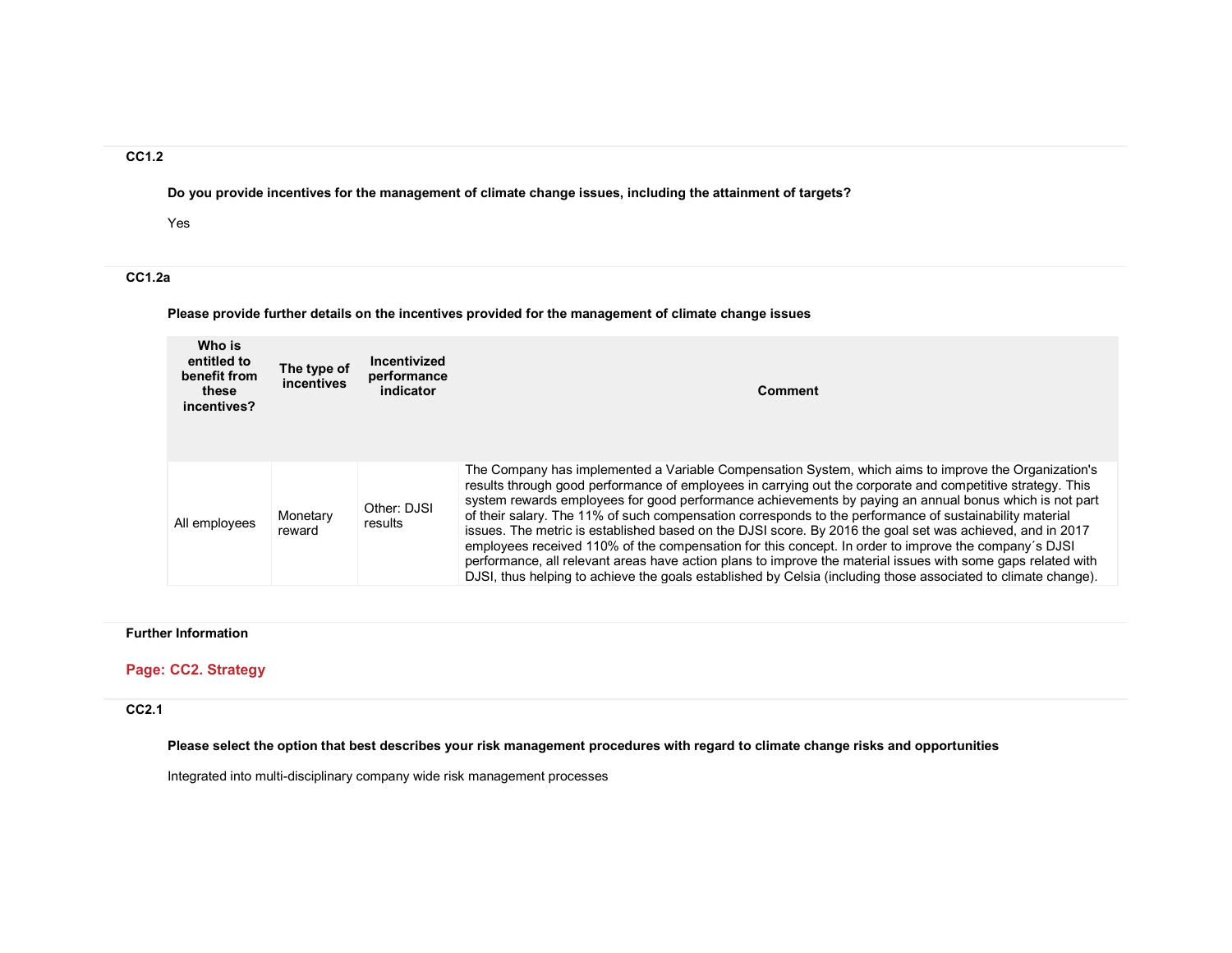## CC2.1a

Please provide further details on your risk management procedures with regard to climate change risks and opportunities

| <b>Frequency of</b><br>monitoring    | To whom are results<br>reported?                                                       | Geographical<br>areas<br>considered   | How far into<br>the future are<br>risks<br>considered? | <b>Comment</b>                                                                                                                                                                                                                                                                                                                                                                                                                                                                                                                                                                                                                                                                                                                                                                                                                                                                                                                                                                                                                      |
|--------------------------------------|----------------------------------------------------------------------------------------|---------------------------------------|--------------------------------------------------------|-------------------------------------------------------------------------------------------------------------------------------------------------------------------------------------------------------------------------------------------------------------------------------------------------------------------------------------------------------------------------------------------------------------------------------------------------------------------------------------------------------------------------------------------------------------------------------------------------------------------------------------------------------------------------------------------------------------------------------------------------------------------------------------------------------------------------------------------------------------------------------------------------------------------------------------------------------------------------------------------------------------------------------------|
| Six-monthly or<br>more<br>frequently | Board or individual/sub-<br>set of the Board or<br>committee appointed by<br>the Board | Colombia.<br>Panamá and<br>Costa Rica | 1 to 3 years                                           | In the company, risk governance is understood to be a differentiating and<br>essential factor for achieving business sustainability. Our risks analysis is<br>based on an exercise that has multiple variables, in accordance to the risks<br>manual of the Company. The manual offers a detailed explanation of the<br>methodology adopted for risk management and the determination of the frame<br>of action. Regarding climate risk management, it is integrated into the risk<br>management process of the company, which consists of a homologous and<br>systematic implementation of joint actions in the optimal management of risks<br>that may affect the strategy and sustainability model, so that it may reasonably<br>ensure compliance with its objectives. The integral management of cycle risk<br>involves identification, communication, assessment and monitoring. All these<br>stages include control actions to minimize them. The risk management policy of<br>the company defines that each area or process |

## CC2.1b

#### Please describe how your risk and opportunity identification processes are applied at both company and asset level

Climate change is identified as 1 of the aspects with the greatest relevance in the decision-making process & evaluations of stakeholders. Risk management is understood as a differentiating factor & as fundamental to achieving the business sustainability. That's why Celsia has expressed its commitment with the mitigation & adaptation strategies to manage emissions, & the incorporation of ecoefficient actions in its processes.

 Climate risk management has been integrated into the risk management system. It is a measure & systemic application of coordinated actions regarding the ideal management of the risks that can affect the company's strategy model & sustainability, as well as the capability to achieve the goals. The integral management involves identification, communication, assessment & monitoring. Celsia's risk management policy indicates that all divisions and processes must be included in the risk management system & the risk manual provides a detailed explanation of the risk-management methodology & action framework in place. This process is methodically executed with the support of the risks division. The risks related to climate change are identified by the organization in line with the risks policy. Risks originating from weather phenomena are also monitored through the sales management process, assessing their impact on operational margins. This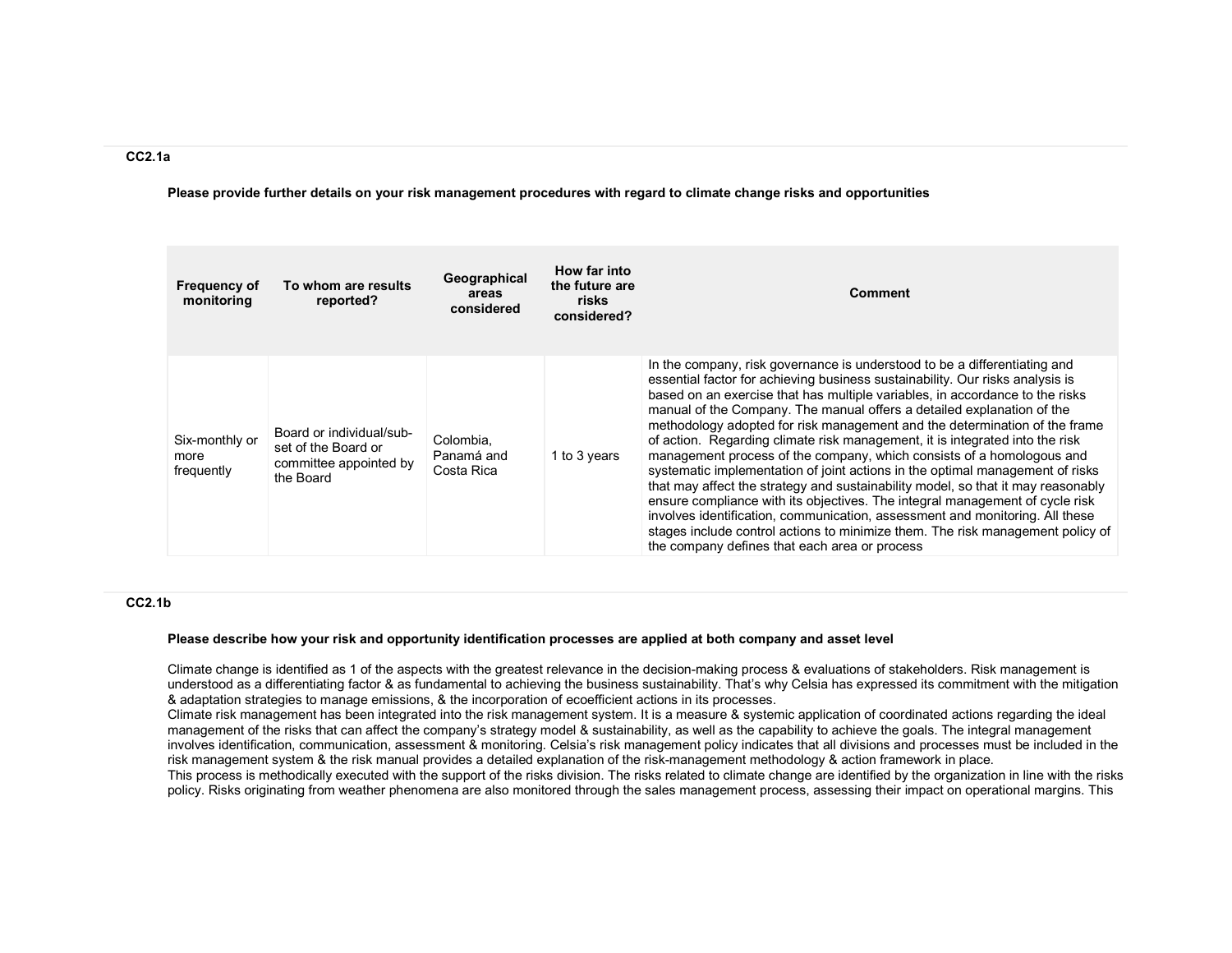offers the possibility to detect opportunities for the commercialization of energy, either the purchase or sale of, or the need to contract additional fuel for greater thermoelectric generation. In this way, the exposure of the portfolio caused by unfavorable water levels is reduced. In order to manage the identified risk in relation to weather phenomena, Celsia carries out generation planning in deposits, through which it ensures the energy for the system & reduces the impact of saidphenomena on the communities to a minimum because the deposit hydroelectric power plants facilitate the regulation of the water.

#### CC2.1c

#### How do you prioritize the risks and opportunities identified?

Celsia identified the risks based on a qualitative & quantitative analysis, according to the guidelines established in the definition of risk tolerance and appetite, & based on an assessment of the controls established so as to prioritize the principle residual risks that could affect the Company. Each risk is analyzed according to different dimensions, seeking to cover all strategic variables & stakeholders. These dimensions are: economic, reputational, environment, social, regulatory, occupational health and safety, and operating continuity. See risk management at https://goo.gl/cajBUK Report 2016, p 53-60 & see climate change p 168-173 & https://goo.gl/0UXn4X

 Attached are the dimensions and definitions of risk appetite and tolerance. Once the risks are analyzed, the failures that could give rise to the materialization of the risk are identified; plans or projects to be developed so as to reduce the level of risk are then proposed. The risk area monitors advances in the plans for the control of risks, and the Audit Department validates compliance of said plans and projects.

 The Company conducted a correlation analysis of the strategic business risks - known as TREND AND RISK MANAGEMENT - as part of its decision-making & management process, based on the methodology of the insurance company SURA. Also, Celsia conducts a water-stress analysis for all areas where its generation assets are located; last year's report shows that none of the assets are located in water stress areas. In addition, Celsia is strengthening this area as part of the analysis of generation opportunities by analyzing generation dispersions in critical scenarios. Moreover, the company analyzes the risk correlation for activities that cut across the Company, such as the commercial strategy; this study sets out an analysis of the Company's commercial exposure and the effects on revenues, taking into account energy procurement levels, water levels, and fuel availability, which are correlated.

#### CC2.1d

Please explain why you do not have a process in place for assessing and managing risks and opportunities from climate change, and whether you plan to introduce such a process in future

| Main reason for not having a process | Do you plan to introduce a process? | Comment |
|--------------------------------------|-------------------------------------|---------|
|--------------------------------------|-------------------------------------|---------|

#### CC2.2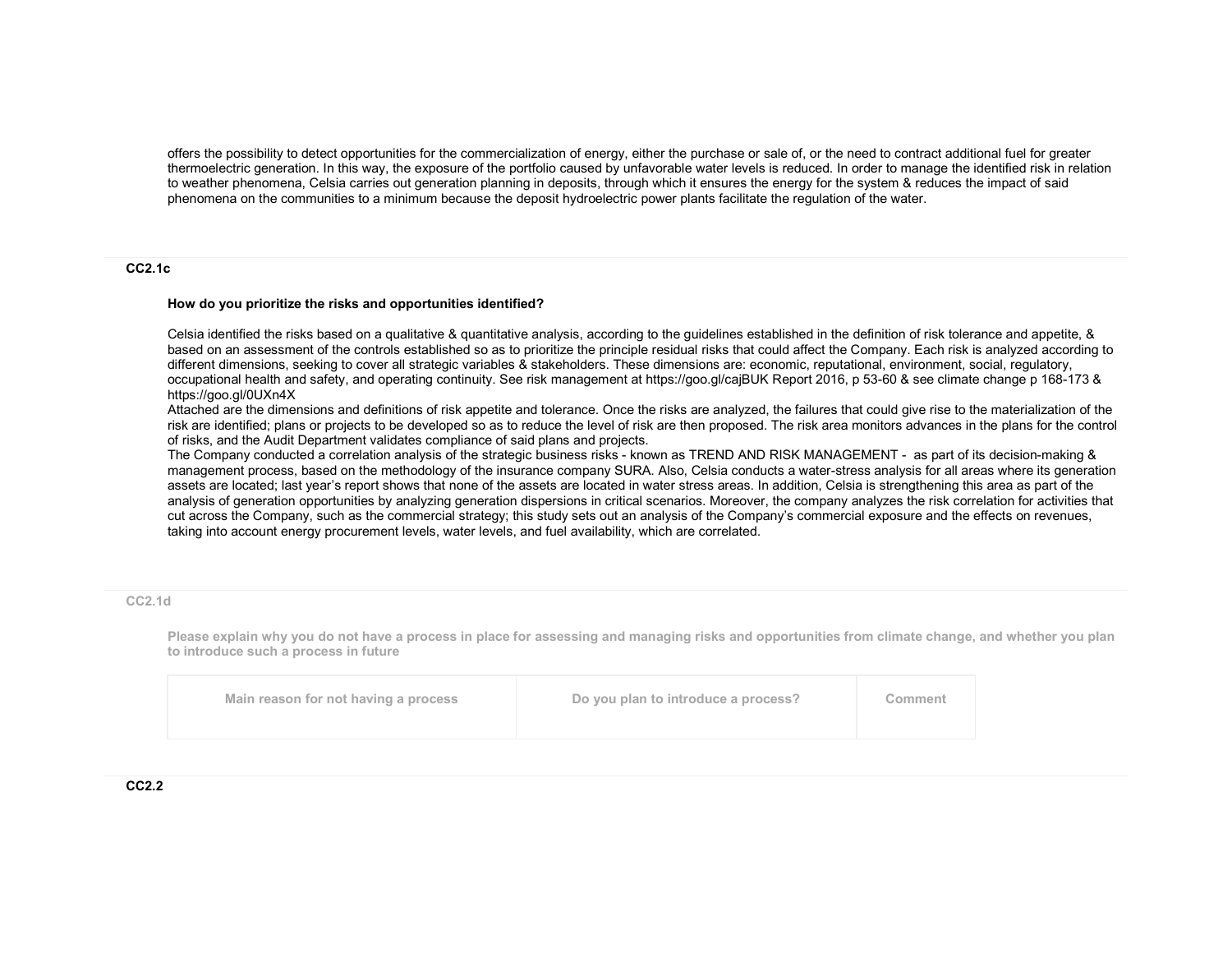#### Is climate change integrated into your business strategy?

Yes

#### CC2.2a

#### Please describe the process of how climate change is integrated into your business strategy and any outcomes of this process

The year 2016 was marked by the start of the projects and actions that allow us to progress in the consolidation of the corporate strategy established for the 2015- 2025 period. Said strategy prioritizes the diversification of products and services with technology and processes that have low carbon emissions; an increase in the number of clients; and the segmentation of clients in the City, Business and Home segments to offer differentiated bespoke products and services. Our Company firmly believes in our responsibility of caring for the planet, people and the resources that we use. We believe that it is possible to have a profitable company and, at the same time, contribute to the social development of the regions where we operate, with deep respect for the environment. See our BHAG - Big, Hairy & Audacious Goal at: https://goo.gl/Y3mYrw

We understand sustainability to be the ethical and transparent generation of value over time for all of our stakeholders, achieving a balance between profitability, development and social inclusion, and respect for the environment. Through its strategy, the Company works for sustainable growth by committing to: • The comprehensive development of employees in order to have an outstanding team committed to the organizational culture. • Providing a business portfolio with emphasis on client management, availability of resources and innovation. • Management of social, economic and environmental risks resulting from the business model and operations. • Strengthening stakeholder relations and engagement channels based on respect and building mutual trust. • Continuous improvement of processes, considering the contribution to the main Sustainable Development Goals (SDGs) that the Organization works on.

Celsia recognizes the importance of environmental conservation and the rational use of natural resources, by promoting the use of low-carbon energy and diversifying its offering of products and services to improve people's quality of life, that's why the Company has an Environmental Policy that includes different subpolicies, one of them related with Climate change and management of emissions. See: https://goo.gl/8Gvi0x. With these policies, the Company establishes the guidelines of action for employees and the framework of references for all other stakeholders in relation to the environment. Climate change is identified as a material issue within the socio-environmental management and is incorporated into our business model, similarly, risk and opportunities are analyzed to identify new business opportunities by diversifying the portfolio of products aligned with our strategy.

In this sense, in Celsia we are convinced that the time for non-conventional renewable energy has come and solar and wind generation are the main sources for us: their costs currently are competitive and there are many possibilities that complement our portfolio very well. We therefore leverage the knowledge that our research and development teams have acquired in the understanding and use of solar energy and the wind operation in Costa Rica, as part of our aspiration to become leaders in the use of these technologies.

At Celsia, we see great opportunities in solar power generation. Therefore, we have decided to develop organizational capacity for the construction and operation of this technology. Additionally, we have focused on an ambitious expansion plan of this kind of project and we hope to build a capacity of 250 MW in the medium term in Colombia and Panama. Also, we are convinced of the competitiveness of wind power generation, we have been working on the different studies and processes of permits and licenses to make the expansion of our new wind power plant by 60 to 70 MW feasible. In 2017, we will keep making progress in the development of this project with the aim to have the wind farm in the conditions to participate in a future energy auction in the country. Currently, Celsia has an installed capacity of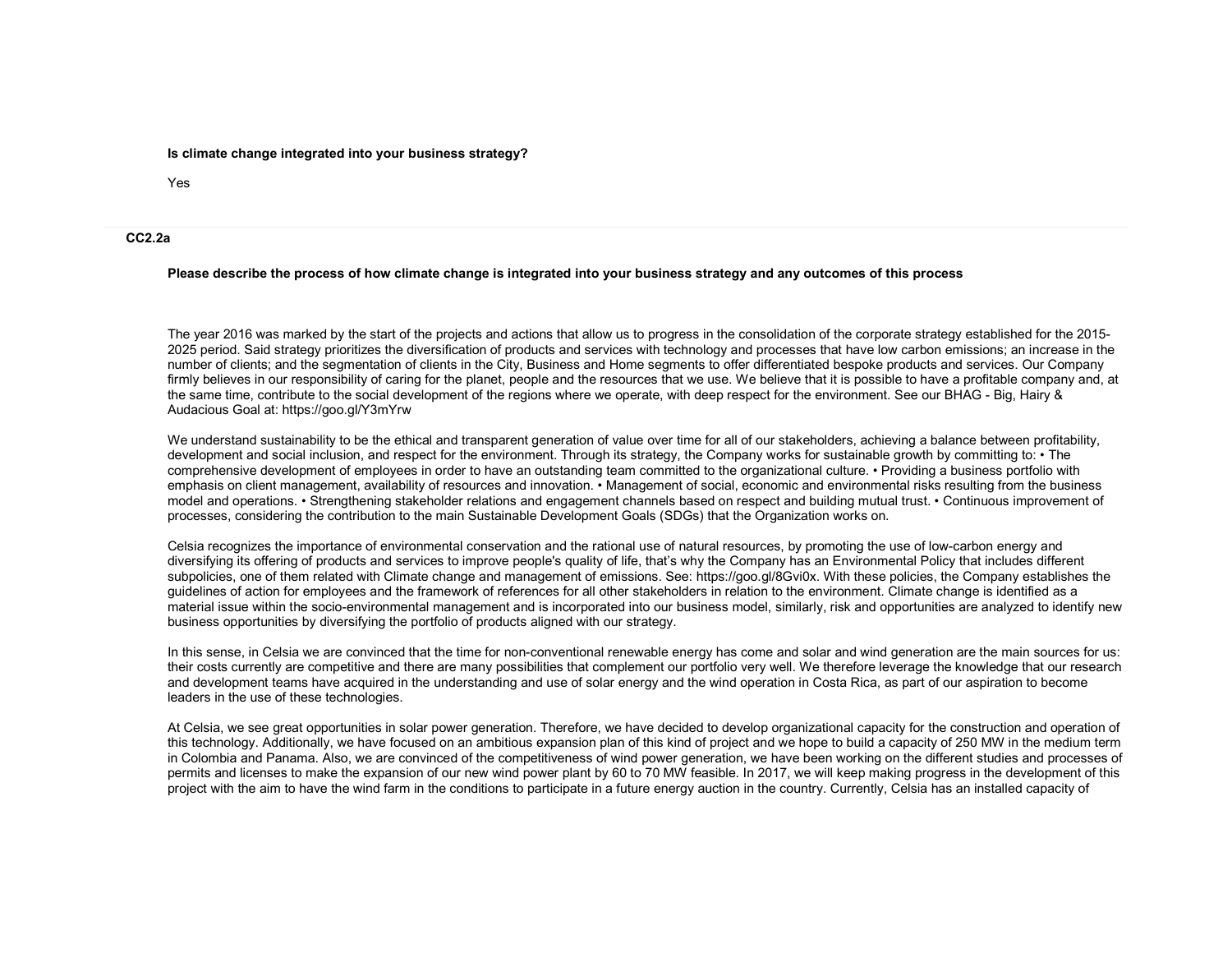2,387 MW with a generation mix of 51% hydroelectric, 48% thermal and 2% wind. In the long term (2025) we are going to have an installed capacity of 3,374 MW: 46% hydroelectric, 34% thermal & 20% of wind and other renewables.

Celsia is on the cutting edge of this technology in Colombia after more than four years of hard work, during which task groups that involved all the areas of the Company managed to overcome paradigms and rethink processes, as well as negotiation and operating systems. This technology allows us to grow and complement our generation matrix, have different relations with clients who seek clean energy consumption, achieve our profitability targets and project ourselves as a modern and innovative Celsia.

At Celsia, we have closely followed these developments, and have prepared ourselves to take advantage of the opportunities that arise out of them. We have therefore decided to include, as a fundamental part of our strategy, the development of new businesses geared toward meeting the needs of evermore active and well-informed clients. This last point is what has allowed us to change how we see the business, and we are concentrating on building a customer-facing company, managed not on the basis of assets like a traditional public utilities company, but as a modern company where plants, lines and substations are just one means of improving people's quality of life. We plan to implement this through 4 business units:

• Asset management: we have strived to find more environmentally-friendly business alternatives adapted to our clients' needs. The development of new technologies and appearance of increasingly more active clients interested in finding out the origin of their product and even controlling their consumption or managing their demand compels us to dare to be different and to innovate in providing products and services that make our clients' lives even easier. See: http://www.celsia.com/en/Home-en (products section)

 • Cities: we play an active role in modern and friendly urban development, taking advantage of the trend of building cities within cities, where we will provide services that go beyond supplying energy, which include cooling districts, co-generation, water, lighting, and electric transportation. See: http://www.celsia.com/en/clients/cities

 • Businesses: we want to comprehensively solve the energy needs of businesses, industries and real estate developers. Our objective is to venture far beyond the meter and make investments in electricity assets, combining these with operation, maintenance and energy-supply services. See: http://www.celsia.com/en/Clients/Bussines

 • Homes: the portfolio consists of photovoltaic solar energy, batteries that store energy services automation or automated energy management in the home, and funding options for these platforms. See: http://www.celsia.com/en/clients/homes

CC2.2b

Please explain why climate change is not integrated into your business strategy

CC2.2c

Does your company use an internal price on carbon?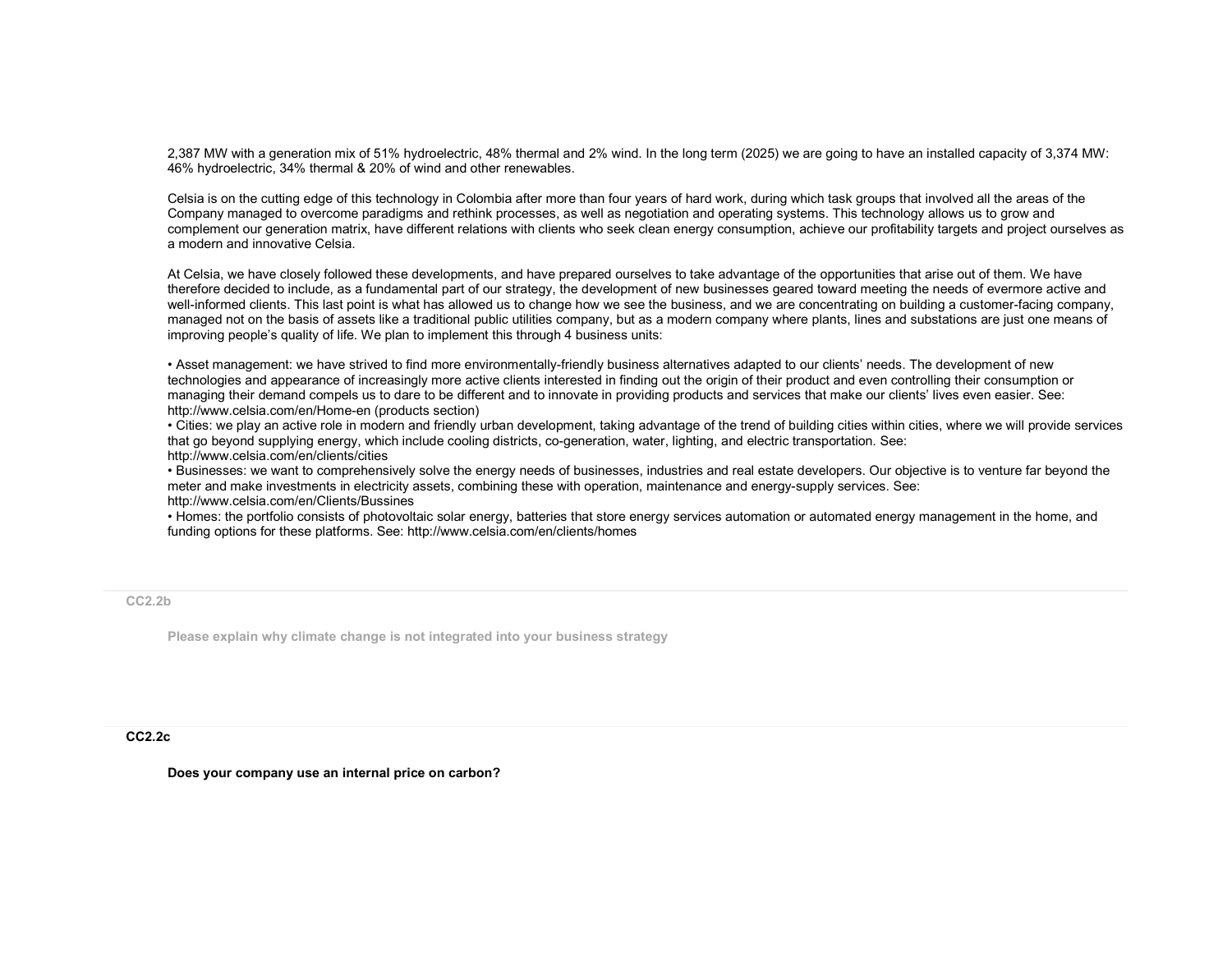No, but we anticipate doing so in the next 2 years

#### CC2.2d

Please provide details and examples of how your company uses an internal price on carbon

## CC2.3

Do you engage in activities that could either directly or indirectly influence public policy on climate change through any of the following? (tick all that apply)

Direct engagement with policy makers Trade associations Funding research organizations

## CC2.3a

## On what issues have you been engaging directly with policy makers?

| <b>Focus of legislation</b> | Corporate<br><b>Position</b>        | Details of engagement                                                                                                                                                                                                                                                                                                                                                       | <b>Proposed legislative solution</b>                                                                                                                                                                                                                                                                                                                                                                                                                                                                                                                                                                                                                                                                                                                                     |
|-----------------------------|-------------------------------------|-----------------------------------------------------------------------------------------------------------------------------------------------------------------------------------------------------------------------------------------------------------------------------------------------------------------------------------------------------------------------------|--------------------------------------------------------------------------------------------------------------------------------------------------------------------------------------------------------------------------------------------------------------------------------------------------------------------------------------------------------------------------------------------------------------------------------------------------------------------------------------------------------------------------------------------------------------------------------------------------------------------------------------------------------------------------------------------------------------------------------------------------------------------------|
| Carbon tax                  | Support with<br>major<br>exceptions | The possibility of including a carbon tax in the tax reforms<br>was discussed in Colombia during 2016. Celsia<br>presented the analyses to the relevant authorities, which<br>show that said measure would increase the variable<br>costs of generation, affecting the principle of free<br>enterprise and free competition, and result in higher rates<br>for end clients. | The Carbon Tax was included in the 2016 Tax Reform.<br>Seeking to de-incentivize the use of fossil fuels, and as<br>part of the country's efforts to meet the COP21<br>agreements made in Paris, the new tax regime included<br>the so called "green tax" which taxes carbon emissions<br>from the use of said fuels. In the tax reform, natural gas<br>and coal was exempt from the CO2 tax because it was<br>understood that said tax would involve a greater cost for<br>users as well as the government due to the increase in<br>energy subsidies, and this cost would exceed the amount<br>that would be collected by the tax. In the Tax Reform,<br>only the sale of natural gas to the refinement of<br>hydrocarbons and petrochemical industries is taxed. Coal |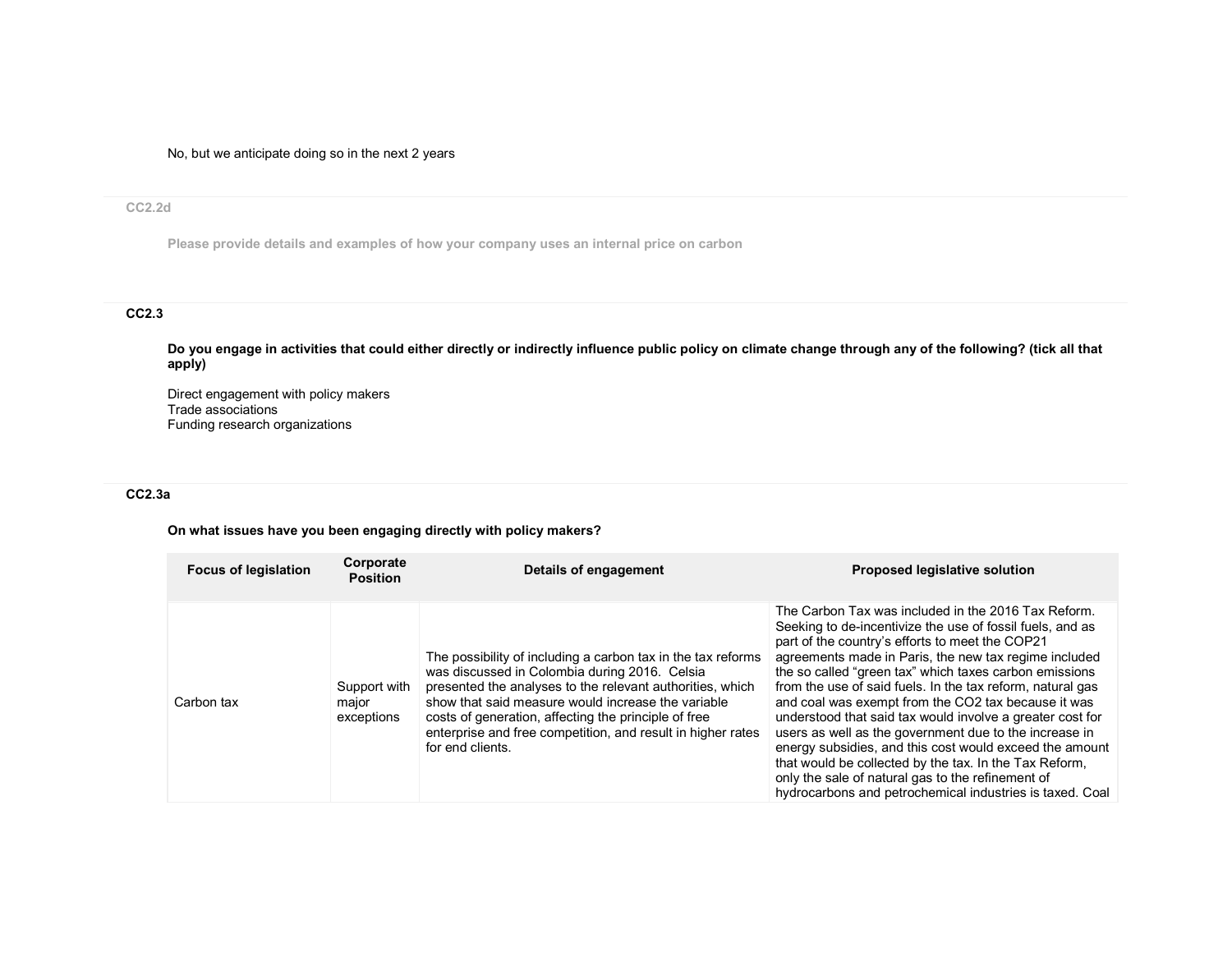| <b>Focus of legislation</b> | Corporate<br><b>Position</b>        | <b>Details of engagement</b>                                                                                                                                                                                                                                                                                                                                                                                                                                                                                                                                                                                                                                                                                                                                                                                                                                                                                                           | Proposed legislative solution                                                                                                                                                                                                                                                                                                                                           |
|-----------------------------|-------------------------------------|----------------------------------------------------------------------------------------------------------------------------------------------------------------------------------------------------------------------------------------------------------------------------------------------------------------------------------------------------------------------------------------------------------------------------------------------------------------------------------------------------------------------------------------------------------------------------------------------------------------------------------------------------------------------------------------------------------------------------------------------------------------------------------------------------------------------------------------------------------------------------------------------------------------------------------------|-------------------------------------------------------------------------------------------------------------------------------------------------------------------------------------------------------------------------------------------------------------------------------------------------------------------------------------------------------------------------|
|                             |                                     |                                                                                                                                                                                                                                                                                                                                                                                                                                                                                                                                                                                                                                                                                                                                                                                                                                                                                                                                        | is exempt from the CO2 tax because it's understood that<br>said tax would imply a higher cost for both users and for<br>the government, due to the increase in energy subsidies.                                                                                                                                                                                        |
| Carbon tax                  | Support with<br>major<br>exceptions | In Panama, the regulatory body submitted a proposal for<br>the amendment of Law 6/1997, which established the<br>regulatory and institutional framework for the provision of<br>electricity. The proposal includes a series of important<br>amendments to the system of the current market. The<br>most important one of these amendments for the<br>Company was the application of a penalty for bids in the<br>invitations to tender by power plants that use fossil fuels.<br>Said penalty would be proportional to the CO2 emissions<br>for each kWh generated. Regarding this aspect, Celsia<br>shared an analysis with the National Public Utilities<br>Authority (ASEP, for the Spanish original) of Panama, as<br>we did in Colombia.                                                                                                                                                                                          | Currently, the topic is under revision by Panamanian<br>authorities. Celsia will continue working with the ASEP to<br>prevent a counter-incentive, which involves the proposal<br>to penalize thermal power generation bids in the<br>invitations to tender, and would affect not only our Bahía<br>Las Minas and Cativá thermal power plants, but also our<br>clients. |
| Clean energy generation     | Support                             | Celsia has participated through the guilds in the<br>advocacy of law 1715 renewable energy. Currently<br>involved in discussion to promote the regulation of this<br>law, it is expected the government implement<br>environmental schemes, social, legal and taxation to<br>facilitate the modernization of the energy mix for this year<br>because of COP21 commitments                                                                                                                                                                                                                                                                                                                                                                                                                                                                                                                                                              | At the moment, it has made the national tax authority<br>(DIAN) apply the tax regime of incentives for renewable<br>energy and UPME (Mining and Energy Planning Unit)<br>establish the conditions for registration of these projects.                                                                                                                                   |
| Energy efficiency           | Support                             | The Colombian Association of Electric Power Generators<br>has the fundamental objective of supporting and<br>promoting programs, policies and/or actions aimed at<br>ensuring the sustainable development of Colombian<br>power generation industry. The following measures were<br>taken by the association to contribute to these processes:<br>• Active participation to design Policies and<br>environmental regulations. • Proposals to ensure<br>environment protection and sustainability of electricity's<br>provision. • Support of activities and actions aimed at<br>ensuring availability and protection of water resources.<br>The association encourages companies in the sector to<br>become a great protector of biodiversity and other<br>resources, including species threatened with extinction,<br>and in actors that do not generate environmental<br>liabilities to the planet. Likewise, the sustainable use of | Celsia participated in the study of the energy and<br>regulation policy for the development of smart networks,<br>and in the roadmap to 2030. This project was led by the<br>Mining and Energy Planning Unit (UPME), the<br>organization Colombia Inteligente, and the InterAmerican<br>Development Bank (IADB).                                                        |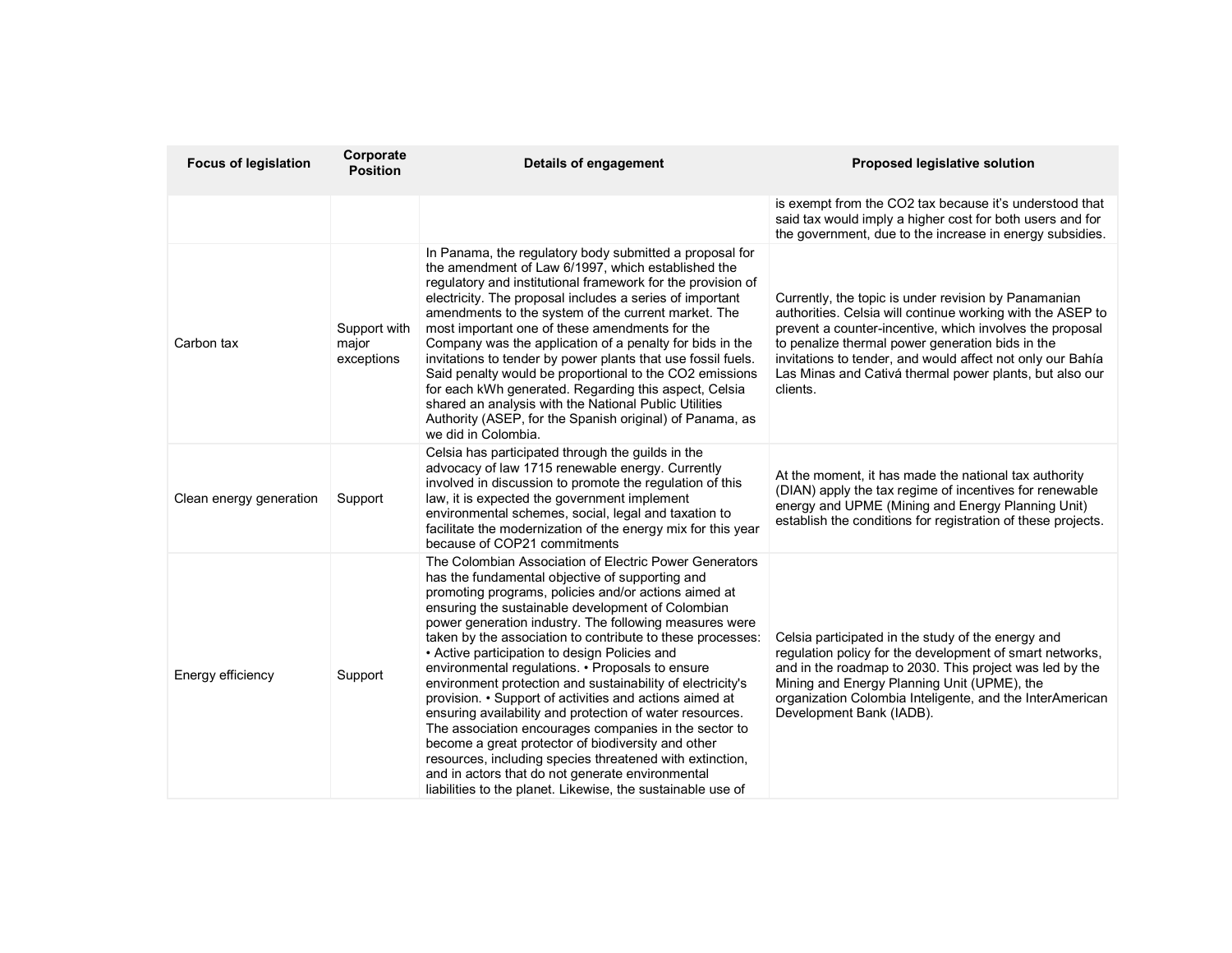| <b>Focus of legislation</b>                                                                                                                                                              | Corporate<br><b>Position</b> | Details of engagement                                                                                                                                                                                                                                                                                                                                                                                                                                                                                                                                                                                                                                                                                                                                                                                                                                                                                                                                                           | Proposed legislative solution                                                                                                                                                                                                                                                                                                                                                                                                                                                                                          |
|------------------------------------------------------------------------------------------------------------------------------------------------------------------------------------------|------------------------------|---------------------------------------------------------------------------------------------------------------------------------------------------------------------------------------------------------------------------------------------------------------------------------------------------------------------------------------------------------------------------------------------------------------------------------------------------------------------------------------------------------------------------------------------------------------------------------------------------------------------------------------------------------------------------------------------------------------------------------------------------------------------------------------------------------------------------------------------------------------------------------------------------------------------------------------------------------------------------------|------------------------------------------------------------------------------------------------------------------------------------------------------------------------------------------------------------------------------------------------------------------------------------------------------------------------------------------------------------------------------------------------------------------------------------------------------------------------------------------------------------------------|
|                                                                                                                                                                                          |                              | natural resources of the country for electricity generation<br>is driven, while for coping with climate variability and<br>vulnerability of water sources, the potential of other<br>renewable and alternative energies such as wind, solar<br>and geothermal sources are studied in order to ensure<br>future supply and to maintain a lowcarbon economy.                                                                                                                                                                                                                                                                                                                                                                                                                                                                                                                                                                                                                      |                                                                                                                                                                                                                                                                                                                                                                                                                                                                                                                        |
| <b>Other: National Policies</b><br>for Mitigation and<br><b>Adaptation to Climate</b><br><b>Change National Policies</b><br>for Mitigation and<br><b>Adaptation to Climate</b><br>Change | Support                      | The "Intended Nationally Determined Contribution"<br>(iNDC), presented by Colombia at COP 21 established a<br>20% reduction of GHG emissions compared to projected<br>emissions by 2030. Currently is deciding how will perform<br>the distribution of sectoral goals. In the case of Panama,<br>its national contribution INDC establishes a commitment<br>to reduce emissions to 2050, where 30% of the Mix will<br>be based on renewable energy, currently Celsia is<br>studying the effect of this on our operations and how<br>Celsia can contribute to this national goal. The<br>commitment of Costa Rica INDC 2030 states maintain<br>their net emissions in tons of CO2 eq 9'374.000, which<br>equals a reduction of 44% compared to BAU scenario,<br>because our operations are in wind energy and the<br>perspective of growth is based on increasing renewable<br>energy generation, Celsia expects that its operation will<br>help to accomplish the country iNDC. | Celsia jointly with other companies is involved in the<br>Climate Change Committee with the Energy and Mines<br>Ministry, this committee is currently building the sectoral<br>action plan for mitigation and adaptation to climate<br>change in the electricity sector in Colombia. In the case<br>of Panama, Celsia is analyzing the impact of INDC<br>presented by this country as committed to reducing<br>emissions by 2050, which states that in that year would<br>be 30% of the mix based on renewable energy. |

# CC2.3b

Are you on the Board of any trade associations or provide funding beyond membership?

Yes

# CC2.3c

Please enter the details of those trade associations that are likely to take a position on climate change legislation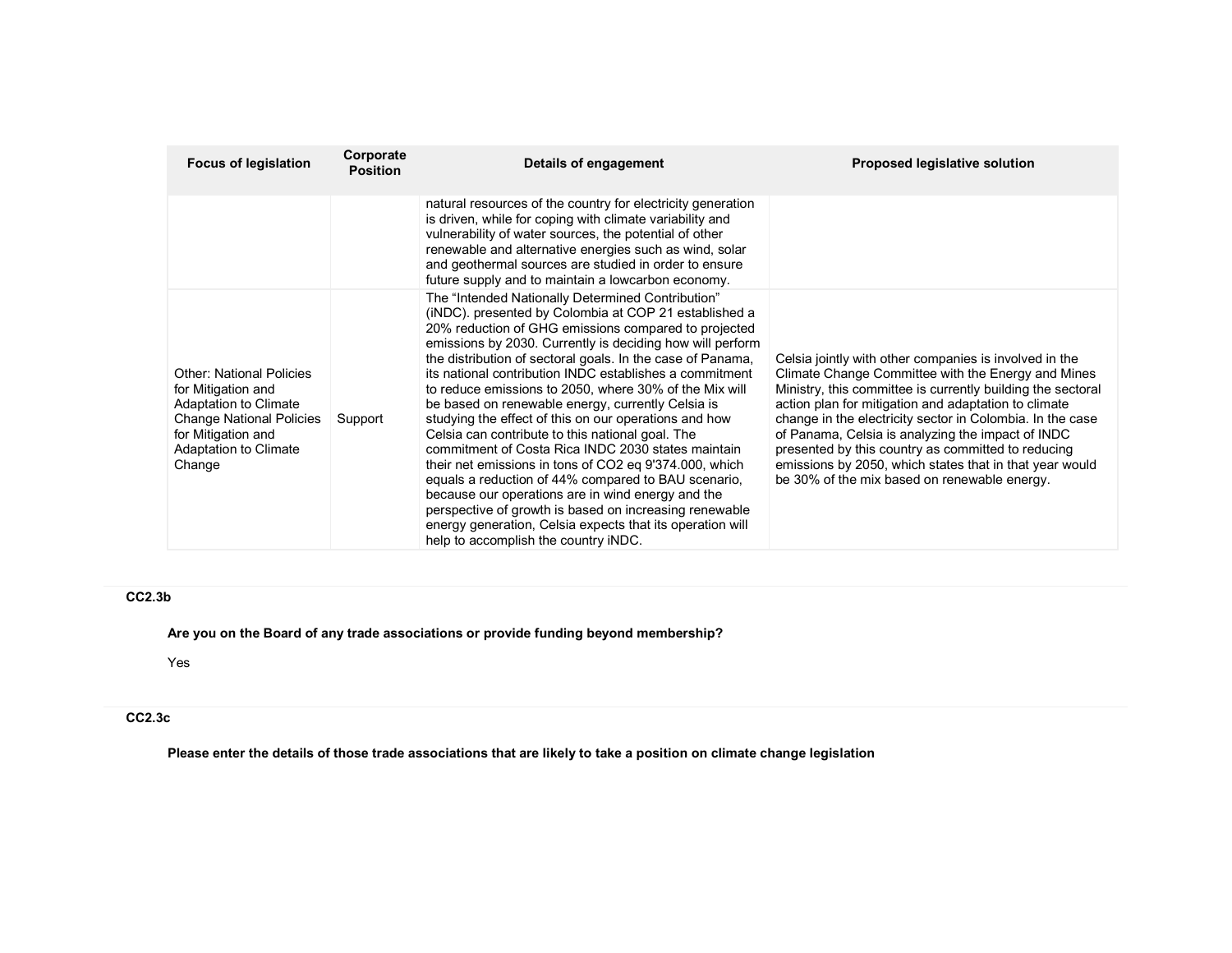| <b>Trade association</b>                                                     | Is your<br>position<br>on climate<br>change<br>consistent<br>with<br>theirs? | Please explain the trade association's position                                                                                                                                                                                                                                                                                                                                                                                                                                                                                                                                                                                                                                                                                                                                                                                                                                                                                                                                                                                                                                                                                                                                                                                                                                                                  | How have you, or are you attempting<br>to, influence the position?                                                                                                                                                                                      |
|------------------------------------------------------------------------------|------------------------------------------------------------------------------|------------------------------------------------------------------------------------------------------------------------------------------------------------------------------------------------------------------------------------------------------------------------------------------------------------------------------------------------------------------------------------------------------------------------------------------------------------------------------------------------------------------------------------------------------------------------------------------------------------------------------------------------------------------------------------------------------------------------------------------------------------------------------------------------------------------------------------------------------------------------------------------------------------------------------------------------------------------------------------------------------------------------------------------------------------------------------------------------------------------------------------------------------------------------------------------------------------------------------------------------------------------------------------------------------------------|---------------------------------------------------------------------------------------------------------------------------------------------------------------------------------------------------------------------------------------------------------|
| <b>ACOLGEN</b><br>(Asociación<br>Colombiana de<br>Generadores de<br>Energía) | Consistent                                                                   | The Colombian Association of Electric Power Generators has the fundamental<br>objective of supporting and promoting programs, policies and/or actions aimed<br>at ensuring the sustainable development of Colombian power generation<br>industry. The following measures were taken by the association to contribute to<br>these processes: • Active participation to design Policies and environmental<br>regulations. • Proposals to ensure environment protection and sustainability of<br>electricity's provision. • Support of activities and actions aimed at ensuring<br>availability and protection of water resources. The association encourages<br>companies in the sector to become a great protector of biodiversity and other<br>resources, including species threatened with extinction, and in actors that do<br>not generate environmental liabilities to the planet. Likewise, the sustainable<br>use of natural resources of the country for electricity generation is driven, while<br>for coping with climate variability and vulnerability of water sources, the<br>potential of other renewable and alternative energies such as wind, solar and<br>geothermal sources are studied in order to ensure future supply and to<br>maintain a lowcarbon economy. (https://www.acolgen.org.co/) | As members we provide information,<br>expertise in best practices and<br>comments about the position of the<br>company regarding the regulation and<br>public policies in order to support the<br>position and the advocacy work of the<br>association. |
| ANDEG (Asociación<br>Nacional de Empresas<br>Generadoras)                    | Consistent                                                                   | ANDEG aims to propose and promote measures that contribute to National<br>Government, Regulatory Committee, and Control and Supervisory authorities,<br>to deepen the energy market. It also promotes the participation of associate<br>companies in sectoral studies related to Climate Change and Sustainability as<br>"energy policy objectives for a sustainable electricity market: Recovering<br>efficient thermal generation for energy market" (http://www.andeg.org/node/25).                                                                                                                                                                                                                                                                                                                                                                                                                                                                                                                                                                                                                                                                                                                                                                                                                           | As members we provide information,<br>expertise in best practices and<br>comments about the position of the<br>company regarding the regulation and<br>public policies in order to support the<br>position and the advocacy work of the<br>association. |
| ANDI                                                                         | Consistent                                                                   | Is a non-profit organization whose main purpose is to expand and promote<br>economic, social and political principles within a free enterprise system, based<br>upon beliefs that include human dignity, political democracy, social justice,<br>private property and liberty. ANDI was created in in September 11, 1944, and<br>since then it has always been the most important private sector association. It<br>groups more than 1100 companies that belong to different sectors of the<br>economy: manufacturing, financial, food, mining, health, agriculture, services,<br>among others and therefore represents a high percentage of Colombia's GDP<br>and total employment. As representative of the private sector's interests, the<br>National Business Association of Colombia assumes the representation of its<br>members before national and international institutions, dealing with economic,                                                                                                                                                                                                                                                                                                                                                                                                   | As members we provide information,<br>expertise in best practices and<br>comments about the position of the<br>company regarding the regulation and<br>public policies in order to support the<br>position and the advocacy work of the<br>association. |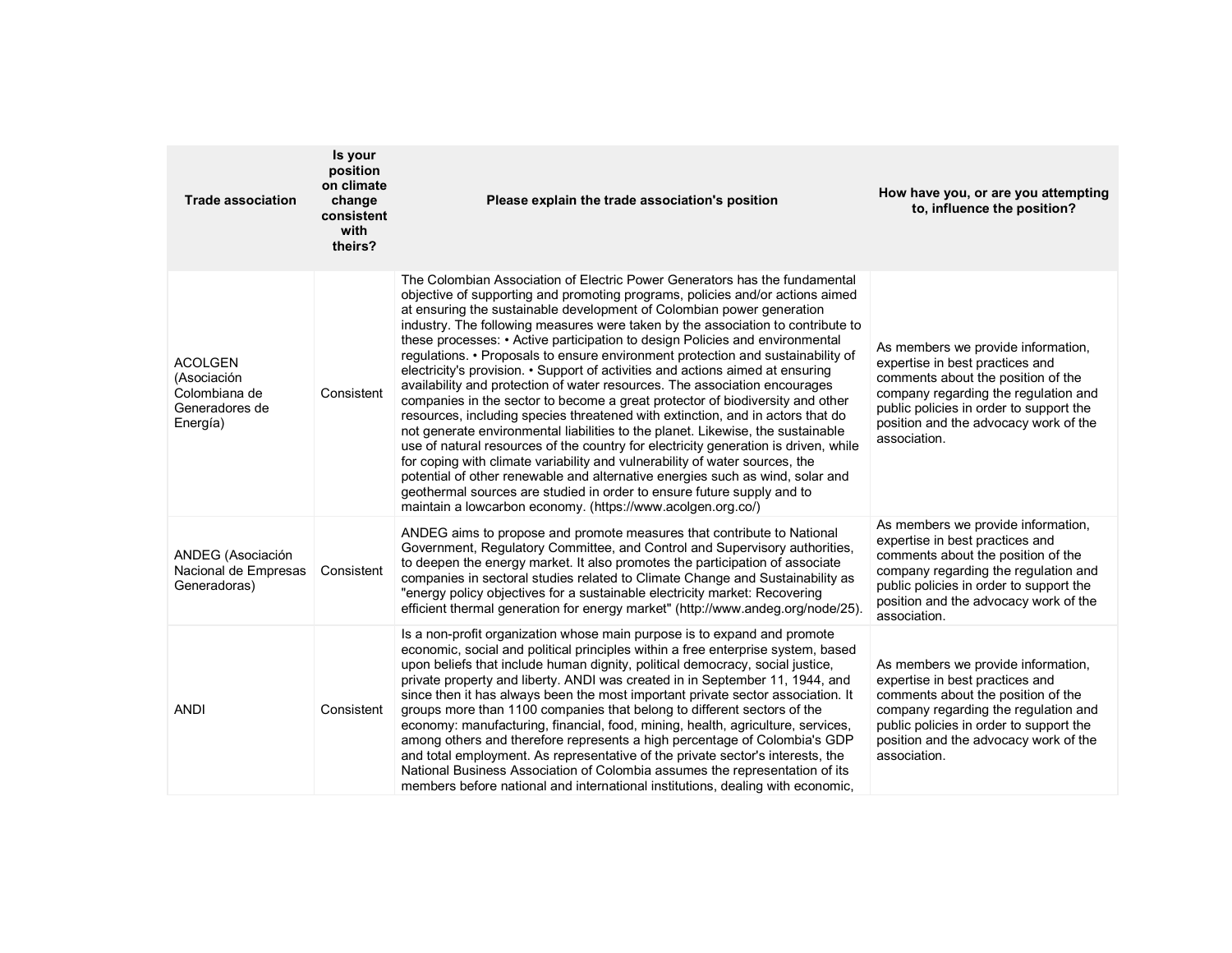| <b>Trade association</b>                                                                  | Is your<br>position<br>on climate<br>change<br>consistent<br>with<br>theirs? | Please explain the trade association's position                                                                                                                                                                                                                                                           | How have you, or are you attempting<br>to, influence the position?                                                                                                                                                                                      |
|-------------------------------------------------------------------------------------------|------------------------------------------------------------------------------|-----------------------------------------------------------------------------------------------------------------------------------------------------------------------------------------------------------------------------------------------------------------------------------------------------------|---------------------------------------------------------------------------------------------------------------------------------------------------------------------------------------------------------------------------------------------------------|
|                                                                                           |                                                                              | legal, social, environmental, and business issues. See:<br>(http://www.andi.com.co)                                                                                                                                                                                                                       |                                                                                                                                                                                                                                                         |
| ANDESCO<br>(Asociación Nacional<br>de Empresas de<br>Servicios Públicos<br>Domiciliarios) | Consistent                                                                   | The objectives of ANDESCO are: To promote corporate and community<br>environmental management under the principles of sustainability, understood<br>as the right balance between environmental, social and economic aspects, in<br>order to achieve Sustainable Development. (http://www.andesco.org.co/) | As members we provide information,<br>expertise in best practices and<br>comments about the position of the<br>company regarding the regulation and<br>public policies in order to support the<br>position and the advocacy work of the<br>association. |

## CC2.3d

#### Do you publicly disclose a list of all the research organizations that you fund?

Yes

## CC2.3e

Please provide details of the other engagement activities that you undertake

#### CC2.3f

## What processes do you have in place to ensure that all of your direct and indirect activities that influence policy are consistent with your overall climate change strategy?

We are convinced that we need to establish ethical & transparent relationships with all our stakeholders that facilitate two-way communication, maintain ongoing dialog & generate shared value over time. Therefore, we have established stakeholder relations as an essential pillar for the Organization in our Sustainability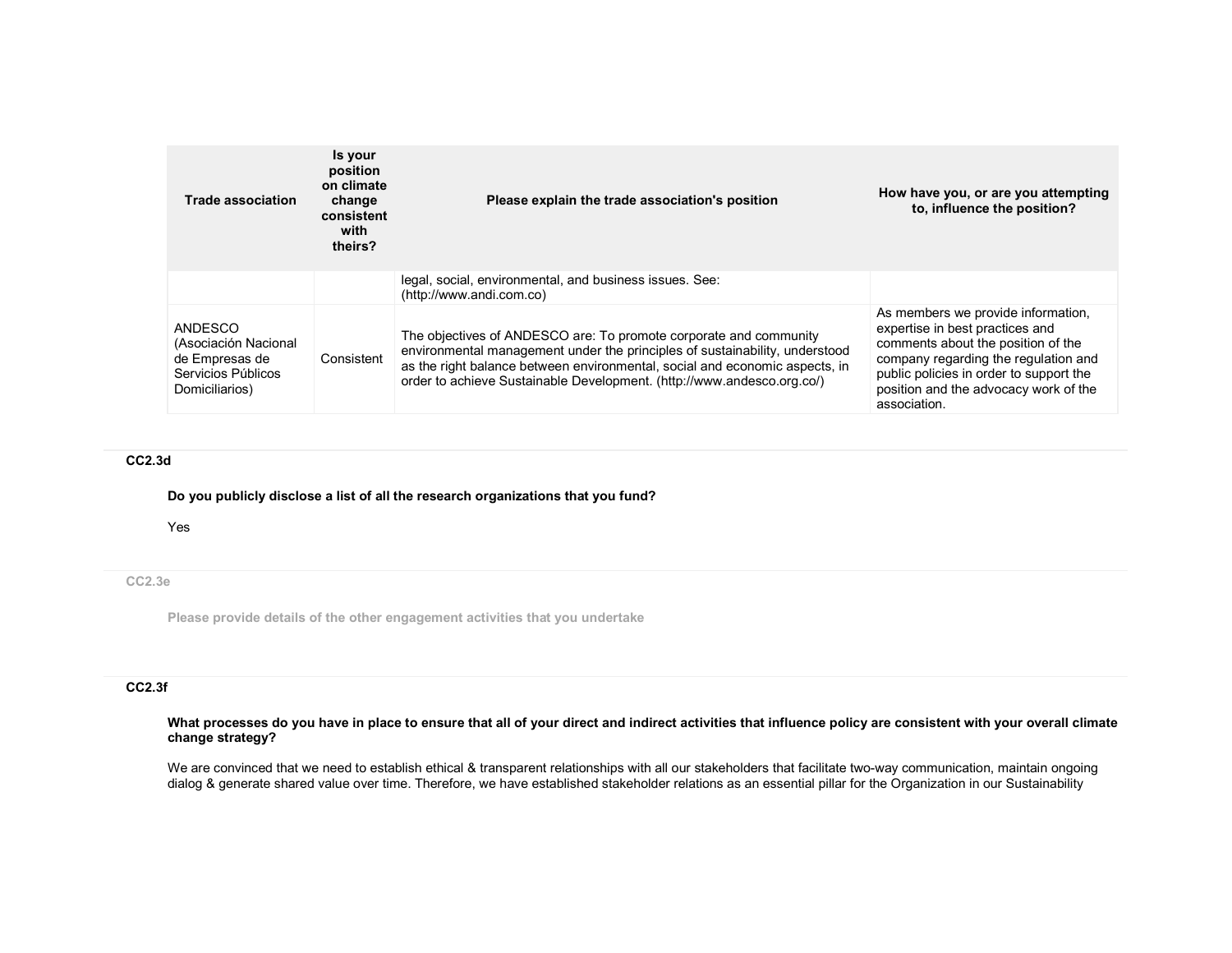Policy. In accordance with the above & to ensure adequate management of each stakeholder, different teams in the Company are responsible for stakeholder relations. Therefore, the Chief Legal Counselor & Chief Regulatory Officer lead relations with trade groups & associations, regulatory bodies & government entities. Additionally, the Chief Legal Counselor leads media relations. In the Finance Department, we have an exclusive team for shareholder & investor services. Through this department, we have the leadership of suppliers with an Strategic Supply Team. The HR & Administration Department coordinates & implements strategies with our employees and coordinates relations with R+D and academic centers together with the Innovation Department. Customer relations and communication strategies are established and managed through the Sales Department. The Socio-environmental Team, leads all issues related to communities in our areas of influence. To strategically manage stakeholder relations, we have different mechanisms to keep ourselves informed, consult stakeholders and talk to them about issues related to sustainability.

New developments, including those in intelligent networks, power system control equipment, information technology & communications, are driving changes in the electricity markets & creating a new horizon for the market agents, mainly the distribution companies, which will be responsible for the transition from the conventional system to the new transaction platforms that the market will require as distributed generation increases, especially in the form of self-generation. In the Colombian context, the electricity sector is in a process of considering the changes that need to be made to the energy market to make it more competitive, dynamic and essentially more efficient. To consolidate a competitive energy market in which efficiency and innovation are rewarded, the companies' proactive participation in the work the sector's authorities need to carry out is an important factor in building a consistent regulatory framework that allows companies and clients to use new business models. Therefore, we aim to keep submitting proposals that promote the right conditions for the development of the electricity sector, which is a great challenge for the Company in terms of management of the traditional business and the new growth targets that we have set for ourselves.

For example, we participated in important discussions on the regulatory proposals that propose a change to the system of remuneration of the services. Although these talks have run into 2017, they allowed the communication of the transmission and distribution companies' expectations to the government in terms of the future sustainability of this business. Therefore, we progressed in the submission of proposals to the regulatory body that facilitate migration from traditional systems to intelligent ones that support the provision of new services and activities, especially, self-generation, response to demand and sustainable solutions for urban centers. Additionally, in the Sales business, we analyzed the reliability and longterm energy contract markets with the aim to participate in the discussions with proposals, which we hope will lead to a series of adjustments in the wholesale energy market in 2017. Furthermore, the possibility of including a carbon tax in the tax reforms was discussed in Colombia. In this respect, we presented our analyses to the relevant authorities, which show that said measure would increase the variable costs of generation, affecting the principle of free enterprise and free competition, and result in higher rates for end clients. Finally, in the tax reform, natural gas and coal was exempt from the CO2 tax because it was understood that said tax would involve a greater cost for users as well as the government due to the increase in energy subsidies, and this cost would exceed the amount that would be collected by the tax. In Panama, the regulatory body submitted a proposal for the amendment of Law 6/1997, which established the regulatory and institutional framework for the provision of electricity. The proposal includes a series of important amendments to the system of the current market. The most important one of these amendments for the Company was the application of a penalty for bids in the invitations to tender by power plants that use fossil fuels. Said penalty would be proportional to the CO2 emissions for each kWh generated. Regarding this aspect, we shared our analyses with the National Public Utilities Authority (ASEP, for the Spanish original) of Panama, as we did in Colombia.

CC2.3g

Please explain why you do not engage with policy makers

#### Further Information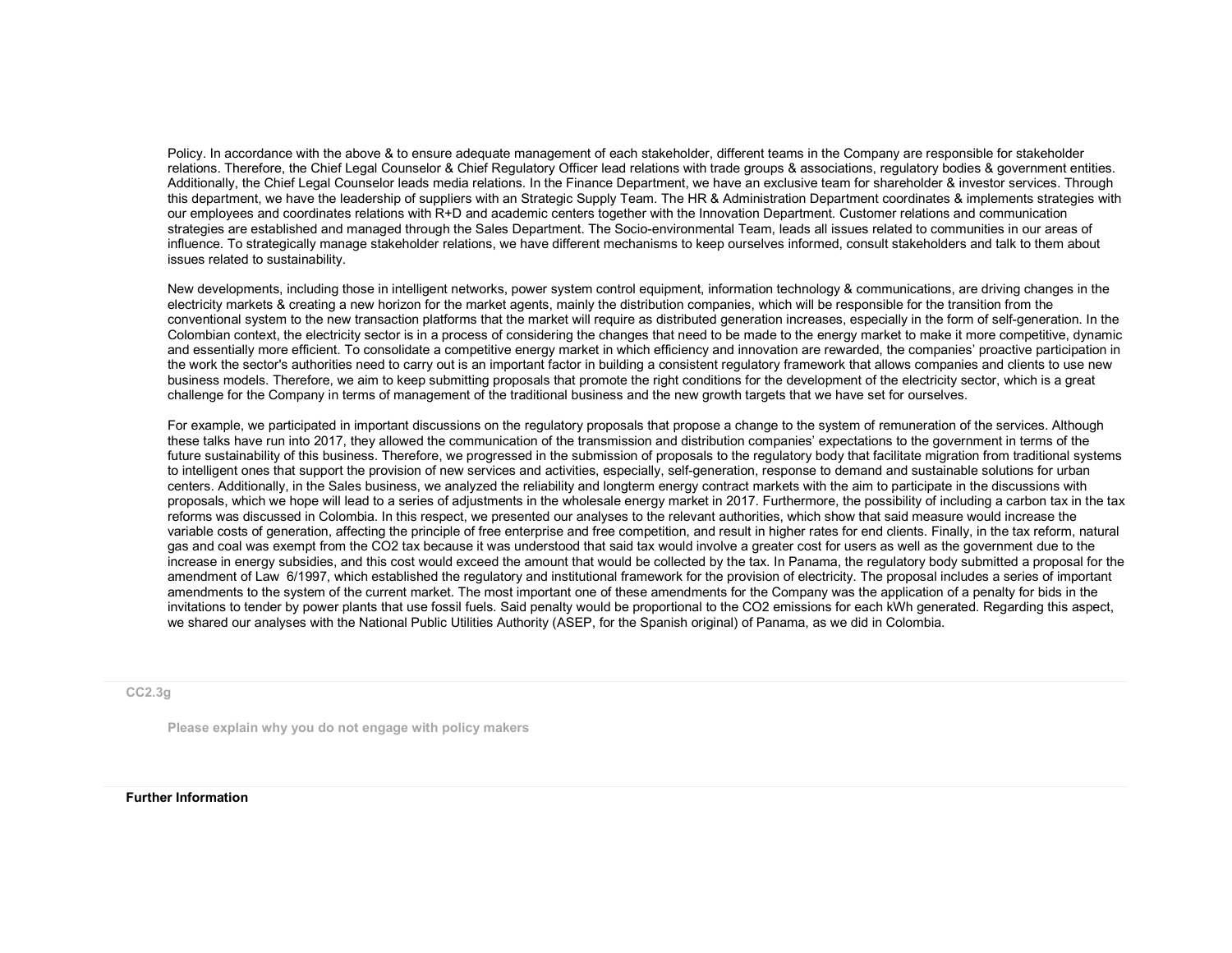The files attached correspond to the question CC2.1c How do you prioritize the risks and opportunities identified? For the question 2.2 c: The Company continues working towards implementing a methodology to set an internal carbon price for projects. Meanwhile, investment opportunities are evaluated as standalone projects and then analyzed within the company´s portfolio through a project prioritization matrix which includes avoided CO2 emissions as an indicator. The system ranks competing projects, taking into account their main capital budgeting indicators that maximize company's value and minimize risks. Considering none of them are thermal, some projects would rank higher in this indicator depending on avoided emissions. For example, Small Hydro generation projects are capable of avoiding more emissions than non-conventional renewable technologies, considering its load factor is normally higher. The Company has already developed renewableenergy projects (small hydropower facilities) than avoid annually an average of 154,000 Tons of CO2. Additionally, the company continues to develop nonconventional renewable energy projects that could avoid annually an average of 260,000 Tons of CO2

#### **Attachments**

https://www.cdp.net/sites/2017/29/45029/Climate Change 2017/Shared Documents/Attachments/ClimateChange2017/CC2.Strategy/Risk Manual.pdf https://www.cdp.net/sites/2017/29/45029/Climate Change 2017/Shared Documents/Attachments/ClimateChange2017/CC2.Strategy/Climate change analysis.pptx https://www.cdp.net/sites/2017/29/45029/Climate Change 2017/Shared Documents/Attachments/ClimateChange2017/CC2.Strategy/Risk Management Policy 2017.docx

 https://www.cdp.net/sites/2017/29/45029/Climate Change 2017/Shared Documents/Attachments/ClimateChange2017/CC2.Strategy/Dimensions and definition of appetite and risk tolerance.xlsx

## Page: CC3. Targets and Initiatives

#### CC3.1

Did you have an emissions reduction or renewable energy consumption or production target that was active (ongoing or reached completion) in the reporting year?

Intensity target Renewable energy consumption and/or production target

#### CC3.1a

Please provide details of your absolute target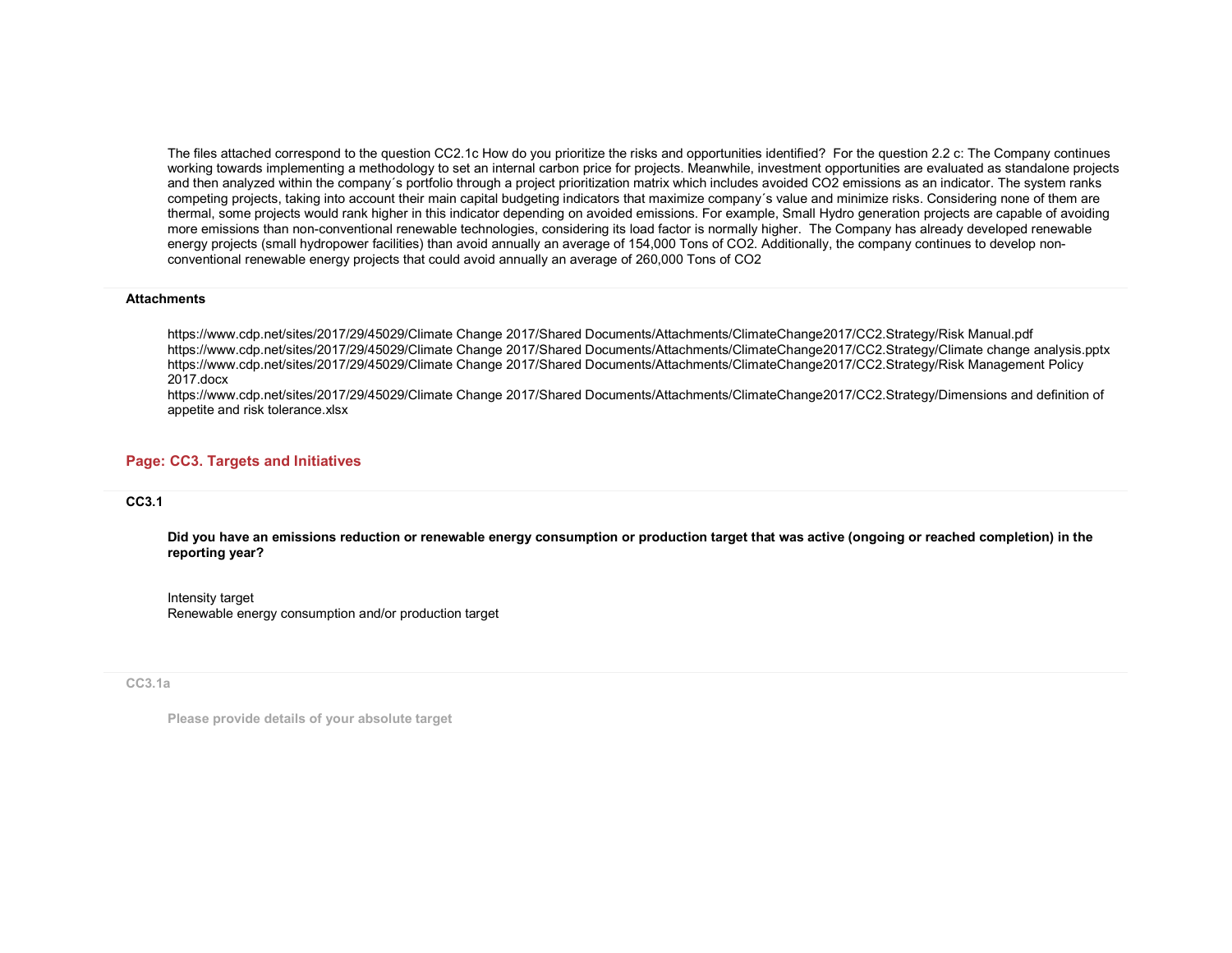| ID | Scope | $%$ of<br>emissions in<br>scope | % reduction<br>from base year | Base year | Base year emissions<br>covered by<br>target (metric tonnes<br>CO <sub>2e</sub> ) | Target year | Is this a science-<br>based target? | Comment |
|----|-------|---------------------------------|-------------------------------|-----------|----------------------------------------------------------------------------------|-------------|-------------------------------------|---------|
|----|-------|---------------------------------|-------------------------------|-----------|----------------------------------------------------------------------------------|-------------|-------------------------------------|---------|

# CC3.1b

# Please provide details of your intensity target

| ID   | <b>Scope</b>                        | $%$ of<br>emissions<br>in scope | %<br>reduction<br>from<br>base<br>year | <b>Metric</b>                                              | <b>Base</b><br>year | Normalized<br>base year<br>emissions<br>covered by<br>target | Target<br>year | Is this a<br>science-<br>based<br>target?                         | <b>Comment</b>                                                                                                                                                                                                                                                                                                                                                                                                                                                                                                                                                                                                                                                                                                                                                                                                                                                                                                                                                                                                                                                        |
|------|-------------------------------------|---------------------------------|----------------------------------------|------------------------------------------------------------|---------------------|--------------------------------------------------------------|----------------|-------------------------------------------------------------------|-----------------------------------------------------------------------------------------------------------------------------------------------------------------------------------------------------------------------------------------------------------------------------------------------------------------------------------------------------------------------------------------------------------------------------------------------------------------------------------------------------------------------------------------------------------------------------------------------------------------------------------------------------------------------------------------------------------------------------------------------------------------------------------------------------------------------------------------------------------------------------------------------------------------------------------------------------------------------------------------------------------------------------------------------------------------------|
| Int1 | Scope $1+2$<br>(location-<br>based) | 100%                            | 25%                                    | Other:<br>Metric<br>tonnes<br>CO <sub>2</sub> e per<br>GWh | 2015                | 0.38                                                         | 2025           | No, but we<br>anticipate<br>setting one in<br>the next 2<br>years | Climate change poses a challenge for Celsia, because<br>it can cause changes in weather conditions, and said<br>alterations could have a potential impact on the rivers'<br>water levels, on the soil, on the basins and on the<br>behavior of the seasons in the year, which would<br>affect the Company's operations. Therefore, we are<br>committed to the management of greenhouse gas<br>(GHG) emissions and in 2016, we made commitments<br>regarding climate change in our Environmental Policy,<br>which include diversification of the generation matrix,<br>promotion of alternative non-conventional energy with<br>low carbon emissions, improvement of operating<br>efficiency and adequate emissions management. We<br>have proposed a 25% reduction in the intensity of<br>GHG emissions related to electric power generation<br>by 2025 (2015 as the base year), which involves<br>limiting growth of thermal power plants using coal and<br>reinforcing the commitment to increase wind, solar<br>and hydroelectric power generation in the Company. |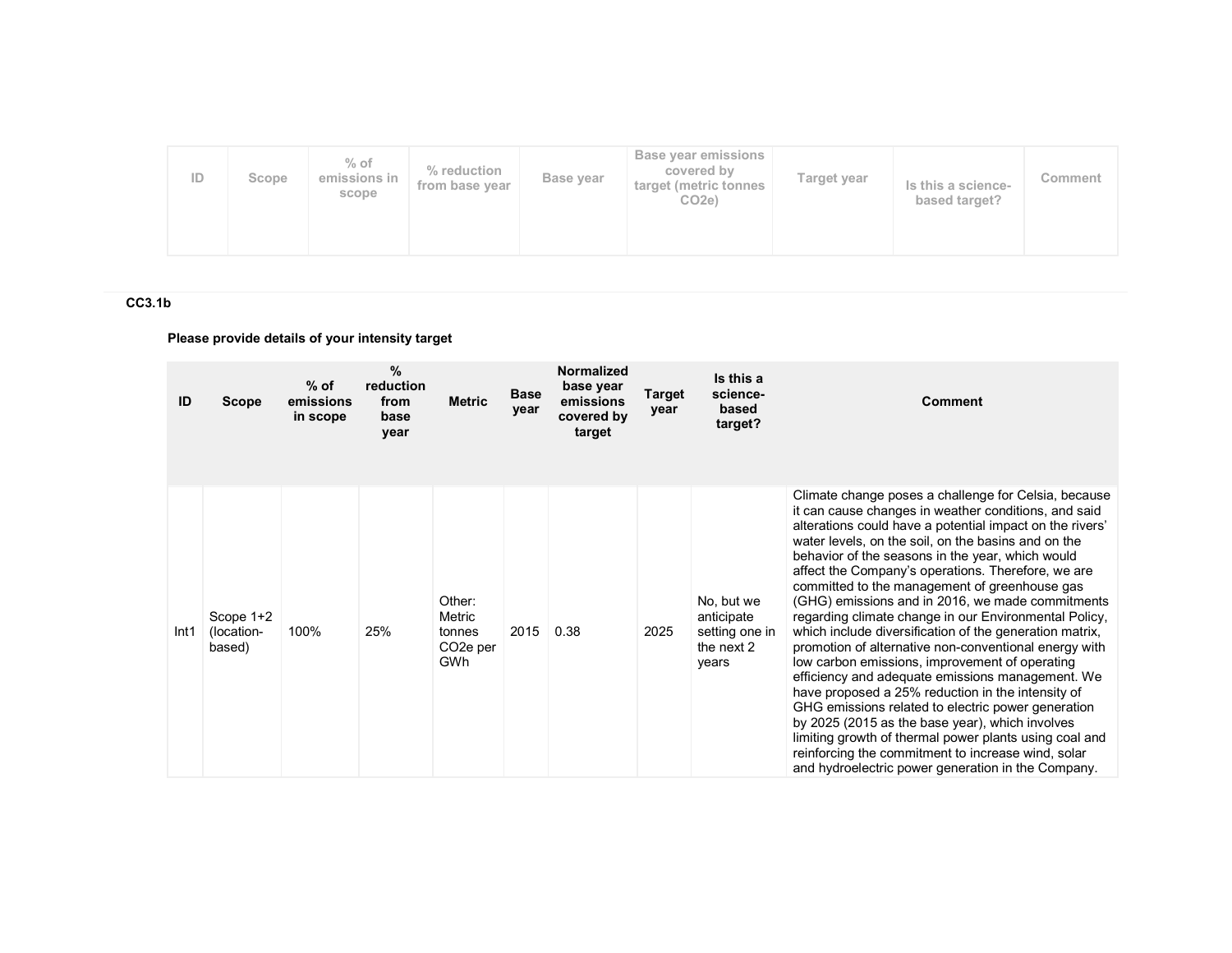## CC3.1c

Please also indicate what change in absolute emissions this intensity target reflects

| ID   | Direction of<br>change<br>anticipated in<br>absolute<br>Scope 1+2<br>emissions at<br>target<br>completion? | % change<br>anticipated<br>in absolute<br>Scope 1+2<br>emissions | Direction of<br>change<br>anticipated in<br>absolute<br>Scope 3<br>emissions at<br>target<br>completion? | $%$ change<br>anticipated<br>in absolute<br>Scope 3<br>emissions | <b>Comment</b>                                                                                                                                                                                                                                                                                                                                                                                                                                                                                                                                                                                                                                                                                                                                                                                                                                                                                                                                                                                                                                                                                                                                                                                                                                  |
|------|------------------------------------------------------------------------------------------------------------|------------------------------------------------------------------|----------------------------------------------------------------------------------------------------------|------------------------------------------------------------------|-------------------------------------------------------------------------------------------------------------------------------------------------------------------------------------------------------------------------------------------------------------------------------------------------------------------------------------------------------------------------------------------------------------------------------------------------------------------------------------------------------------------------------------------------------------------------------------------------------------------------------------------------------------------------------------------------------------------------------------------------------------------------------------------------------------------------------------------------------------------------------------------------------------------------------------------------------------------------------------------------------------------------------------------------------------------------------------------------------------------------------------------------------------------------------------------------------------------------------------------------|
| Int1 | Decrease                                                                                                   | 6.08                                                             |                                                                                                          |                                                                  | We are committed to the management of greenhouse gas (GHG) emissions and in 2016,<br>we made commitments regarding climate change in our Environmental Policy, which<br>include diversification of the generation matrix, promotion of alternative non-conventional<br>energy with low carbon emissions, improvement of operating efficiency and adequate<br>emissions management. We have proposed a 25% reduction in the intensity of GHG<br>emissions related to electric power generation by 2025 (2015 as the base year), which<br>involves limiting growth of thermal power plants using coal and reinforcing the<br>commitment to increase wind, solar and hydroelectric power generation in the Company.<br>In 2016, the total generation was 7.125 GWh, 627 GWh less than the generation<br>obtained in 2015. Despite El Niño phenomena, hydraulic generation had an increment of<br>10% respect to 2015. The difference was related to Thermal and Eolic sources due to<br>change in climate during the last stage of the Niño where the dam-water release of the<br>hydraulic sources affected the dispatch of Zona Franca and Merilectrica Thermal Power<br>Stations, and the drop of wind velocities at the Guanacaste Eolic Park. |

## CC3.1d

Please provide details of your renewable energy consumption and/or production target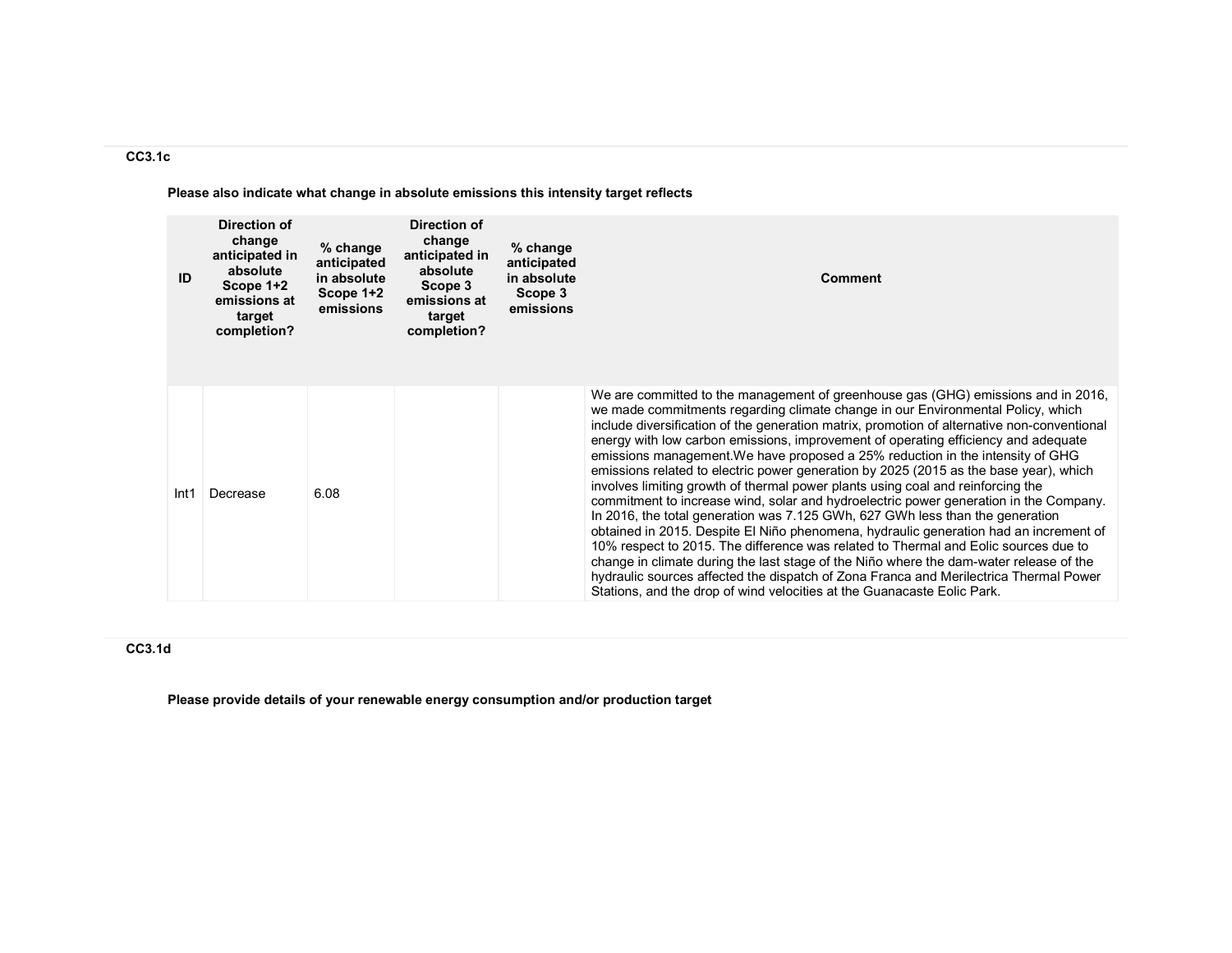| ID              | <b>Energy</b><br>types<br>covered by<br>target | <b>Base</b><br>year | Base year<br>energy for<br>energy<br>type<br>covered<br>(MWh) | $\%$<br>renewable<br>energy in<br>base year | Target<br>year | $\%$<br>renewable<br>energy in<br>target year | Comment                                                                                                                                                                                                                                                                                                                                                                                                                                                                                                                                                                                                                                                     |
|-----------------|------------------------------------------------|---------------------|---------------------------------------------------------------|---------------------------------------------|----------------|-----------------------------------------------|-------------------------------------------------------------------------------------------------------------------------------------------------------------------------------------------------------------------------------------------------------------------------------------------------------------------------------------------------------------------------------------------------------------------------------------------------------------------------------------------------------------------------------------------------------------------------------------------------------------------------------------------------------------|
| RE <sub>1</sub> | Electricity<br>production                      | 2015                | 3420000                                                       | 44%                                         | 2025           | 59%                                           | Celsia is developing non-conventional renewable energy projects, which<br>include: more than 200 MWp of solar projects in Colombia & 230 MWp of<br>distributed energy to take advantage of fiscal benefits that the government is<br>promoting for these technologies. As a part of the 200 MWp pipeline solar<br>project. Celsia is developing its first solar project of 11.2 MWp, as well as the<br>technical feasability for a wind project of 330 MW. The Company has also<br>identified non-conventional renewable opportunities in Central America which<br>include: 70 MW of wind projects in Costa Rica and 34 MWp of solar projects in<br>Panama. |

# CC3.1e

For all of your targets, please provide details on the progress made in the reporting year

| 10%<br>Int1 | 24.32% |  |
|-------------|--------|--|

# CC3.1f

Please explain (i) why you do not have a target; and (ii) forecast how your emissions will change over the next five years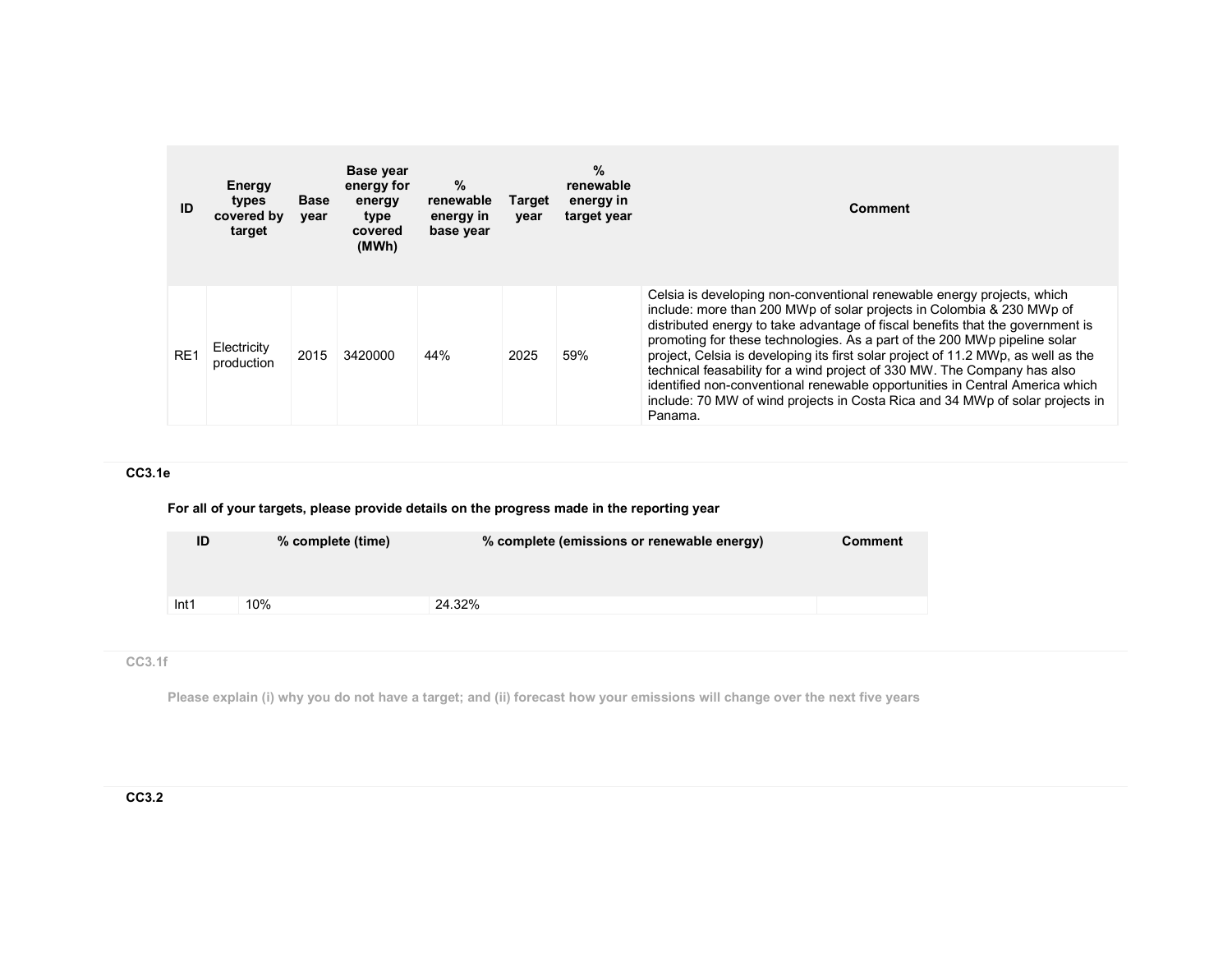Do you classify any of your existing goods and/or services as low carbon products or do they enable a third party to avoid GHG emissions?

Yes

CC3.2a

Please provide details of your products and/or services that you classify as low carbon products or that enable a third party to avoid GHG emissions

| Level of<br>aggregation | Description of product/Group of<br>products                                                                                                                                                                                                                                                                                                                                                                                                                                                                                       | Are you<br>reporting<br>low carbon<br>product/s<br>or avoided<br>emissions? | Taxonomy, project<br>or methodology<br>used to classify<br>product/s as low<br>carbon or to<br>calculate avoided<br>emissions | $\%$<br>revenue<br>from low<br>carbon<br>product/s<br>in the<br>reporting<br>year | % R&D in<br>low<br>carbon<br>product/s<br>in the<br>reporting<br>year | <b>Comment</b>                                                                                                                                                                                                                                                           |
|-------------------------|-----------------------------------------------------------------------------------------------------------------------------------------------------------------------------------------------------------------------------------------------------------------------------------------------------------------------------------------------------------------------------------------------------------------------------------------------------------------------------------------------------------------------------------|-----------------------------------------------------------------------------|-------------------------------------------------------------------------------------------------------------------------------|-----------------------------------------------------------------------------------|-----------------------------------------------------------------------|--------------------------------------------------------------------------------------------------------------------------------------------------------------------------------------------------------------------------------------------------------------------------|
| Group of<br>products    | We established a new business model<br>founded on the photovoltaic energy<br>supply. In this regard, we have installed<br>projects in different regions of the<br>country: in Valle del Cauca, with<br>projects installed in the Universidad<br>Autónoma de Occidente in Cali; Ciudad<br>Santa Bárbara in Palmira; Ciudadela el<br>Castillo and Urbanización Océano<br>Verde in Jamundí; and in Antioquia we<br>installed in the Compañía Nacional de<br>Chocolates in Rionegro, Fundación<br>Socya and Reserva mall in Medellín. | Avoided<br>emissions                                                        | Other: Estimate<br>based on the<br>emission factor UPME<br>Colombia                                                           | 0.06%                                                                             | Less than<br>or equal to<br>10%                                       | In 2016, the company launched its<br>new portfolio of products and<br>services, including the following: 1.<br>Solar energy. 2. Cogeneration 3.<br>Efficient lighting 4. Energy Efficiency<br>With this new portfolio is expected to<br>start earning revenue from 2017. |
| Group of<br>products    | Power generation from renewable<br>sources                                                                                                                                                                                                                                                                                                                                                                                                                                                                                        | Low carbon<br>product                                                       | Other: Power<br>generation from<br>renewable sources:<br>water and wind.<br>seven (7) plants have                             | 37%                                                                               | Less than<br>or equal to<br>10%                                       | Power generation from renewable<br>sources: one Wind Power Plant in<br>Costa Rica and 21 power plants<br>hydraulic in Panamá and Colombia.<br>In 2016 power generation from                                                                                              |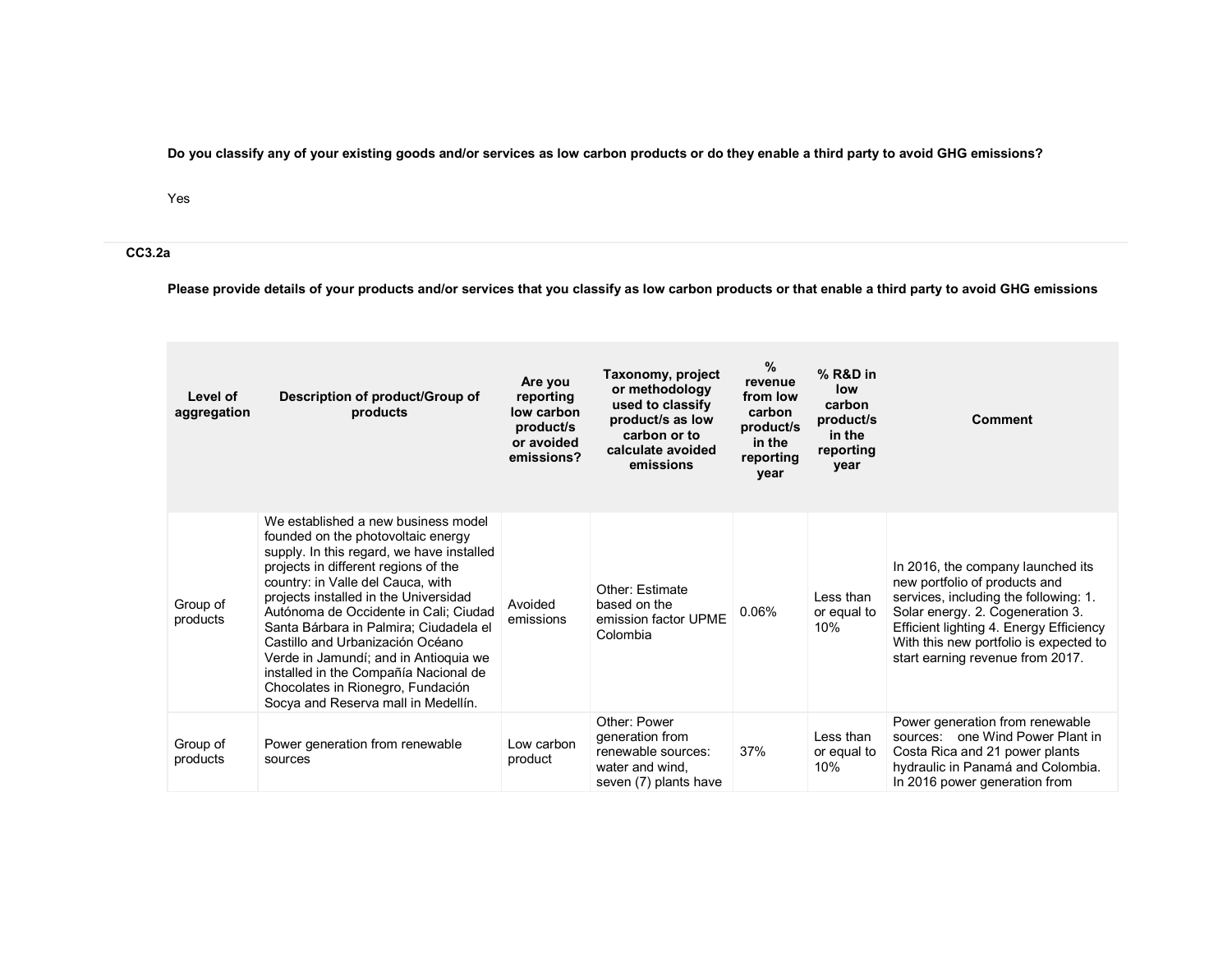| Level of<br>aggregation | Description of product/Group of<br>products | Are you<br>reporting<br>low carbon<br>product/s<br>or avoided<br>emissions? | Taxonomy, project<br>or methodology<br>used to classify<br>product/s as low<br>carbon or to<br>calculate avoided<br>emissions | %<br>revenue<br>from low<br>carbon<br>product/s<br>in the<br>reporting<br>year | $%$ R&D in<br>low<br>carbon<br>product/s<br>in the<br>reporting<br>year | <b>Comment</b>                                                                                                                                                                                                                                                                                                                                                              |
|-------------------------|---------------------------------------------|-----------------------------------------------------------------------------|-------------------------------------------------------------------------------------------------------------------------------|--------------------------------------------------------------------------------|-------------------------------------------------------------------------|-----------------------------------------------------------------------------------------------------------------------------------------------------------------------------------------------------------------------------------------------------------------------------------------------------------------------------------------------------------------------------|
|                         |                                             |                                                                             | CDM and one plant<br>have VCS verification<br>methodology.                                                                    |                                                                                |                                                                         | renewable sources was 3486 GWh.<br>It is accounting for 49% of power<br>generation company. The company<br>participate in carbon markets with<br>projects registered under the United<br>Nations Clean Development<br>Mechanism (CDM). An example of<br>this is the Guanacaste Wind Farm,<br>Costa Rica, through which<br>97,500 CERs were issued for<br><b>USD 950,625</b> |

## CC3.3

Did you have emissions reduction initiatives that were active within the reporting year (this can include those in the planning and/or implementation phases)

Yes

## CC3.3a

Please identify the total number of projects at each stage of development, and for those in the implementation stages, the estimated CO2e savings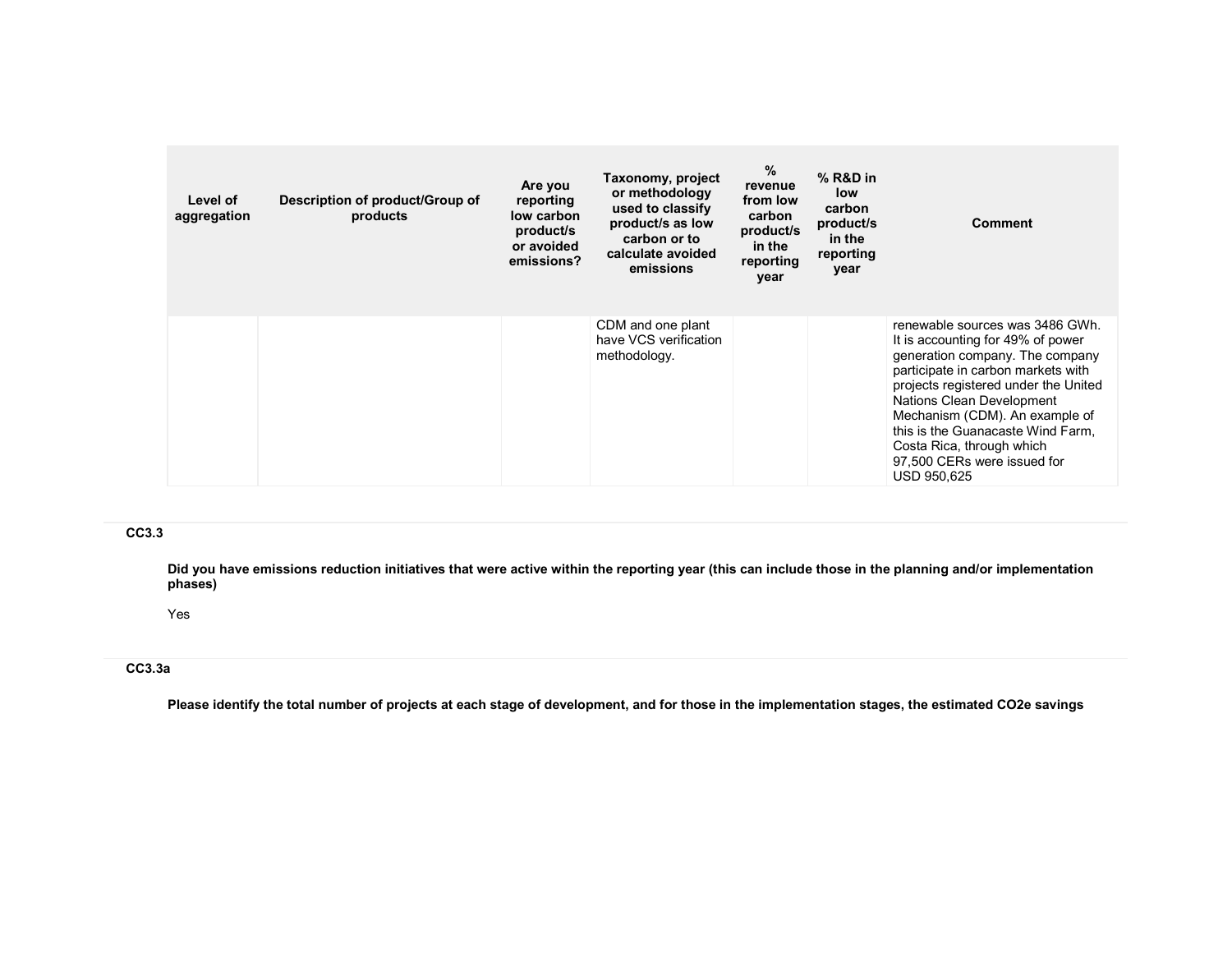| Stage of development      | <b>Number of projects</b> | Total estimated annual CO2e savings in metric tonnes<br>CO2e (only for rows marked *) |
|---------------------------|---------------------------|---------------------------------------------------------------------------------------|
| Under investigation       | 4                         |                                                                                       |
| To be implemented*        |                           | 244490                                                                                |
| Implementation commenced* | 25                        | 3142                                                                                  |
| Implemented*              |                           | 16                                                                                    |
| Not to be implemented     |                           |                                                                                       |

## CC3.3b

# For those initiatives implemented in the reporting year, please provide details in the table below

| <b>Activity type</b>                 | <b>Description of activity</b>                                                                         | <b>Estimated</b><br>annual<br>CO <sub>2e</sub><br>savings<br>(metric<br>tonnes<br>CO <sub>2e</sub> ) | <b>Scope</b> | Voluntary/<br><b>Mandatory</b> | Annual<br>monetary<br>savings<br>(unit<br>currency -<br>as<br>specified<br>in $CC0.4$ ) | Investment<br>required<br>(unit<br>currency -<br>as specified<br>in $CC0.4$ ) | Payback<br>period | <b>Estimated</b><br>lifetime of<br>the initiative | <b>Comment</b> |
|--------------------------------------|--------------------------------------------------------------------------------------------------------|------------------------------------------------------------------------------------------------------|--------------|--------------------------------|-----------------------------------------------------------------------------------------|-------------------------------------------------------------------------------|-------------------|---------------------------------------------------|----------------|
| Low carbon<br>energy<br>installation | Installation of 96 solar panels with<br>a capacity of 30.73 kWp in the<br>mall La Reserva in Medellin. | 16                                                                                                   | Scope        | Voluntary                      | 0                                                                                       | 111940080                                                                     | $1 - 3$<br>years  | $16-20$ years                                     |                |

## CC3.3c

What methods do you use to drive investment in emissions reduction activities?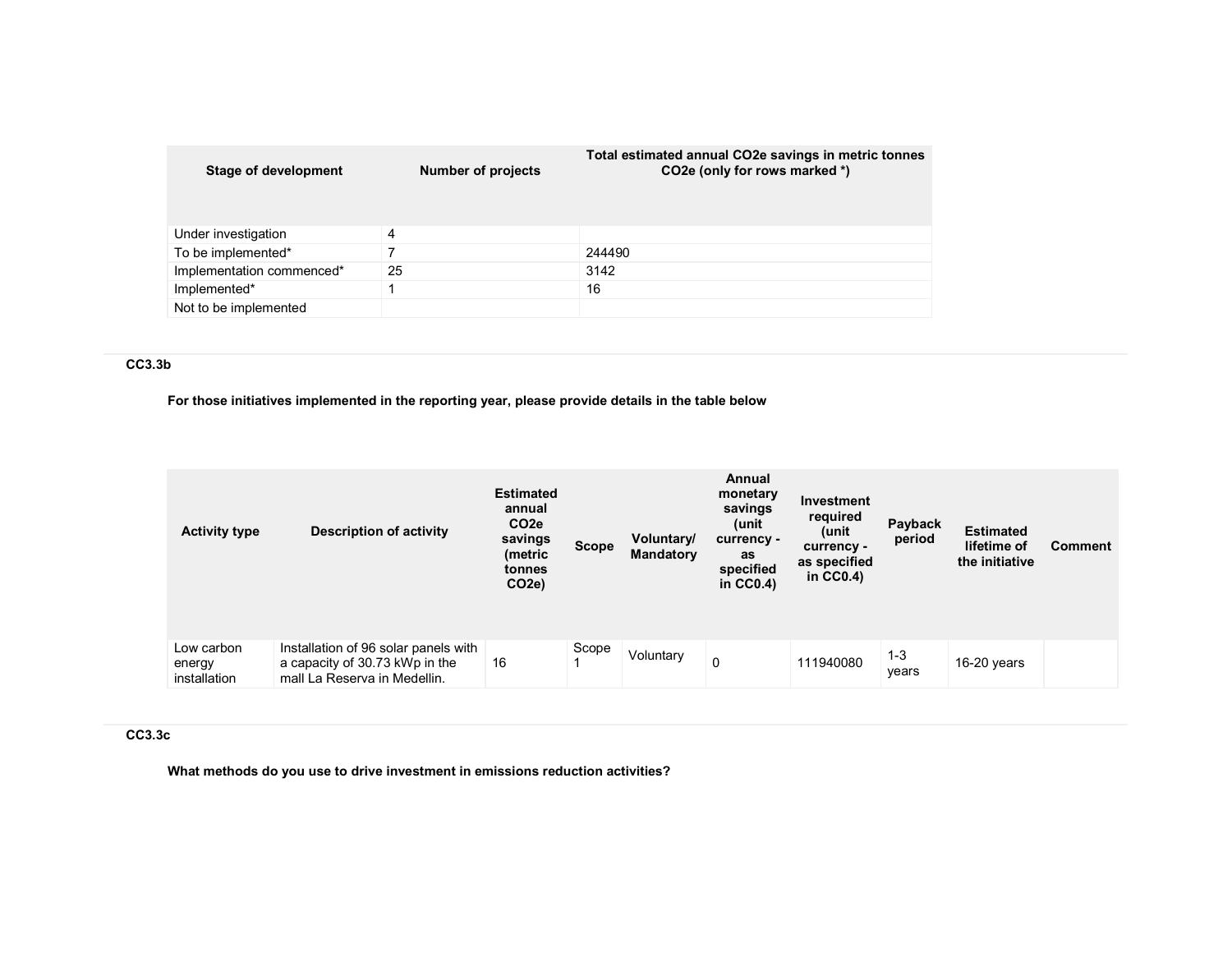| <b>Method</b>                                               | Comment                                                                                                                                                                                                                                                                                                                                                                                                                                                                                                                                                                                                                                                                                                                                                                                                                                                                                                                                                                                                                                  |
|-------------------------------------------------------------|------------------------------------------------------------------------------------------------------------------------------------------------------------------------------------------------------------------------------------------------------------------------------------------------------------------------------------------------------------------------------------------------------------------------------------------------------------------------------------------------------------------------------------------------------------------------------------------------------------------------------------------------------------------------------------------------------------------------------------------------------------------------------------------------------------------------------------------------------------------------------------------------------------------------------------------------------------------------------------------------------------------------------------------|
| Other                                                       | Celsia has identified opportunities from the hydrological risk associated with climate change & the governmental awareness to<br>control carbon emissions, with specific incentives as those included in Law 1715/14) in Colombia. As a result, Celsia is developing<br>non-conventional renewable energy projects, which include: more than 200 MWp of solar projects in Colombia & 230 MWp of<br>distributed energy to take advantage of fiscal benefits that the government is promoting for these technologies. As a part of the 200<br>MWp pipeline solar project, Celsia is developing its first solar project of 11.2 MWp, as well as the technical feasability for a wind<br>project of 330 MW. The Company has also identified non-conventional renewable opportunities in Central America which include: 63<br>MW of wind projects in Costa Rica and 50 MWp of solar projects in Panama. However, the Company is still conducting technical<br>studies & financial analysis before the projects achieve the financial closing. |
| Dedicated budget for low<br>carbon product R&D              | Through the innovation model of the company, investment in research and implementation of renewable energy projects. innovation<br>investment in 2016 was 5,815,000,000 COP. The lines of research into innovation are: 1. Electric Storage 2. Electric Transportation<br>3. Energy Efficiency 4. building automation                                                                                                                                                                                                                                                                                                                                                                                                                                                                                                                                                                                                                                                                                                                    |
| Partnering with<br>governments on<br>technology development | We assessed the possibility of generating energy from wind in small-scale applications. To do this, we installed a micro-wind turbine<br>with a capacity of 1 kW that will provide energy to the internal circuit of the Cementos Argos Plant in Cartagena, Colombia. The<br>exercise gave us valuable information on the feasibility of this kind of technology in the regional context and embedded in a<br>hydroelectricity dominated market. Conceptual and basic engineering studies were conducted for electric and thermal power co-<br>generation projects using the waste of sugarcane bagasse from cane crushing mills as the raw material. The related business model<br>is under study.                                                                                                                                                                                                                                                                                                                                      |

## CC3.3d

If you do not have any emissions reduction initiatives, please explain why not

# Further Information

# Page: CC4. Communication

## CC4.1

Have you published information about your organization's response to climate change and GHG emissions performance for this reporting year in places other than in your CDP response? If so, please attach the publication(s)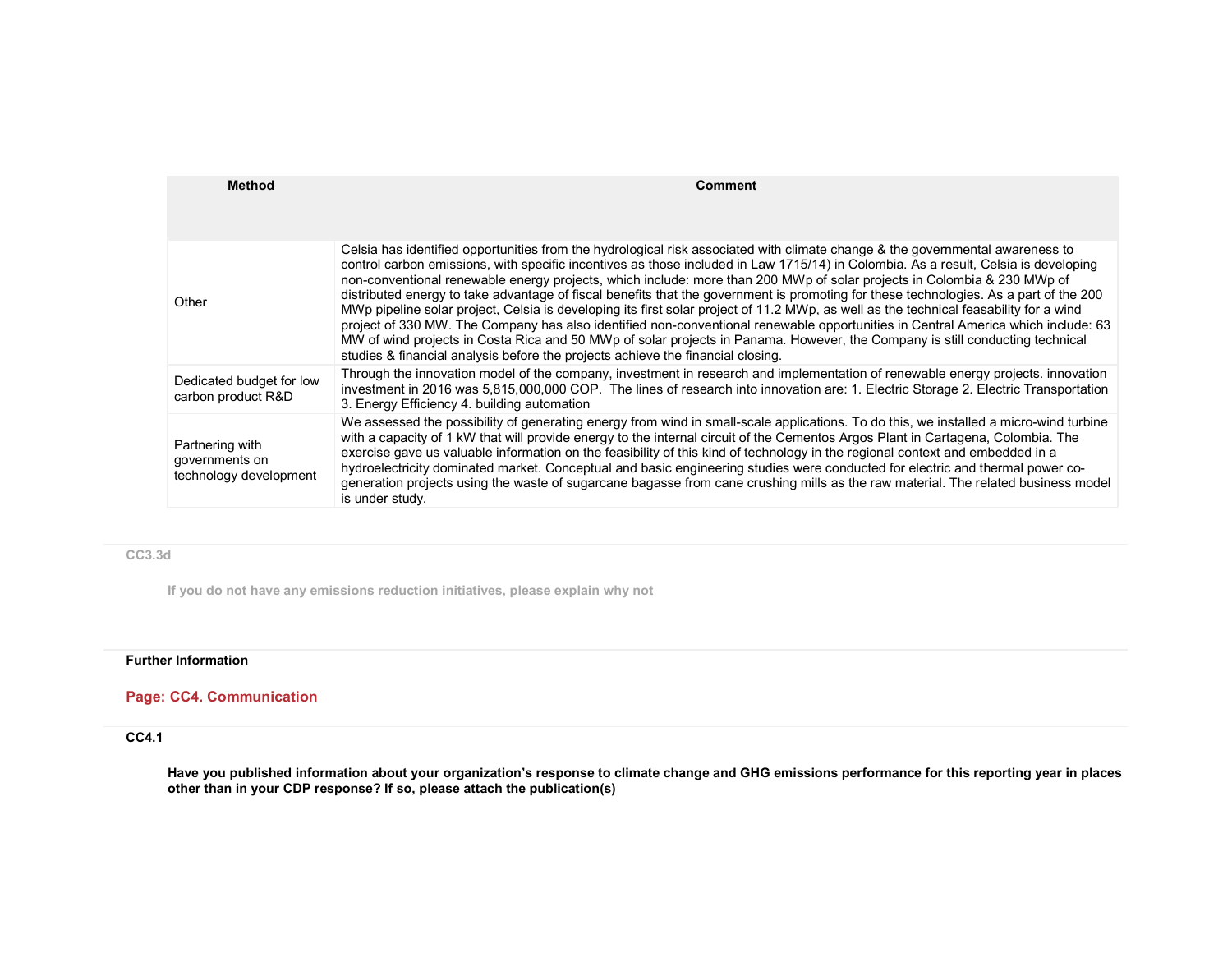| <b>Publication</b>                                                                                              | <b>Status</b> | <b>Page/Section reference</b>                                                                                                               | Attach the document                                                                                                                        | <b>Comment</b> |
|-----------------------------------------------------------------------------------------------------------------|---------------|---------------------------------------------------------------------------------------------------------------------------------------------|--------------------------------------------------------------------------------------------------------------------------------------------|----------------|
| In mainstream reports<br>(including an<br>integrated report) in<br>accordance with the<br><b>CDSB Framework</b> | Complete      | http://www.celsia.com/Portals/0/contenidos-<br>celsia/accionistas-e-<br>inversionistas/pdf/celsia/ENG/Integrated-Report-<br>Celsia-2016.pdf | https://www.cdp.net/sites/2017/29/45029/Climate<br>Change 2017/Shared<br>Documents/Attachments/CC4.1/Integrated-Report-<br>Celsia-2016.pdf |                |
| In voluntary<br>communications                                                                                  | Complete      | DJSI Questionnaire Chapter 2: Environmental                                                                                                 |                                                                                                                                            |                |
| In voluntary<br>communications                                                                                  | Complete      | http://www.celsia.com/sustainability/                                                                                                       |                                                                                                                                            |                |

## Further Information

# Module: Risks and Opportunities

## Page: CC5. Climate Change Risks

## CC5.1

Have you identified any inherent climate change risks that have the potential to generate a substantive change in your business operations, revenue or expenditure? Tick all that apply

Risks driven by changes in regulation Risks driven by changes in physical climate parameters Risks driven by changes in other climate-related developments

## CC5.1a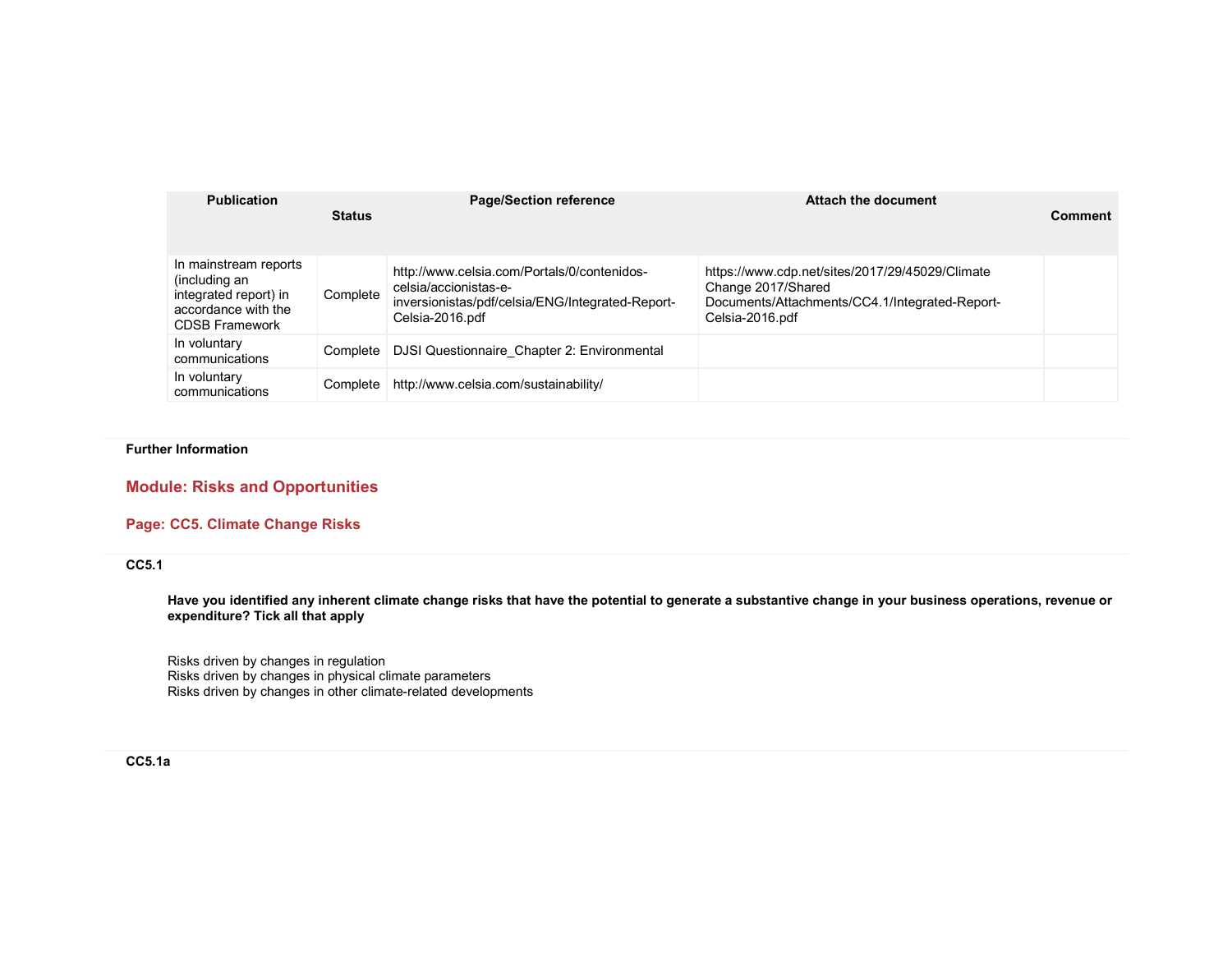| Please describe your inherent risks that are driven by changes in regulation |  |
|------------------------------------------------------------------------------|--|
|                                                                              |  |

| <b>Risk driver</b>                                                 | <b>Description</b>                                                                                                                                                                                                                                                                                                                                                                                                                                                                          | <b>Potential impact</b>                            | Timefram<br>е       | Direct/<br><b>Indirec</b> | Likelihoo<br>d | <b>Magnitud</b><br>e of<br>impact | <b>Estimated financial</b><br>implications                                                         | Managemen<br>t method                                                                                                                                                                                                                                                                                                                                              | Cost of<br>management                                                                                                                                                                                                                                                                                                                             |
|--------------------------------------------------------------------|---------------------------------------------------------------------------------------------------------------------------------------------------------------------------------------------------------------------------------------------------------------------------------------------------------------------------------------------------------------------------------------------------------------------------------------------------------------------------------------------|----------------------------------------------------|---------------------|---------------------------|----------------|-----------------------------------|----------------------------------------------------------------------------------------------------|--------------------------------------------------------------------------------------------------------------------------------------------------------------------------------------------------------------------------------------------------------------------------------------------------------------------------------------------------------------------|---------------------------------------------------------------------------------------------------------------------------------------------------------------------------------------------------------------------------------------------------------------------------------------------------------------------------------------------------|
| General<br>environmenta<br>I regulations,<br>including<br>planning | Possible<br>changes in the<br>regulation<br>converting<br>existing<br>reservoirs to<br>multipurpose<br>use and<br>decrease in<br>flows that are<br>granted or<br>renewed by<br>environmental<br>restrictions.<br>Colombian<br>authorities are<br>currently<br>evaluating the<br>imposition of<br>new<br>environmental<br>regulations to<br>modify the<br>environmental<br>flow<br>requirements,<br>lowest level of<br>reservoir<br>operation,<br>reservoir<br>management<br>plans, sediment | Reduction/disruptio<br>n in production<br>capacity | $1$ to $3$<br>years | <b>Direct</b>             | Very likely    | Medium-<br>high                   | Celsia is considering<br>making the analysis<br>of financial<br>implications in the<br>medium term | The<br>organization<br>consistently<br>monitors<br>initiatives<br>that can<br>generate<br>adverse<br>regulatory<br>changes to<br>the company,<br>for the<br>purpose<br>prevent and<br>mitigate its<br>effects.<br>Celsia<br>forward<br>proactive<br>work with the<br>guilds,<br>participating<br>in panel<br>discussions<br>for the<br>regulation of<br>standards. | The costs<br>associated<br>with managing<br>this risk are<br>related to<br>travel and<br>transportation<br>for<br>participation<br>and<br>attendance at<br>events in all<br>these<br>initiatives, as<br>well as the<br>payment of<br>complementar<br>y and<br>explanatory<br>studies, the<br>cost is<br>estimated at \$<br>300 million of<br>COP. |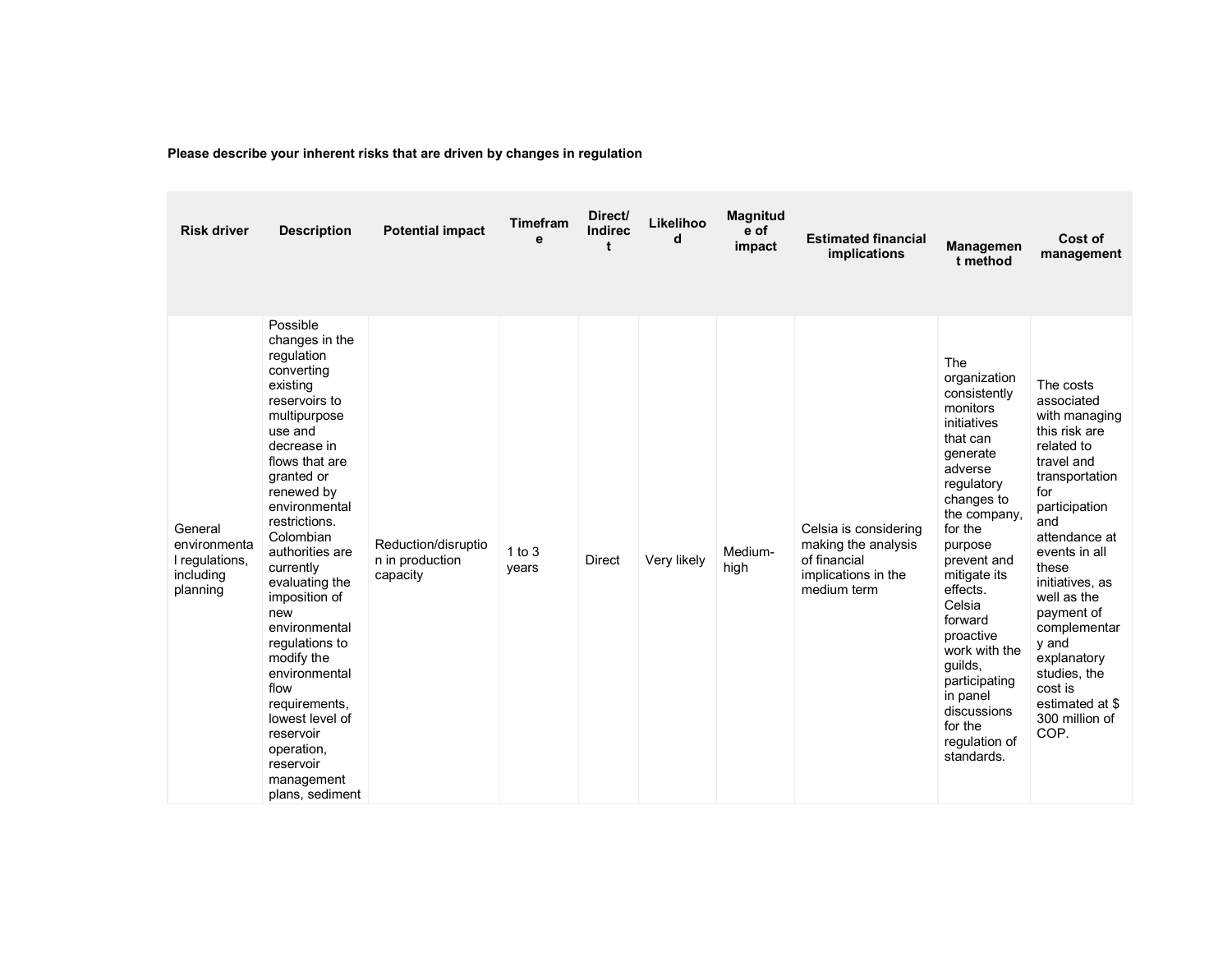| <b>Risk driver</b> | <b>Description</b>                                                                                                                                                                                                                                                                                                                                                                                                                                                                                                       | <b>Potential impact</b>              | <b>Timefram</b><br>е | Direct/<br><b>Indirec</b><br>t | Likelihoo<br>d       | <b>Magnitud</b><br>e of<br>impact | <b>Estimated financial</b><br>implications                                                                                                                                                                                                                                                                                   | Managemen<br>t method                                                                                                                           | Cost of<br>management                                                                                                                                                                                                                                                                                                                                                                                                                                                                 |
|--------------------|--------------------------------------------------------------------------------------------------------------------------------------------------------------------------------------------------------------------------------------------------------------------------------------------------------------------------------------------------------------------------------------------------------------------------------------------------------------------------------------------------------------------------|--------------------------------------|----------------------|--------------------------------|----------------------|-----------------------------------|------------------------------------------------------------------------------------------------------------------------------------------------------------------------------------------------------------------------------------------------------------------------------------------------------------------------------|-------------------------------------------------------------------------------------------------------------------------------------------------|---------------------------------------------------------------------------------------------------------------------------------------------------------------------------------------------------------------------------------------------------------------------------------------------------------------------------------------------------------------------------------------------------------------------------------------------------------------------------------------|
|                    | management<br>among others.                                                                                                                                                                                                                                                                                                                                                                                                                                                                                              |                                      |                      |                                |                      |                                   |                                                                                                                                                                                                                                                                                                                              |                                                                                                                                                 |                                                                                                                                                                                                                                                                                                                                                                                                                                                                                       |
| Carbon taxes       | In the<br>Colombian Tax<br>Reform of<br>2016, natural<br>gas and coal<br>were exempt of<br>CO <sub>2</sub> tax, as a<br>result Celsia<br>natural gas<br>fired facilities<br>were not<br>affected by the<br>mentioned<br>reform.<br>However,<br>according to<br>analysis<br>presented by<br>the Colombian<br>Environment<br>Ministry, in the<br>coming years<br>the CO <sub>2</sub> tax-<br>exempt<br>companies<br>could be<br>charged, and<br>the cost would<br>be<br>approximately<br>US\$ 10 to US\$<br>15 per Tons of | Reduction in capital<br>availability | 1 to $3$<br>years    | <b>Direct</b>                  | Virtually<br>certain | High                              | The Celsia financial<br>annual cost would be:<br>$TR = Cost$ Tons of<br>CO <sub>2</sub> x Tons of CO <sub>2</sub> .<br>$TR = (USD 15/Tons)$<br>of CO <sub>2</sub> x<br>2.731.872,55 Tons of<br>CO2 (Average 2015-<br>$2016$ = USD<br>40.978.088 (COP<br>\$122.934.264.741);<br>[See p.170 RI 2016,<br>(https://goo.gl/cajBUK | Setting the<br>strategy,<br>which<br>includes<br>business<br>diversificatio<br>n and<br>increasing<br>participation<br>of renewable<br>energies | For the next<br>ten years<br>Celsia expects<br>to invest more<br>than one billion<br>dollars in new<br>business and<br>mix<br>diversifiacion.<br>The annual<br>costs<br>associated<br>with<br>developing<br>these<br>opportunities<br>correspond to<br>the average<br>annual<br>estimated<br>combined<br>CapEx in<br>Colombia,<br>Panama and<br>Costa Rica in<br>four years<br>$(2017 - 2020)$ .<br>In this period<br>of time, the<br>total CapEx in<br>Colombia for<br>this projects |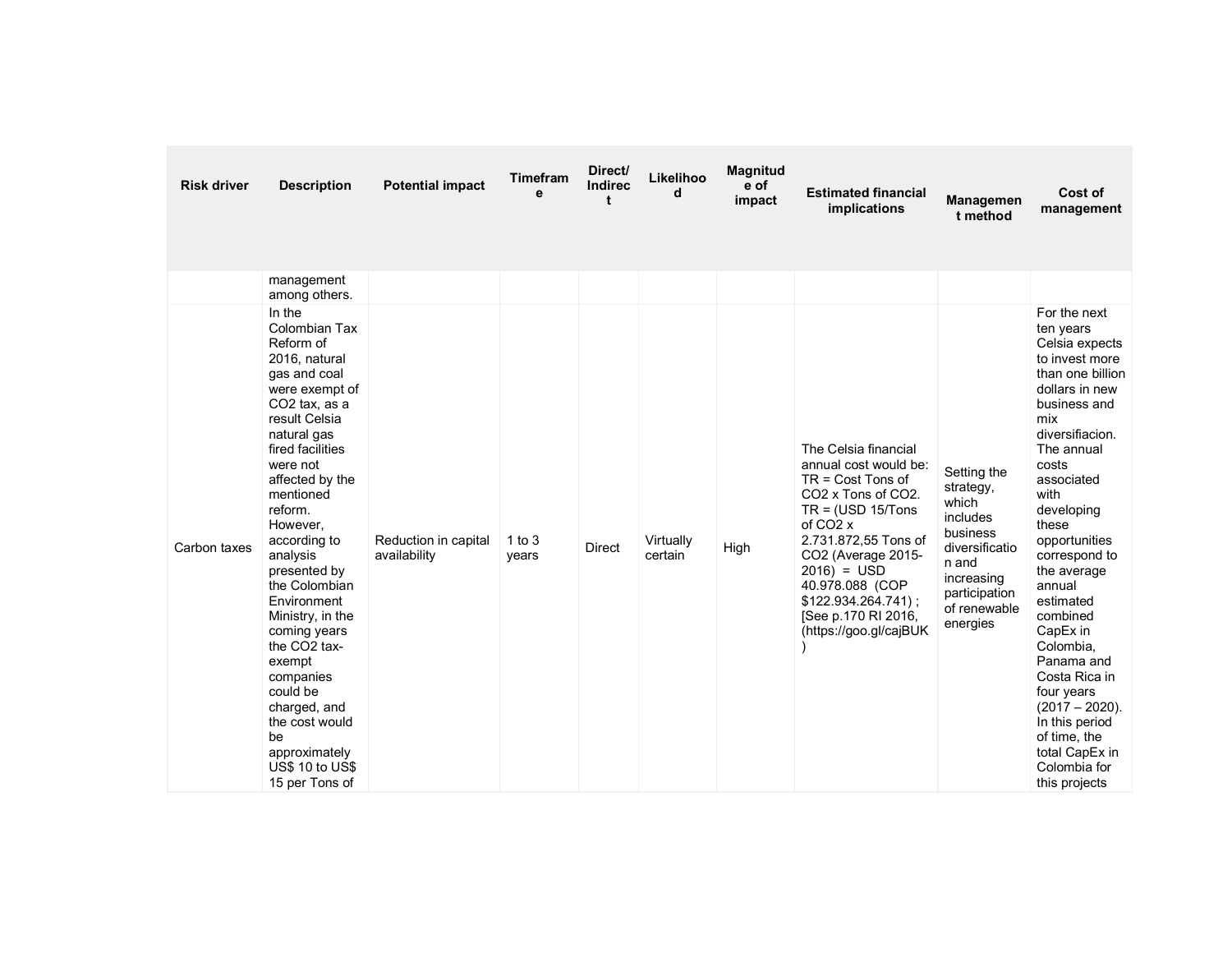| <b>Risk driver</b>                                       | <b>Description</b>                                             | <b>Potential impact</b>              | Timefram<br>e | Direct/<br>Indirec<br>t | Likelihoo<br>d | <b>Magnitud</b><br>e of<br>impact | <b>Estimated financial</b><br>implications                         | Managemen<br>t method                                                       | Cost of<br>management                                                                                                                                                                                                                                                                                                                                                                                                                     |
|----------------------------------------------------------|----------------------------------------------------------------|--------------------------------------|---------------|-------------------------|----------------|-----------------------------------|--------------------------------------------------------------------|-----------------------------------------------------------------------------|-------------------------------------------------------------------------------------------------------------------------------------------------------------------------------------------------------------------------------------------------------------------------------------------------------------------------------------------------------------------------------------------------------------------------------------------|
|                                                          | CO <sub>2</sub> .                                              |                                      |               |                         |                |                                   |                                                                    |                                                                             | will be US\$<br>244 million<br>corresponding<br>to US\$ 173<br>million (COP<br>544,003 MM)<br>for<br>photovoltaic<br>solar projects<br>and US\$75<br>million (COP<br>232,873 MM)<br>for distributed<br>energy. For<br>Central<br>America<br>projects the<br>estimated<br>CapEx is US\$<br>41 million<br>(COP 127,551<br>MM) for<br>photovoltaic<br>solar projects<br>and US\$ 120<br>million (COP<br>376,220 MM)<br>for wind<br>projects. |
| Product<br>efficiency<br>regulations<br>and<br>standards | Changes in<br>energy<br>regulation in<br>Colombia<br>adversely | Reduced demand<br>for goods/services | >6 years      | Indirect<br>(Client)    | Likely         | Medium-<br>high                   | Analysis of financial<br>implications has not<br>been carried out. | Development<br>of activities<br>for improving<br>processes,<br>products and | For 2016, the<br>company's<br>investment in<br>innovation<br>projects                                                                                                                                                                                                                                                                                                                                                                     |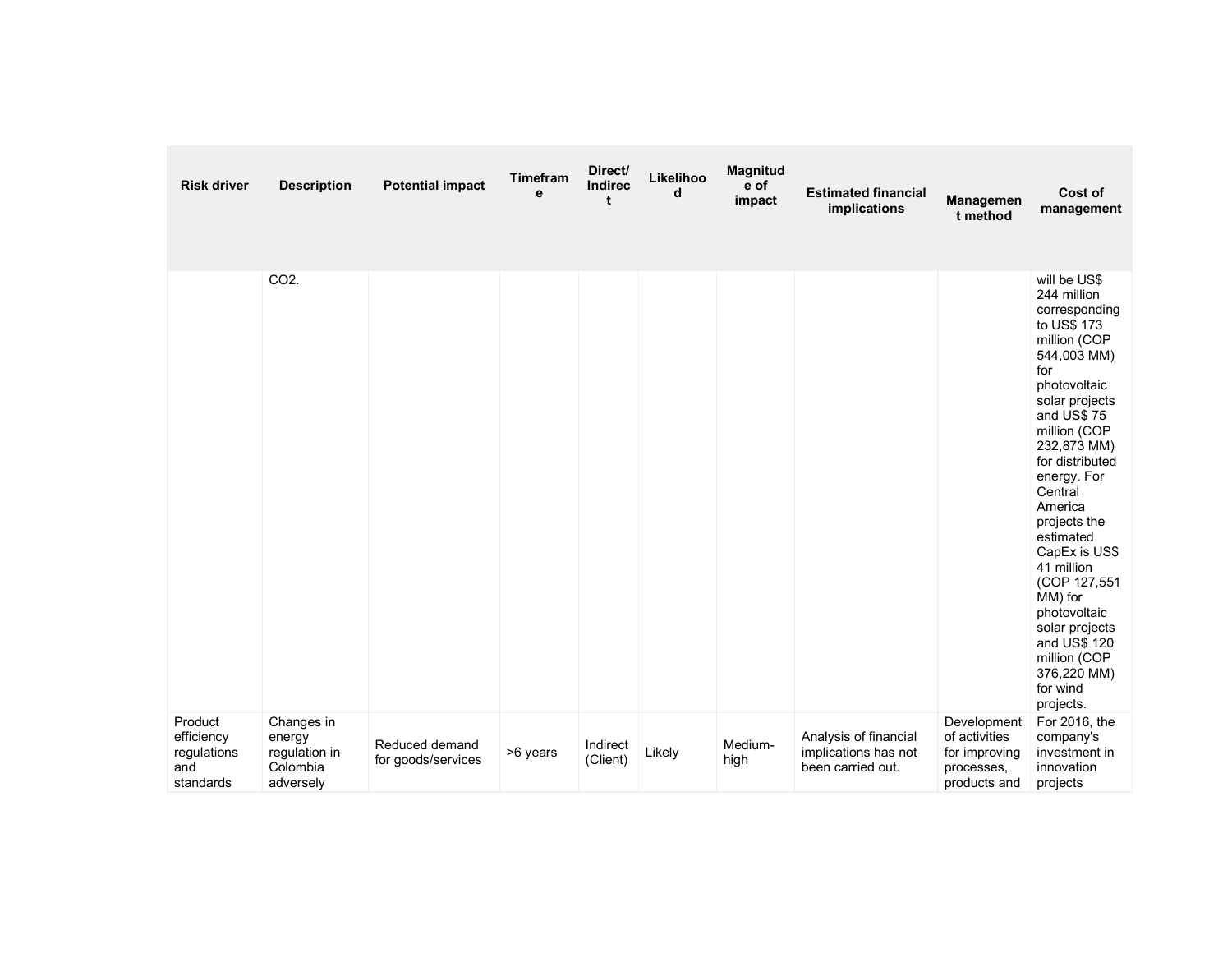| <b>Risk driver</b> | <b>Description</b>                                                                                                                                                                                                                                                                                                                                                                                                                                                                                                                                              | <b>Potential impact</b> | Timefram<br>e | Direct/<br>Indirec<br>t | Likelihoo<br>d | Magnitud<br>e of<br>impact | <b>Estimated financial</b><br>implications | Managemen<br>t method                                                                                             | Cost of<br>management                      |
|--------------------|-----------------------------------------------------------------------------------------------------------------------------------------------------------------------------------------------------------------------------------------------------------------------------------------------------------------------------------------------------------------------------------------------------------------------------------------------------------------------------------------------------------------------------------------------------------------|-------------------------|---------------|-------------------------|----------------|----------------------------|--------------------------------------------|-------------------------------------------------------------------------------------------------------------------|--------------------------------------------|
|                    | affecting the<br>operation of<br>assets, their<br>profitability or<br>business<br>continuity:<br>The Colombian<br>government,<br>through the<br>Ministry of<br>Mines and<br>Energy through<br>Law 697 of<br>2011 commits<br>the Rational<br>and Efficient<br>Use of Energy<br>(URE) as a<br>matter of social,<br>public and<br>national<br>interest.<br>essential to<br>ensure the full<br>and timely<br>energy supply,<br>competitivenes<br>s of the<br>Colombian<br>economy,<br>consumer<br>protection and<br>promotion of<br>the use of non-<br>conventional |                         |               |                         |                |                            |                                            | services to<br>promote<br>overall<br>growth,<br>achieve<br>efficiency<br>and ensure<br>better market<br>position. | amounted to<br><b>COP 5800</b><br>million. |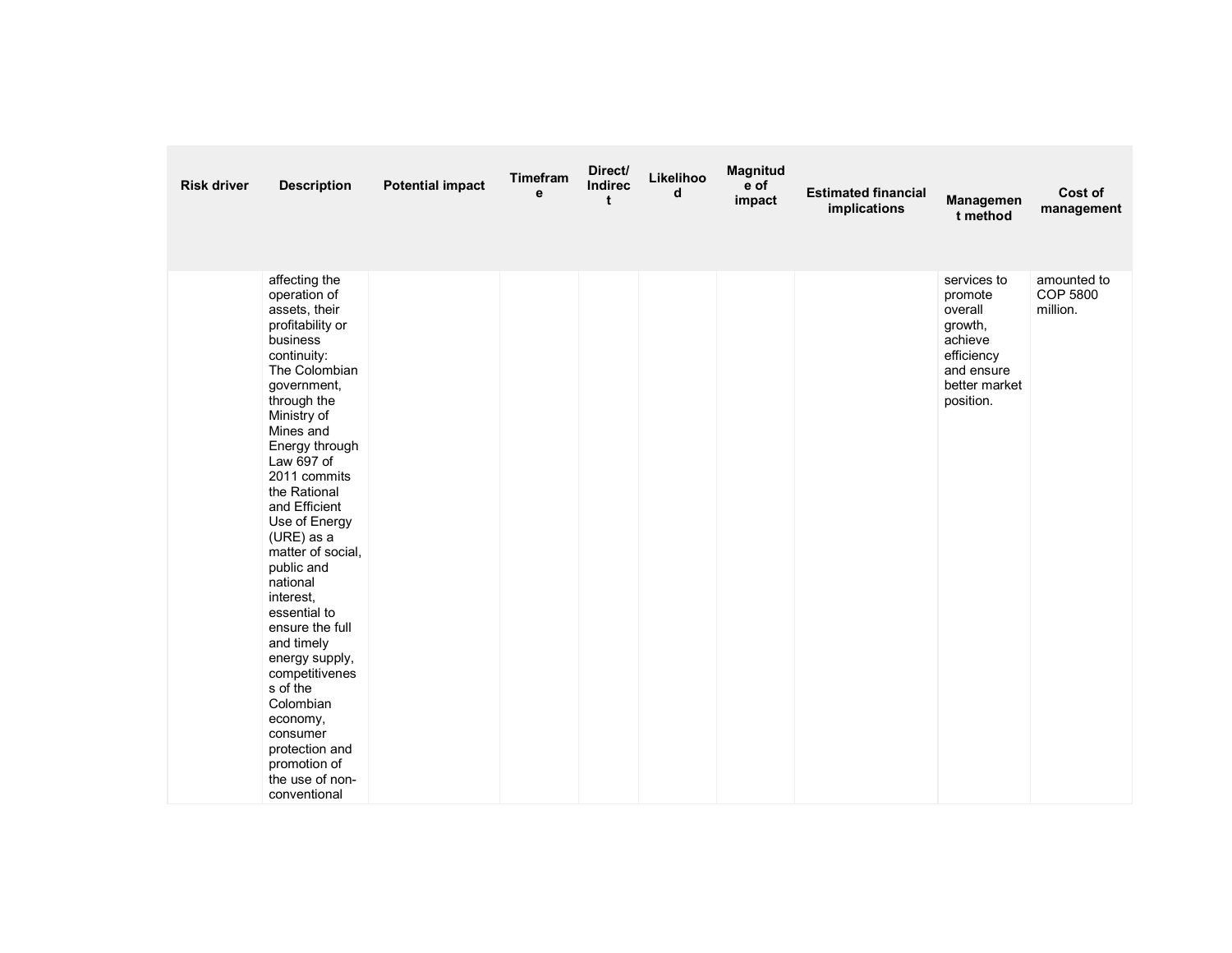| <b>Risk driver</b> | <b>Description</b>                                                                                                                                                                                                                                                                                                                                                                                                                                                                                            | <b>Potential impact</b> | Timefram<br>e | Direct/<br>Indirec<br>t | Likelihoo<br>d | Magnitud<br>e of<br>impact | <b>Estimated financial</b><br>implications | Managemen<br>t method | Cost of<br>management |
|--------------------|---------------------------------------------------------------------------------------------------------------------------------------------------------------------------------------------------------------------------------------------------------------------------------------------------------------------------------------------------------------------------------------------------------------------------------------------------------------------------------------------------------------|-------------------------|---------------|-------------------------|----------------|----------------------------|--------------------------------------------|-----------------------|-----------------------|
| General            | energy in a<br>sustainable<br>way with the<br>environment<br>and natural<br>resources. In<br>addition, under<br>Resolution<br>180919 of<br>2010, it<br>adopted the<br>Action Plan to<br>develop the<br>Program of<br>Rational and<br>Efficient Use of<br>Energy and<br>other forms of<br>non-<br>conventional<br>energy. These<br>government<br>measures<br>aimed at<br>reducing<br>electricity<br>demand and<br>further<br>development of<br>competitors<br>who offer<br>renewable<br>energy.<br>Colombia is | Increased               | $1$ to $3$    | <b>Direct</b>           | Very likely    | Medium-                    | Analysis of financial                      | Through our           | The costs             |
|                    |                                                                                                                                                                                                                                                                                                                                                                                                                                                                                                               |                         |               |                         |                |                            |                                            |                       |                       |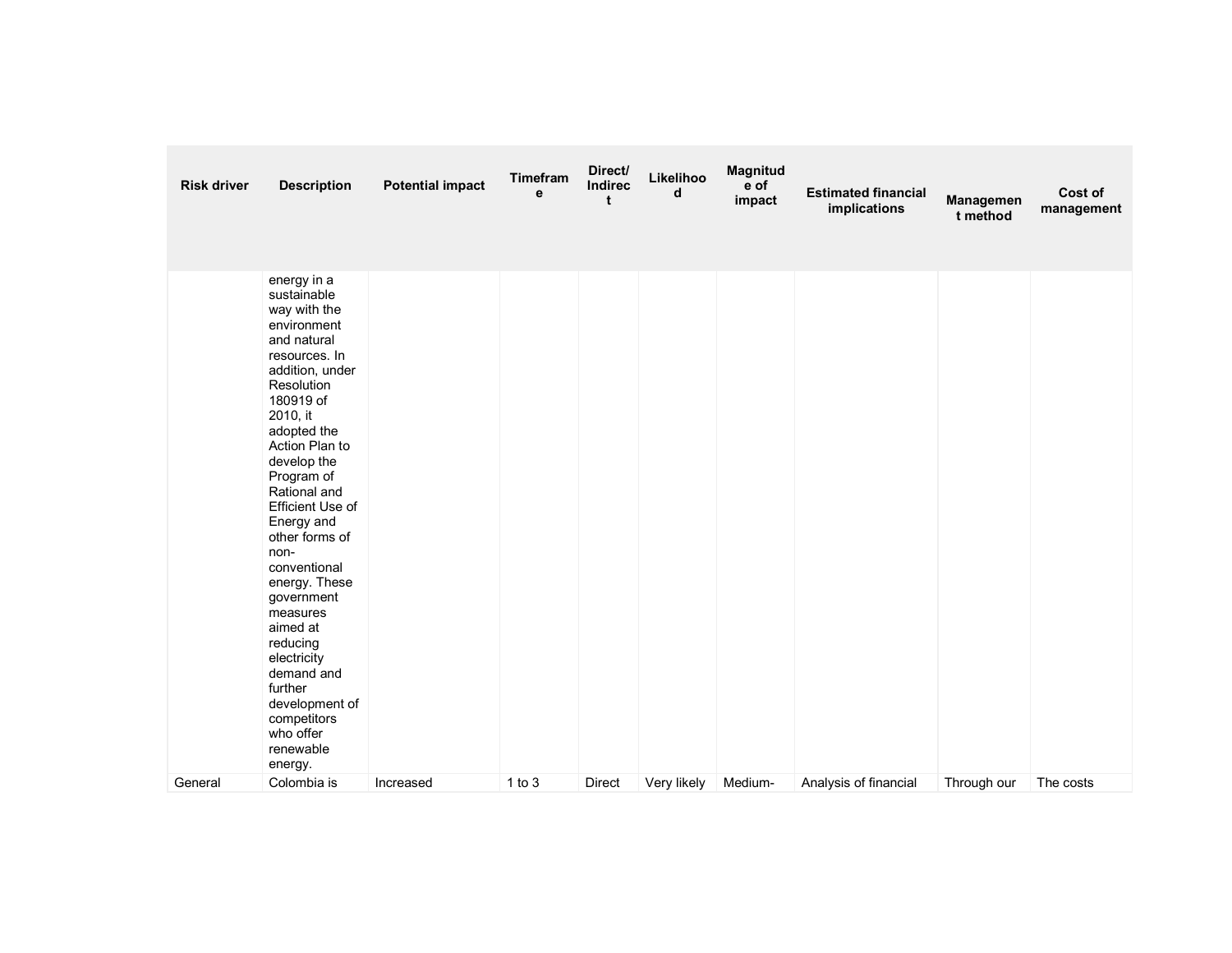| <b>Risk driver</b>                                      | <b>Description</b>                                                                                                                                                                                                                                                                                                                  | <b>Potential impact</b> | <b>Timefram</b><br>e | Direct/<br><b>Indirec</b> | Likelihoo<br>d | <b>Magnitud</b><br>e of<br>impact | <b>Estimated financial</b><br>implications | <b>Managemen</b><br>t method                                                                                                                                                                                               | Cost of<br>management                                                                                                                                                                                                                                                                                                               |
|---------------------------------------------------------|-------------------------------------------------------------------------------------------------------------------------------------------------------------------------------------------------------------------------------------------------------------------------------------------------------------------------------------|-------------------------|----------------------|---------------------------|----------------|-----------------------------------|--------------------------------------------|----------------------------------------------------------------------------------------------------------------------------------------------------------------------------------------------------------------------------|-------------------------------------------------------------------------------------------------------------------------------------------------------------------------------------------------------------------------------------------------------------------------------------------------------------------------------------|
| environmenta<br>I regulations,<br>including<br>planning | currently<br>defining its<br>Climate<br>Change Law<br>through which<br>all instruments<br>designed to<br>meet the<br>COP21<br>commitments<br>will be<br>determined. It<br>has been<br>identified that<br>through this<br>mechanisms<br>specific<br>reduction goals<br>will be imposed<br>to the mining<br>and energetic<br>sectors. | operational cost        | years                |                           |                | high                              | implications has not<br>been carried out.  | participation<br>in guilds and<br>discussion<br>boards of the<br>national<br>policy<br>scenarios.<br>we bring<br>technical<br>arguments to<br>the<br>discussion<br>and capture<br>relevant<br>information<br>for the guild | associated<br>with managing<br>this risk are<br>related to<br>travel and<br>transportation<br>for<br>participation<br>and<br>attendance at<br>events in all<br>these<br>initiatives, as<br>well as the<br>payment of<br>complementar<br>y and<br>explanatory<br>studies, the<br>cost is<br>estimated at \$<br>300 million of<br>COP |

## CC5.1b

Please describe your inherent risks that are driven by changes in physical climate parameters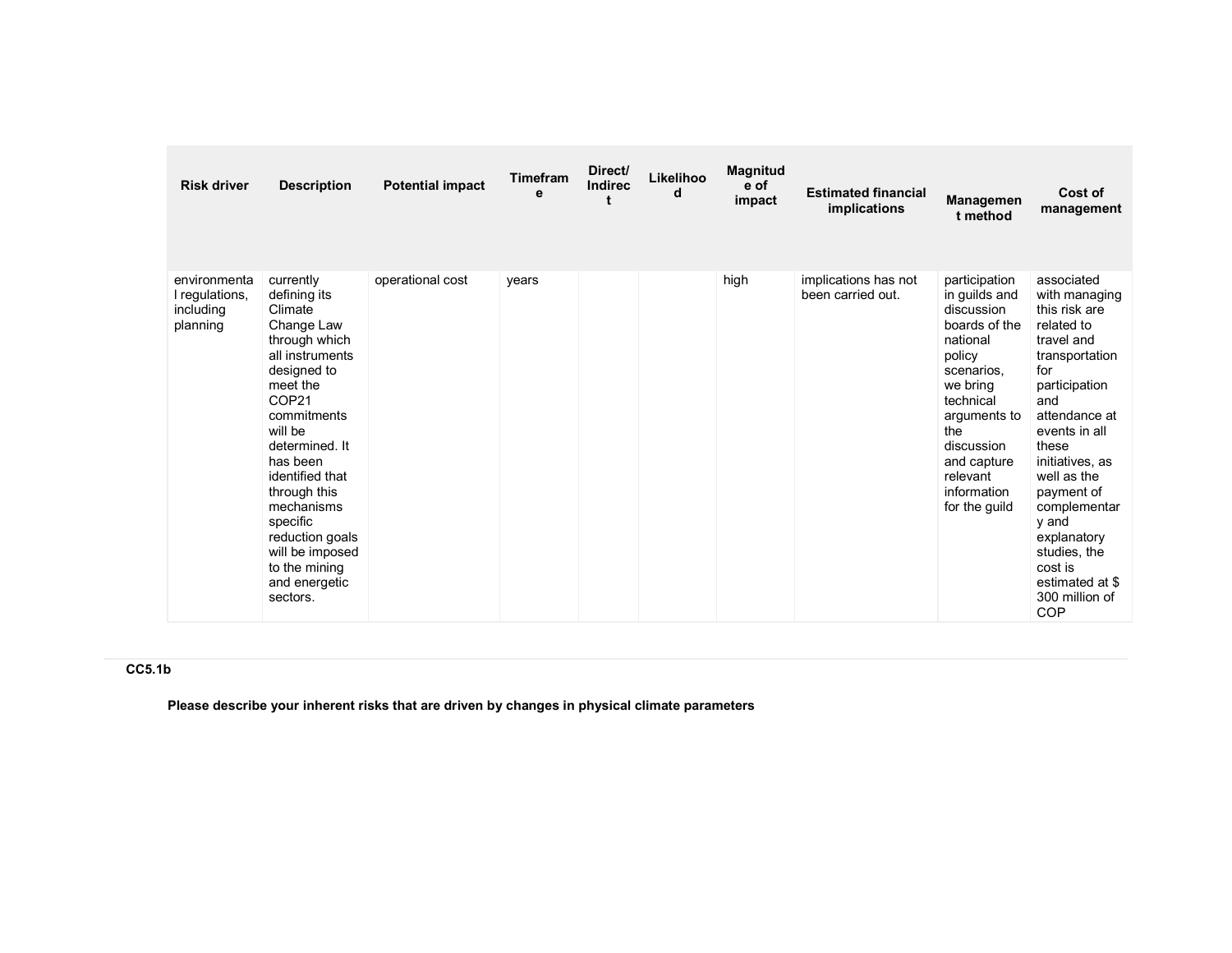| <b>Risk driver</b>                                        | <b>Description</b>                                                                                                                                                                                                                                                                                                                                                                                                                                                                                                                                                                                                                            | <b>Potential impact</b>                           | <b>Timeframe</b>    | Direct/<br>Indirect | Likelihood | <b>Magnitude</b><br>of impact | <b>Estimated</b><br>financial<br>implications                            | <b>Management</b><br>method                                                                                                                                                                                                                                                                                                                                                                                                                                                                                                                                                                                                                                                                                                 | Cost of<br>management                                                                                                                                                                                                                                                |
|-----------------------------------------------------------|-----------------------------------------------------------------------------------------------------------------------------------------------------------------------------------------------------------------------------------------------------------------------------------------------------------------------------------------------------------------------------------------------------------------------------------------------------------------------------------------------------------------------------------------------------------------------------------------------------------------------------------------------|---------------------------------------------------|---------------------|---------------------|------------|-------------------------------|--------------------------------------------------------------------------|-----------------------------------------------------------------------------------------------------------------------------------------------------------------------------------------------------------------------------------------------------------------------------------------------------------------------------------------------------------------------------------------------------------------------------------------------------------------------------------------------------------------------------------------------------------------------------------------------------------------------------------------------------------------------------------------------------------------------------|----------------------------------------------------------------------------------------------------------------------------------------------------------------------------------------------------------------------------------------------------------------------|
| Change in<br>precipitation<br>extremes<br>and<br>droughts | Shorter and<br>intense droughts<br>or floods: Within<br>the risks matrix<br>of the Company,<br>it has been<br>identified that<br>the current<br>natural<br>phenomena<br>associated with<br>climate change<br>affects river<br>levels (flows).<br>which are used<br>during<br>operations. In<br>2017 an IDEAM<br>study based in<br>a standard<br>30-year series of<br>rainfall records<br>from several<br>rivers in our<br>country,<br>suggests that<br>climate change<br>could limit the<br>effective<br>capacity of<br>generation in all<br>reservoirs.<br>Reservoirs were<br>classified<br>according to the<br>level of<br>vulnerability to | Reduction/disruption<br>in production<br>capacity | $1$ to $3$<br>years | <b>Direct</b>       | Likely     | Medium-<br>high               | Analysis of<br>financial<br>implications<br>has not been<br>carried out. | The company has<br>been linked to<br>conservation and<br>reforestation<br>initiatives strategic<br>to its operations in<br>the basins. In<br>Colombia, we<br>started the<br>ReverdeC project,<br>a voluntary<br>initiative of the<br>Organization,<br>through which we<br>planted 562,775<br>new trees in Valle<br>del Cauca<br>(Colombia),<br>contributing to the<br>restoration of 12<br>basins in 16<br>municipalities and<br>the protection of<br>more than 785<br>hectares with<br>83.1 km of<br>isolations, we also<br>continued the<br>conservation<br>activities agreed<br>as part of the<br>agreement with<br>Farallones<br><b>National Natural</b><br>Park of Cali and<br>Las Hermosas<br><b>National Natural</b> | Estimated<br>investment in<br>ReverdeC<br>project was<br>COP 5,349<br>millon and by<br>the agreement<br>with the<br>Farallones<br>National<br>Natural Park of<br>COP 2,000<br>million over<br>five years, of<br>which COP<br>510 million<br>was invested<br>in 2016. |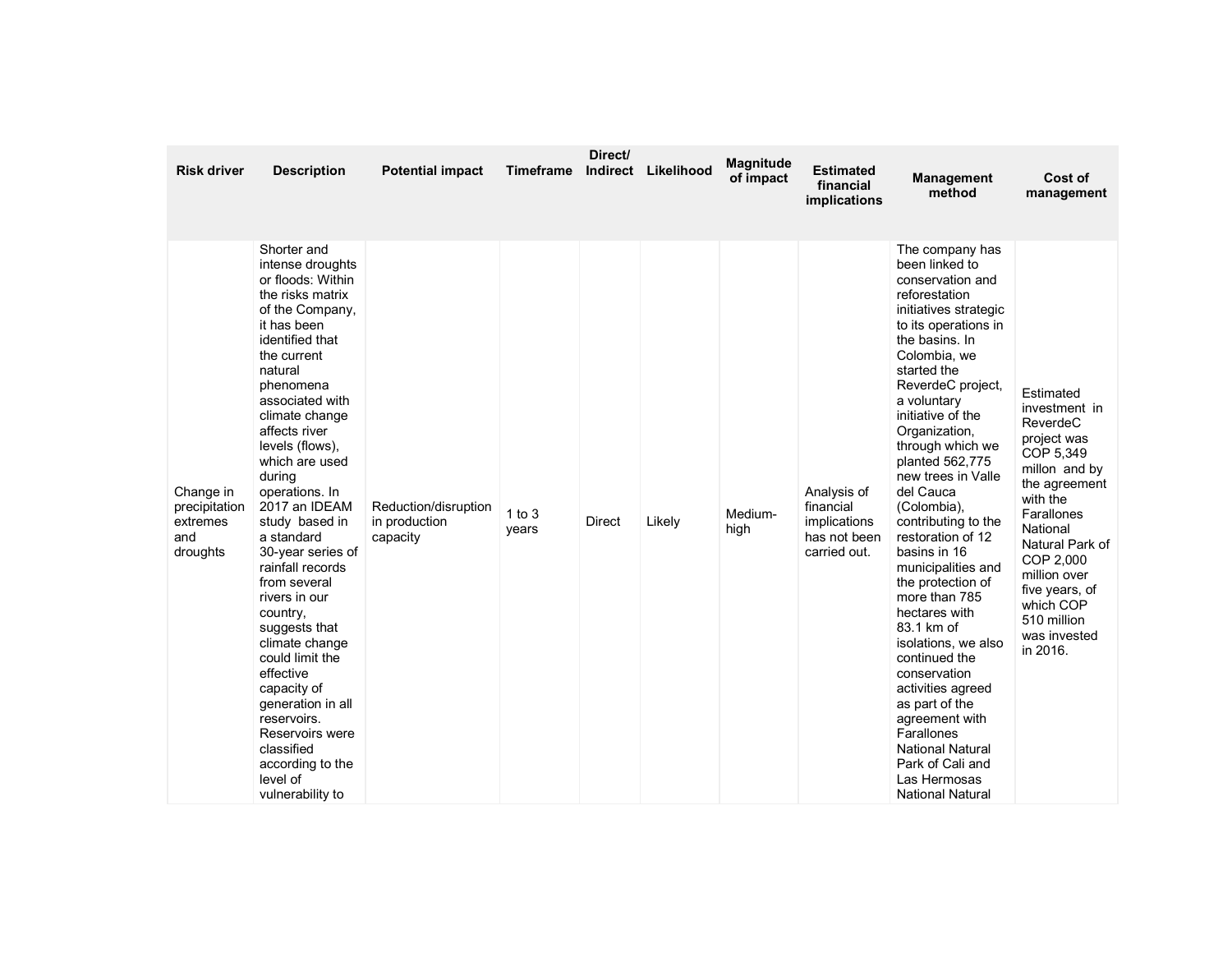| <b>Risk driver</b>                   | <b>Description</b>                                                                                                                                                                                                                                                                                                                | <b>Potential impact</b>       | <b>Timeframe</b> | Direct/<br>Indirect | Likelihood              | <b>Magnitude</b><br>of impact | <b>Estimated</b><br>financial<br>implications                            | <b>Management</b><br>method                                                                                                                                                                                                                                                                                                                                                  | Cost of<br>management                                                                                               |
|--------------------------------------|-----------------------------------------------------------------------------------------------------------------------------------------------------------------------------------------------------------------------------------------------------------------------------------------------------------------------------------|-------------------------------|------------------|---------------------|-------------------------|-------------------------------|--------------------------------------------------------------------------|------------------------------------------------------------------------------------------------------------------------------------------------------------------------------------------------------------------------------------------------------------------------------------------------------------------------------------------------------------------------------|---------------------------------------------------------------------------------------------------------------------|
|                                      | climate change<br>in four $(4)$<br>categories. It<br>was found that<br>the most<br>vulnerable ones<br>(Level 1 of<br>Vulnerability)<br>are: Pacífico,<br>Cauca,<br>Antioquia 1 and<br>Antioquia 2,<br>which coincide<br>with the<br>Organization's<br>plants and<br>projects.                                                     |                               |                  |                     |                         |                               |                                                                          | Park, which<br>contribute to the<br>conservation of<br>these important<br>Colombian<br>ecosystems.                                                                                                                                                                                                                                                                           |                                                                                                                     |
| Change in<br>temperature<br>extremes | In a study<br>published by<br>USAID and<br>UPME an<br>increase in<br>temperature to<br>Colombia for the<br>next 30 years it<br>is identified. The<br>increase in air<br>temperature has<br>an effect on the<br>expansion of the<br>transmission<br>lines, the<br>operation of<br>equipment in<br>power plants,<br>plus the energy | Increased<br>operational cost | >6 years         | <b>Direct</b>       | More likely<br>than not | Medium                        | Analysis of<br>financial<br>implications<br>has not been<br>carried out. | The companny has<br>changed its<br>strategy to address<br>the risks and<br>opportunities from<br>climate change,<br>which is why in<br>addition to working<br>in the<br>diversficación the<br>mix of energy,<br>including solar<br>power generation<br>photovoltaic have<br>been established<br>other lines of<br>business, where it<br>plays a key role<br>installing solar | For 2016, the<br>company's<br>investment in<br>innovation<br>projects<br>amounted to<br><b>COP 5800</b><br>million. |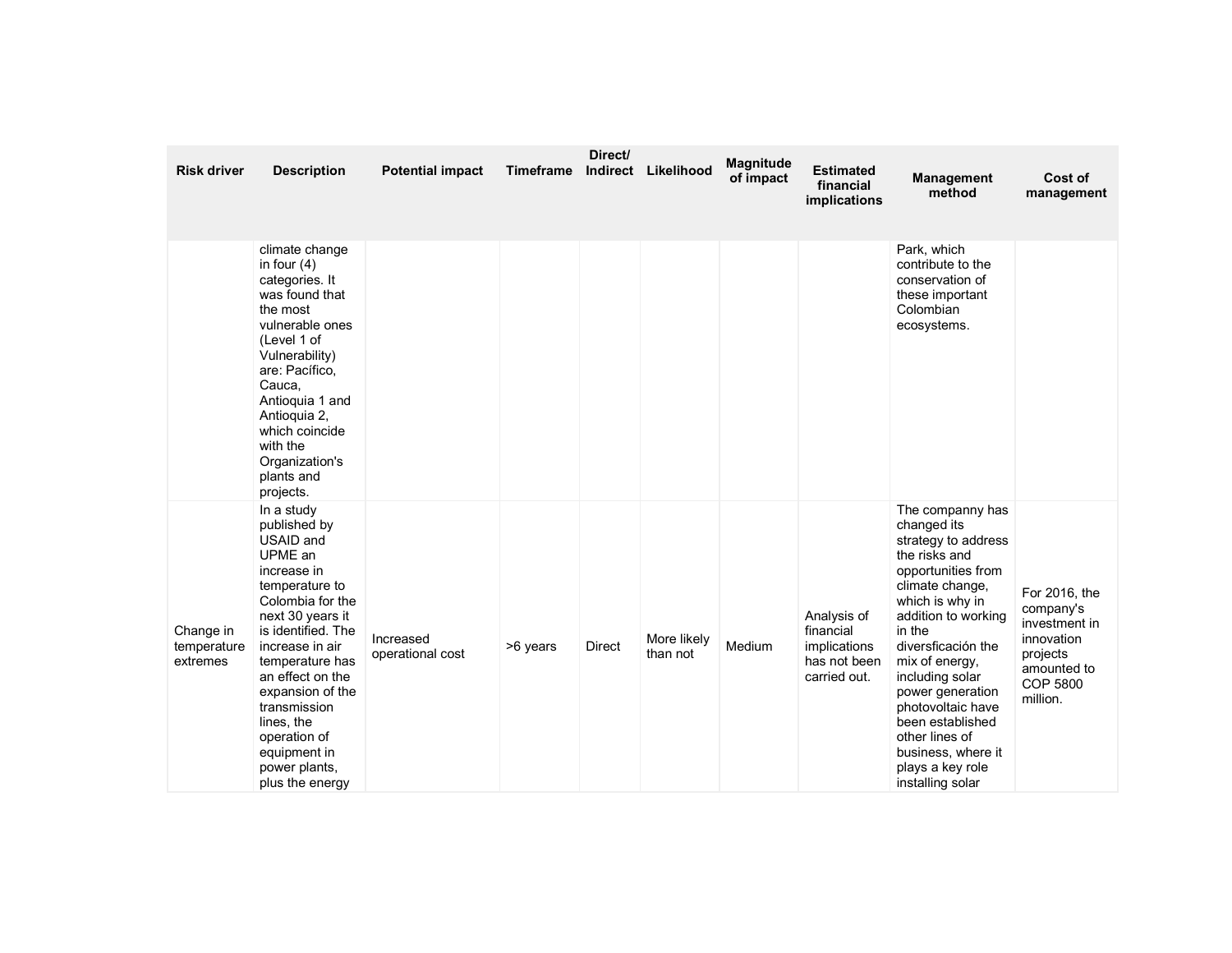| <b>Risk driver</b>                            | <b>Description</b>                                                                                                                                                                                                                                                                                                                                                     | <b>Potential impact</b>                           | <b>Timeframe</b> | Direct/<br><b>Indirect</b> | Likelihood  | <b>Magnitude</b><br>of impact | <b>Estimated</b><br>financial<br>implications                            | <b>Management</b><br>method                                                                                                                                                                                                                                                                                                                                                                                                                      | Cost of<br>management                                                                                               |
|-----------------------------------------------|------------------------------------------------------------------------------------------------------------------------------------------------------------------------------------------------------------------------------------------------------------------------------------------------------------------------------------------------------------------------|---------------------------------------------------|------------------|----------------------------|-------------|-------------------------------|--------------------------------------------------------------------------|--------------------------------------------------------------------------------------------------------------------------------------------------------------------------------------------------------------------------------------------------------------------------------------------------------------------------------------------------------------------------------------------------------------------------------------------------|---------------------------------------------------------------------------------------------------------------------|
|                                               | demand<br>increases by<br>cooling and<br>ventilation<br>needs.                                                                                                                                                                                                                                                                                                         |                                                   |                  |                            |             |                               |                                                                          | panels in cities,<br>homes and<br>companies                                                                                                                                                                                                                                                                                                                                                                                                      |                                                                                                                     |
| Change in<br>mean<br>(average)<br>temperature | Decreased<br>availability of<br>water resources<br>: In a study<br>published by<br><b>USAID UPME</b><br>and an increase<br>in temperature<br>to Colombia for<br>the next 30<br>years it is<br>identified. The<br>same study from<br>models<br>determines that<br>in 2050 will have<br>a decrease<br>between 6 and<br>8% of water<br>contributions to<br>the watersheds | Reduction/disruption<br>in production<br>capacity | >6 years         | <b>Direct</b>              | Very likely | High                          | Analysis of<br>financial<br>implications<br>has not been<br>carried out. | From the new<br>business area<br>manages this risk<br>seeking<br>technological and<br>hydrological<br>complementarity to<br>the generation mix,<br>optimizing the mix<br>between thermal.<br>hydro generation<br>and renewable<br>energy for new<br>businesses in<br>which it<br>penetrates.<br>Furthermore, when<br>hydro projects are<br>evaluated<br>generation<br>projections are<br>made based on<br>historical<br>hydrological<br>records. | For 2016, the<br>company's<br>investment in<br>innovation<br>projects<br>amounted to<br><b>COP 5800</b><br>million. |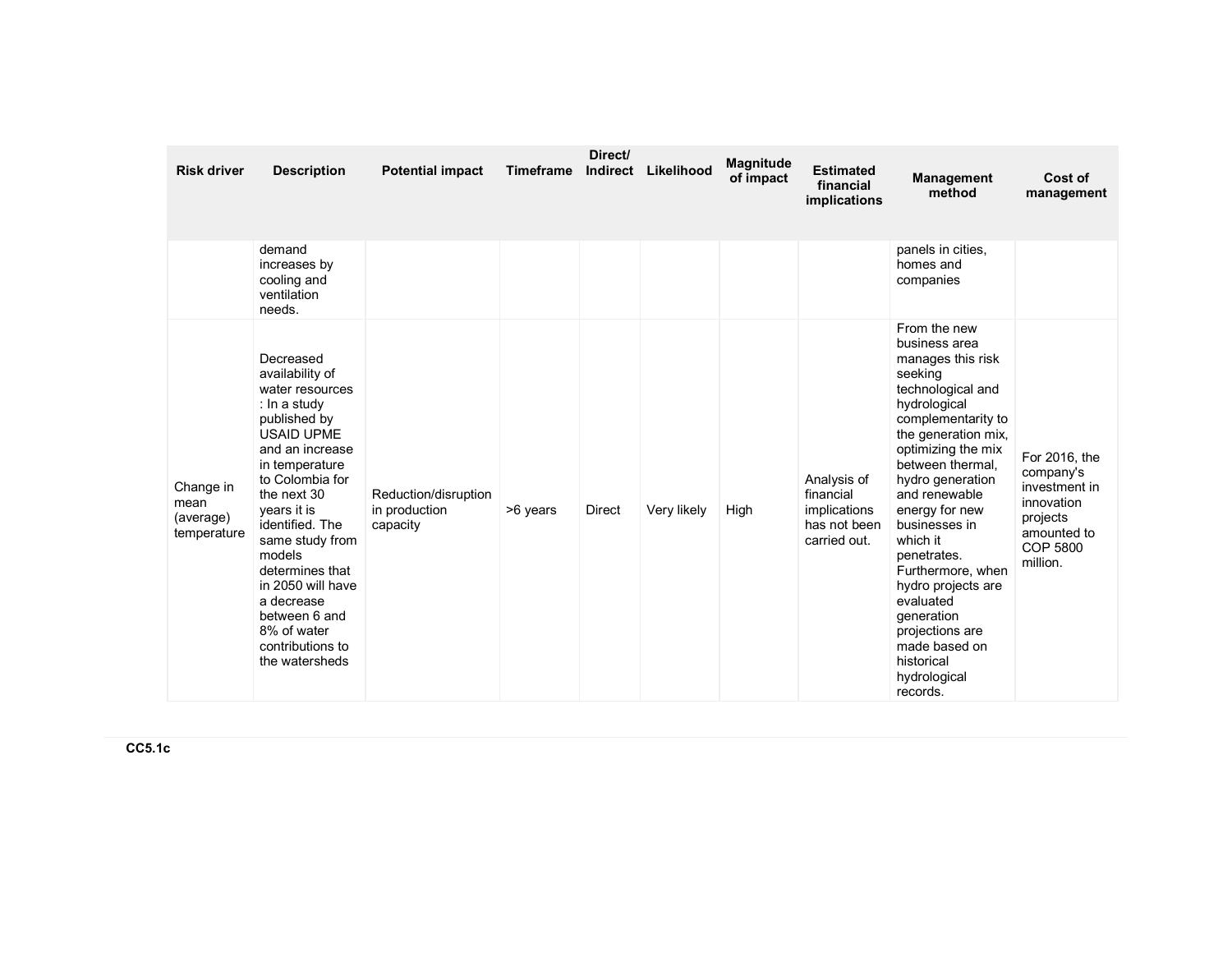## Please describe your inherent risks that are driven by changes in other climate-related developments

| <b>Risk driver</b>                                            | <b>Description</b>                                                                                                                                                                                                                    | <b>Potential</b><br>impact              | Timeframe           | Direct/<br><b>Indirect</b> | Likelihood              | <b>Magnitude</b><br>of impact | <b>Estimated</b><br>financial<br>implications                                      | Management<br>method                                                                                                                      | Cost of<br>management |
|---------------------------------------------------------------|---------------------------------------------------------------------------------------------------------------------------------------------------------------------------------------------------------------------------------------|-----------------------------------------|---------------------|----------------------------|-------------------------|-------------------------------|------------------------------------------------------------------------------------|-------------------------------------------------------------------------------------------------------------------------------------------|-----------------------|
| Induced<br>changes in<br>human and<br>cultural<br>environment | Opposition against<br>energy projects:<br>There are advocacy<br>groups at local and<br>international level<br>against the<br>construction of<br>power plants,<br>because their GHG<br>emissions and also<br>other possible<br>impacts | Reduced<br>demand for<br>qoods/services | $3$ to $6$<br>years | <b>Direct</b>              | More likely<br>than not | Low-<br>medium                | Celsia has not<br>done the<br>analysis, not<br>consider it<br>necessary for<br>now | The organization<br>has chosen not to<br>set up action<br>plans for this risk<br>because it is not<br>prioritized in their<br>risk matrix | No estimated<br>yet   |

## CC5.1d

Please explain why you do not consider your company to be exposed to inherent risks driven by changes in regulation that have the potential to generate a substantive change in your business operations, revenue or expenditure

#### CC5.1e

Please explain why you do not consider your company to be exposed to inherent risks driven by changes in physical climate parameters that have the potential to generate a substantive change in your business operations, revenue or expenditure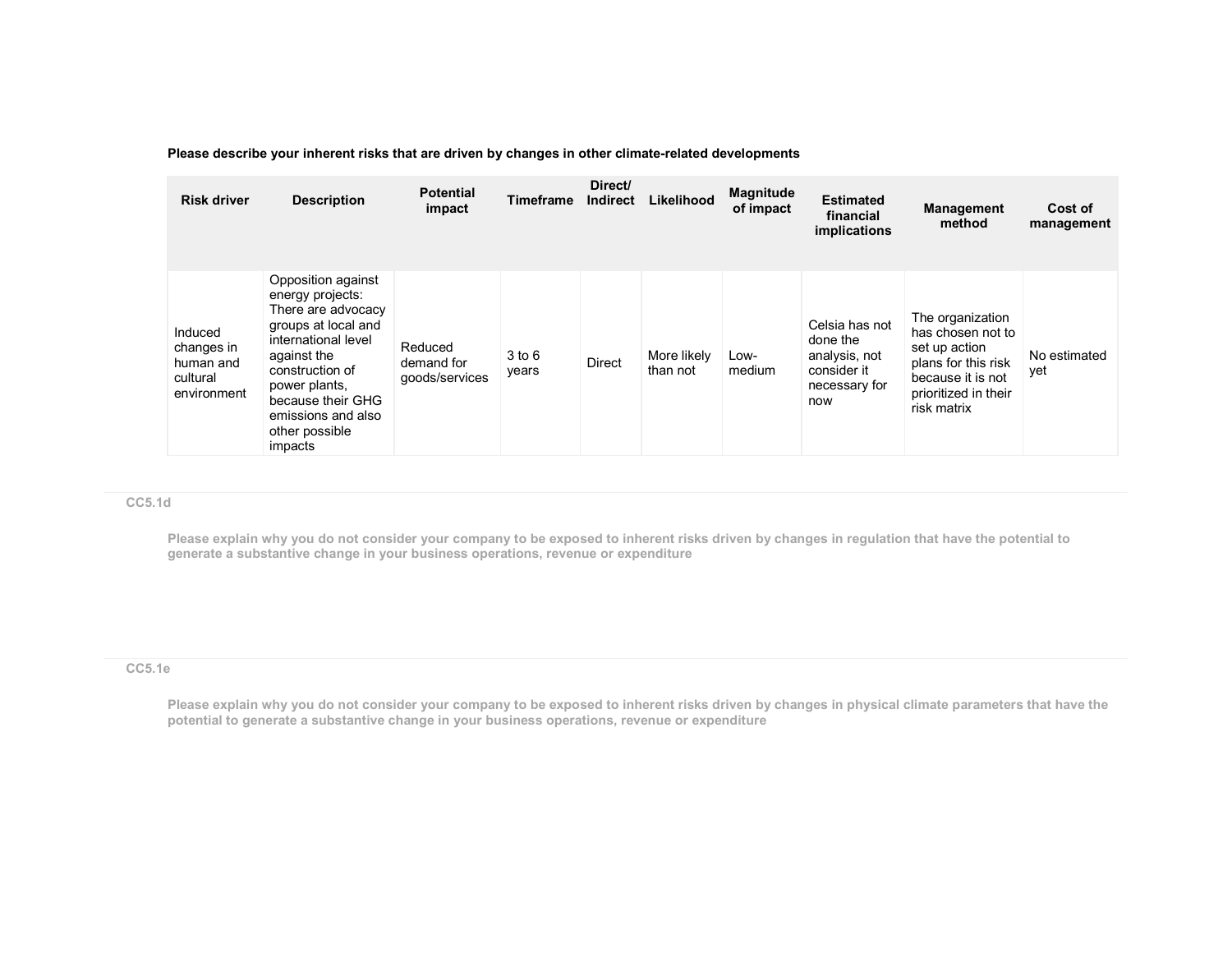#### CC5.1f

Please explain why you do not consider your company to be exposed to inherent risks driven by changes in other climate-related developments that have the potential to generate a substantive change in your business operations, revenue or expenditure

#### Further Information

## Page: CC6. Climate Change Opportunities

## CC6.1

Have you identified any inherent climate change opportunities that have the potential to generate a substantive change in your business operations, revenue or expenditure? Tick all that apply

Opportunities driven by changes in regulation Opportunities driven by changes in physical climate parameters Opportunities driven by changes in other climate-related developments

## CC6.1a

Please describe your inherent opportunities that are driven by changes in regulation

| <b>Opportunity</b><br>driver | <b>Description</b>                                   | <b>Potential impact</b>                                  | Timeframe | Direct/Indirect | Likelihood  | <b>Magnitude</b><br>of impact | <b>Estimated</b><br>financial<br>implications                  | <b>Management</b><br>method                          | Cost of<br>management                          |
|------------------------------|------------------------------------------------------|----------------------------------------------------------|-----------|-----------------|-------------|-------------------------------|----------------------------------------------------------------|------------------------------------------------------|------------------------------------------------|
| Voluntary<br>agreements      | We have<br>identified<br>opportunities<br>related to | Increased<br>demand for<br>existing<br>products/services | >6 years  | <b>Direct</b>   | Very likely | Medium                        | The option of<br>selling CERS<br>or VCS bonds<br>at the moment | Given the low<br>prices of<br>carbon<br>markets, the | 45 Million<br>COP<br>corresponding<br>to audit |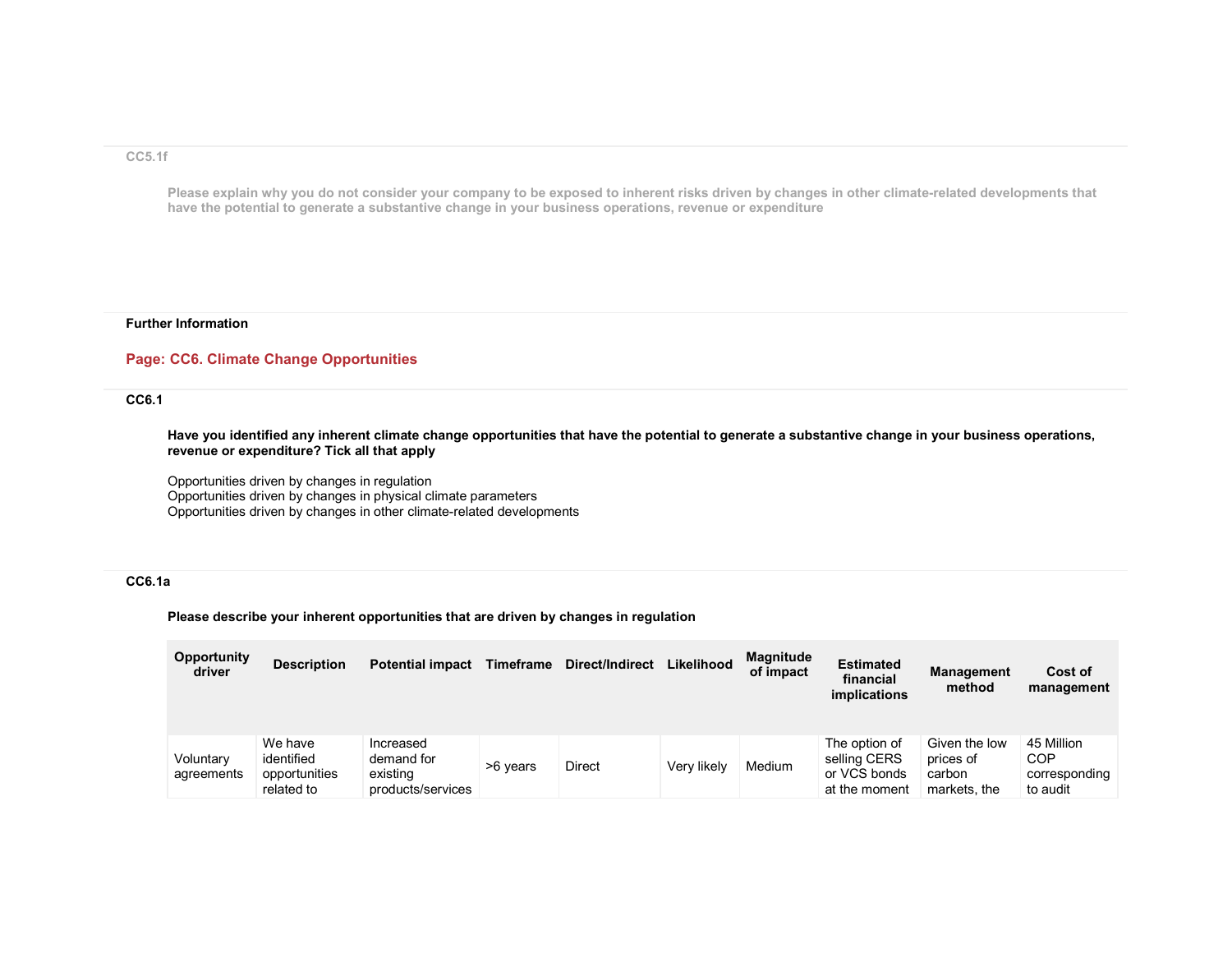| Opportunity<br>driver          | <b>Description</b>                                                                                                                                                                                                                                                                                                                           | Potential impact Timeframe Direct/Indirect Likelihood |                     |               |                      | <b>Magnitude</b><br>of impact | <b>Estimated</b><br>financial<br>implications                                                                                                                                                                       | <b>Management</b><br>method                                                                                                                                                                                                                                                                                    | Cost of<br>management                                                            |
|--------------------------------|----------------------------------------------------------------------------------------------------------------------------------------------------------------------------------------------------------------------------------------------------------------------------------------------------------------------------------------------|-------------------------------------------------------|---------------------|---------------|----------------------|-------------------------------|---------------------------------------------------------------------------------------------------------------------------------------------------------------------------------------------------------------------|----------------------------------------------------------------------------------------------------------------------------------------------------------------------------------------------------------------------------------------------------------------------------------------------------------------|----------------------------------------------------------------------------------|
|                                | climate change<br>under the CDM<br>and VCS<br>certification<br>schemes<br>totaling<br>292.189<br>tonCO2eq /<br>year, some<br>projects are not<br>currently<br>certified.                                                                                                                                                                     |                                                       |                     |               |                      |                               | is not<br>considered<br>profitable by<br>the virtual<br>disappearance<br>of the market<br>by low costs<br>per ton of<br>carbon (US \$<br>0.17), which<br>means an<br>income of<br>about \$150<br>millions of<br>COP | organization is<br>considering to<br>discount from<br>their inventory<br>the CDM and<br>VCS bonds<br>that are not<br>committed.                                                                                                                                                                                | services for<br>emission<br>discount and<br>market<br>registration               |
| Other<br>regulatory<br>drivers | Greater<br>restrictions in<br>terms of energy<br>intensity: In<br>2014 the<br>Ministry of<br>Mines and<br>Energy<br>endorses the<br>statement 902<br>which commits<br>the mining and<br>energy sector<br>with the<br>reduction of<br>carbon<br>footprint. For<br><b>Electric Power</b><br>establishes the<br>promotion and<br>development of | Reduced<br>operational costs                          | $3$ to $6$<br>years | <b>Direct</b> | Virtually<br>certain | Medium                        | Analysis of<br>financial<br>implications<br>has not been<br>carried out.                                                                                                                                            | Continuous<br>monitoring of<br>variables that<br>may generate<br>adverse<br>regulatory<br>changes for<br>the company<br>is executed in<br>order to<br>prevent and<br>mitigate its<br>effects.<br>Proactive work<br>is also<br>advancing<br>with guilds,<br>participating in<br>panel<br>discussions<br>for the | Cost of<br>management<br>have been<br>estimated but<br>they are<br>confidential. |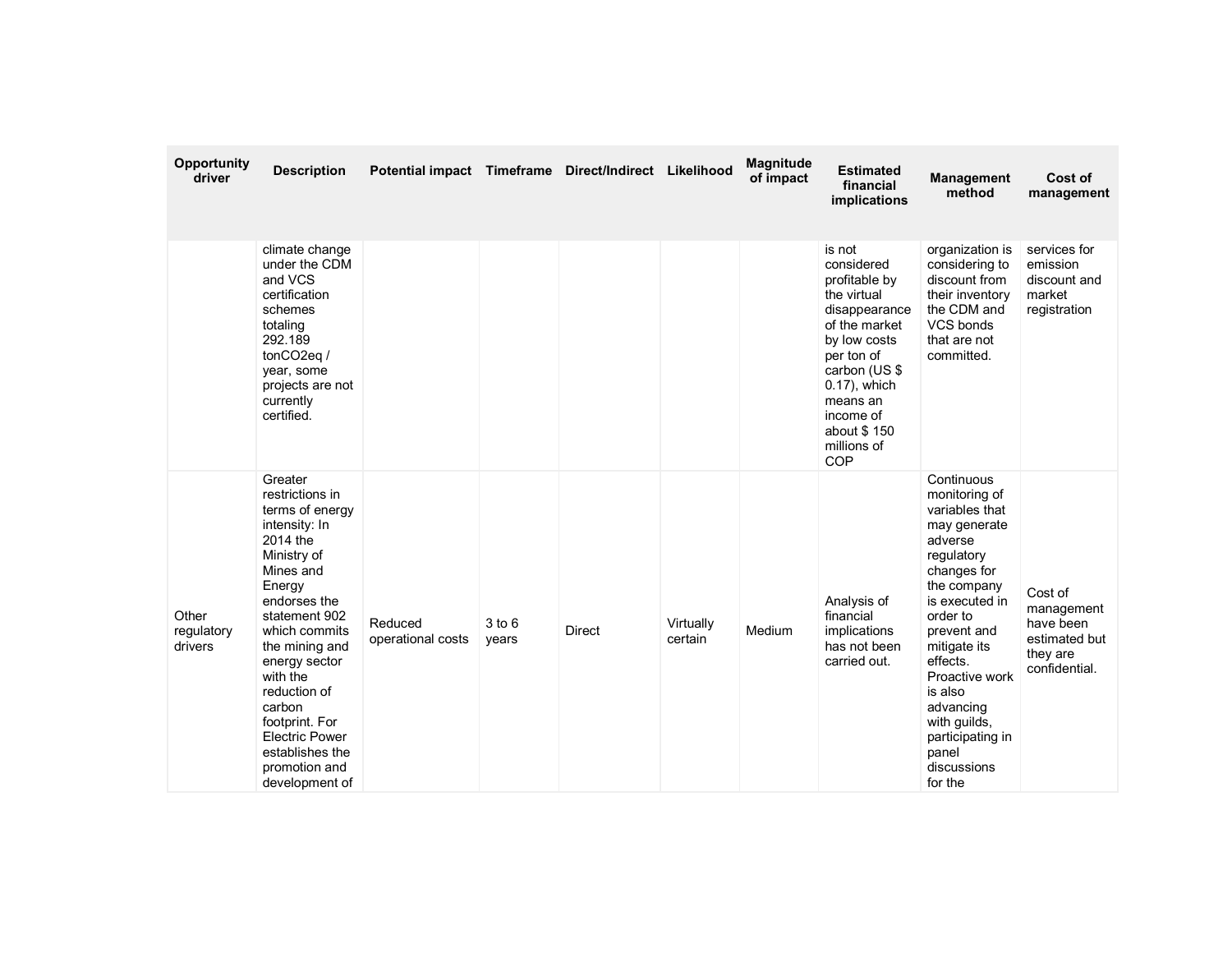| <b>Opportunity</b><br>driver      | <b>Description</b>                                                                                                                                                                                                                                                            | Potential impact Timeframe Direct/Indirect Likelihood |                     |               |                      | <b>Magnitude</b><br>of impact | <b>Estimated</b><br>financial<br>implications                                                                                                  | <b>Management</b><br>method                                                                                                                                                                                                                                                                        | Cost of<br>management                                                           |
|-----------------------------------|-------------------------------------------------------------------------------------------------------------------------------------------------------------------------------------------------------------------------------------------------------------------------------|-------------------------------------------------------|---------------------|---------------|----------------------|-------------------------------|------------------------------------------------------------------------------------------------------------------------------------------------|----------------------------------------------------------------------------------------------------------------------------------------------------------------------------------------------------------------------------------------------------------------------------------------------------|---------------------------------------------------------------------------------|
|                                   | national energy<br>efficiency policy<br>for the<br>operation of the<br>SIN (National<br>Interconnected<br>System); the<br>promotion of<br>unconventional<br>sources of<br>non-renewable<br>energy in the<br>SIN and non-<br>interconnected<br>areas (ZNI).                    |                                                       |                     |               |                      |                               |                                                                                                                                                | regulation of<br>law and as<br>member of the<br>climate<br>change board<br>and the<br>Colombian<br>strategy of low<br>carbon<br>development<br>(ECDBC) of<br>the Ministry of<br>Environment<br>and<br>Sustainable<br>Development.                                                                  |                                                                                 |
| Renewable<br>energy<br>regulation | Law 1715 of<br>May 2014, is<br>aimed at the<br>development<br>and use of<br>unconventional<br>sources of<br>energy within<br>the Colombian<br>energy system.<br>This law gives<br>tax incentives<br>to businesses<br>that run all<br>kinds of<br>renewable<br>energy projects | Investment<br>opportunities                           | $1$ to $3$<br>years | <b>Direct</b> | Virtually<br>certain | Medium-<br>high               | Financial<br>implications<br>have been<br>estimated but<br>they are<br>confidential<br>because they<br>are projects in<br>early<br>evaluation. | The company<br>reformulated<br>its strategy,<br>giving<br>prominence to<br>renewable<br>energies<br>within their<br>business. That<br>is how in the<br>short term<br>going to have<br>250 MW<br>installed solar<br>power in<br>Colombia and<br>Panama and<br>increase 70<br>MW wind<br>capacity at | Cost of<br>management<br>have been<br>estimated but<br>they are<br>confidential |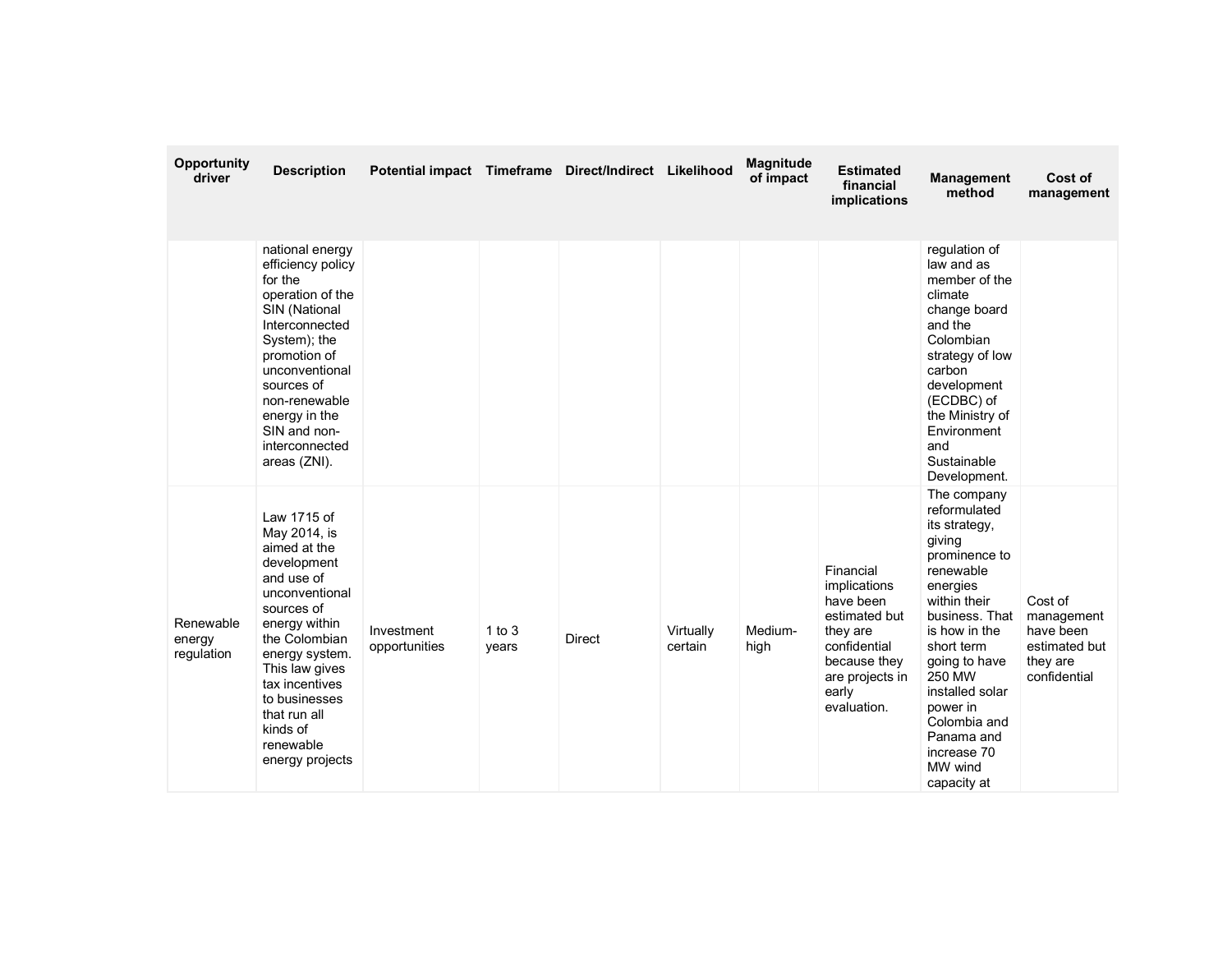| Opportunity<br>driver          | <b>Description</b>                                                                                                                                                                                                                                                                                                            | Potential impact Timeframe Direct/Indirect Likelihood |                 |               |                      | <b>Magnitude</b><br>of impact | <b>Estimated</b><br>financial<br>implications                            | <b>Management</b><br>method                                                                                                                                                                                    | Cost of<br>management                                                           |
|--------------------------------|-------------------------------------------------------------------------------------------------------------------------------------------------------------------------------------------------------------------------------------------------------------------------------------------------------------------------------|-------------------------------------------------------|-----------------|---------------|----------------------|-------------------------------|--------------------------------------------------------------------------|----------------------------------------------------------------------------------------------------------------------------------------------------------------------------------------------------------------|---------------------------------------------------------------------------------|
|                                |                                                                                                                                                                                                                                                                                                                               |                                                       |                 |               |                      |                               |                                                                          | Costa Rica.<br>2025 will be<br>expected to<br>have a total of<br>2392 MW<br>installed<br>capacity from<br>renewable<br>sources,<br>including<br>power<br>generation<br>plants<br>hydraulics,<br>solar and wind |                                                                                 |
| Other<br>regulatory<br>drivers | The 1819 Law<br>of 2016 (Tax<br>Reform)<br>includes the<br>possibility of<br>making<br>discounts on<br>taxed income to<br>companies over<br>the amounts<br>invested in<br>environmental<br>control and<br>improvement<br>projects that<br>correspond to<br>voluntary<br>initiatives. The<br>Law also<br>considers<br>possible | Reduced capital<br>costs                              | 1 to 3<br>years | <b>Direct</b> | Virtually<br>certain | Medium-<br>high               | Analysis of<br>financial<br>implications<br>has not been<br>carried out. | Study and<br>application of<br>the<br>requirements<br>to access the<br>benefits                                                                                                                                | Cost of<br>management<br>have been<br>estimated but<br>they are<br>confidential |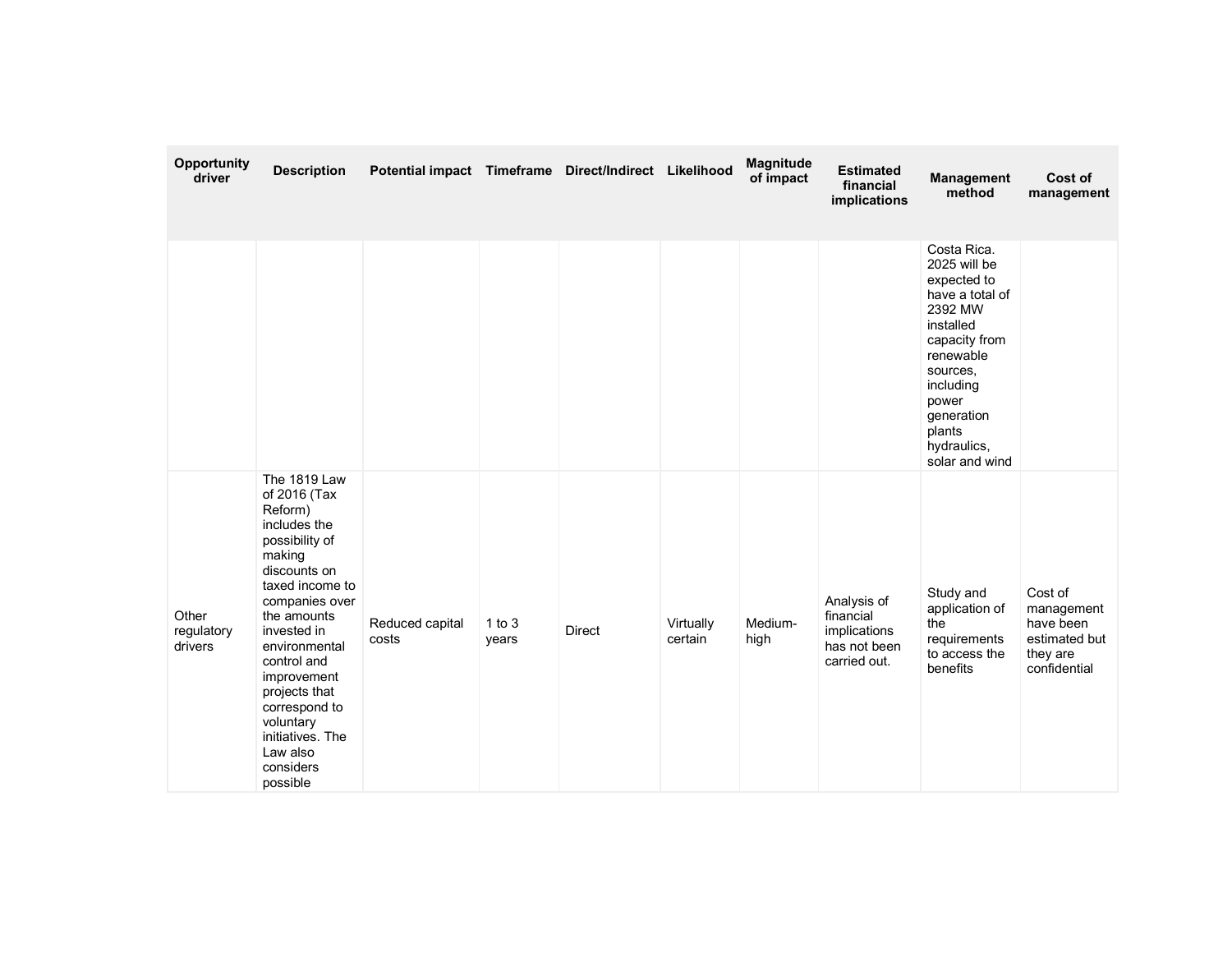| Opportunity<br>driver | <b>Description</b>                                                                                                                                                                                                              | Potential impact Timeframe Direct/Indirect Likelihood |  | <b>Magnitude</b><br>of impact | <b>Estimated</b><br>financial<br>implications | <b>Management</b><br>method | Cost of<br>management |
|-----------------------|---------------------------------------------------------------------------------------------------------------------------------------------------------------------------------------------------------------------------------|-------------------------------------------------------|--|-------------------------------|-----------------------------------------------|-----------------------------|-----------------------|
|                       | exemptions to<br>the Value<br>Added Tax on<br>the import of<br>machinery and<br>equipments for<br>the<br>development of<br>projects<br>registered in<br>the National<br>Registry of<br>Reduction of<br>Greenhouse<br>Emissions. |                                                       |  |                               |                                               |                             |                       |

# CC6.1b

Please describe your inherent opportunities that are driven by changes in physical climate parameters

| <b>Opportunity</b><br>driver                  | <b>Description</b>                                                                                                                                             | <b>Potential impact</b>                     | <b>Timeframe</b> | Direct/<br>Indirect | Likelihood                   | <b>Magnitude</b><br>of impact | <b>Estimated</b><br>financial<br>implications                                                                          | <b>Management</b><br>method                                                                                                                       | Cost of<br>management                                                           |
|-----------------------------------------------|----------------------------------------------------------------------------------------------------------------------------------------------------------------|---------------------------------------------|------------------|---------------------|------------------------------|-------------------------------|------------------------------------------------------------------------------------------------------------------------|---------------------------------------------------------------------------------------------------------------------------------------------------|---------------------------------------------------------------------------------|
| Other<br>physical<br>climate<br>opportunities | Celsia has<br>identified business<br>opportunities with<br>the growth of its<br>portfolio through<br>the acquisition and<br>development of<br>renewable energy | <b>New</b><br>products/business<br>services | >6 years         | <b>Direct</b>       | About as<br>likely as<br>not | Medium                        | Financial<br>implications<br>have been<br>estimated but<br>they are<br>confidential<br>because they<br>are projects in | In the short term.<br>we intend to have<br>250 MW installed<br>solar power in<br>Colombia and<br>Panama and<br>increase 70 MW<br>wind capacity at | Cost of<br>management<br>have been<br>estimated but<br>they are<br>confidential |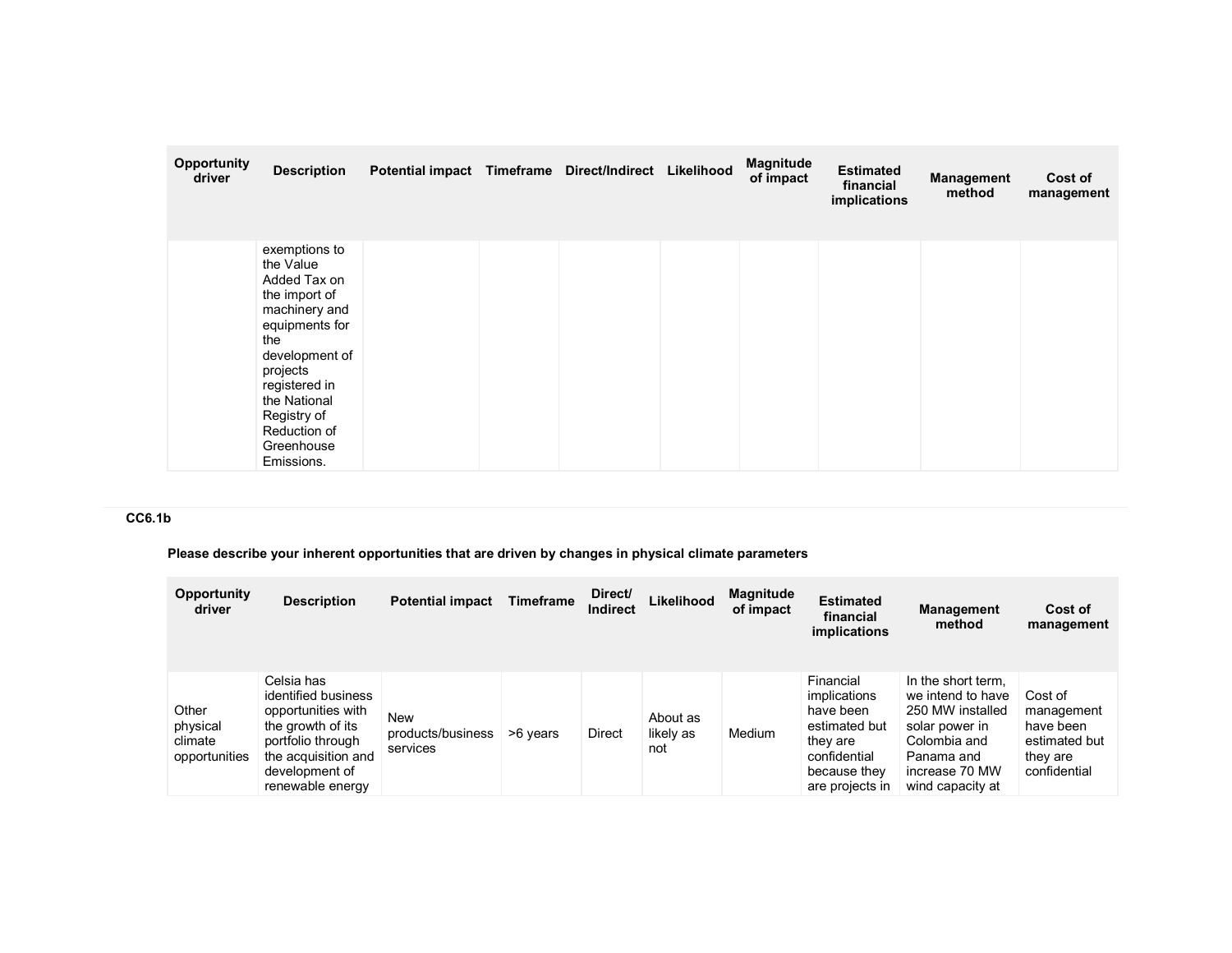| <b>Opportunity</b><br>driver | <b>Description</b>                                                                                                                                                                                                                                                                                                                                                                                                | <b>Potential impact</b> | Timeframe | Direct/<br><b>Indirect</b> | Likelihood | Magnitude<br>of impact | <b>Estimated</b><br>financial<br>implications | Management<br>method                                                                                                                                                                                 | Cost of<br>management |
|------------------------------|-------------------------------------------------------------------------------------------------------------------------------------------------------------------------------------------------------------------------------------------------------------------------------------------------------------------------------------------------------------------------------------------------------------------|-------------------------|-----------|----------------------------|------------|------------------------|-----------------------------------------------|------------------------------------------------------------------------------------------------------------------------------------------------------------------------------------------------------|-----------------------|
|                              | projects. Power<br>generation from<br>renewable<br>sources has<br>advantages,<br>because they<br>have lower<br>emissions making<br>them more<br>respectful of the<br>environment. Also,<br>power generation<br>allows energy<br>autonomy. On the<br>other hand, from<br>the voluntary<br>carbon markets,<br>these projects<br>may be included<br>within schemes<br>that allow the<br>marketing of these<br>bonds. |                         |           |                            |            |                        | early<br>evaluation                           | Costa Rica, 2020<br>will be expected<br>to have a total of<br>2392 MW of<br>installed capacity<br>from renewable<br>sources, including<br>power generation<br>plants hydraulics,<br>solar ando wind. |                       |

# CC6.1c

### Please describe your inherent opportunities that are driven by changes in other climate-related developments

| Opportunity<br>driver | <b>Description</b> | <b>Potential impact</b> | <b>Timeframe</b> | Direct/<br><b>Indirect</b> | Likelihood | Magnitude<br>of impact | <b>Estimated</b><br>financial<br><i>implications</i> | <b>Management</b><br>method | Cost of<br>management |
|-----------------------|--------------------|-------------------------|------------------|----------------------------|------------|------------------------|------------------------------------------------------|-----------------------------|-----------------------|
|                       |                    |                         |                  |                            |            |                        |                                                      |                             |                       |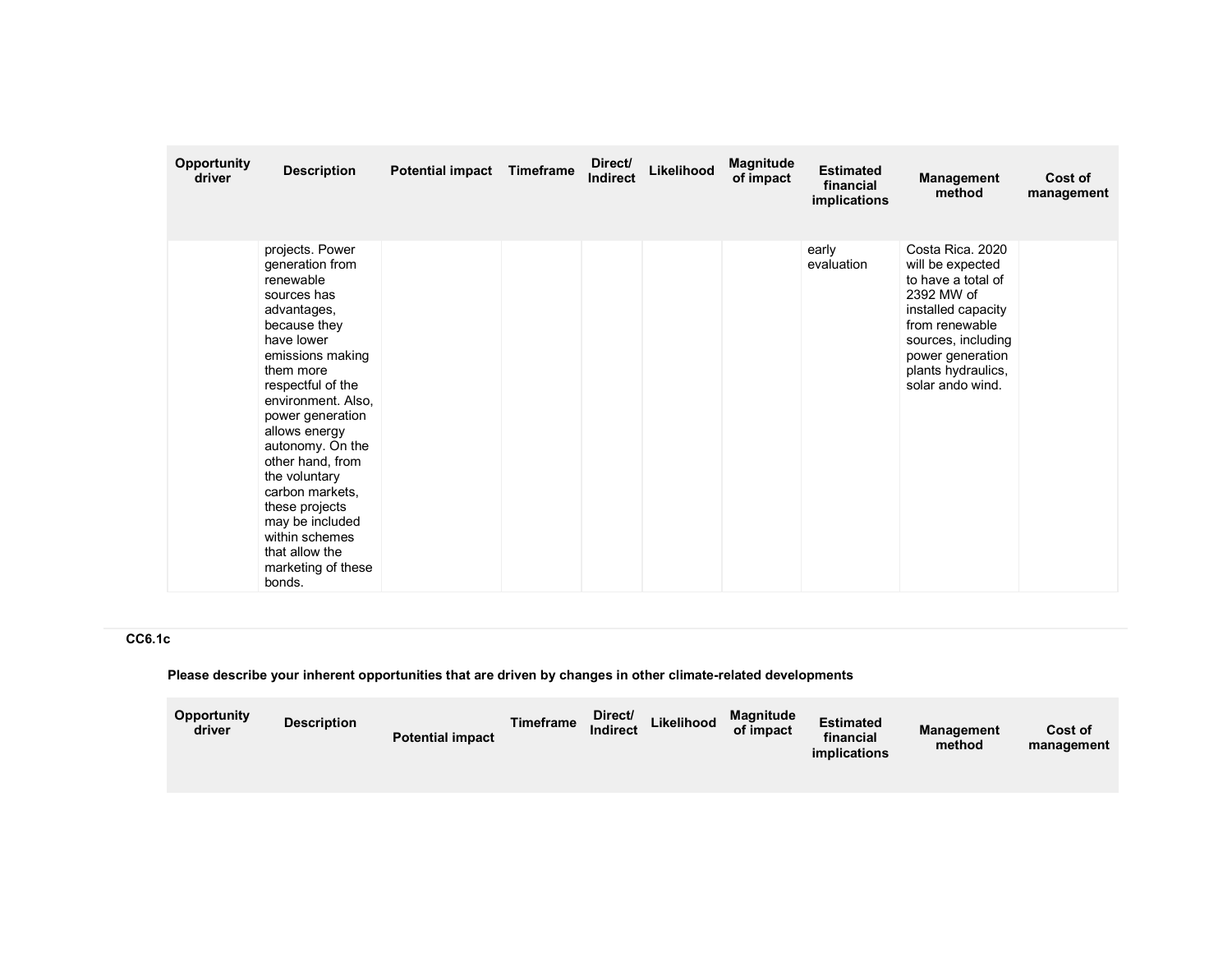| Opportunity<br>driver            | <b>Description</b>                                                                                                                                                                                                                                                                                                                                                                                                                                                                                                                                                                                                                                                                                                | <b>Potential impact</b>                     | <b>Timeframe</b> | Direct/<br>Indirect | Likelihood           | Magnitude<br>of impact | <b>Estimated</b><br>financial<br>implications                                                                                                     | <b>Management</b><br>method                                                                                                                                                                                                                                                                                                                                                                                                                                                                                                                                                                                                                                                                           | Cost of<br>management                                                           |
|----------------------------------|-------------------------------------------------------------------------------------------------------------------------------------------------------------------------------------------------------------------------------------------------------------------------------------------------------------------------------------------------------------------------------------------------------------------------------------------------------------------------------------------------------------------------------------------------------------------------------------------------------------------------------------------------------------------------------------------------------------------|---------------------------------------------|------------------|---------------------|----------------------|------------------------|---------------------------------------------------------------------------------------------------------------------------------------------------|-------------------------------------------------------------------------------------------------------------------------------------------------------------------------------------------------------------------------------------------------------------------------------------------------------------------------------------------------------------------------------------------------------------------------------------------------------------------------------------------------------------------------------------------------------------------------------------------------------------------------------------------------------------------------------------------------------|---------------------------------------------------------------------------------|
| Changing<br>consumer<br>behavior | Our technological<br>progress in the<br>electricity sector<br>continues apace,<br>and the<br>transformations<br>that have been<br>announced for<br>years as future<br>matters to be<br>prepared for are<br>now a reality. The<br>costs of non-<br>conventional<br>renewable energy<br>are coming<br>increasingly close<br>to those of<br>traditional<br>technologies;<br>distributed<br>generation, such<br>as solar panels on<br>roofs, are now the<br>norm in many parts<br>of the world. It will<br>not be long before<br>we do not have<br>consumers so<br>much as<br>prosumers, a term<br>that refers to the<br>role of combining<br>the production and<br>consumption of<br>energy: there will<br>be energy | <b>New</b><br>products/business<br>services | >6 years         | Direct              | Virtually<br>certain | High                   | The financial<br>implications<br>of changes in<br>consumer<br>behavior due<br>to the climate<br>change<br>variable have<br>not been<br>estimated. | At Celsia, we<br>have closely<br>followed these<br>developments,<br>and have<br>prepared<br>ourselves to take<br>advantage of the<br>opportunities that<br>arise out of them.<br>We have therefore<br>decided to<br>include, as a<br>fundamental part<br>of our strategy,<br>the development<br>of new businesses<br>geared toward<br>meeting the needs<br>of evermore active<br>and well-informed<br>clients. This last<br>point is what has<br>allowed us to<br>change how we<br>see the business.<br>and we are<br>concentrating on<br>building a<br>customer-facing<br>company,<br>managed not on<br>the basis of<br>assets like a<br>traditional public<br>utilities company,<br>but as a modern | Cost of<br>management<br>have been<br>estimated but<br>they are<br>confidential |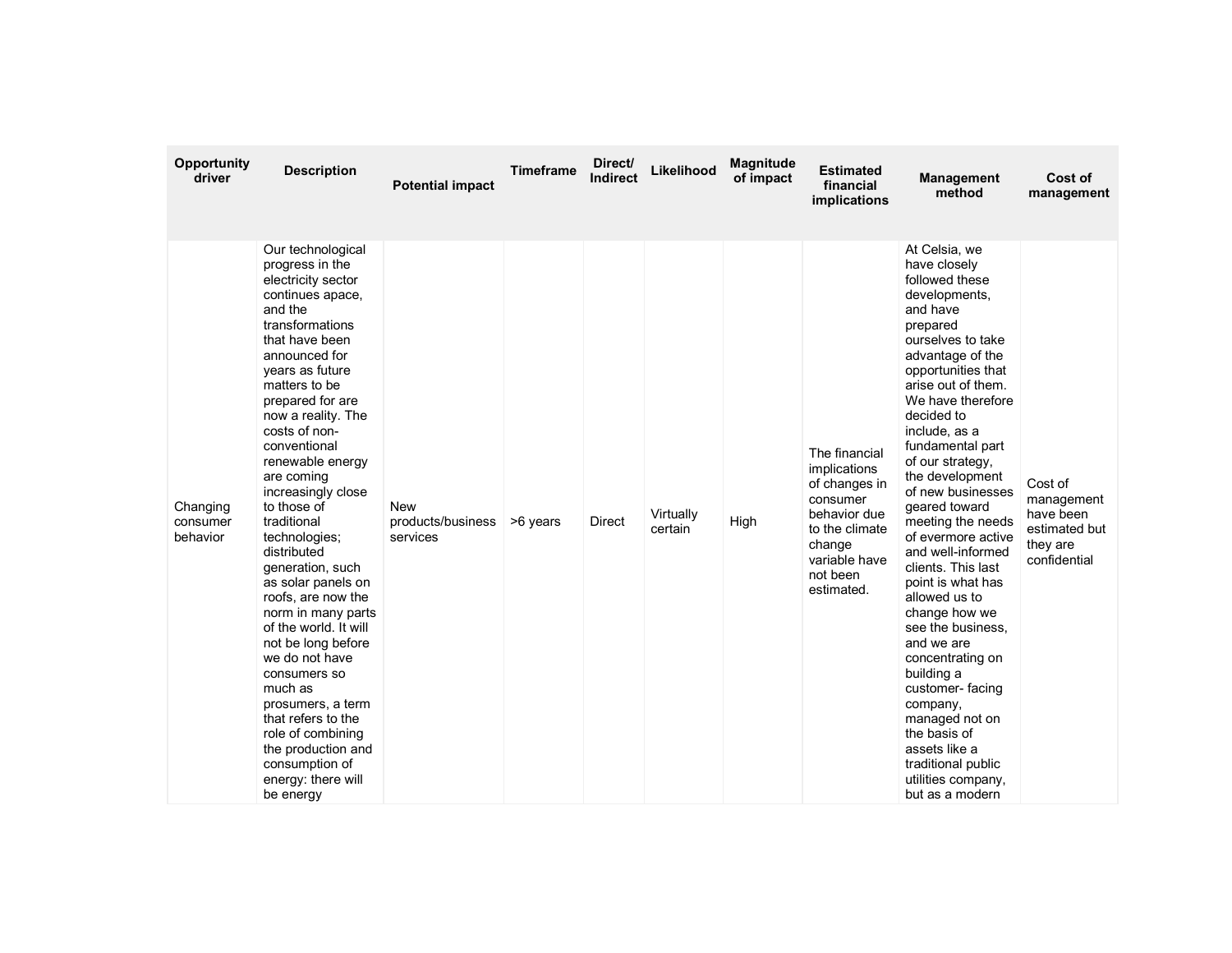| Opportunity<br>driver | <b>Description</b>                                                                                                                                                                                                                                                                                                                                                                                                                                                                                                                                                                                    | <b>Potential impact</b> | <b>Timeframe</b> | Direct/<br><b>Indirect</b> | Likelihood | Magnitude<br>of impact | <b>Estimated</b><br>financial<br>implications | <b>Management</b><br>method                                                                                                                                                                                                                                                                                                                                                                                                                                                                                                                                                                                                                                                       | Cost of<br>management |
|-----------------------|-------------------------------------------------------------------------------------------------------------------------------------------------------------------------------------------------------------------------------------------------------------------------------------------------------------------------------------------------------------------------------------------------------------------------------------------------------------------------------------------------------------------------------------------------------------------------------------------------------|-------------------------|------------------|----------------------------|------------|------------------------|-----------------------------------------------|-----------------------------------------------------------------------------------------------------------------------------------------------------------------------------------------------------------------------------------------------------------------------------------------------------------------------------------------------------------------------------------------------------------------------------------------------------------------------------------------------------------------------------------------------------------------------------------------------------------------------------------------------------------------------------------|-----------------------|
|                       | efficiency models;<br>home and office<br>automation<br>applications;<br>electric vehicles<br>that as well as<br>transporting us, will<br>serve as batteries<br>for injecting and<br>taking energy from<br>the network based<br>on the preferences<br>and needs of<br>prosumers;<br>efficient lighting;<br>new energy<br>storage services<br>for homes and as a<br>complement to<br>current networks;<br>as well as more<br>information and<br>interaction with<br>clients hour after<br>hour, among many<br>other aspects that<br>are revolutionizing<br>the industry and<br>business models<br>alike |                         |                  |                            |            |                        |                                               | company where<br>plants, lines and<br>substations are<br>just one means of<br>improving<br>people's quality of<br>life. We plan to<br>implement this<br>through three new<br>business units:<br>Cities-<br>Sustainability: the<br>portfolio will<br>consist of<br>photovoltaic solar<br>energy, efficient<br>heating, cooling<br>(thermal districts)<br>and lighting,<br>backup power and<br>electrical<br>installations.<br>Companies-<br>Productivity: the<br>portfolio will<br>consist of of<br>photovoltaic solar<br>energy, home<br>automation or<br>energy<br>automation,<br>lighting plants,<br>networks and<br>substations<br>Homes-<br>Wellbeing: the<br>protafolio will |                       |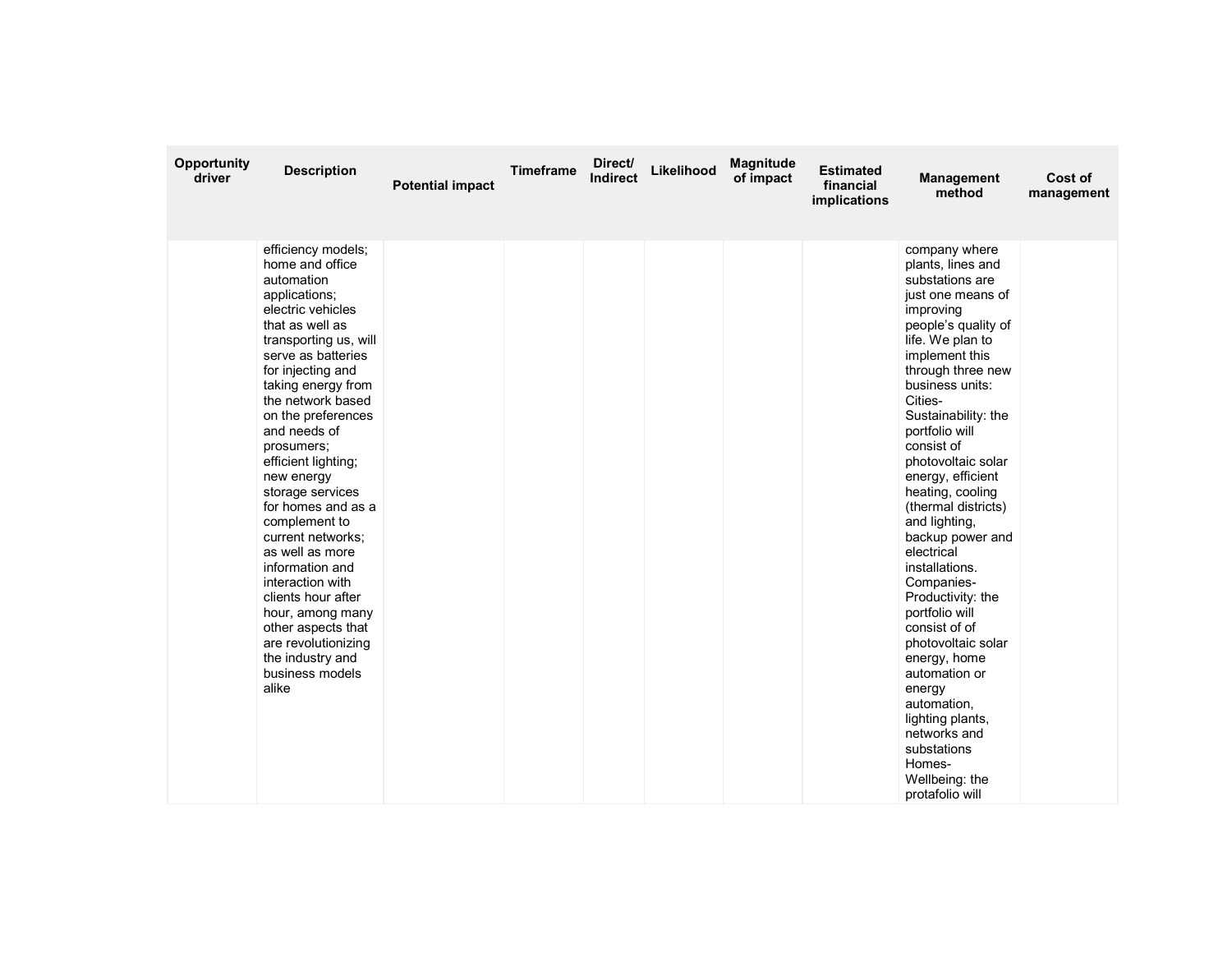| Opportunity<br>driver | <b>Description</b> | <b>Potential impact</b> | Timeframe | Direct/<br>Indirect | Likelihood | <b>Magnitude</b><br>of impact | <b>Estimated</b><br>financial<br>implications | <b>Management</b><br>method                                                                                                                                                                             | Cost of<br>management |
|-----------------------|--------------------|-------------------------|-----------|---------------------|------------|-------------------------------|-----------------------------------------------|---------------------------------------------------------------------------------------------------------------------------------------------------------------------------------------------------------|-----------------------|
|                       |                    |                         |           |                     |            |                               |                                               | consist of<br>photovoltaic solar<br>energy, batteries<br>that store energy<br>services<br>automation or<br>automated energy<br>management in<br>the home, and<br>funding options for<br>these platforms |                       |

#### CC6.1d

Please explain why you do not consider your company to be exposed to inherent opportunities driven by changes in regulation that have the potential to generate a substantive change in your business operations, revenue or expenditure

CC6.1e

Please explain why you do not consider your company to be exposed to inherent opportunities driven by changes in physical climate parameters that have the potential to generate a substantive change in your business operations, revenue or expenditure

#### CC6.1f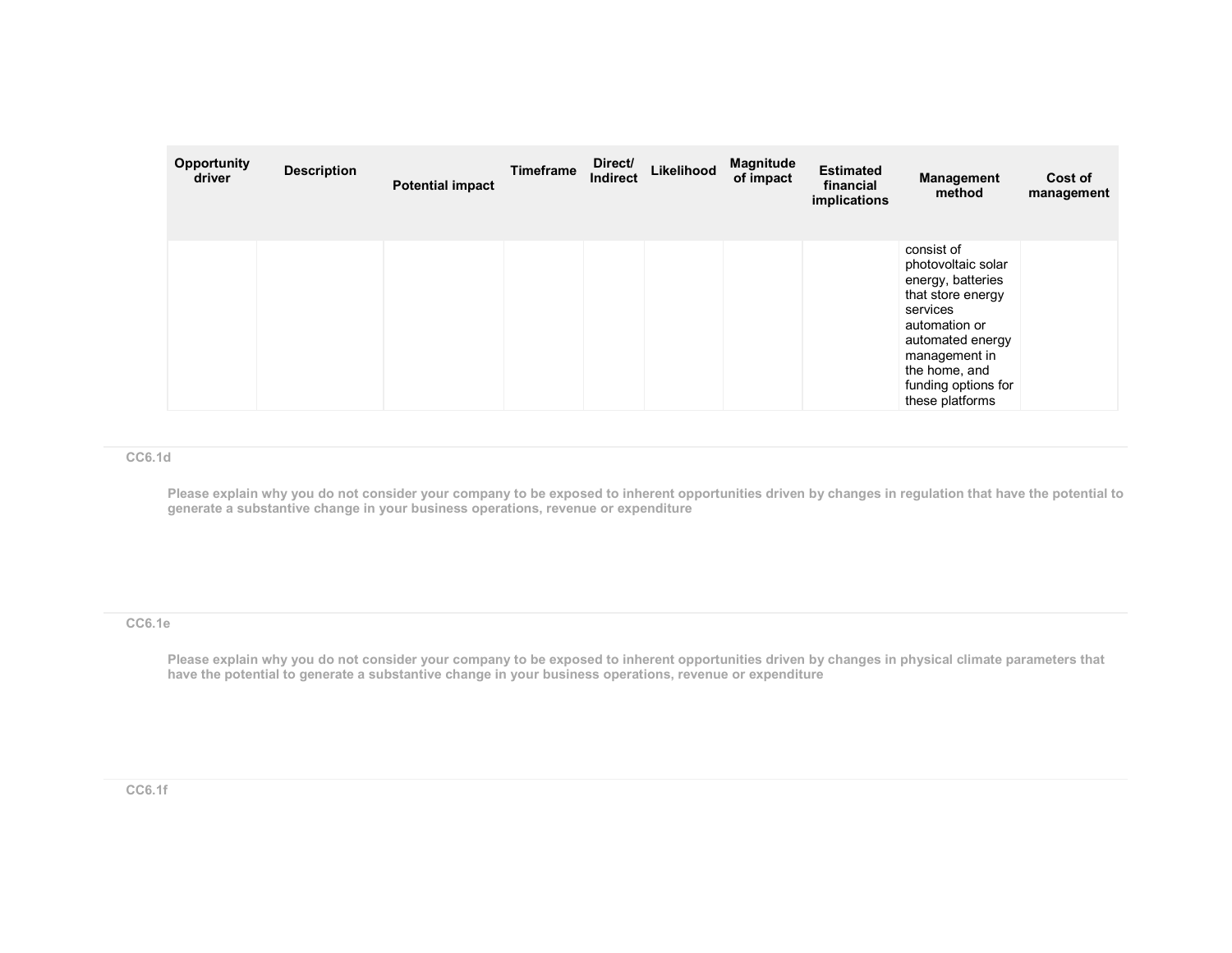Please explain why you do not consider your company to be exposed to inherent opportunities driven by changes in other climate-related developments that have the potential to generate a substantive change in your business operations, revenue or expenditure

#### Further Information

# Module: GHG Emissions Accounting, Energy and Fuel Use, and Trading

### Page: CC7. Emissions Methodology

### CC7.1

Please provide your base year and base year emissions (Scopes 1 and 2)

| <b>Scope</b>             | Base year                            | Base year emissions (metric tonnes CO2e) |
|--------------------------|--------------------------------------|------------------------------------------|
| Scope 1                  | Thu 01 Jan 2015 - Thu 31 Dec<br>2015 | 2858179                                  |
| Scope 2 (location-based) | Thu 01 Jan 2015 - Thu 31 Dec<br>2015 | 63059                                    |
| Scope 2 (market-based)   |                                      |                                          |

### CC7.2

Please give the name of the standard, protocol or methodology you have used to collect activity data and calculate Scope 1 and Scope 2 emissions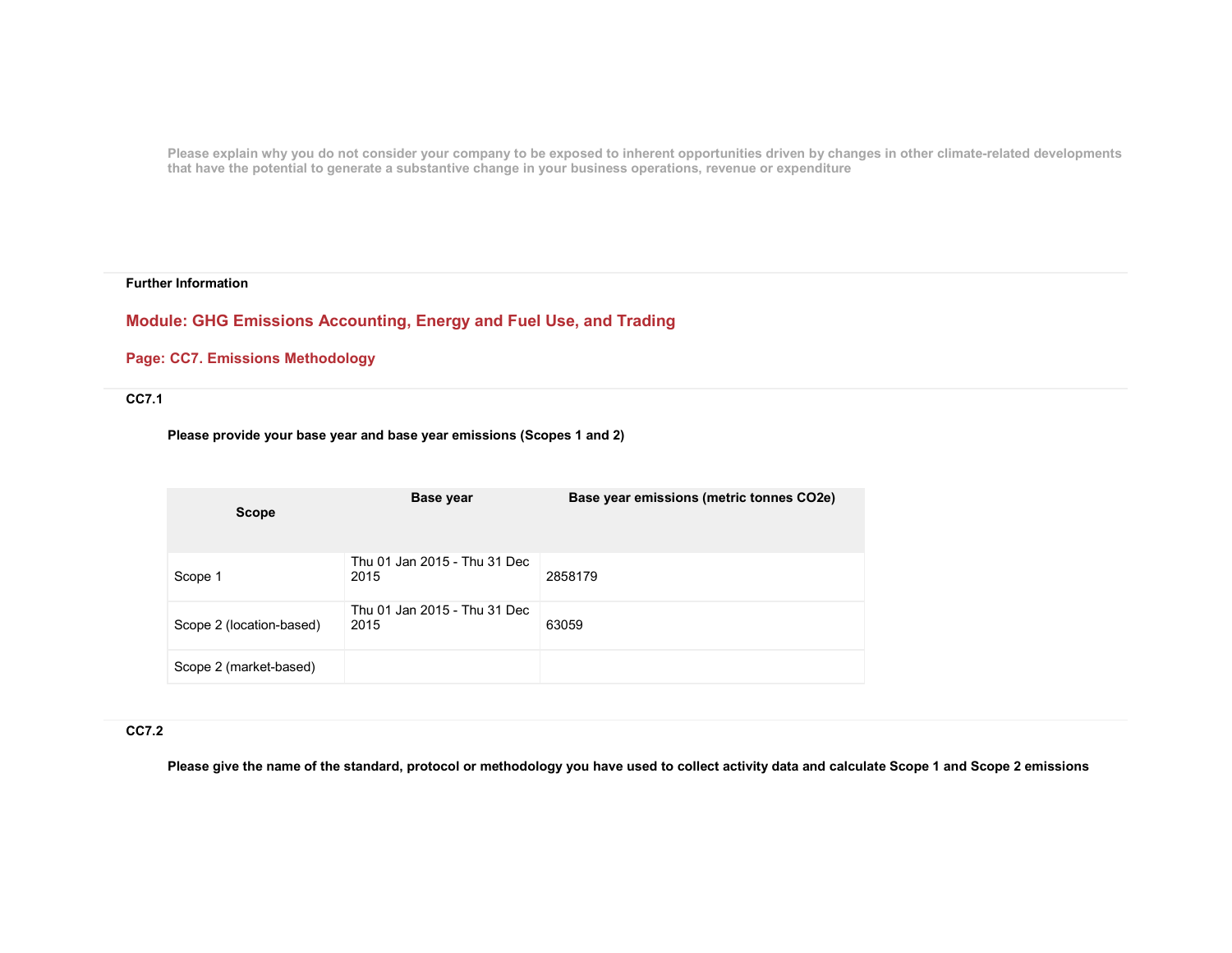Please select the published methodologies that you use

ISO 14064-1

#### CC7.2a

If you have selected "Other" in CC7.2 please provide details of the standard, protocol or methodology you have used to collect activity data and calculate Scope 1 and Scope 2 emissions

## CC7.3

Please give the source for the global warming potentials you have used

| Gas              | <b>Reference</b>                              |
|------------------|-----------------------------------------------|
|                  |                                               |
| CO <sub>2</sub>  | IPCC Fifth Assessment Report (AR5 - 100 year) |
| CH <sub>4</sub>  | IPCC Fifth Assessment Report (AR5 - 100 year) |
| N <sub>2</sub> O | IPCC Fifth Assessment Report (AR5 - 100 year) |
| <b>HFCs</b>      | IPCC Fifth Assessment Report (AR5 - 100 year) |
| <b>PFCs</b>      | IPCC Fifth Assessment Report (AR5 - 100 year) |
| SF <sub>6</sub>  | IPCC Fifth Assessment Report (AR5 - 100 year) |

CC7.4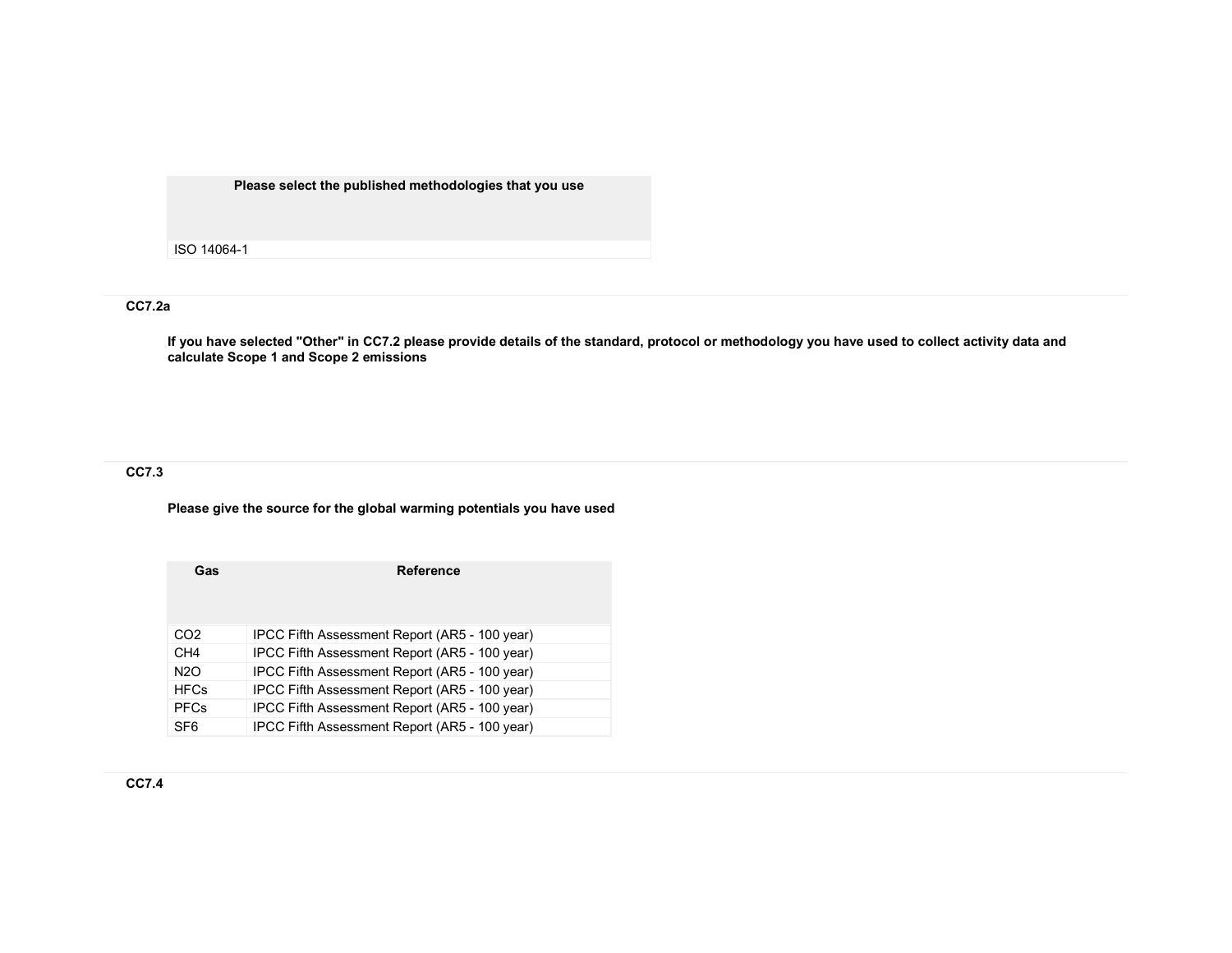Please give the emissions factors you have applied and their origin; alternatively, please attach an Excel spreadsheet with this data at the bottom of this page

| <b>Fuel/Material/Energy</b>      | Emission<br>Factor | Unit                                       | Reference                                                                                                                                                                                |
|----------------------------------|--------------------|--------------------------------------------|------------------------------------------------------------------------------------------------------------------------------------------------------------------------------------------|
| Natural gas                      | 0.05529            | metric tonnes<br>CO <sub>2</sub> e per GJ  | Colombia: FECOC (Emission factors for Colombian fuels) - UPME (Mining and Energy<br>Planning Unit) - Ministry of Mines and Energy of the Republic of Colombia.                           |
| Diesel/Gas oil                   | 0.07419            | metric tonnes<br>CO <sub>2</sub> e per GJ  | Colombia: FECOC (Emission factors for Colombian fuels) - UPME (Mining and Energy<br>Planning Unit) - Ministry of Mines and Energy of the Republic of Colombia.                           |
| Motor gasoline                   | 0.06932            | metric tonnes<br>CO <sub>2</sub> e per GJ  | Colombia: FECOC (Emission factors for Colombian fuels) - UPME (Mining and Energy<br>Planning Unit) - Ministry of Mines and Energy of the Republic of Colombia.                           |
| Liquefied petroleum gas<br>(LPG) | 0.06553            | metric tonnes<br>CO <sub>2</sub> e per GJ  | Colombia: FECOC (Emission factors for Colombian fuels) - UPME (Mining and Energy<br>Planning Unit) - Ministry of Mines and Energy of the Republic of Colombia.                           |
| Electricity                      | 0.192              | metric tonnes<br>CO <sub>2</sub> e per MWh | Colombia: XM Compañía de Expertos en Mercados S.A. ESP (operator of the National<br>Interconnected System (SIN) and administrator of the Colombian Wholesale Energy Market<br>(MEM))     |
| Diesel/Gas oil                   | 0.741              | metric tonnes<br>CO <sub>2</sub> e per GJ  | Emission factor used to Central america: It was taken from IPCC                                                                                                                          |
| Distillate fuel oil No 1         | 0.0774             | metric tonnes<br>CO <sub>2</sub> e per GJ  | Emission factor used to Central america: It was taken from IPCC                                                                                                                          |
| Charcoal                         | 0.0946             | metric tonnes<br>CO <sub>2</sub> e per GJ  | Emission factor used to Central america: It was taken from IPCC                                                                                                                          |
| Motor gasoline                   | 0.0693             | metric tonnes<br>CO <sub>2</sub> e per GJ  | Emission factor used to Central america: It was taken from IPCC                                                                                                                          |
| Electricity                      | 0.205              | metric tonnes<br>CO <sub>2</sub> e per MWh | The emission factor used was determined through in-house calculus which are detailed in the<br>carbon footprint report which is appended to this document.                               |
| Electricity                      | 0.038              | metric tonnes<br>CO <sub>2</sub> e per MWh | Costa Rica: For Costa Rica was taken from "Factores de emisión de gases efecto<br>invernadero: emissions factors greenhouse gas " of the National Metrology Institute, it is<br>attached |

## Further Information

Page: CC8. Emissions Data - (1 Jan 2016 - 31 Dec 2016)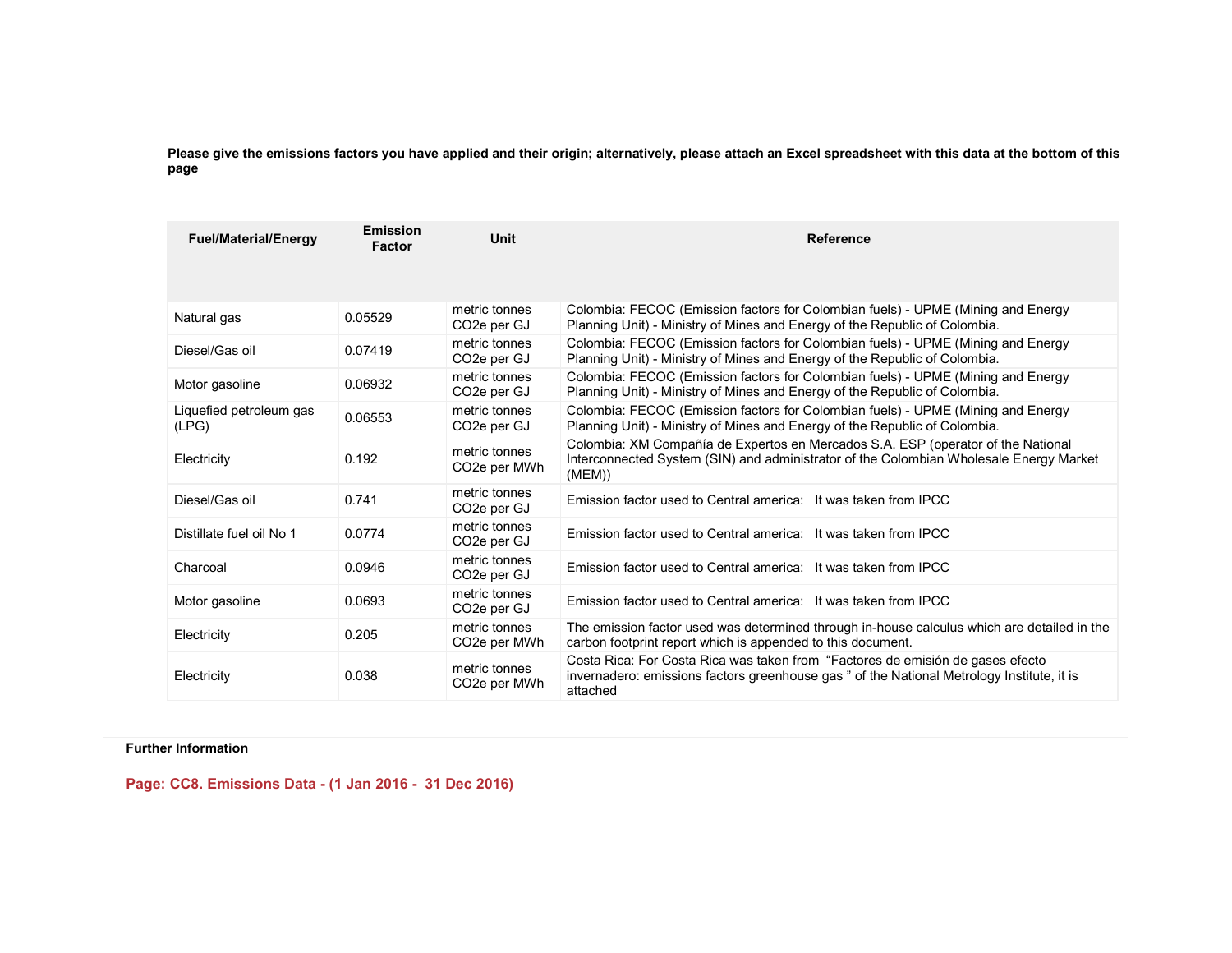Please select the boundary you are using for your Scope 1 and 2 greenhouse gas inventory

Operational control

### CC8.2

Please provide your gross global Scope 1 emissions figures in metric tonnes CO2e

2491512.77

CC8.3

Please describe your approach to reporting Scope 2 emissions

| Scope 2, location-based                           | Scope 2, market-based | Comment |
|---------------------------------------------------|-----------------------|---------|
| We are reporting a Scope 2, location-based figure |                       |         |

## CC8.3a

Please provide your gross global Scope 2 emissions figures in metric tonnes CO2e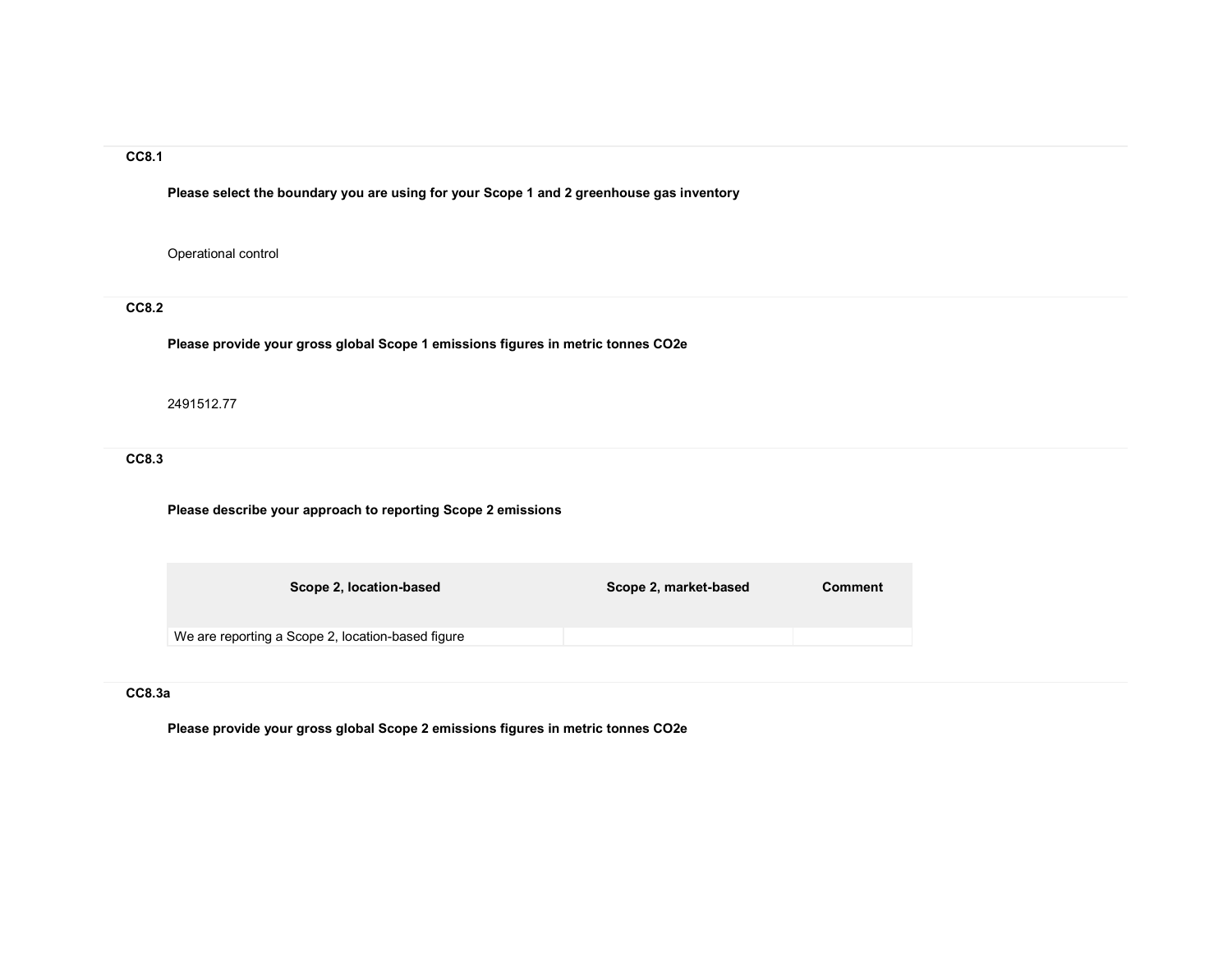| Scope 2, location-based | Scope 2, market-based (if applicable) | Comment |
|-------------------------|---------------------------------------|---------|
| 51370.9                 |                                       |         |
|                         |                                       |         |

Are there any sources (e.g. facilities, specific GHGs, activities, geographies, etc.) of Scope 1 and Scope 2 emissions that are within your selected reporting boundary which are not included in your disclosure?

No

CC8.4a

Please provide details of the sources of Scope 1 and Scope 2 emissions that are within your selected reporting boundary which are not included in your disclosure

| Source | <b>Relevance of Scope 1</b><br>emissions from this<br>source | Relevance of location-based<br>Scope 2 emissions from this<br>source | Relevance of market-based Scope 2<br>emissions from this source (if<br>applicable) | Explain why the source is excluded |
|--------|--------------------------------------------------------------|----------------------------------------------------------------------|------------------------------------------------------------------------------------|------------------------------------|
|--------|--------------------------------------------------------------|----------------------------------------------------------------------|------------------------------------------------------------------------------------|------------------------------------|

#### CC8.5

Please estimate the level of uncertainty of the total gross global Scope 1 and 2 emissions figures that you have supplied and specify the sources of uncertainty in your data gathering, handling and calculations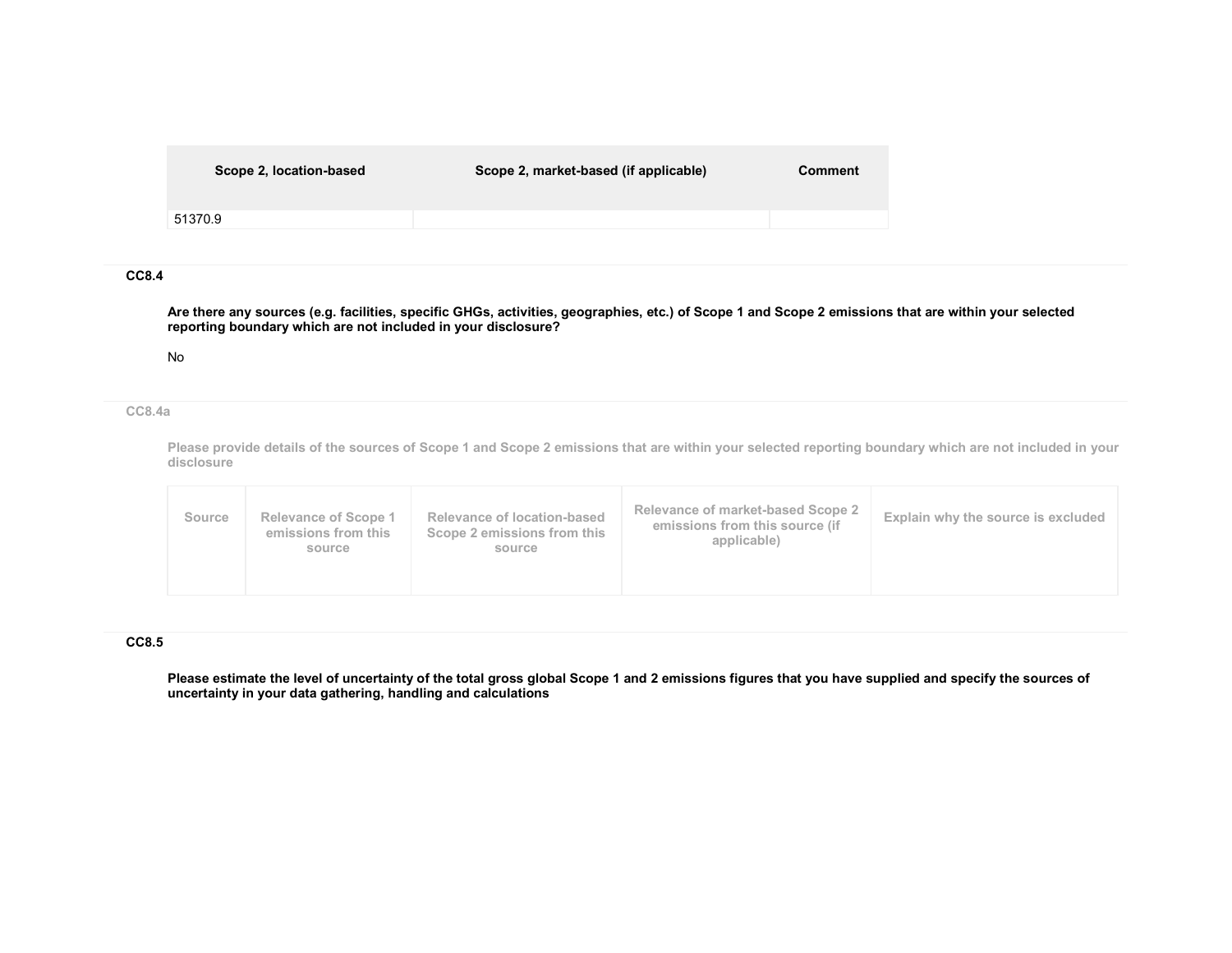| <b>Scope</b>                    | <b>Uncertainty range</b>                         | <b>Main sources</b><br>of uncertainty | Please expand on the uncertainty in your data                                                                                                                                                                                                                                                                                                                                                                                                                                                                                                                                                                                                                                                                                                                                                       |  |
|---------------------------------|--------------------------------------------------|---------------------------------------|-----------------------------------------------------------------------------------------------------------------------------------------------------------------------------------------------------------------------------------------------------------------------------------------------------------------------------------------------------------------------------------------------------------------------------------------------------------------------------------------------------------------------------------------------------------------------------------------------------------------------------------------------------------------------------------------------------------------------------------------------------------------------------------------------------|--|
|                                 |                                                  |                                       |                                                                                                                                                                                                                                                                                                                                                                                                                                                                                                                                                                                                                                                                                                                                                                                                     |  |
| Scope 1                         | More than 5% but<br>less than or equal<br>to 10% | Data<br>Management                    | For total calculation of uncertainty, a tool published by GHG Protocol, using aggregate statistics<br>methods for estimating an uncertainty percentage based on the parameters of each inventory and the<br>individual uncertainties of activity data and factors emission, is used. The emission factors used for<br>calculating GHG inventory of Celsia are taken for diffrent types of fuel from official sources such as the<br>Mining Energy Planning Unit (UPME) of the Ministry of Mines and Energy for Colombia based plants<br>and from IPCC for the other countries and other emission sources. The uncertainty percentages made<br>for each activity data and emission factors are taken from those generated by IPCC for the evaluation of<br>uncertainty for national GHG inventories. |  |
| Scope 2<br>(location-<br>based) | More than 5% but<br>less than or equal<br>to 10% | Other: annual<br>emission factor      | Uncertainty in Scope 2 is associated with the annual emission factor of electricity used for calculating<br>GHG inventory of Celsia. Scope 2 is taken from XM experts, operator of the energy market in Colombia<br>who publishes the factor of national                                                                                                                                                                                                                                                                                                                                                                                                                                                                                                                                            |  |
| Scope 2<br>(market-<br>based)   |                                                  |                                       | For Colombia, Panamá and Costa Rica do not apply the market-based method, as costumers can not<br>choose the type of energy they buy because the energy generated in the country, in the interconnected<br>areas, it goes the same interconnected system that is transmitted and delivery to the final user.                                                                                                                                                                                                                                                                                                                                                                                                                                                                                        |  |

Please indicate the verification/assurance status that applies to your reported Scope 1 emissions

Third party verification or assurance process in place

#### CC8.6a

Please provide further details of the verification/assurance undertaken for your Scope 1 emissions, and attach the relevant statements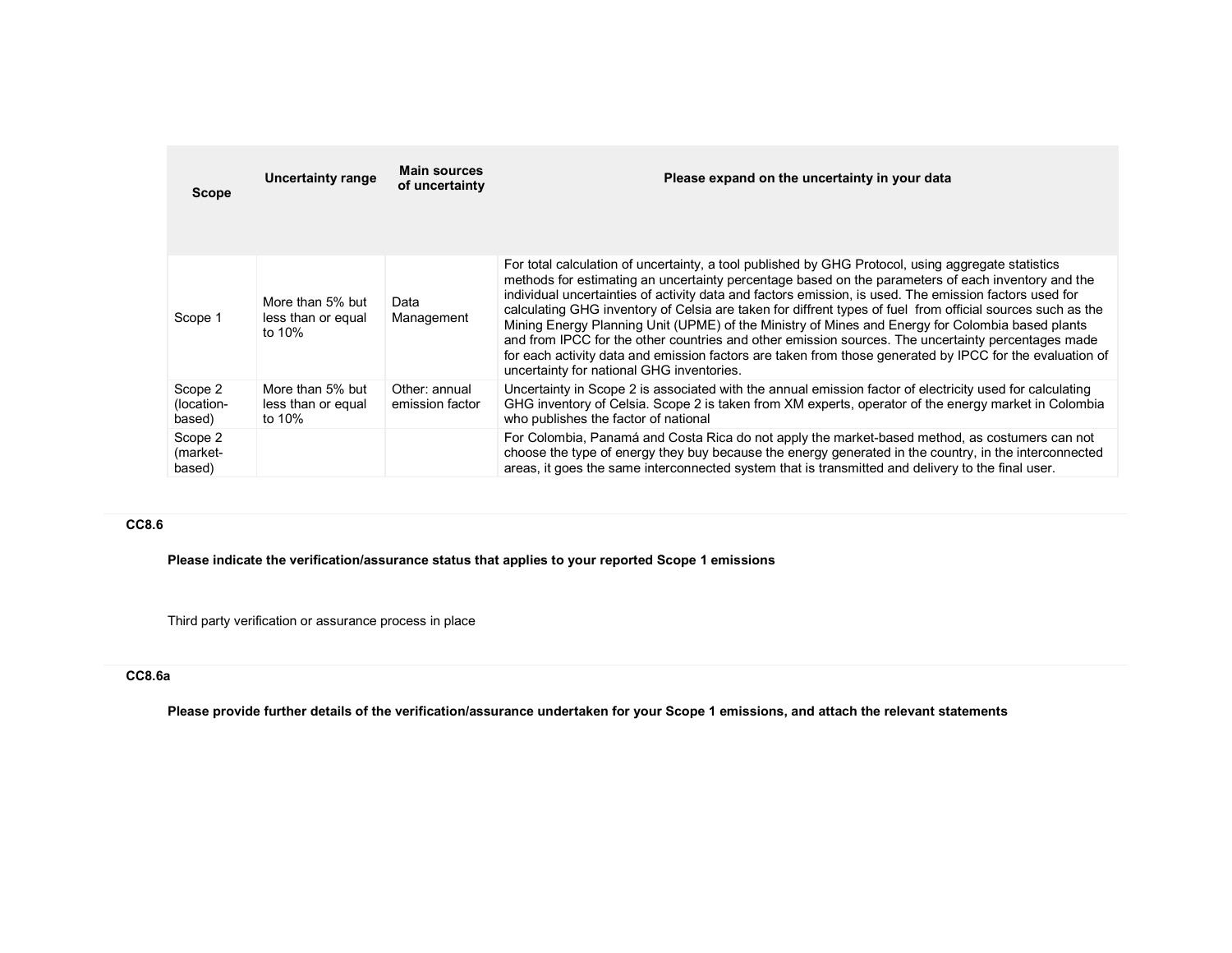| <b>Verification or</b><br>assurance<br>cycle in place | <b>Status in</b><br>the current<br>reporting<br>year | Type of<br>verification<br>or assurance | <b>Attach the statement</b>                                                                                                     | Page/section<br>reference | Relevant<br>standard | <b>Proportion</b><br>of reported<br>Scope 1<br>emissions<br>verified (%) |
|-------------------------------------------------------|------------------------------------------------------|-----------------------------------------|---------------------------------------------------------------------------------------------------------------------------------|---------------------------|----------------------|--------------------------------------------------------------------------|
| Annual<br>process                                     | Complete                                             | High<br>assurance                       | https://www.cdp.net/sites/2017/29/45029/Climate Change<br>2017/Shared Documents/Attachments/CC8.6a/Verification<br>Colombia.pdf | All                       | ISO14064-<br>3       | 100                                                                      |
| Annual<br>process                                     | Complete                                             | High<br>assurance                       | https://www.cdp.net/sites/2017/29/45029/Climate Change<br>2017/Shared Documents/Attachments/CC8.6a/Verification<br>CCA.PDF      | All                       | ISO14064-<br>3       | 100                                                                      |

#### CC8.6b

Please provide further details of the regulatory regime to which you are complying that specifies the use of Continuous Emission Monitoring Systems (CEMS)

| Regulation | % of emissions covered by the system | Compliance period | Evidence of submission |
|------------|--------------------------------------|-------------------|------------------------|
|            |                                      |                   |                        |

#### CC8.7

Please indicate the verification/assurance status that applies to at least one of your reported Scope 2 emissions figures

Third party verification or assurance process in place

# CC8.7a

Please provide further details of the verification/assurance undertaken for your location-based and/or market-based Scope 2 emissions, and attach the relevant statements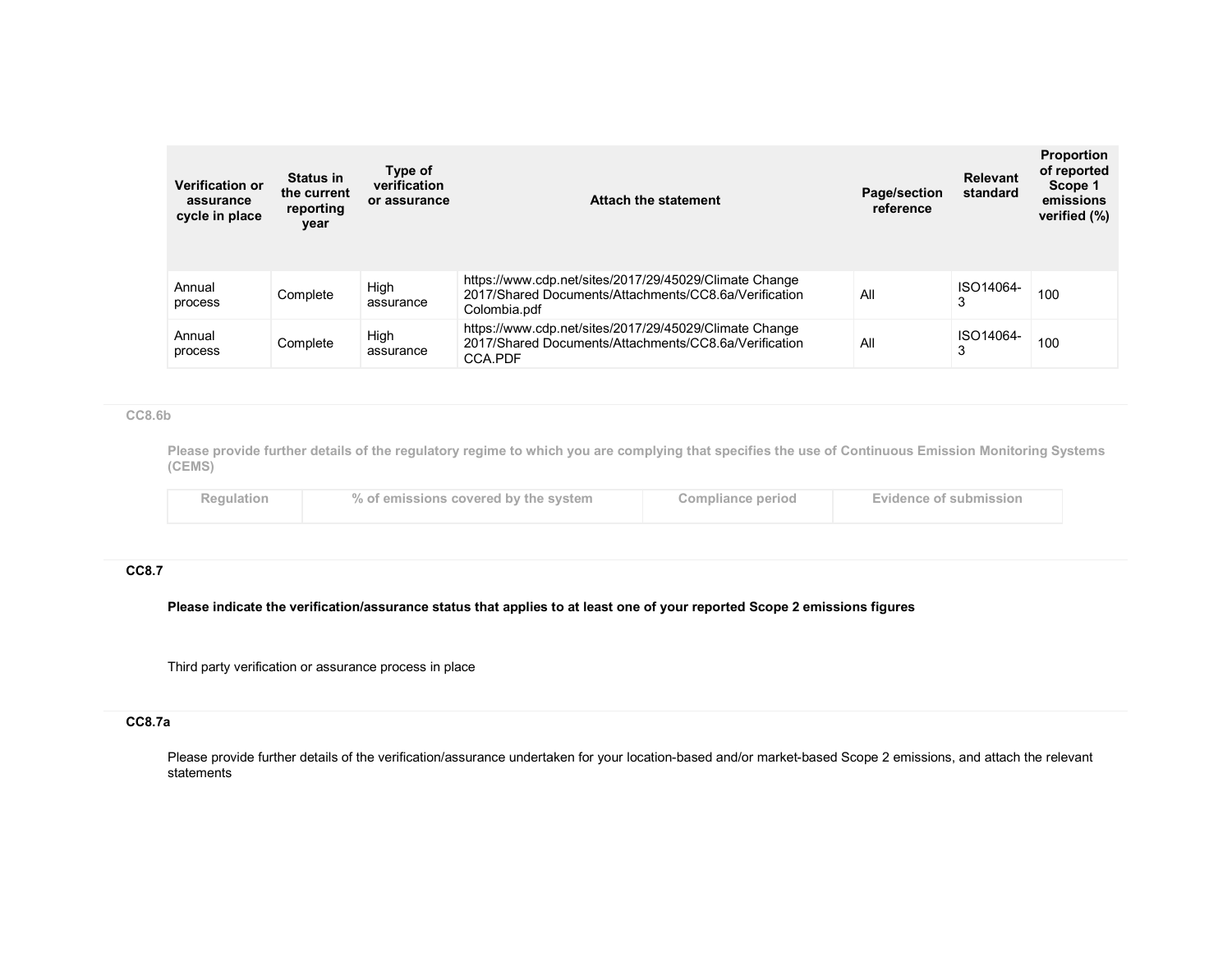| Location-<br>based or<br>market-<br>based<br>figure? | Verification<br>or<br>assurance<br>cycle in<br>place | <b>Status in</b><br>the<br>current<br>reporting<br>year | Type of<br>verification<br>or<br>assurance | Attach the statement                                                                                                            | <b>Page/Section</b><br>reference | <b>Relevant</b><br>standard | <b>Proportion</b><br>0f<br>reported<br>Scope 2<br>emissions<br>verified<br>(%) |
|------------------------------------------------------|------------------------------------------------------|---------------------------------------------------------|--------------------------------------------|---------------------------------------------------------------------------------------------------------------------------------|----------------------------------|-----------------------------|--------------------------------------------------------------------------------|
| Location-<br>based                                   | Annual<br>process                                    | Complete                                                | High<br>assurance                          | https://www.cdp.net/sites/2017/29/45029/Climate Change<br>2017/Shared Documents/Attachments/CC8.7a/Verification<br>Colombia.pdf | All                              | ISO14064-                   | 100                                                                            |
| Location-<br>based                                   | Annual<br>process                                    | Complete                                                | High<br>assurance                          | https://www.cdp.net/sites/2017/29/45029/Climate Change<br>2017/Shared Documents/Attachments/CC8.7a/Verification<br>CCA.PDF      | All                              | ISO14064-                   | 100                                                                            |

Please identify if any data points have been verified as part of the third party verification work undertaken, other than the verification of emissions figures reported in CC8.6, CC8.7 and CC14.2

| Additional data points verified | <b>Comment</b> |
|---------------------------------|----------------|
| No additional data verified     |                |

## CC8.9

Are carbon dioxide emissions from biologically sequestered carbon relevant to your organization?

#### No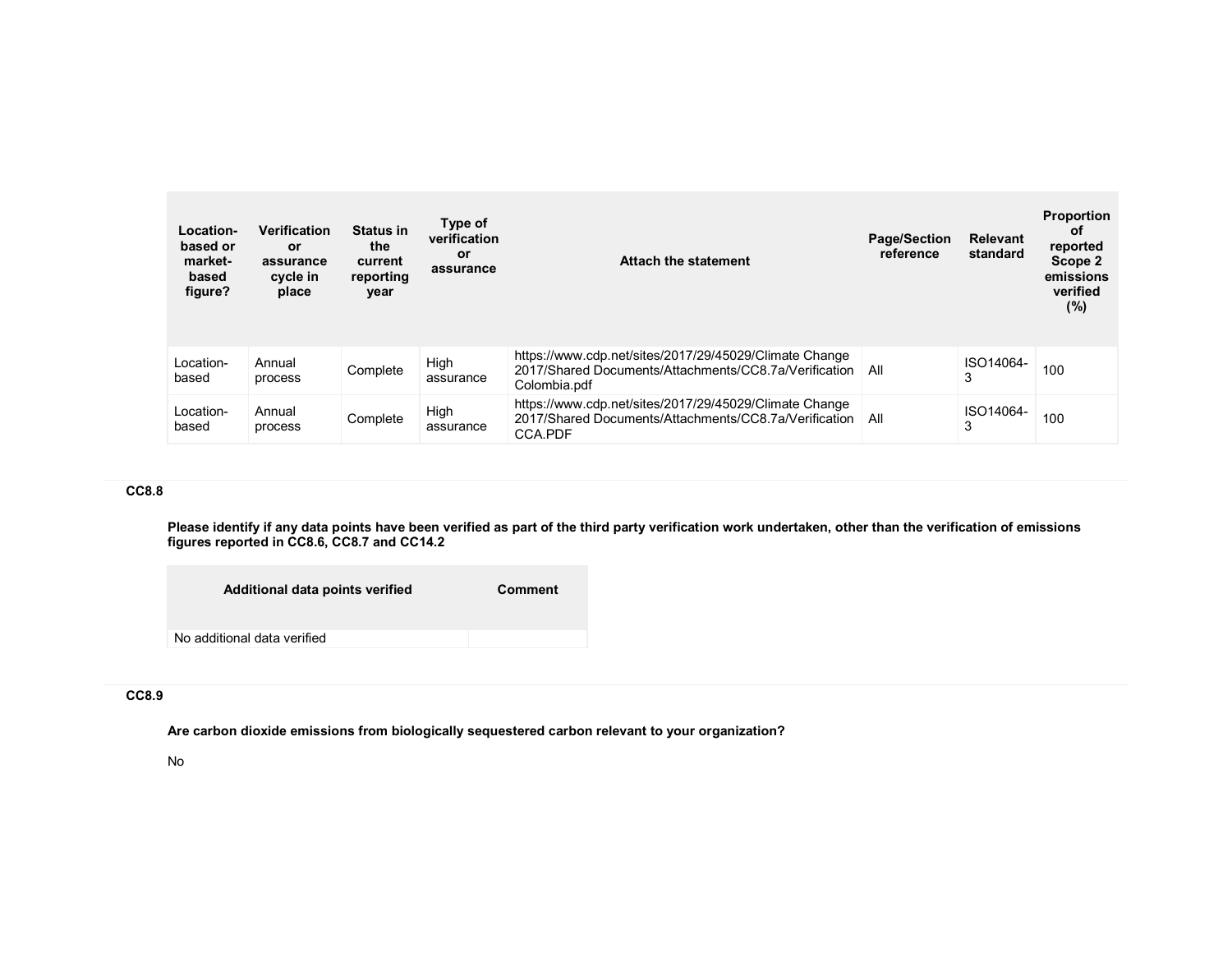#### CC8.9a

Please provide the emissions from biologically sequestered carbon relevant to your organization in metric tonnes CO2

#### Further Information

# Page: CC9. Scope 1 Emissions Breakdown - (1 Jan 2016 - 31 Dec 2016)

#### CC9.1

Do you have Scope 1 emissions sources in more than one country?

Yes

#### CC9.1a

Please break down your total gross global Scope 1 emissions by country/region

Country/Region Scope 1 metric tonnes CO2e

| Colombia   | 1473742.2 |
|------------|-----------|
| Panama     | 1017728.9 |
| Costa Rica | 41.66     |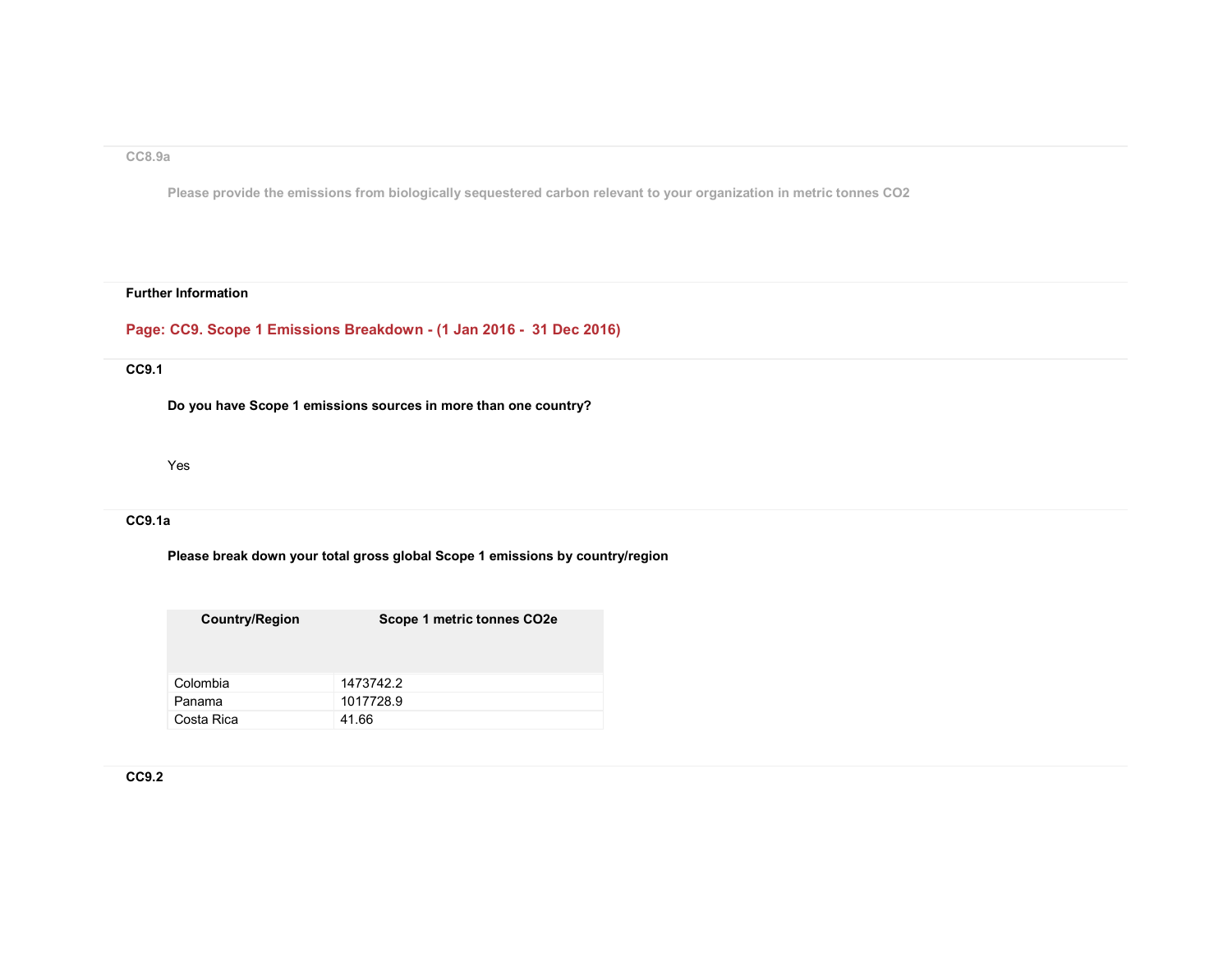### Please indicate which other Scope 1 emissions breakdowns you are able to provide (tick all that apply)

By business division By facility By GHG type By activity

# CC9.2a

### Please break down your total gross global Scope 1 emissions by business division

| <b>Business division</b>      | Scope 1 emissions (metric tonnes CO2e) |
|-------------------------------|----------------------------------------|
| CELSIA Colombia               | 1473742.2                              |
| <b>CELSIA Central America</b> | 1017770.59                             |

### CC9.2b

### Please break down your total gross global Scope 1 emissions by facility

| <b>Facility</b>       | Scope 1 emissions (metric tonnes CO2e) | Latitude | Longitude |
|-----------------------|----------------------------------------|----------|-----------|
| Administrative CELSIA | 37484.00                               |          |           |
| Zona Franca CELSIA    | 1169168.90                             |          |           |
| Meriléctrica          | 263871.60                              |          |           |
| Río Piedras           | 2.16                                   |          |           |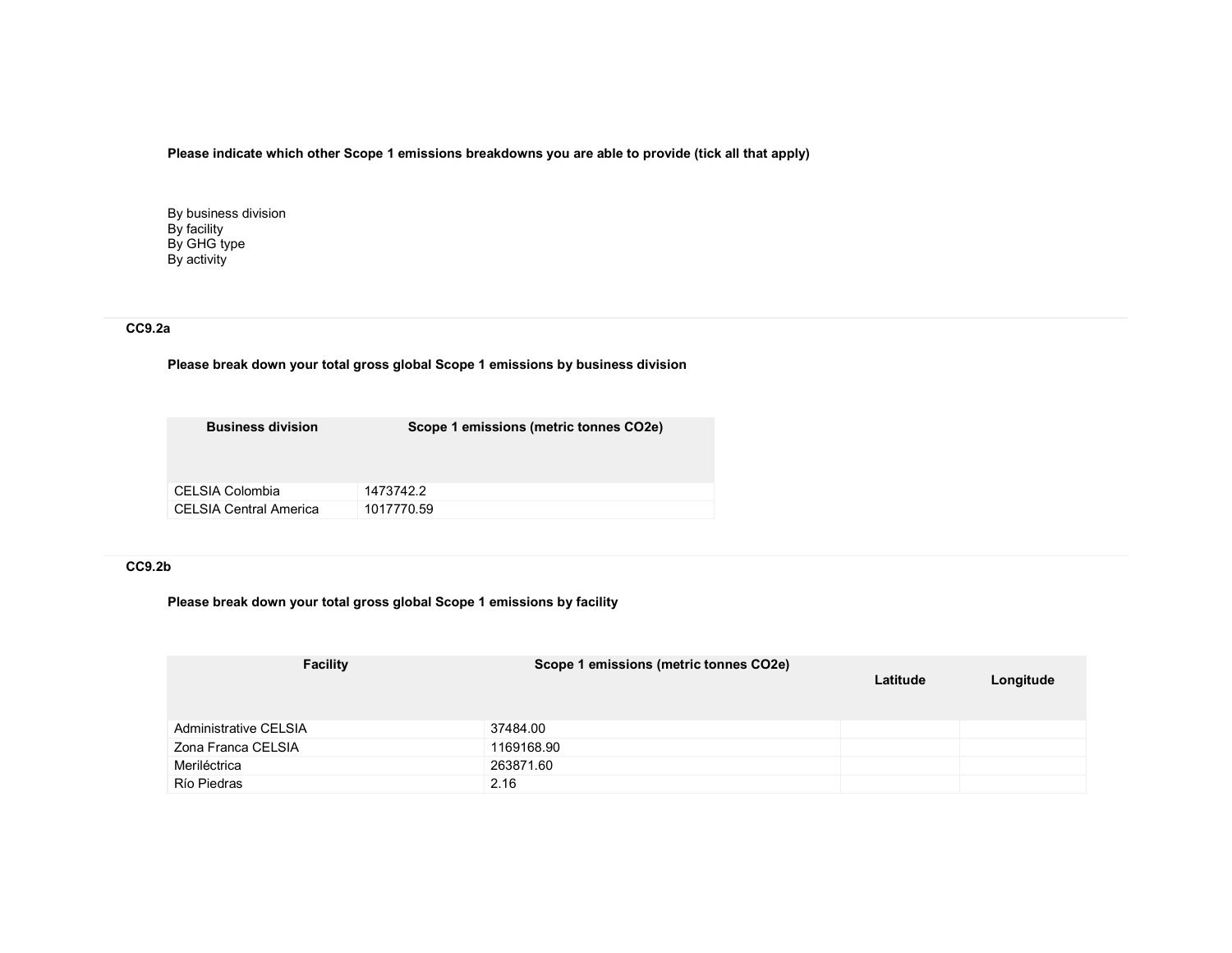| <b>Facility</b>                        | Scope 1 emissions (metric tonnes CO2e) | Latitude | Longitude |
|----------------------------------------|----------------------------------------|----------|-----------|
|                                        |                                        |          |           |
| Hidromontañitas                        | 3.74                                   |          |           |
| <b>EPSA Administrativo</b>             | 517.40                                 |          |           |
| EPSA Distribución                      | 1645.26                                |          |           |
| Alto y Bajo Anchicayá                  | 339.26                                 |          |           |
| Alto Tulúa                             | 2.62                                   |          |           |
| Amaime + Nima I y II + Rio Cali I y II | 50.77                                  |          |           |
| Calima                                 | 72.70                                  |          |           |
| Hidroprado                             | 133.60                                 |          |           |
| Rriofrío 1 y 2                         | 4.14                                   |          |           |
| Rumor                                  | 2.76                                   |          |           |
| Salvajina                              | 434.21                                 |          |           |
| Complejo termoeléctrico Colón          | 1017325.11                             |          |           |
| Dos Mares                              | 114.10                                 |          |           |
| Administrativo Panamá                  | 360.14                                 |          |           |
| Planta Eólica Guanacaste               | 46.75                                  |          |           |
| Cucuana                                | 9.06                                   |          |           |

### CC9.2c

Please break down your total gross global Scope 1 emissions by GHG type

| <b>GHG type</b> | Scope 1 emissions (metric tonnes CO2e) |  |
|-----------------|----------------------------------------|--|
|                 |                                        |  |
|                 |                                        |  |
|                 |                                        |  |
| CO <sub>2</sub> | 2483602                                |  |
| CH <sub>4</sub> | 4622                                   |  |
| <b>N2O</b>      | 1606                                   |  |
| <b>HFCs</b>     | 734                                    |  |
| <b>PFCs</b>     | 0                                      |  |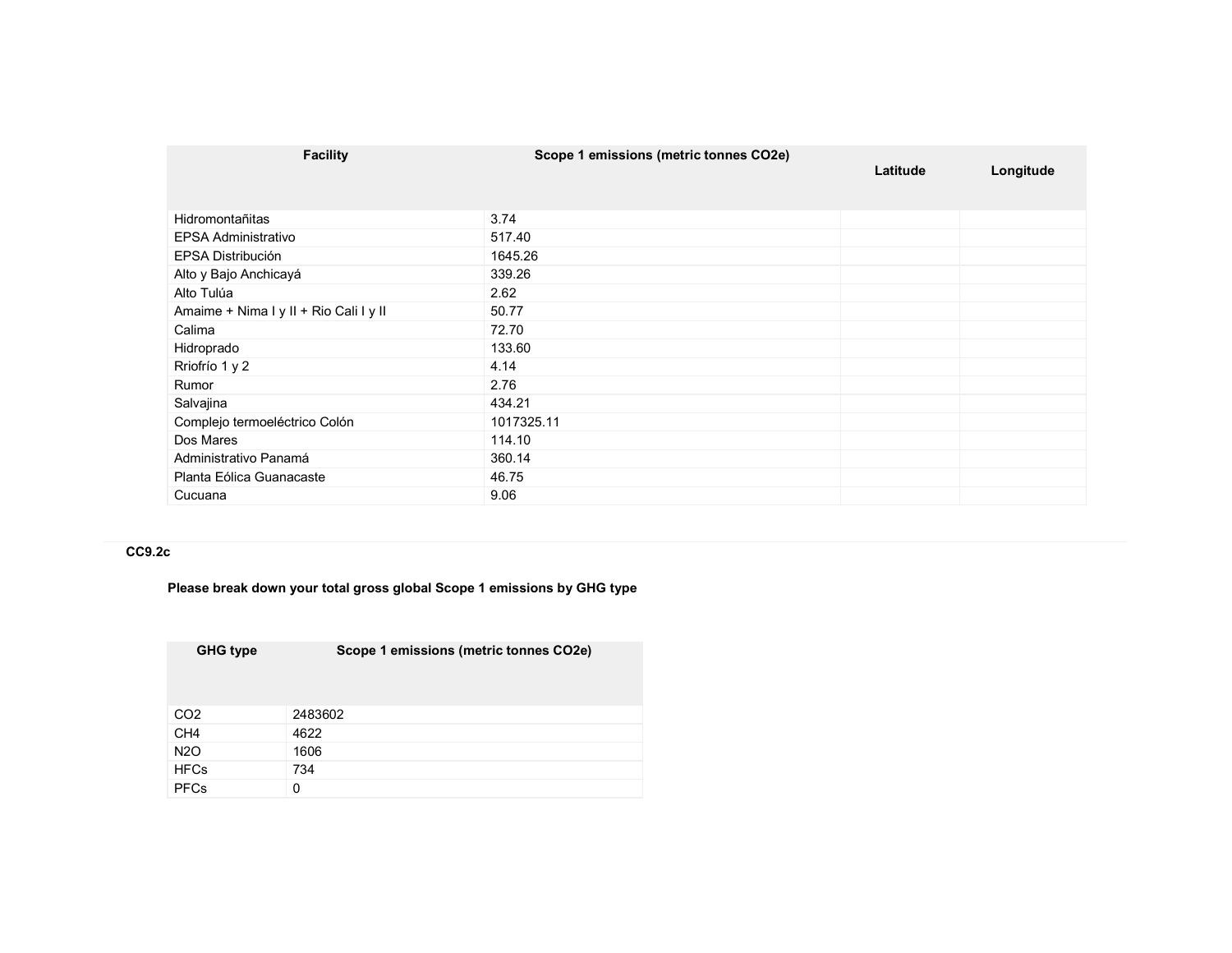| <b>GHG type</b> | Scope 1 emissions (metric tonnes CO2e) |
|-----------------|----------------------------------------|
| SF <sub>6</sub> | 1017                                   |

# CC9.2d

Please break down your total gross global Scope 1 emissions by activity

| <b>Activity</b>                         | Scope 1 emissions (metric tonnes CO2e) |
|-----------------------------------------|----------------------------------------|
| Energy generation                       | 2451581                                |
| transmission and distribution of energy | 1645.00                                |

### Further Information

# Page: CC10. Scope 2 Emissions Breakdown - (1 Jan 2016 - 31 Dec 2016)

# CC10.1

Do you have Scope 2 emissions sources in more than one country?

Yes

CC10.1a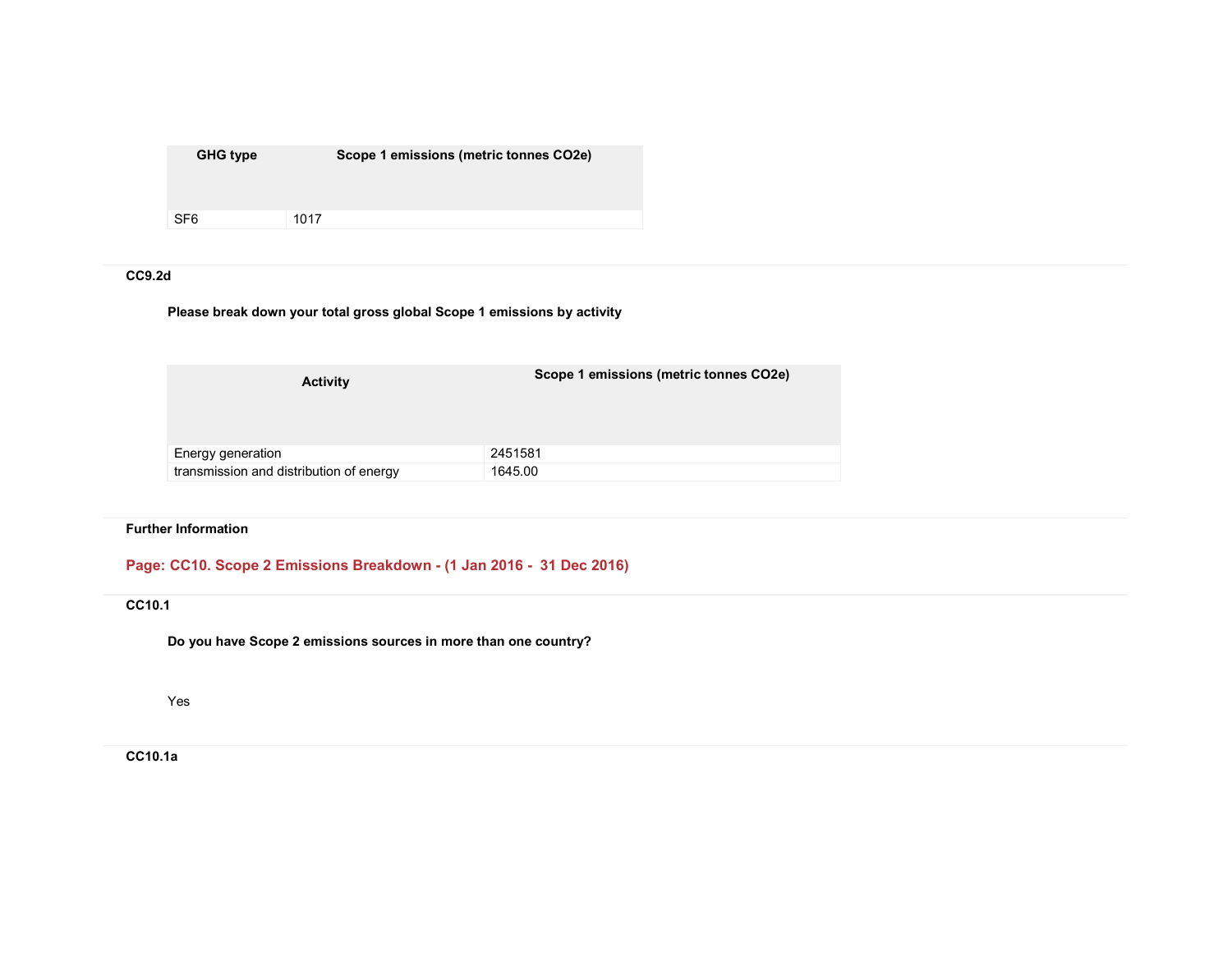Please break down your total gross global Scope 2 emissions and energy consumption by country/region

| <b>Country/Region</b> | Scope 2, location-based (metric<br>tonnes CO <sub>2</sub> e) | Scope 2, market-based (metric<br>tonnes CO <sub>2</sub> e) | <b>Purchased and</b><br>consumed electricity.<br>heat, steam or cooling<br>(MWh) | Purchased and consumed low carbon<br>electricity, heat, steam or cooling<br>accounted in market-based approach<br>(MWh) |
|-----------------------|--------------------------------------------------------------|------------------------------------------------------------|----------------------------------------------------------------------------------|-------------------------------------------------------------------------------------------------------------------------|
| Colombia              | 51295.36                                                     |                                                            | 25654                                                                            |                                                                                                                         |
| Panama                | 70.43                                                        |                                                            | 0.29                                                                             |                                                                                                                         |
| Costa Rica            | 5.09                                                         |                                                            | 0.13                                                                             |                                                                                                                         |

# CC10.2

Please indicate which other Scope 2 emissions breakdowns you are able to provide (tick all that apply)

By business division By facility By activity

# CC10.2a

Please break down your total gross global Scope 2 emissions by business division

| Scope 2, location-based<br>(metric tonnes CO2e) | Scope 2, market-based<br>(metric tonnes CO2e) |
|-------------------------------------------------|-----------------------------------------------|
| 51295.36                                        |                                               |
|                                                 |                                               |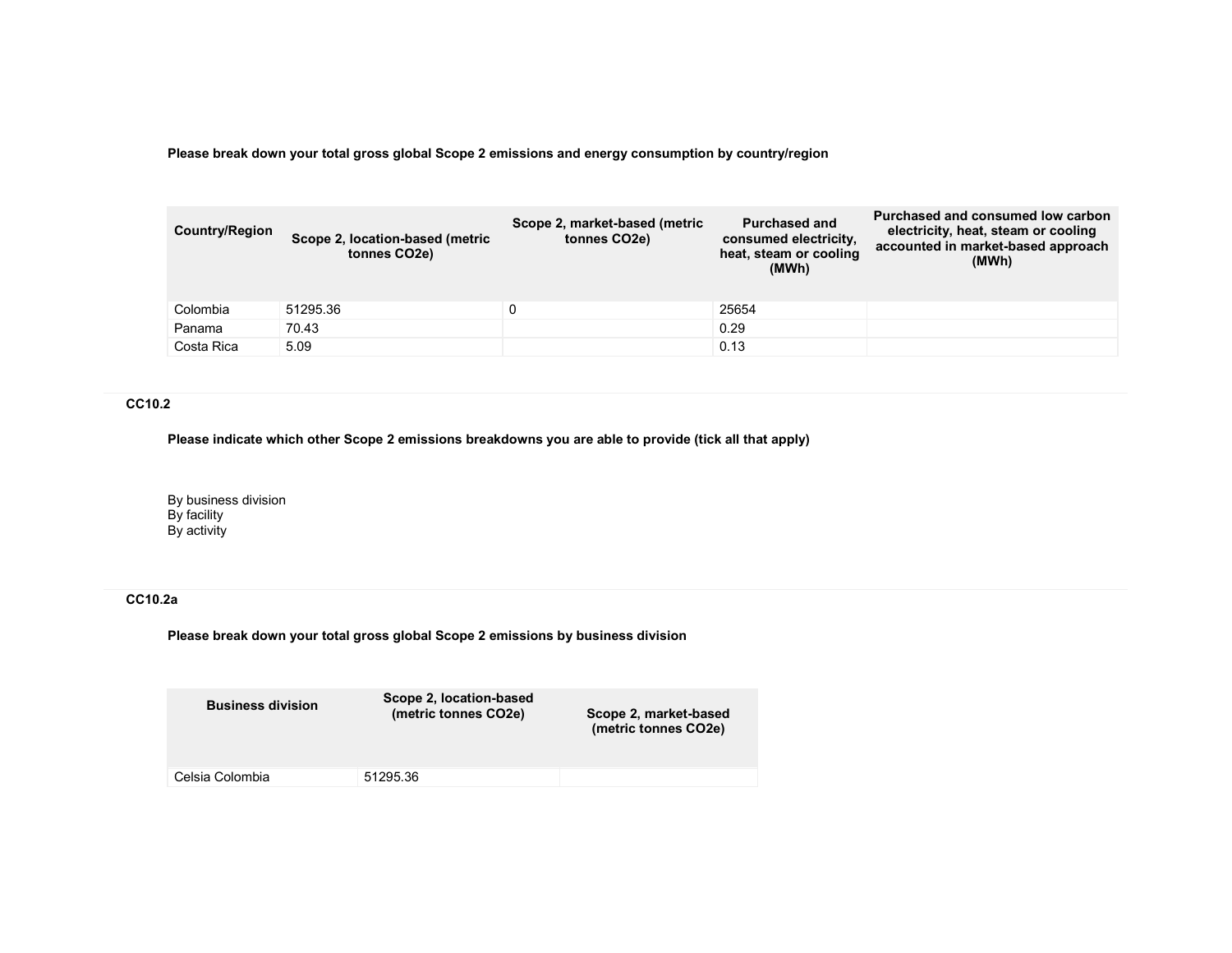| <b>Business division</b> | Scope 2, location-based<br>(metric tonnes CO2e) | Scope 2, market-based<br>(metric tonnes CO2e) |
|--------------------------|-------------------------------------------------|-----------------------------------------------|
| Celsia Central America   | 75.52                                           |                                               |
|                          |                                                 |                                               |

# CC10.2b

Please break down your total gross global Scope 2 emissions by facility

| <b>Facility</b>                        | Scope 2, location-based<br>(metric tonnes CO2e) | Scope 2, market-based<br>(metric tonnes CO2e) |
|----------------------------------------|-------------------------------------------------|-----------------------------------------------|
| Celsia Administrativo                  | 108.51                                          |                                               |
| Zona Franca Celsia                     | 2631.90                                         |                                               |
| Merilectrica                           | 150.30                                          |                                               |
| <b>Rio Piedras</b>                     | 2.65                                            |                                               |
| Hidromontañitas                        | 1.09                                            |                                               |
| <b>EPSA Administrativo</b>             | 756.27                                          |                                               |
| EPSA transmission and distribution     | 46318.37                                        |                                               |
| Alto y Bajo Anchicayá                  | 1004.97                                         |                                               |
| Alto Tulúa                             | 9.03                                            |                                               |
| Amaime + Nima I y II + Rio Cali I y II | 17.98                                           |                                               |
| Calima                                 | 132.82                                          |                                               |
| Hidroprado                             | 132.37                                          |                                               |
| Rriofrío 1 y 2                         | 0.07                                            |                                               |
| Rumor                                  | 0.06                                            |                                               |
| Salvajina                              | 28.97                                           |                                               |
| Complejo termoeléctrico Colón          | 0                                               |                                               |
| Dos Mares                              | 13.42                                           |                                               |
| Administrativo Panamá                  | 57.01                                           |                                               |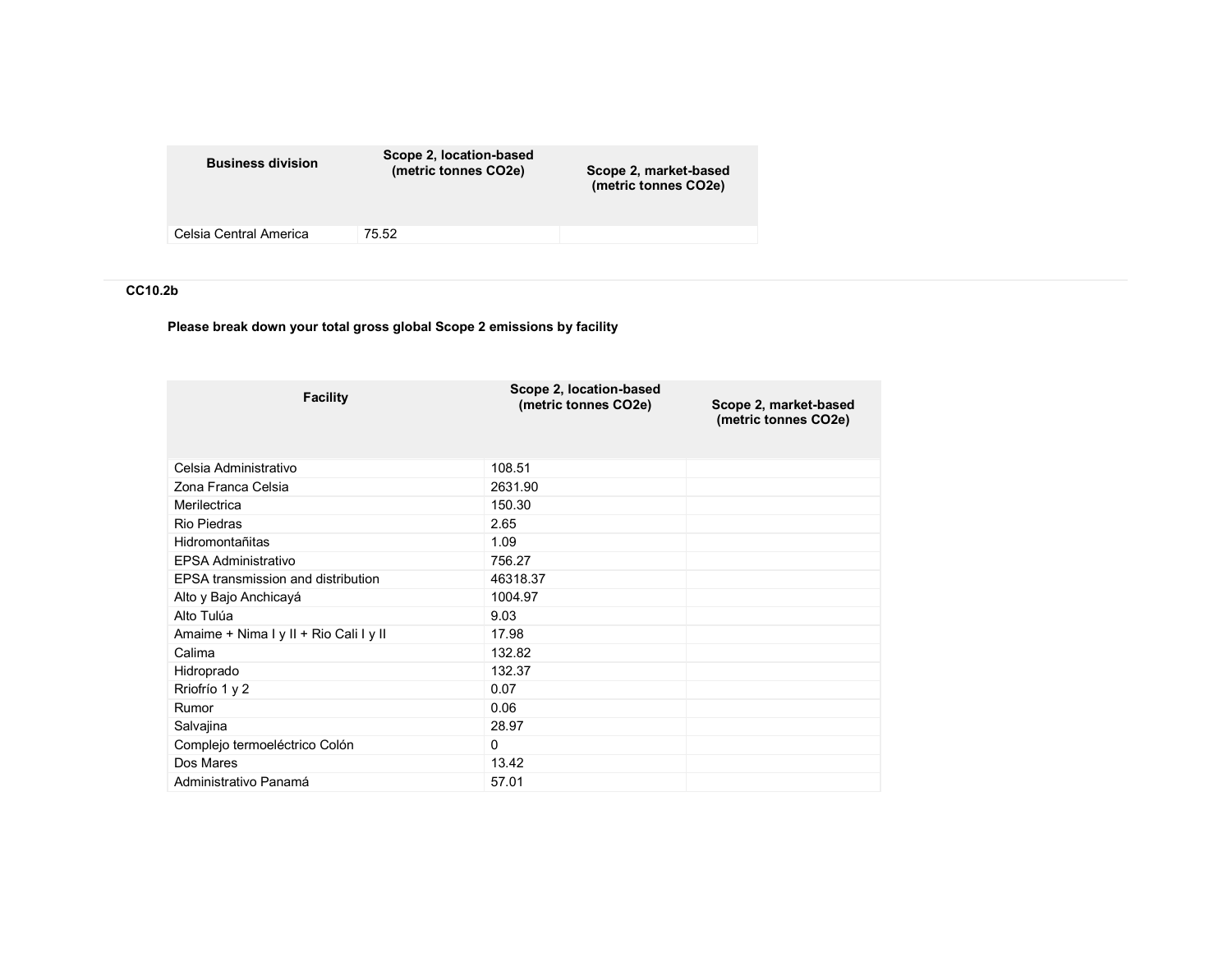| Facility                 | Scope 2, location-based<br>(metric tonnes CO2e) | Scope 2, market-based<br>(metric tonnes CO2e) |
|--------------------------|-------------------------------------------------|-----------------------------------------------|
| Planta Eólica Guanacaste | 5.09                                            |                                               |
|                          |                                                 |                                               |

#### CC10.2c

Please break down your total gross global Scope 2 emissions by activity

| <b>Activity</b>                         | Scope 2, location-based<br>(metric tonnes CO2e) | Scope 2, market-based<br>(metric tonnes CO2e) |
|-----------------------------------------|-------------------------------------------------|-----------------------------------------------|
| Energy generation                       | 4131                                            |                                               |
| transmission and distribution of energy | 46318                                           |                                               |

## Further Information

# Page: CC11. Energy

### CC11.1

What percentage of your total operational spend in the reporting year was on energy?

More than 70% but less than or equal to 75%

### CC11.2

Please state how much heat, steam, and cooling in MWh your organization has purchased and consumed during the reporting year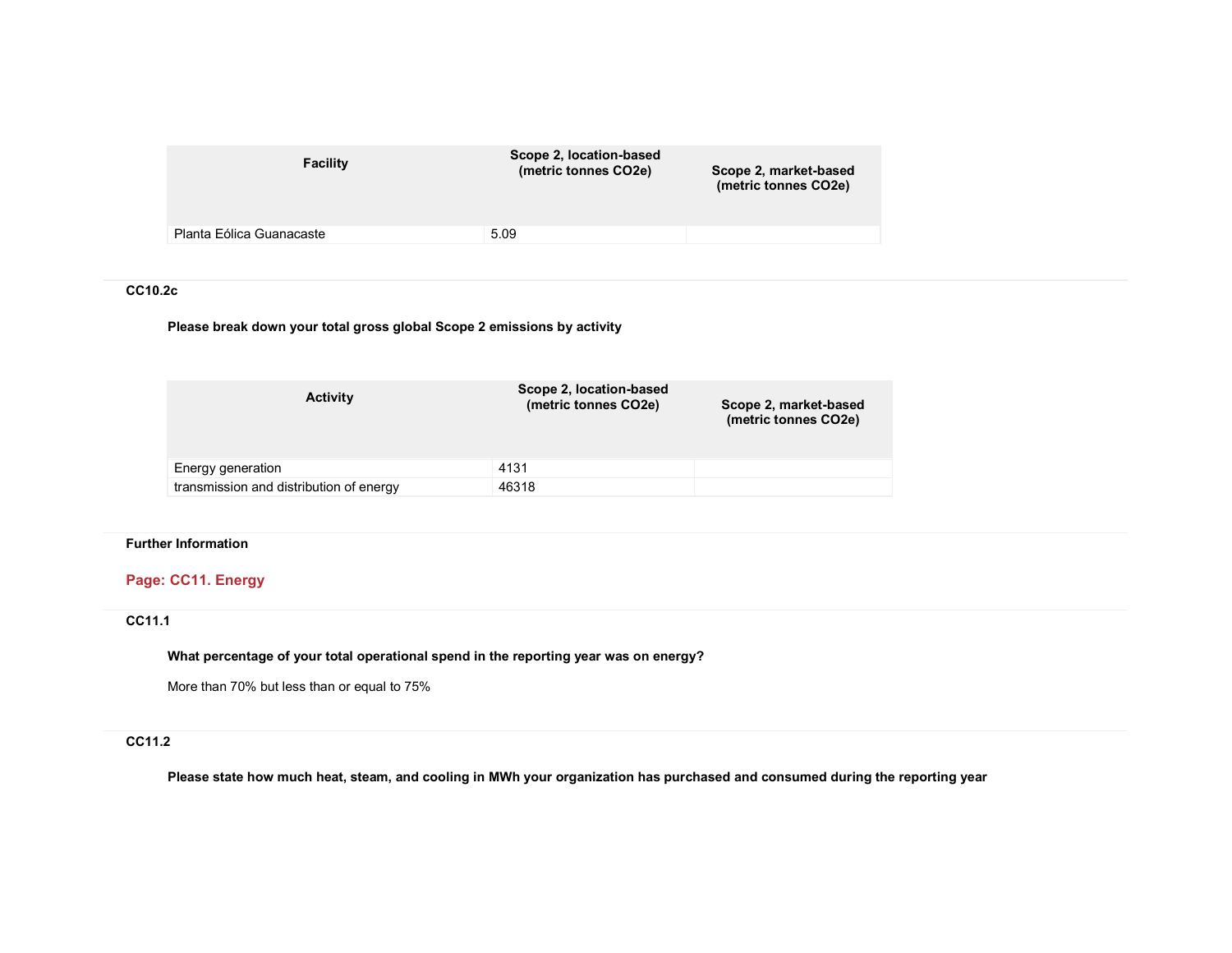| <b>Energy type</b> | MWh |
|--------------------|-----|
| Heat               | 0   |
| Steam              | 0   |
| Cooling            | n   |

# CC11.3

Please state how much fuel in MWh your organization has consumed (for energy purposes) during the reporting year

4407559

# CC11.3a

Please complete the table by breaking down the total "Fuel" figure entered above by fuel type

| <b>Fuels</b>   | MWh     |
|----------------|---------|
| Diesel/Gas oil | 2059036 |
| Motor gasoline | 4200    |
| Natural gas    | 4268662 |
| Charcoal       | 2344323 |

# CC11.4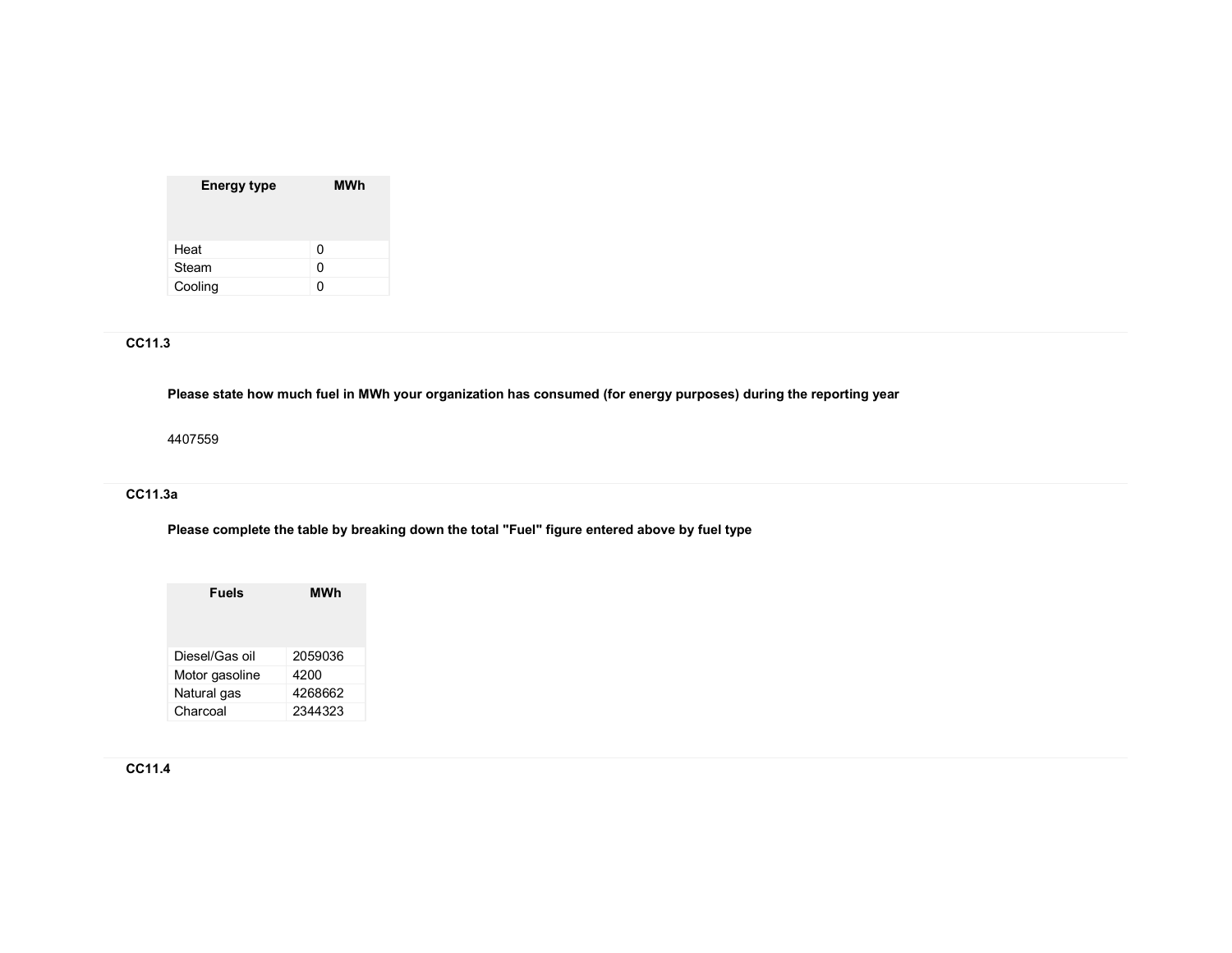Please provide details of the electricity, heat, steam or cooling amounts that were accounted at a low carbon emission factor in the market-based Scope 2 figure reported in CC8.3a

| Basis for applying a low carbon<br>emission factor                                                                                 | <b>MWh consumed</b><br>associated with low<br>carbon electricity,<br>heat, steam or<br>cooling | <b>Emissions</b><br>factor (in<br>units of<br>metric tonnes<br>CO <sub>2</sub> e per<br>MWh) | <b>Comment</b>                                                                                                                                                                                                                                              |
|------------------------------------------------------------------------------------------------------------------------------------|------------------------------------------------------------------------------------------------|----------------------------------------------------------------------------------------------|-------------------------------------------------------------------------------------------------------------------------------------------------------------------------------------------------------------------------------------------------------------|
| No purchases or generation of low<br>carbon electricity, heat, steam or cooling<br>accounted with a low carbon emissions<br>factor |                                                                                                |                                                                                              | In Colombia the energy generated enters into an interconnected system<br>where electricity from different sources (hydro, thermal, minor sources, solar,<br>etc.) is mixed. In 2016, the percentage of generation coming from renewable<br>sources was 52%. |

CC11.5

Please report how much electricity you produce in MWh, and how much electricity you consume in MWh

| Total<br>electricity<br>consumed<br>(MWh) | <b>Consumed</b><br>electricity<br>that is<br>purchased<br>(MWh) | Total<br>electricity<br>produced<br>(MWh) | Total<br>renewable<br>electricity<br>produced<br>(MWh) | Consumed<br>renewable<br>electricity<br>that is<br>produced by<br>company<br>(MWh) | <b>Comment</b>                                                                                                                                                                                                                                                                                                                                                                                                                                                                                                                                                                                                                            |
|-------------------------------------------|-----------------------------------------------------------------|-------------------------------------------|--------------------------------------------------------|------------------------------------------------------------------------------------|-------------------------------------------------------------------------------------------------------------------------------------------------------------------------------------------------------------------------------------------------------------------------------------------------------------------------------------------------------------------------------------------------------------------------------------------------------------------------------------------------------------------------------------------------------------------------------------------------------------------------------------------|
| 5969361.4                                 | 26844.7                                                         | 7125000.0                                 | 3684000.0                                              | 21866.7                                                                            | In 2016, we focused on project development, mainly through three sources of electric<br>power generation: Hidro: The Organization currently has two hydroelectric projects in<br>the prior consultation stage in the department of Antioquia, Colombia: Porvenir II, which<br>will have a capacity of 352 MW, and San Andrés de Cuerquia with 19.9 MW. Together,<br>they will contribute 371.9 MW to the Company's generation capacity Solar: At Celsia,<br>we see great opportunities in solar power generation. Therefore, we have decided to<br>develop organizational capacity for the construction and operation of this technology. |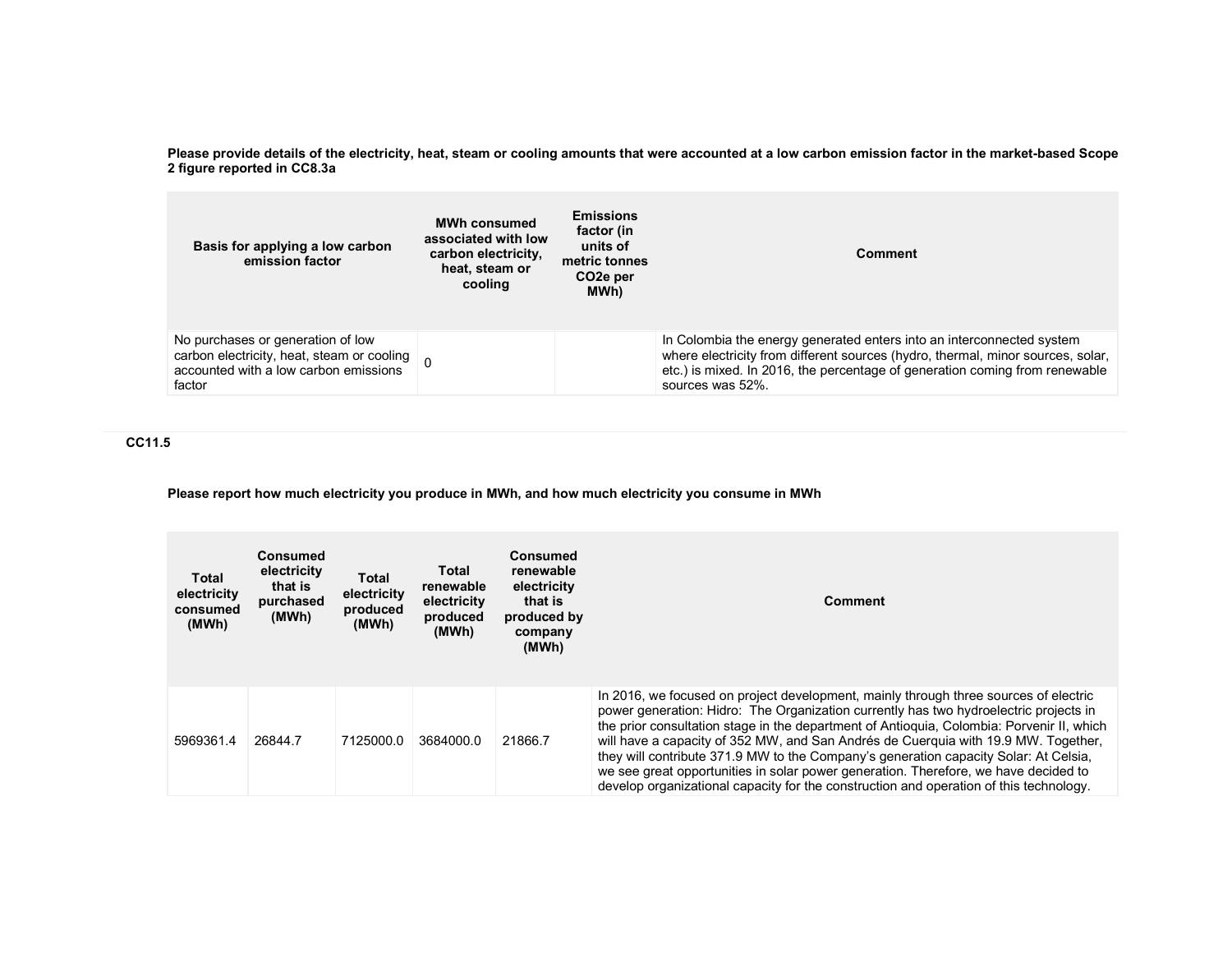| Total<br>electricity<br>consumed<br>(MWh) | <b>Consumed</b><br>electricity<br>that is<br>purchased<br>(MWh) | Total<br>electricity<br>produced<br>(MWh) | Total<br>renewable<br>electricity<br>produced<br>(MWh) | <b>Consumed</b><br>renewable<br>electricity<br>that is<br>produced by<br>company<br>(MWh) | <b>Comment</b>                                                                                                                                                                                                                                                                                                                                             |
|-------------------------------------------|-----------------------------------------------------------------|-------------------------------------------|--------------------------------------------------------|-------------------------------------------------------------------------------------------|------------------------------------------------------------------------------------------------------------------------------------------------------------------------------------------------------------------------------------------------------------------------------------------------------------------------------------------------------------|
|                                           |                                                                 |                                           |                                                        |                                                                                           | Additionally, we have focused on an ambitious expansion plan of this kind of project and<br>we hope to build a capacity of 250 MW in the medium term in Colombia and Panama.<br>Wind: In 2016, we kept working on the different studies and processes of permits and<br>licenses to make the expansion of our new wind power plant by 60 to 70 MW feasible |

#### Further Information

#### Page: CC12. Emissions Performance

## CC12.1

How do your gross global emissions (Scope 1 and 2 combined) for the reporting year compare to the previous year?

Decreased

# CC12.1a

Please identify the reasons for any change in your gross global emissions (Scope 1 and 2 combined) and for each of them specify how your emissions compare to the previous year

| Reason    | <b>Emissions</b><br>value<br>(percentage) | <b>Direction</b><br>of change | Please explain and include calculation |
|-----------|-------------------------------------------|-------------------------------|----------------------------------------|
|           |                                           |                               |                                        |
| Emissions |                                           |                               |                                        |
|           |                                           |                               |                                        |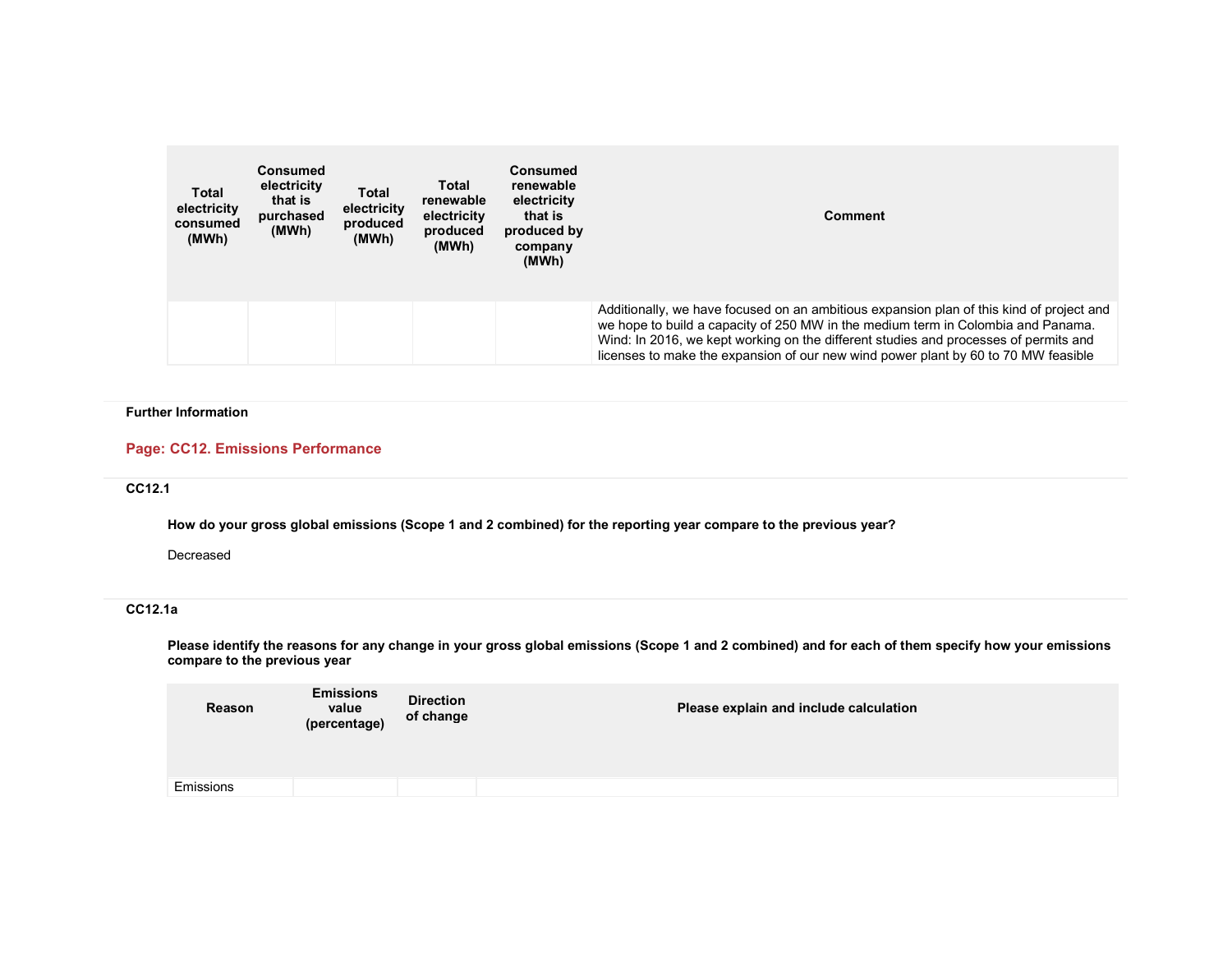| Reason                                        | <b>Emissions</b><br>value<br>(percentage) | <b>Direction</b><br>of change | Please explain and include calculation                                                                                                                                                                                                                                                                                                                                                                                                                                                                                                        |
|-----------------------------------------------|-------------------------------------------|-------------------------------|-----------------------------------------------------------------------------------------------------------------------------------------------------------------------------------------------------------------------------------------------------------------------------------------------------------------------------------------------------------------------------------------------------------------------------------------------------------------------------------------------------------------------------------------------|
| reduction activities                          |                                           |                               |                                                                                                                                                                                                                                                                                                                                                                                                                                                                                                                                               |
| <b>Divestment</b>                             |                                           |                               |                                                                                                                                                                                                                                                                                                                                                                                                                                                                                                                                               |
| Acquisitions                                  |                                           |                               |                                                                                                                                                                                                                                                                                                                                                                                                                                                                                                                                               |
| Mergers                                       |                                           |                               |                                                                                                                                                                                                                                                                                                                                                                                                                                                                                                                                               |
| Change in output                              |                                           |                               |                                                                                                                                                                                                                                                                                                                                                                                                                                                                                                                                               |
| Change in<br>methodology                      |                                           |                               |                                                                                                                                                                                                                                                                                                                                                                                                                                                                                                                                               |
| Change in<br>boundary                         |                                           |                               |                                                                                                                                                                                                                                                                                                                                                                                                                                                                                                                                               |
| Change in physical<br>operating<br>conditions |                                           |                               |                                                                                                                                                                                                                                                                                                                                                                                                                                                                                                                                               |
| Unidentified                                  |                                           |                               |                                                                                                                                                                                                                                                                                                                                                                                                                                                                                                                                               |
| Other                                         | 13                                        | Decrease                      | In 2016, we generated 7,125 GWh of energy, 627 GWh less than in 2015. Despite the El Niño<br>phenomenon, hydroelectric power generation increased 10% from 2015. The difference in generation<br>occurred in thermal power generation due to the change in weather conditions with the end of El Niño from<br>2015 to 2016 and the depletion of the hydroelectric units' reservoirs in the country and decreasing the<br>centralized dispatch for the Zona Franca Celsia and Meriléctrica power which led to less generation than in<br>2015. |

# CC12.1b

ls your emissions performance calculations in CC12.1 and CC12.1a based on a location-based Scope 2 emissions figure or a market-based Scope 2<br>emissions figure?

Location-based

CC12.2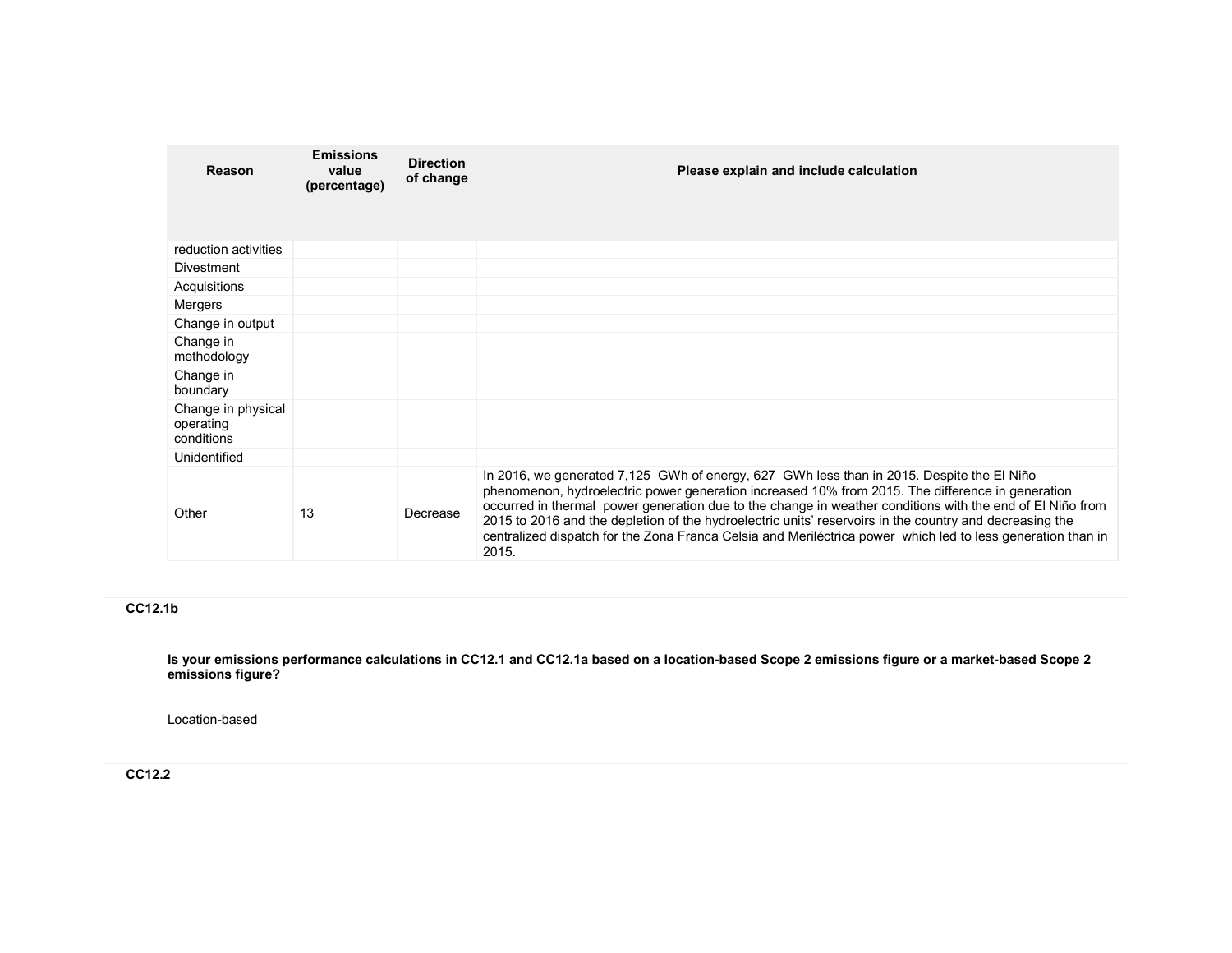Please describe your gross global combined Scope 1 and 2 emissions for the reporting year in metric tonnes CO2e per unit currency total revenue

| <b>Intensity</b><br>$figure =$ | <b>Metric</b><br>numerator (Gross<br>global combined<br>Scope 1 and 2<br>emissions) | <b>Metric</b><br>denominator:<br>Unit total<br>revenue | Scope 2<br>figure<br>used | % change<br>from<br>previous<br>year | <b>Direction</b><br>of change<br>from<br>previous<br>year | <b>Reason for change</b>                                                                                                                                                                                                                                                              |
|--------------------------------|-------------------------------------------------------------------------------------|--------------------------------------------------------|---------------------------|--------------------------------------|-----------------------------------------------------------|---------------------------------------------------------------------------------------------------------------------------------------------------------------------------------------------------------------------------------------------------------------------------------------|
| 0.67                           | metric tonnes CO <sub>2e</sub>                                                      | 3790000                                                | Location-<br>based        | 15.21                                | Decrease                                                  | The increase in consolidated revenue at the close of 2016<br>compared to 2015 is mainly explained by the increase in en-ergy<br>sales, decrease in thermal energy generation due to the end of<br>the El Niño phenomenon in 2016, and less sales of gas surpluses<br>during the year. |

## CC12.3

Please provide any additional intensity (normalized) metrics that are appropriate to your business operations

| <b>Intensity</b><br>figure $=$ | <b>Metric</b><br>numerator (Gross<br>global combined<br>Scope 1 and 2<br>emissions) | <b>Metric</b><br>denominator | <b>Metric</b><br>denominator:<br>Unit total | Scope 2<br>figure<br>used | %<br>change<br>from<br>previous<br>year | <b>Direction</b><br>οf<br>change<br>from<br>previous<br>year | <b>Reason for change</b>                                                                                                                                                                                                                                                                                                                           |
|--------------------------------|-------------------------------------------------------------------------------------|------------------------------|---------------------------------------------|---------------------------|-----------------------------------------|--------------------------------------------------------------|----------------------------------------------------------------------------------------------------------------------------------------------------------------------------------------------------------------------------------------------------------------------------------------------------------------------------------------------------|
| 0.36                           | metric tonnes<br>CO <sub>2</sub> e                                                  | Other: MWh                   | 7125000                                     | Location-<br>based        | 6.08                                    | Decrease                                                     | We are committed to the management of greenhouse gas<br>(GHG) emissions and in 2016, we made commitments<br>regarding climate change in our Environmental Policy.<br>which include diversification of the generation matrix,<br>promotion of alternative non-conventional energy with low<br>carbon emissions, improvement of operating efficiency |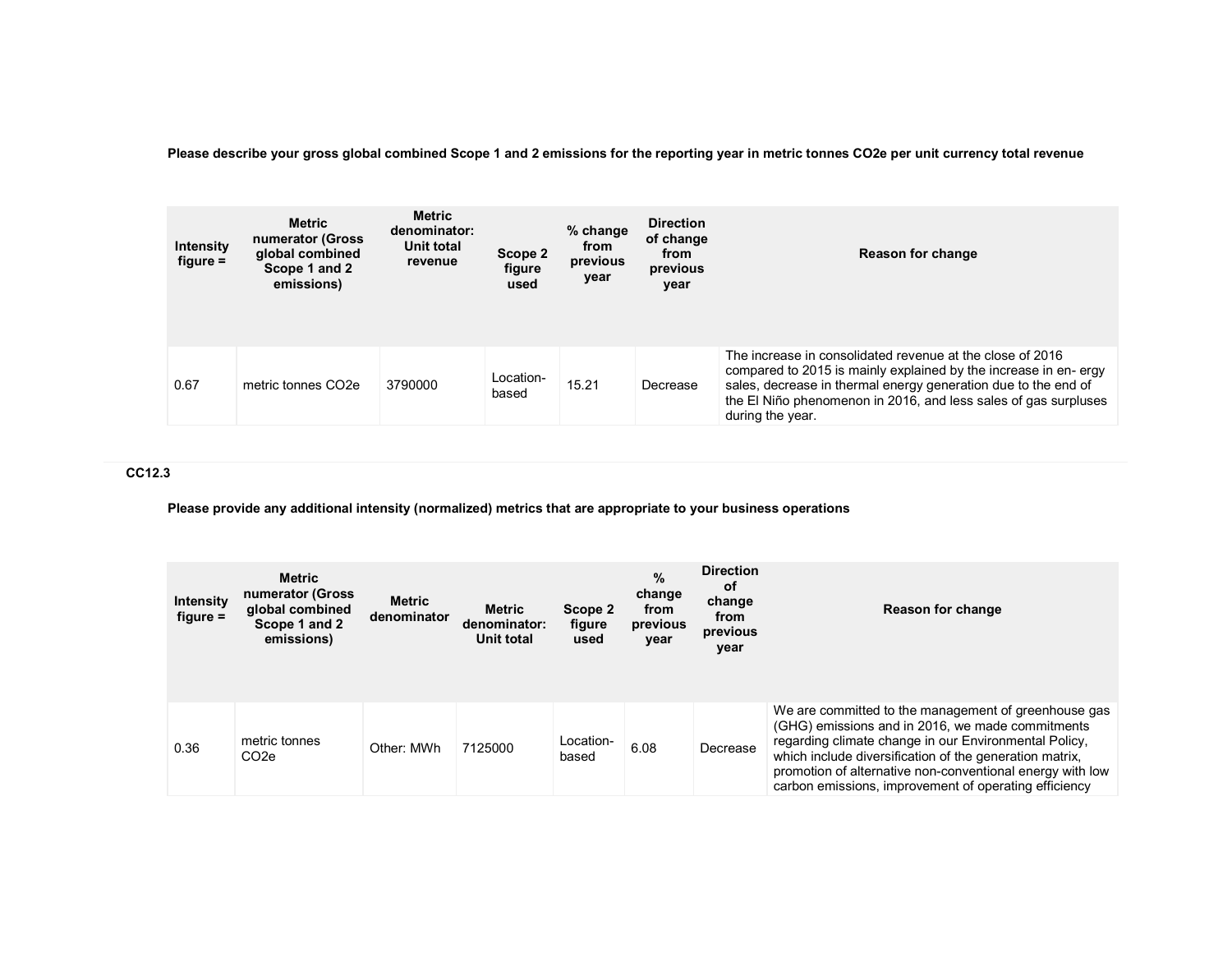| <b>Intensity</b><br>$figure =$ | <b>Metric</b><br>numerator (Gross<br>global combined<br>Scope 1 and 2<br>emissions) | <b>Metric</b><br>denominator | <b>Metric</b><br>denominator:<br>Unit total | Scope 2<br>figure<br>used | $\frac{9}{6}$<br>change<br>from<br>previous<br>year | <b>Direction</b><br><b>of</b><br>change<br>from<br>previous<br>year | Reason for change                                                                                                                                                                                                                                                                                                                                                                                                                                                                                                                                                                                                                                                                                                                                                                                                                                                                                                  |
|--------------------------------|-------------------------------------------------------------------------------------|------------------------------|---------------------------------------------|---------------------------|-----------------------------------------------------|---------------------------------------------------------------------|--------------------------------------------------------------------------------------------------------------------------------------------------------------------------------------------------------------------------------------------------------------------------------------------------------------------------------------------------------------------------------------------------------------------------------------------------------------------------------------------------------------------------------------------------------------------------------------------------------------------------------------------------------------------------------------------------------------------------------------------------------------------------------------------------------------------------------------------------------------------------------------------------------------------|
|                                |                                                                                     |                              |                                             |                           |                                                     |                                                                     | and adequate emissions management. We have<br>proposed a 25% reduction in the intensity of GHG<br>emissions related to electric power generation by 2025<br>(2015 as the base year), which involves limiting growth of<br>thermal power plants using coal and reinforcing the<br>commitment to increase wind, solar and hydroelectric<br>power generation in the Company In 2016, the total<br>generation was 7.125 GWh, 627 GWh less than the<br>generation obtained in 2015. Despite El Niño<br>phenomena, hydraulic generation had an increment of<br>10% respect to 2015. The difference was related to<br>Thermal and Eolic sources due to change in climate<br>during the last stage of the Niño where the dam-water<br>release of the hydraulic sources affected the dispatch of<br>Zona Franca and Merilectrica Thermal Power Stations,<br>and the drop of wind velocities at the Guanacaste Eolic<br>Park |

## Further Information

# Page: CC13. Emissions Trading

## CC13.1

# Do you participate in any emissions trading schemes?

No, and we do not currently anticipate doing so in the next 2 years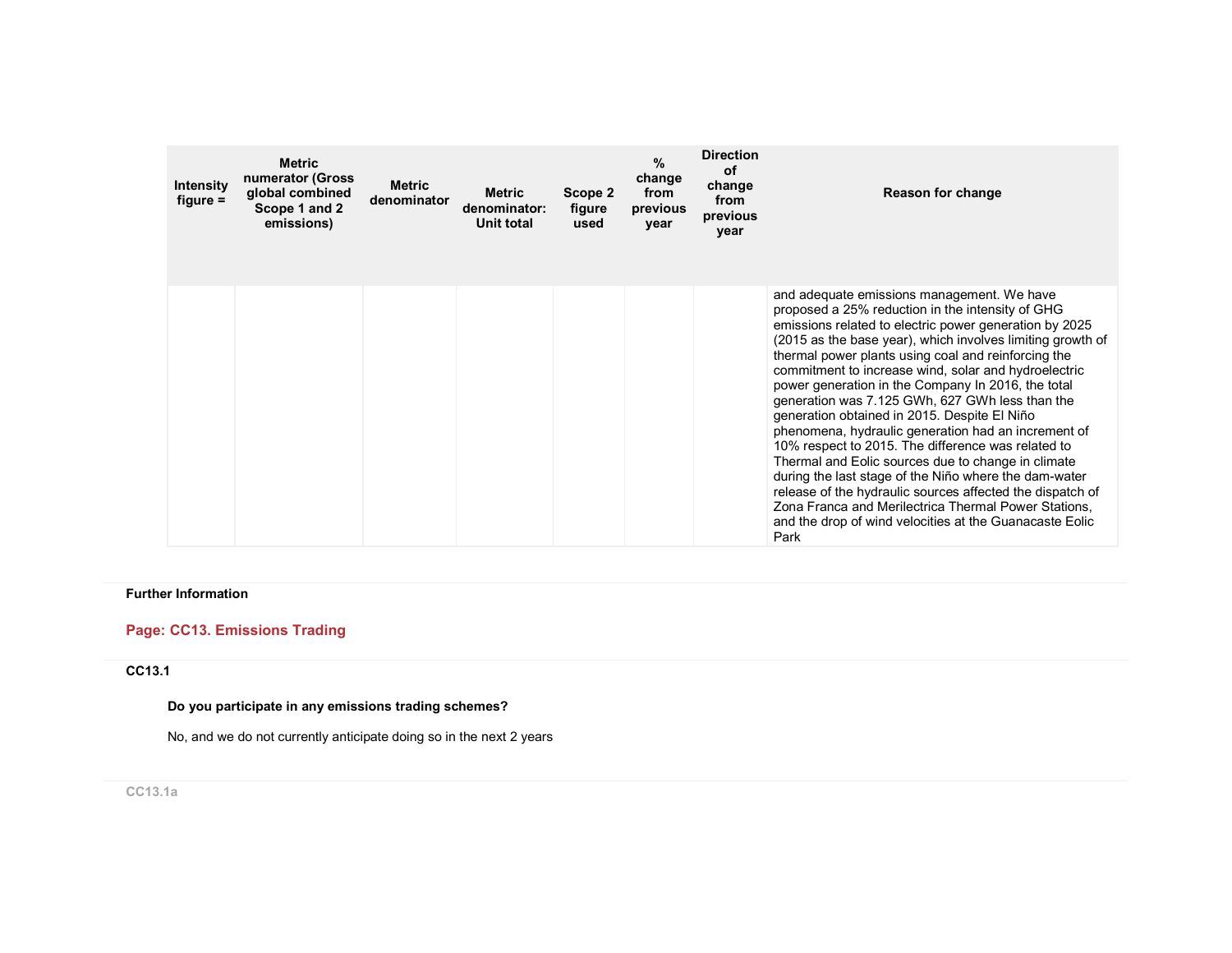Please complete the following table for each of the emission trading schemes in which you participate

| Scheme name | Period for which<br>data is supplied | Allowances allocated | Allowances purchased | Verified emissions in<br>metric tonnes CO2e | Details of ownership |
|-------------|--------------------------------------|----------------------|----------------------|---------------------------------------------|----------------------|
|             |                                      |                      |                      |                                             |                      |

### CC13.1b

What is your strategy for complying with the schemes in which you participate or anticipate participating?

# CC13.2

Has your organization originated any project-based carbon credits or purchased any within the reporting period?

Yes

# CC13.2a

Please provide details on the project-based carbon credits originated or purchased by your organization in the reporting period

| <b>Credit</b><br>origination<br>or credit<br>purchase | <b>Project</b><br>type | <b>Project identification</b>                    | Verified to which<br>standard     | Number of<br>credits<br>(metric<br>tonnes<br>CO <sub>2e</sub> ) | Number of<br>credits (metric<br>tonnes CO2e):<br><b>Risk adjusted</b><br>volume | <b>Credits</b><br>canceled | Purpose, e.g.<br>compliance    |
|-------------------------------------------------------|------------------------|--------------------------------------------------|-----------------------------------|-----------------------------------------------------------------|---------------------------------------------------------------------------------|----------------------------|--------------------------------|
| Credit<br>origination                                 | Hydro                  | 1206: MONTANITAS<br><b>HYDROELECTRIC PROJECT</b> | VCS (Verified Carbon<br>Standard) | 478670                                                          |                                                                                 | No                         | Voluntary<br><b>Offsetting</b> |
| Credit                                                | Hydro                  | 2600: Amaime Minor Hydroelectric                 | CDM (Clean Development            | 209971                                                          |                                                                                 | No                         | Voluntary                      |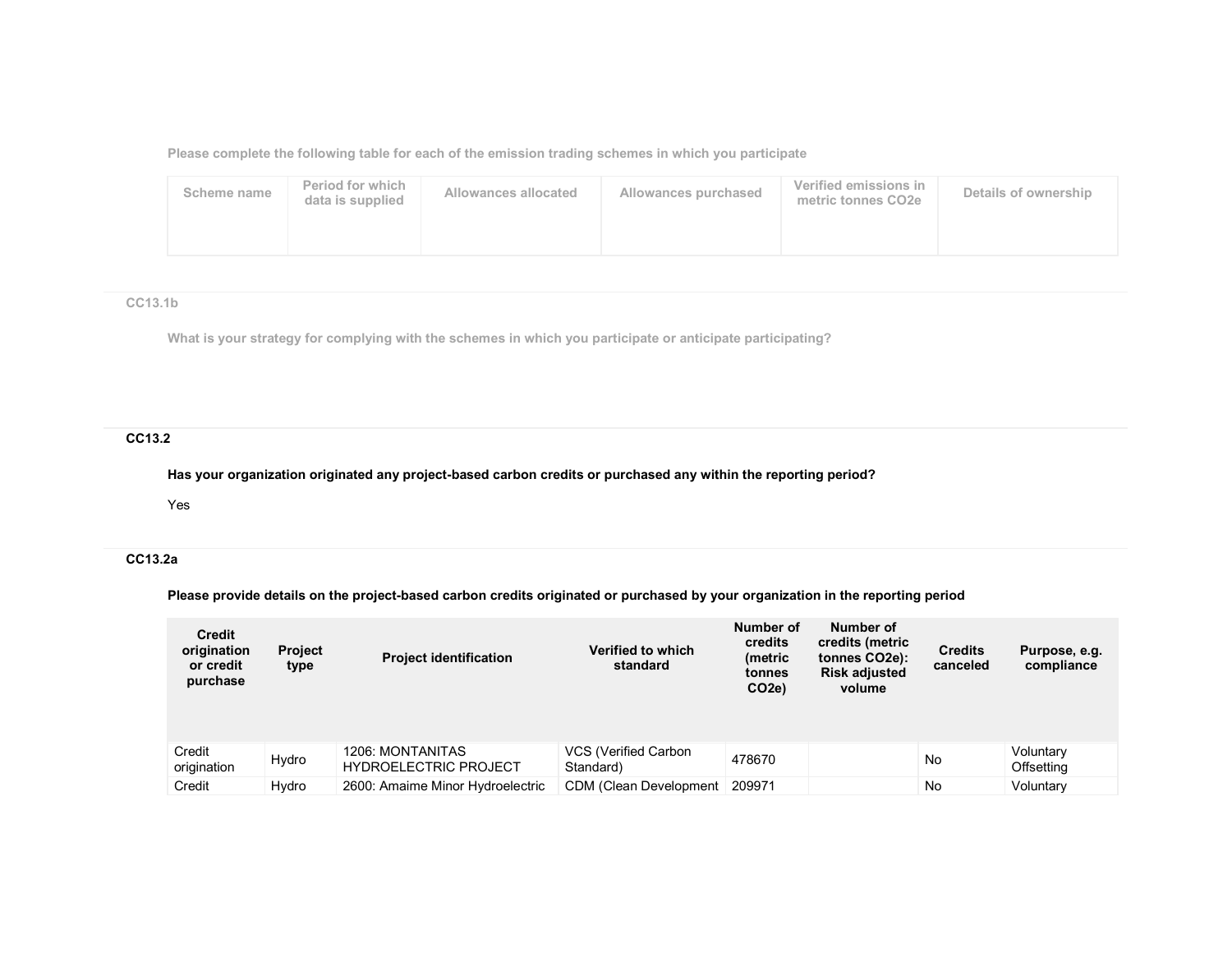| <b>Credit</b><br>origination<br>or credit<br>purchase | <b>Project</b><br>type | <b>Project identification</b>                               | Verified to which<br>standard                | Number of<br>credits<br>(metric<br>tonnes<br>CO <sub>2e</sub> ) | Number of<br>credits (metric<br>tonnes CO2e):<br><b>Risk adjusted</b><br>volume | <b>Credits</b><br>canceled | Purpose, e.g.<br>compliance |
|-------------------------------------------------------|------------------------|-------------------------------------------------------------|----------------------------------------------|-----------------------------------------------------------------|---------------------------------------------------------------------------------|----------------------------|-----------------------------|
| origination                                           |                        | Power Plant                                                 | Mechanism)                                   |                                                                 |                                                                                 |                            | Offsetting                  |
| Credit<br>origination                                 | Hydro                  | 3570 : Alto Tuluá Minor<br><b>Hydroelectric Power Plant</b> | CDM (Clean Development<br>Mechanism)         | 280434                                                          |                                                                                 | No                         | Voluntary<br>Offsetting     |
| Credit<br>origination                                 | Hydro                  | 3599 : Bajo Tuluá Minor<br><b>Hydroelectric Power Plant</b> | <b>CDM (Clean Development)</b><br>Mechanism) | 290010                                                          |                                                                                 | No                         | Voluntary<br>Offsetting     |
| Credit<br>origination                                 | Hydro                  | 9830: Cucuana Hydroelectric<br>Power Plant                  | <b>CDM (Clean Development)</b><br>Mechanism) | 617750                                                          |                                                                                 | No                         | Voluntary<br>Offsetting     |
| Credit<br>origination                                 | Hydro                  | 1173: SAN ANDRES<br><b>HYDROELECTRIC PROJECT</b>            | <b>CDM (Clean Development)</b><br>Mechanism) | 473170                                                          |                                                                                 | No                         | Voluntary<br>Offsetting     |
| Credit<br>origination                                 | Wind                   | 4147: Guanacastel Wind Farm                                 | CDM (Clean Development<br>Mechanism)         | 95225                                                           | 97500                                                                           | Yes                        | Voluntary<br>Offsetting     |

Further Information

# Page: CC14. Scope 3 Emissions

CC14.1

Please account for your organization's Scope 3 emissions, disclosing and explaining any exclusions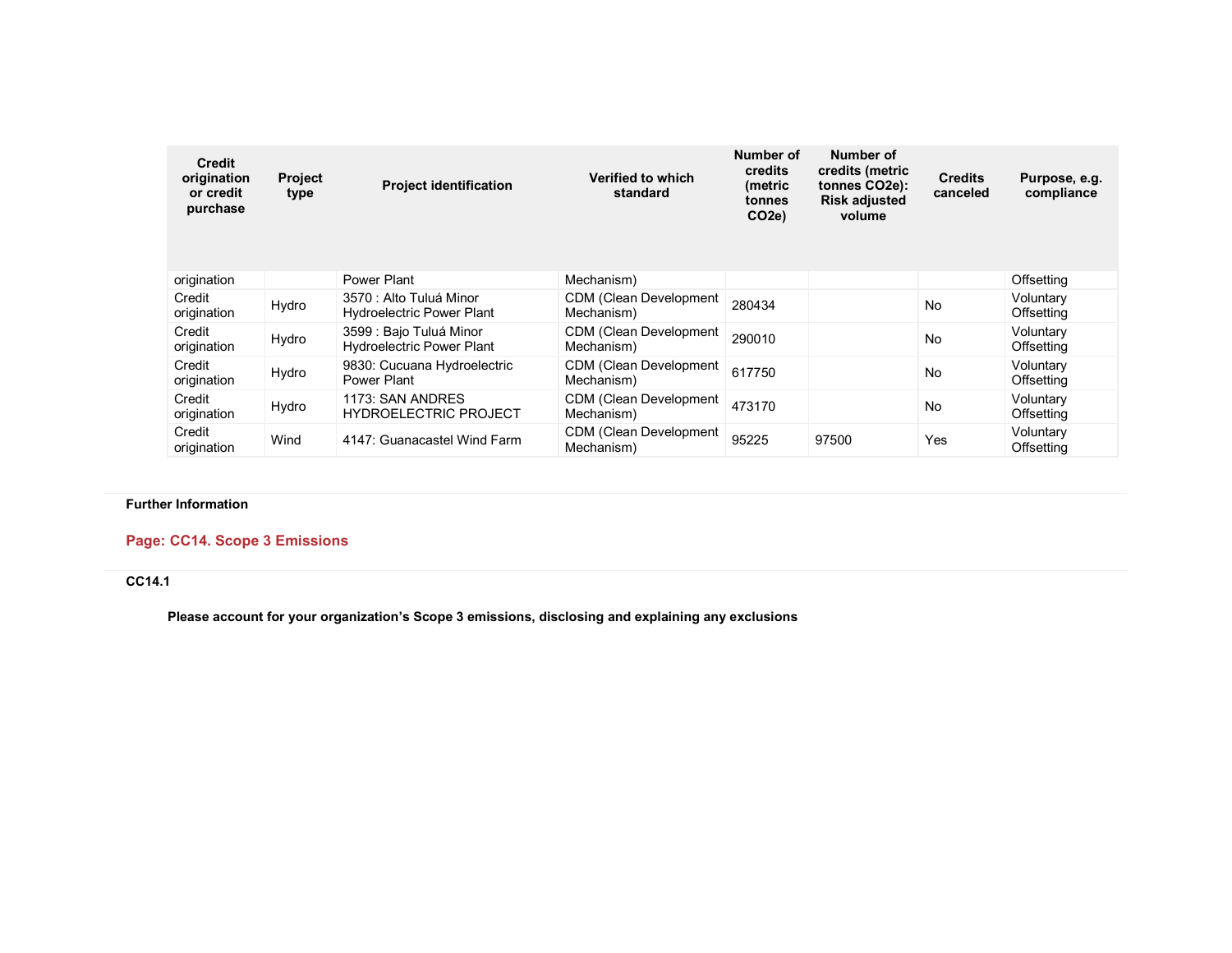| Sources of<br>Scope 3<br>emissions | <b>Evaluation</b><br>status | metric<br>tonnes<br>CO <sub>2e</sub> | <b>Emissions calculation methodology</b>                                                                                                                    | Percentage<br>οf<br>emissions<br>calculated<br>using data<br>obtained<br>from<br>suppliers<br>or value<br>chain<br>partners | <b>Explanation</b>                                                                                                                                                                                                                                                                                                                                                                                                                                                                                                                                                                                                                                                                                                                                                                                                                                                                                                                                                                                                                                                                                                                                                                                                                                                                                                           |
|------------------------------------|-----------------------------|--------------------------------------|-------------------------------------------------------------------------------------------------------------------------------------------------------------|-----------------------------------------------------------------------------------------------------------------------------|------------------------------------------------------------------------------------------------------------------------------------------------------------------------------------------------------------------------------------------------------------------------------------------------------------------------------------------------------------------------------------------------------------------------------------------------------------------------------------------------------------------------------------------------------------------------------------------------------------------------------------------------------------------------------------------------------------------------------------------------------------------------------------------------------------------------------------------------------------------------------------------------------------------------------------------------------------------------------------------------------------------------------------------------------------------------------------------------------------------------------------------------------------------------------------------------------------------------------------------------------------------------------------------------------------------------------|
| Purchased goods<br>and services    | Relevant,<br>calculated     | 32214.14                             | GHG Protocol- Corporate value chain (scope<br>3) accounting and reporting standard.<br>Emission factor of Ecoinvent 2.2: paper,<br>newsprint, at plant [CH] | 50.00%                                                                                                                      | A total of 604.592.581USD were spent in<br>purchases in 2016, of which natural gas, electric<br>energy, diesel fuel and gasoline purchases were<br>disregarded because the emissions associated to<br>each were accounted for within Scope 1 and 2.<br>Other goods and services, such as costs,<br>backups, insurance and policies were not taken<br>into consideration in the calculus because they<br>don't have any associated emissions. Therefore,<br>21% of all purchases made during the year were<br>analyzed in the measurement, which correspond<br>to 125.462.080 USD. These purchases are<br>equivalent to 31.864,40 TonCO2eq.<br>In.<br>some plants we give fuel to the Army. Within the<br>accounting of the company, this fuel appears as<br>a purchase, but not used for the operation, it is<br>donated to the army, who uses it for its security<br>activities and its the reason to be included in this<br>category. Whereas the army indirectly provides<br>a monitoring and safety service to facilities of<br>some of the plants and facilities located in<br>vulnerable areas, emissions associated with<br>donated fuel are located above the organization<br>(emissions along the existence of the company)<br>in the modality of service. For this purpose,<br>349.74 tons of CO2e were estimated. |
| Capital goods                      | <b>Not</b><br>evaluated     |                                      |                                                                                                                                                             |                                                                                                                             |                                                                                                                                                                                                                                                                                                                                                                                                                                                                                                                                                                                                                                                                                                                                                                                                                                                                                                                                                                                                                                                                                                                                                                                                                                                                                                                              |
| Fuel-and-energy-                   | Relevant.                   |                                      | 334602.02 GHG Protocol- Corporate value chain (scope                                                                                                        | 50.00%                                                                                                                      | This category includes emissions related to the                                                                                                                                                                                                                                                                                                                                                                                                                                                                                                                                                                                                                                                                                                                                                                                                                                                                                                                                                                                                                                                                                                                                                                                                                                                                              |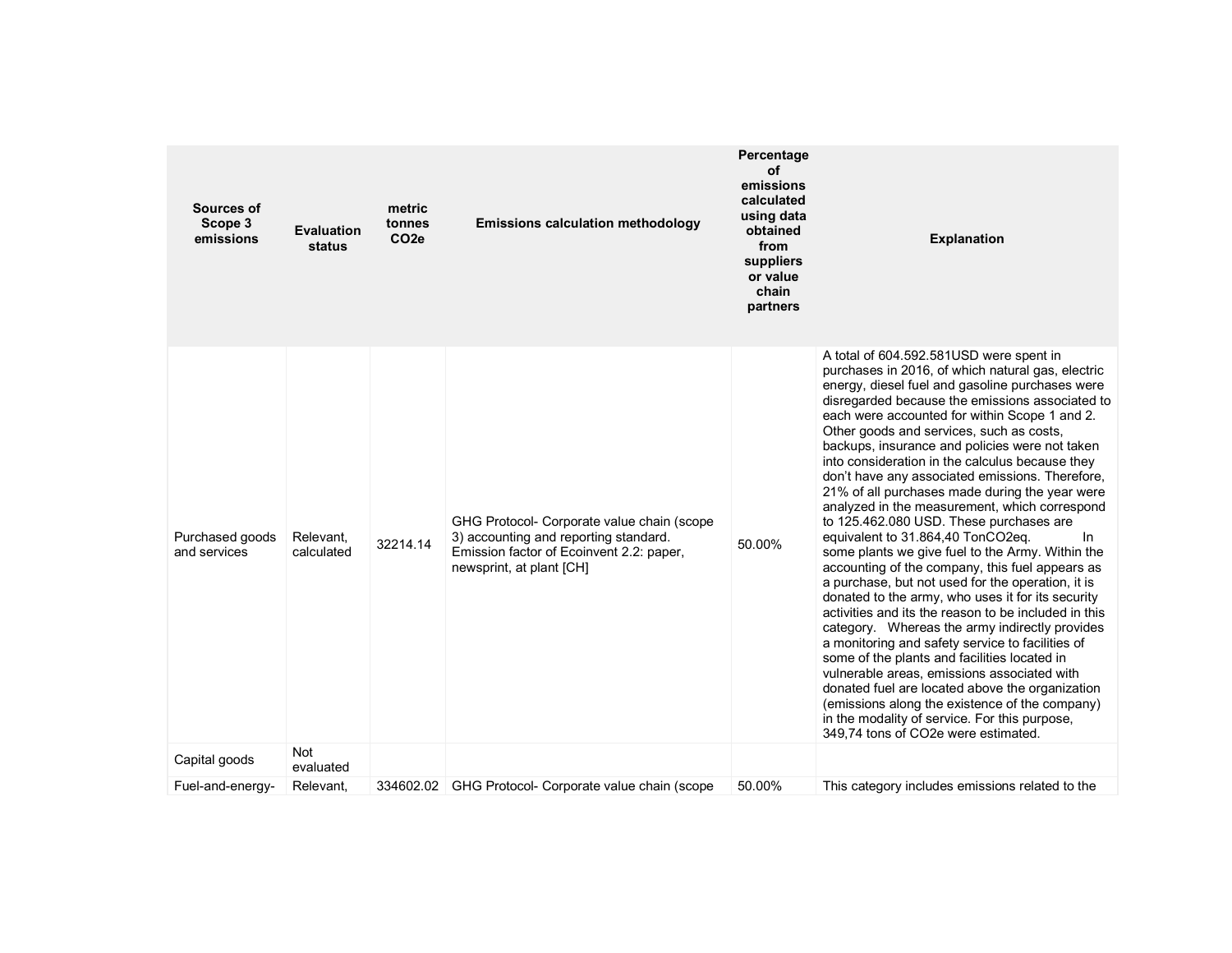| Sources of<br>Scope 3<br>emissions                      | <b>Evaluation</b><br>status | metric<br>tonnes<br>CO <sub>2e</sub> | <b>Emissions calculation methodology</b>                                                                                                                                                                                                                                                                                                                                                                            | Percentage<br>οf<br>emissions<br>calculated<br>using data<br>obtained<br>from<br>suppliers<br>or value<br>chain<br>partners | <b>Explanation</b>                                                                                                                                                                                                                                                                                                                                                                                                                                                                                                                                                                                                                                                                                                                                                                                                                                                                                                                                                                                                                                                                                                                                                                                                                                                        |
|---------------------------------------------------------|-----------------------------|--------------------------------------|---------------------------------------------------------------------------------------------------------------------------------------------------------------------------------------------------------------------------------------------------------------------------------------------------------------------------------------------------------------------------------------------------------------------|-----------------------------------------------------------------------------------------------------------------------------|---------------------------------------------------------------------------------------------------------------------------------------------------------------------------------------------------------------------------------------------------------------------------------------------------------------------------------------------------------------------------------------------------------------------------------------------------------------------------------------------------------------------------------------------------------------------------------------------------------------------------------------------------------------------------------------------------------------------------------------------------------------------------------------------------------------------------------------------------------------------------------------------------------------------------------------------------------------------------------------------------------------------------------------------------------------------------------------------------------------------------------------------------------------------------------------------------------------------------------------------------------------------------|
| related activities<br>(not included in<br>Scope 1 or 2) | calculated                  |                                      | 3) accounting and reporting standard: To<br>calculate emissions by extraction of each type<br>of fuel, emission factors of Ecoinvent 2.2 were<br>used for the following activities: diesel, low-<br>sulphur, at regional storage [RER], petrol, 5%<br>vol. ethanol, from biomass, at service station<br>[CH], liquefied petroleum gas, at service<br>station [CH], natural gas, high pressure, at<br>consumer [CH]. |                                                                                                                             | production of fuels and the company's acquired<br>and consumed energy in the year in question<br>which are not included in Scope 1 or 2.<br>Emissions caused by fuel combustion or by the<br>company's electricity consumption are included<br>in Scope 1 or 2, therefore, they are excluded in<br>category 3. Scope 1 includes emissions caused<br>by fuel combustion from sources that belong to or<br>are under control of the company. Scope 2<br>includes emissions caused by fuel combustion.<br>purchased and consumption by the company, for<br>energy generation, vapor, heating and<br>refrigeration. Emissions caused by fuel<br>combustion or by the company's electricity<br>consumption are included in Scope 1 or 2.<br>therefore, they are excluded in category 3. Scope<br>1 includes emissions caused by fuel combustion<br>from sources that belong to or are under control<br>of the company. Scope 2 includes emissions<br>caused by fuel combustion, purchased and<br>consumption by the company, for energy<br>generation, vapor, heating and refrigeration. Of<br>total emissions in this category, 97% of them are<br>associated with the extraction of Natural Gas and<br>diesel - ACPM for heat generation in generating<br>plants in Colombia |
| Upstream<br>transportation<br>and distribution          | Not<br>evaluated            |                                      |                                                                                                                                                                                                                                                                                                                                                                                                                     |                                                                                                                             |                                                                                                                                                                                                                                                                                                                                                                                                                                                                                                                                                                                                                                                                                                                                                                                                                                                                                                                                                                                                                                                                                                                                                                                                                                                                           |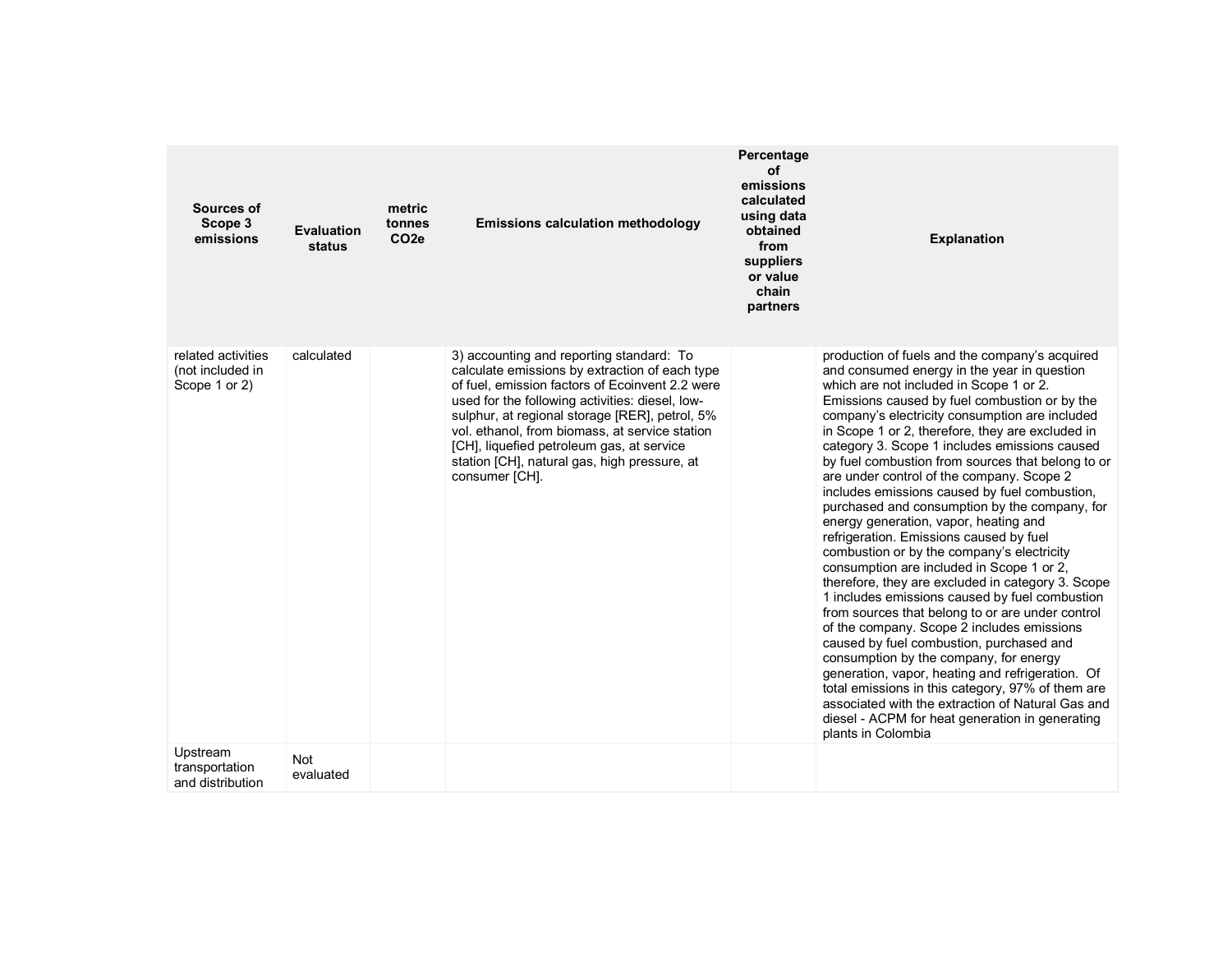| <b>Sources of</b><br>Scope 3<br>emissions | <b>Evaluation</b><br>status | metric<br>tonnes<br>CO <sub>2e</sub> | Percentage<br>οf<br>emissions<br>calculated<br>using data<br><b>Emissions calculation methodology</b><br>obtained<br>from<br>suppliers<br>or value<br>chain<br>partners                                                                                                                                                                                                                                                                                                                                                                                                                                                                                                                                                                                                                                                                                                                                                  |        | <b>Explanation</b>                                                                                                                                                                                                                                                                                                                                                                                                                                                                                                                                                                                                                      |
|-------------------------------------------|-----------------------------|--------------------------------------|--------------------------------------------------------------------------------------------------------------------------------------------------------------------------------------------------------------------------------------------------------------------------------------------------------------------------------------------------------------------------------------------------------------------------------------------------------------------------------------------------------------------------------------------------------------------------------------------------------------------------------------------------------------------------------------------------------------------------------------------------------------------------------------------------------------------------------------------------------------------------------------------------------------------------|--------|-----------------------------------------------------------------------------------------------------------------------------------------------------------------------------------------------------------------------------------------------------------------------------------------------------------------------------------------------------------------------------------------------------------------------------------------------------------------------------------------------------------------------------------------------------------------------------------------------------------------------------------------|
| Waste generated<br>in operations          | Relevant.<br>calculated     | 392.49                               | GHG Protocol- Corporate value chain (scope<br>3) accounting and reporting standard.<br>Emission factors of Ecoinvent 2.2; for disposal<br>(disposal, municipal solid waste, 22.9% water,<br>to sanitary landfill [CH], disposal, municipal<br>solid waste, 22.9% water, to municipal<br>incineration [CH], disposal, hazardous waste,<br>0% water, to underground deposit [DE]) and<br>for waste transport (transport, municipal waste<br>collection, lorry 21t [CH], transport, lorry >32t,<br>EURO3 [RER]). Amounts of ordinary and<br>hazardous wastes are recorded for each<br>installation from the environmental<br>management system of the company, and<br>these values are applied to emission factors<br>named according to the disposal method used<br>and distances to quantify emissions from<br>transport to the disposal site that were<br>reported for each of the facilities included in<br>the limits. | 50.00% | This category includes emissions caused by<br>employee transportation for company related<br>activities (in company owned or third party<br>operated vehicles, such as planes, trains, buses<br>or passenger vehicles). In 2015, Celsia's<br>corporate plane was transferred to Interejecutiva<br>S.A, a company that has operational control over<br>this asset and provides services to Celsia as<br>required. Therefore, this plane is included in this<br>category. For the reporting period, private flights<br>carried out in Celsia's corporate plane used<br>24.599 gallons of JetA1 fuel which is quantified in<br>this scope. |
| <b>Business travel</b>                    | Relevant,<br>calculated     | 665.50                               | "GHG Protocol- Corporate value chain (scope<br>3) accounting and reporting standard. This<br>category includes business flights for Celsia<br>and EPSA and fuel for rented vehicles<br>operated by third parties for business transport<br>services.<br>To calculate emissions associated to business<br>flights, purchasing records of tickets on<br>commercial flights by 2016 were recovered                                                                                                                                                                                                                                                                                                                                                                                                                                                                                                                          | 70.00% | This category includes emissions caused by<br>employee transportation for company related<br>activities (in company owned or third party<br>operated vehicles, such as planes, trains, buses<br>or passenger vehicles). In 2015, Celsia's<br>corporate plane was transferred to Interejecutiva<br>S.A, a company that has operational control over<br>this asset and provides services to Celsia as<br>required. Therefore, this plane is included in this                                                                                                                                                                              |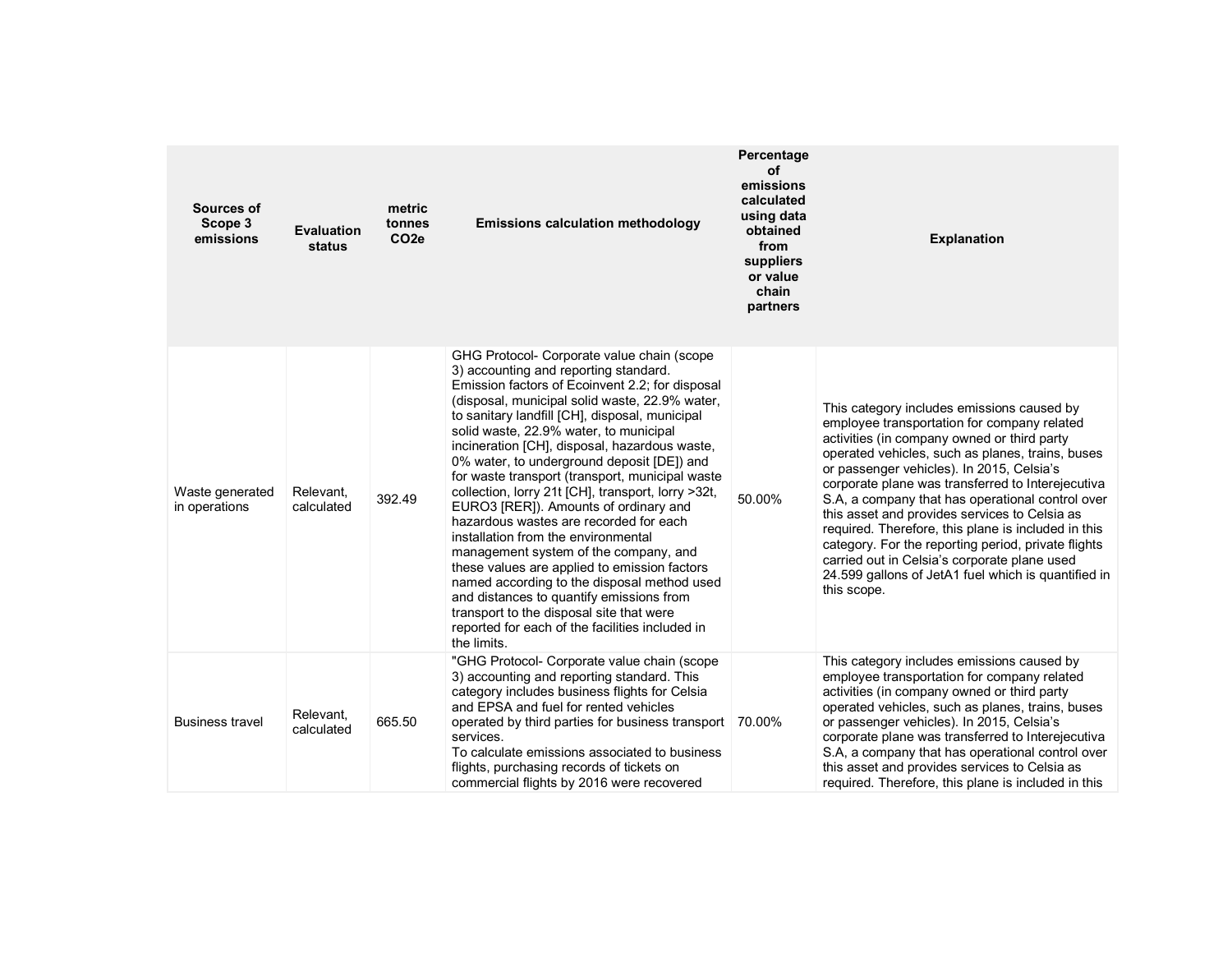| Sources of<br>Scope 3<br>emissions | <b>Evaluation</b><br>status | metric<br>tonnes<br>CO <sub>2e</sub> | <b>Emissions calculation methodology</b>                                                                                                                                                                                                                                                                                                                                                                                                                                                                                                                                                                                                                                                                                                     | Percentage<br>οf<br>emissions<br>calculated<br>using data<br>obtained<br>from<br>suppliers<br>or value<br>chain<br>partners | <b>Explanation</b>                                                                                                                                                                                                                                                                                                                                                                                                                                                                                                                                                                                                                                             |
|------------------------------------|-----------------------------|--------------------------------------|----------------------------------------------------------------------------------------------------------------------------------------------------------------------------------------------------------------------------------------------------------------------------------------------------------------------------------------------------------------------------------------------------------------------------------------------------------------------------------------------------------------------------------------------------------------------------------------------------------------------------------------------------------------------------------------------------------------------------------------------|-----------------------------------------------------------------------------------------------------------------------------|----------------------------------------------------------------------------------------------------------------------------------------------------------------------------------------------------------------------------------------------------------------------------------------------------------------------------------------------------------------------------------------------------------------------------------------------------------------------------------------------------------------------------------------------------------------------------------------------------------------------------------------------------------------|
|                                    |                             |                                      | from the shopping area, and emissions were<br>evaluated in the carbon calculator icao.int<br>(International Civil Aviation Organization) for<br>each distance traveled.<br>For emissions from outsourced transport,<br>service provider reports the fuel used per trip<br>to the organization for calculation purposes.<br>For other services such as taxi, an estimate of<br>fuel per number of trips and average travel<br>distance is performed. For the calculation of<br>2016, the corresponding fuel to EPSA's third-<br>parties vehicles are included (other than<br>Renting), inter-company vehicles, taxis, boats<br>and rented boats (used in operating plants<br>with reservoirs) and rented vehicles of<br>administrative areas. |                                                                                                                             | category. For the reporting period, private flights<br>carried out in Celsia's corporate plane used<br>24.599 gallons of JetA1 fuel which is quantified in<br>this scope.                                                                                                                                                                                                                                                                                                                                                                                                                                                                                      |
| Employee<br>commuting              | Relevant.<br>calculated     | 316.33                               | "For collecting data used in calculations in this<br>category, surveys about transportation habits<br>of employees of both organizations, and<br>specifically tailored to the distance and<br>location of the different sites to which<br>employees must travel daily, were developed.<br>Surveys were conducted by 122 partners of<br>Celsia and 464 collaborators of EPSA<br>representing 42% of all employees in the<br>organization. These surveys were analyzed to<br>determine distances and modes of transport<br>used (including taxi, private car, bus, mass<br>transit systems and bike).                                                                                                                                          | 30.00%                                                                                                                      | "For the collection of the data used in the<br>calculus of this category, surveys on employee's<br>(from both organizations) transport habits were<br>designed and adapted to the specific distances<br>and locations of the different operation sites to<br>which employees commute on a daily basis. The<br>surveys were carried out by 279 Celsia<br>employees; 18% of the company's total payroll.<br>72% of the emissions in this category are<br>generated by private vehicle mobilization. Over<br>the coming years we expect to obtain data in the<br>survey of travel habits from a higher percentage<br>of employees of the organization in order to |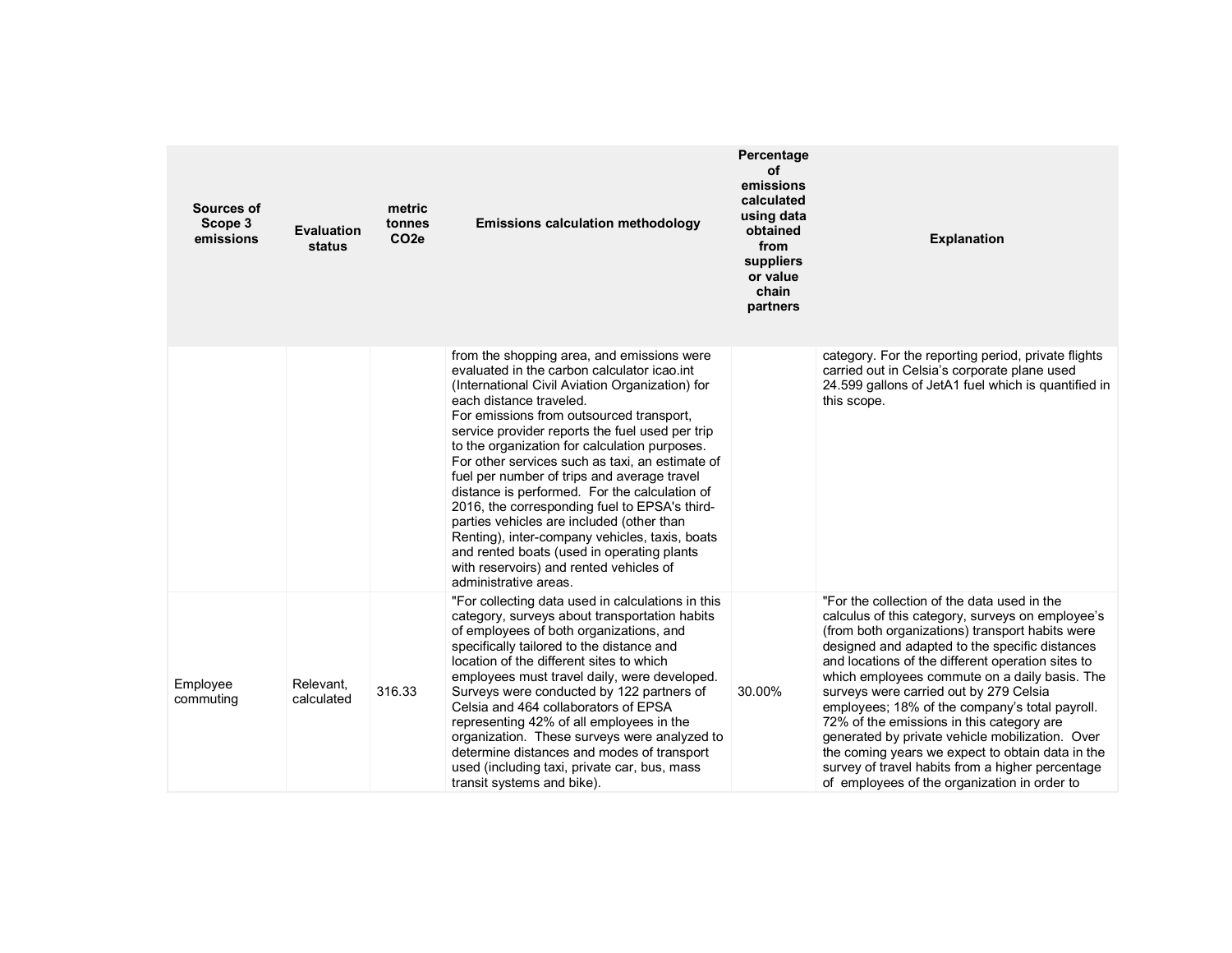| <b>Sources of</b><br>Scope 3<br>emissions        | <b>Evaluation</b><br>status | metric<br>tonnes<br>CO <sub>2e</sub> | <b>Emissions calculation methodology</b>                                                                                                                                                                                                                                                | Percentage<br><b>of</b><br>emissions<br>calculated<br>using data<br>obtained<br>from<br>suppliers<br>or value<br>chain<br>partners | <b>Explanation</b>                              |  |
|--------------------------------------------------|-----------------------------|--------------------------------------|-----------------------------------------------------------------------------------------------------------------------------------------------------------------------------------------------------------------------------------------------------------------------------------------|------------------------------------------------------------------------------------------------------------------------------------|-------------------------------------------------|--|
|                                                  |                             |                                      | Moreover, EPSA implemented a program of<br>""recognized kilometers"" (to employees who<br>use their own car for mobilization because of<br>activities related to their work functions), which<br>covers their fuel recorded per mileage by each<br>of the employees under this system." |                                                                                                                                    | quantify emissions in this category up to 100%" |  |
| Upstream leased<br>assets                        | <b>Not</b><br>evaluated     |                                      |                                                                                                                                                                                                                                                                                         |                                                                                                                                    |                                                 |  |
| Downstream<br>transportation<br>and distribution | Not<br>evaluated            |                                      |                                                                                                                                                                                                                                                                                         |                                                                                                                                    |                                                 |  |
| Processing of<br>sold products                   | Not<br>evaluated            |                                      |                                                                                                                                                                                                                                                                                         |                                                                                                                                    |                                                 |  |
| Use of sold<br>products                          | <b>Not</b><br>evaluated     |                                      |                                                                                                                                                                                                                                                                                         |                                                                                                                                    |                                                 |  |
| End of life<br>treatment of sold<br>products     | <b>Not</b><br>evaluated     |                                      |                                                                                                                                                                                                                                                                                         |                                                                                                                                    |                                                 |  |
| Downstream<br>leased assets                      | <b>Not</b><br>evaluated     |                                      |                                                                                                                                                                                                                                                                                         |                                                                                                                                    |                                                 |  |
| Franchises                                       | <b>Not</b><br>evaluated     |                                      |                                                                                                                                                                                                                                                                                         |                                                                                                                                    |                                                 |  |
| Investments                                      | <b>Not</b><br>evaluated     |                                      |                                                                                                                                                                                                                                                                                         |                                                                                                                                    |                                                 |  |
| Other (upstream)                                 | <b>Not</b><br>evaluated     |                                      |                                                                                                                                                                                                                                                                                         |                                                                                                                                    |                                                 |  |
| Other                                            | <b>Not</b>                  |                                      |                                                                                                                                                                                                                                                                                         |                                                                                                                                    |                                                 |  |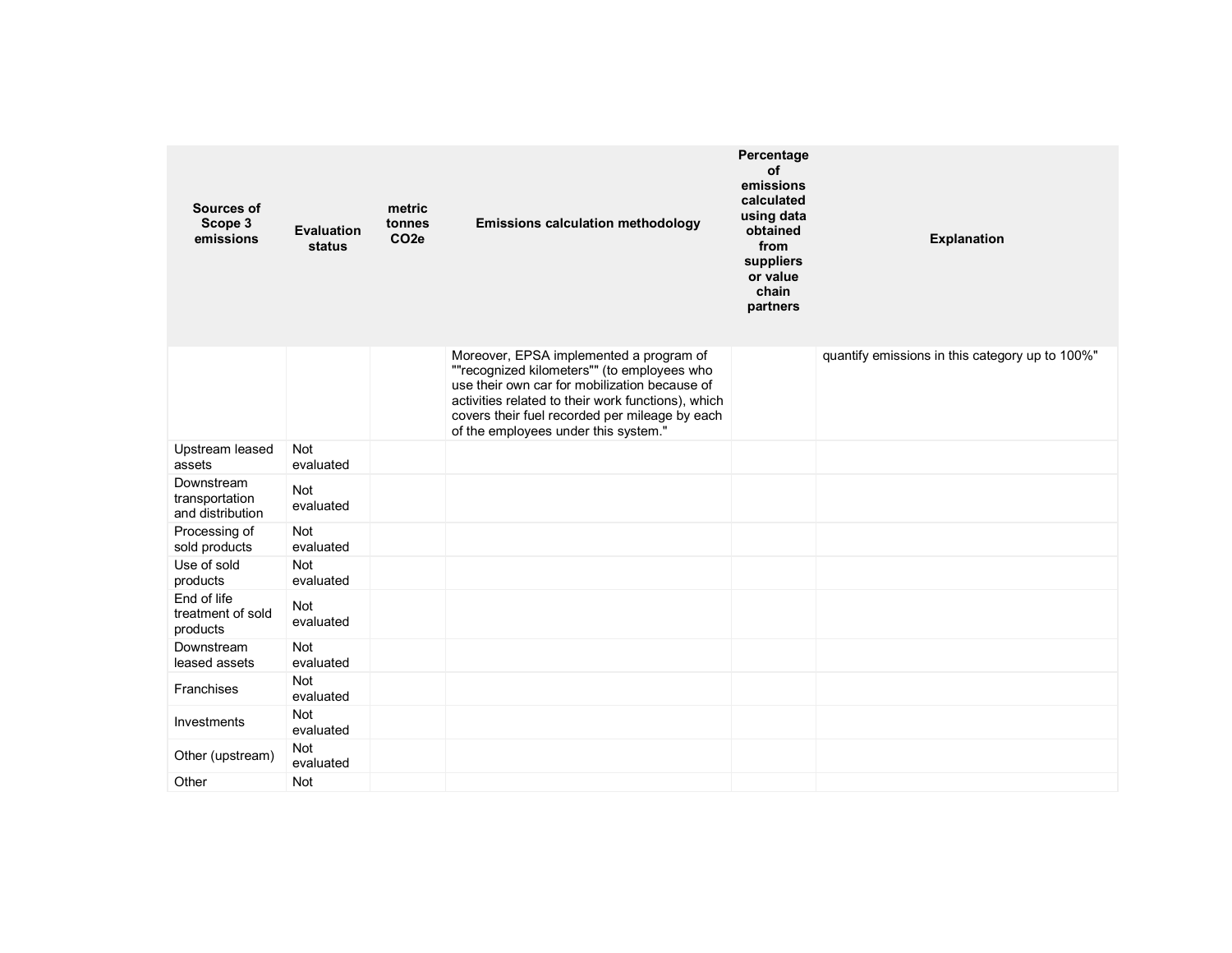| Sources of<br>Scope 3<br>emissions | Evaluation<br>status | metric<br>tonnes<br>CO <sub>2e</sub> | <b>Emissions calculation methodology</b> | Percentage<br>of<br>emissions<br>calculated<br>using data<br>obtained<br>from<br>suppliers<br>or value<br>chain<br>partners | <b>Explanation</b> |
|------------------------------------|----------------------|--------------------------------------|------------------------------------------|-----------------------------------------------------------------------------------------------------------------------------|--------------------|
| (downstream)                       | evaluated            |                                      |                                          |                                                                                                                             |                    |

#### CC14.2

# Please indicate the verification/assurance status that applies to your reported Scope 3 emissions

No third party verification or assurance

# CC14.2a

Please provide further details of the verification/assurance undertaken, and attach the relevant statements

| Verification or<br>assurance cycle<br>in place | Status in the<br>current<br>reporting year | Type of<br>verification or<br>assurance | Attach the statement | <b>Page/Section reference</b> | <b>Relevant standard</b> | Proportion of<br>reported Scope 3<br>emissions verified (%) |
|------------------------------------------------|--------------------------------------------|-----------------------------------------|----------------------|-------------------------------|--------------------------|-------------------------------------------------------------|
|------------------------------------------------|--------------------------------------------|-----------------------------------------|----------------------|-------------------------------|--------------------------|-------------------------------------------------------------|

CC14.3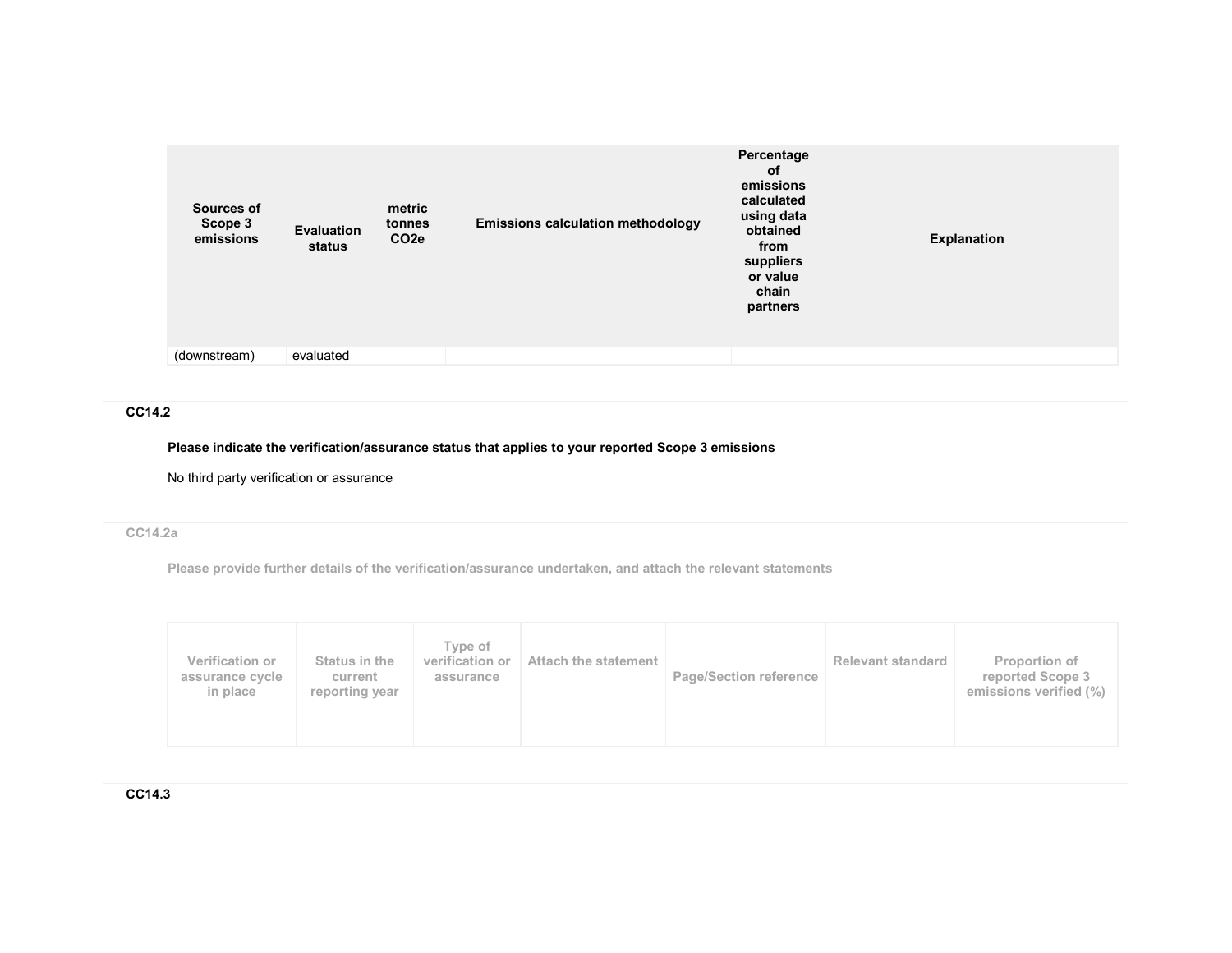Are you able to compare your Scope 3 emissions for the reporting year with those for the previous year for any sources?

#### Yes

### CC14.3a

Please identify the reasons for any change in your Scope 3 emissions and for each of them specify how your emissions compare to the previous year

| <b>Sources of Scope 3 emissions</b>                                    | Reason for change  | <b>Emissions value</b><br>(percentage) | Direction of change | Comment |
|------------------------------------------------------------------------|--------------------|----------------------------------------|---------------------|---------|
| Purchased goods & services                                             | Change in boundary | 999                                    | Increase            |         |
| Fuel- and energy-related activities (not included<br>in Scopes 1 or 2) | Change in boundary | 15                                     | Increase            |         |
| Waste generated in operations                                          | Change in boundary | 78                                     | Decrease            |         |
| <b>Business travel</b>                                                 | Change in boundary | 46                                     | Decrease            |         |

### CC14.4

Do you engage with any of the elements of your value chain on GHG emissions and climate change strategies? (Tick all that apply)

Yes, our suppliers Yes, our customers Yes, other partners in the value chain

## CC14.4a

Please give details of methods of engagement, your strategy for prioritizing engagements and measures of success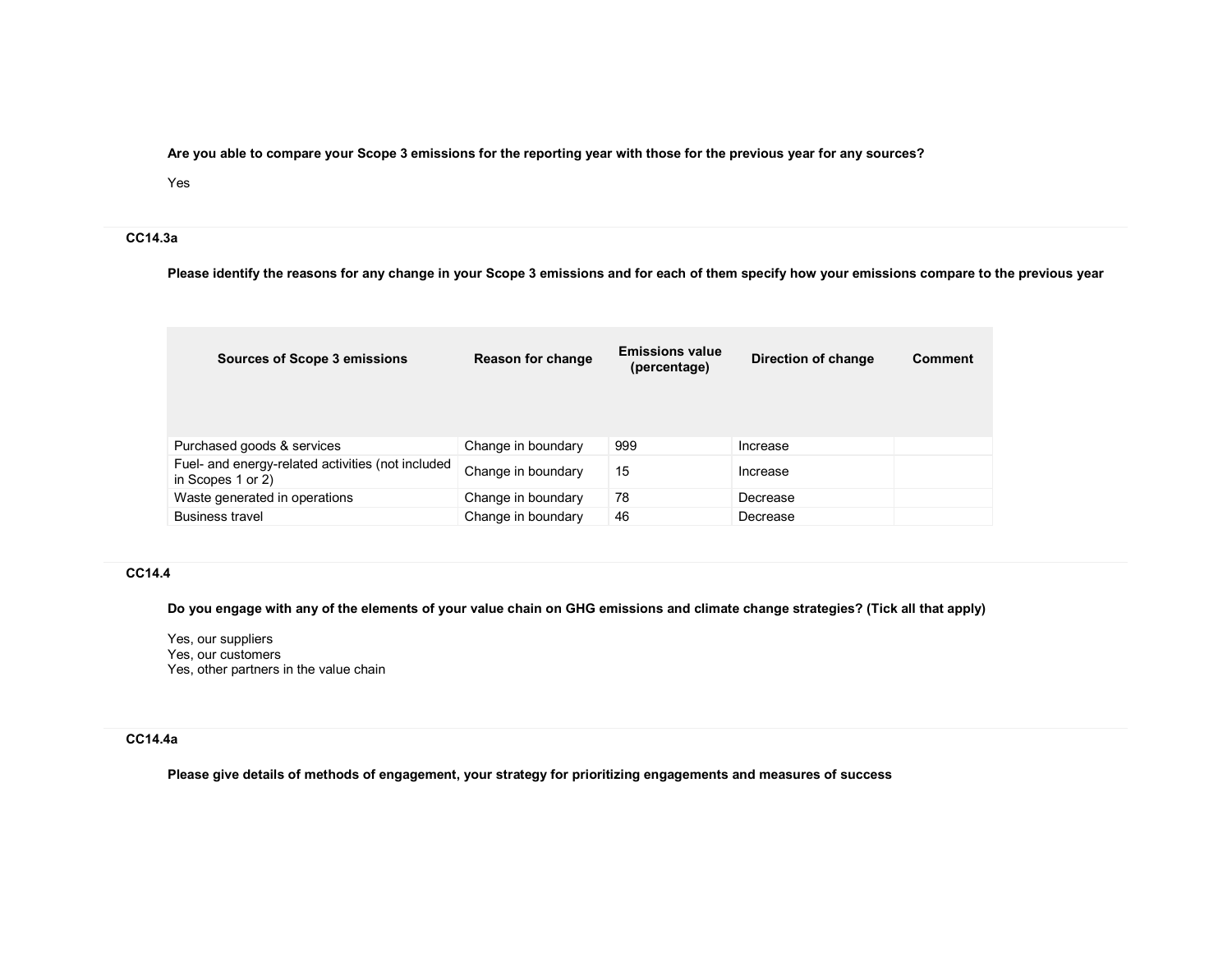Climate change poses a challenge for Celsia, because it can cause changes in weather conditions, and said alterations could have a potential impact on the rivers' water levels, on the soil, on the basins and on the behavior of the seasons in the year, which would affect the Company's operations.

 Therefore, we are committed to the management of greenhouse gas (GHG) emissions and in 2016, we made commitments regarding climate change in our Environmental Policy, which include diversification of the generation matrix, promotion of alternative non-conventional energy with low carbon emissions,improvement of operating

efficiency and adequate emissions management.

We have proposed a 25% reduction in the intensity of GHG emissions related to electric power generation

by 2025 (2015 as the base year), which involves limiting growth of thermal power plants using coal and reinforcing

the commitment to increase wind, solar and hydroelectric power generation in the Company.

### CC14.4b

To give a sense of scale of this engagement, please give the number of suppliers with whom you are engaging and the proportion of your total spend that they represent

| Type of<br>engagement | <b>Number</b><br>0f<br>suppliers | % of total<br>spend<br>(direct and<br>indirect) | Impact of engagement                                                                                                                                                                                                                                                                                                                                                                                                                                                                                                                                                                                                                                                                                                                                                                                                                                                                                                                                                                              |
|-----------------------|----------------------------------|-------------------------------------------------|---------------------------------------------------------------------------------------------------------------------------------------------------------------------------------------------------------------------------------------------------------------------------------------------------------------------------------------------------------------------------------------------------------------------------------------------------------------------------------------------------------------------------------------------------------------------------------------------------------------------------------------------------------------------------------------------------------------------------------------------------------------------------------------------------------------------------------------------------------------------------------------------------------------------------------------------------------------------------------------------------|
| Other:                | 5                                | 21%                                             | In 2016, Celsia measured its Scope 3 carbon footprint, in which it included the purchase of goods and services. This<br>category includes all upstream emissions of the production of purchased or acquired products in the year in question<br>(that is, from cradle to door). Therefore, these products include the goods (tangible products) and services (intangible<br>products). This calculus was made using the total value of purchases made in 2016, of which purchases of items<br>such as natural gas, electric energy, diesel fuel and gasoline were discarded, because the emissions associated to<br>these were already quantified in Scope 1 and 2. Other goods and services such as costs, back ups, insurance policies<br>and others were not taken into consideration because they don't have any associated emissions. Therefore, a total of<br>21% of total purchases made in the reporting period were analyzed which correspond mostly to the emissions of 5<br>suppliers. |

#### CC14.4c

Please explain why you do not engage with any elements of your value chain on GHG emissions and climate change strategies, and any plans you have to develop an engagement strategy in the future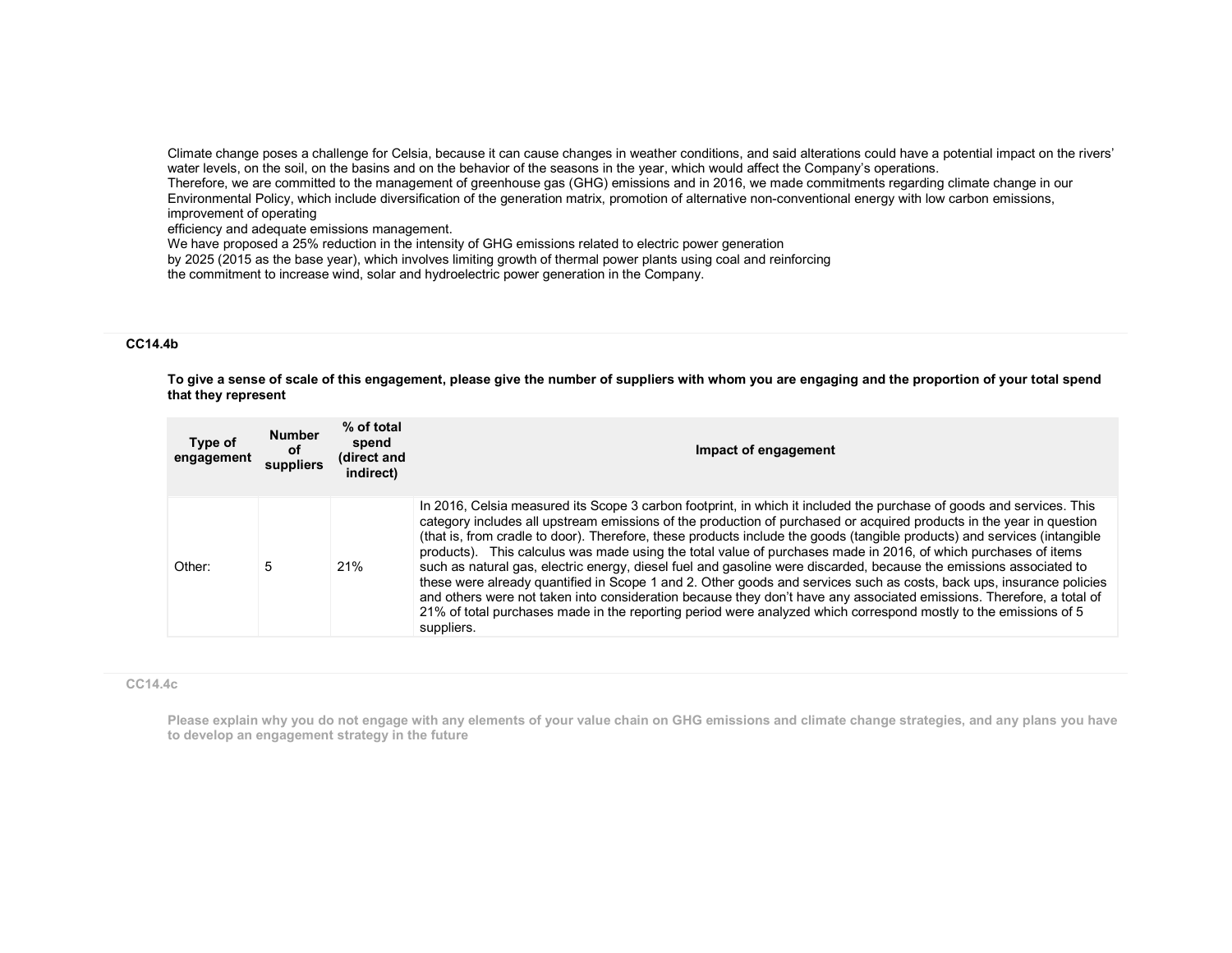### Further Information

## Module: Sign Off

Page: CC15. Sign Off

### CC15.1

## Please provide the following information for the person that has signed off (approved) your CDP climate change response

| Name                   | <b>Job title</b>                          | Corresponding job category         |
|------------------------|-------------------------------------------|------------------------------------|
| Beatriz Eugenia Orozco | Generation and socio environmental leader | Environment/Sustainability manager |

#### Further Information

Module: Electric utilities

### Page: EU0. Reference Dates

## EU0.1

Please enter the dates for the periods for which you will be providing data. The years given as column headings in subsequent tables correspond to the "year ending" dates selected below. It is requested that you report emissions for: (i) the current reporting year; (ii) one other year of historical data (i.e. before the current reporting year); and, (iii) one year of forecasted data (beyond 2021 if possible).

Year ending Date range 2025 Wed 01 Jan 2025 - Wed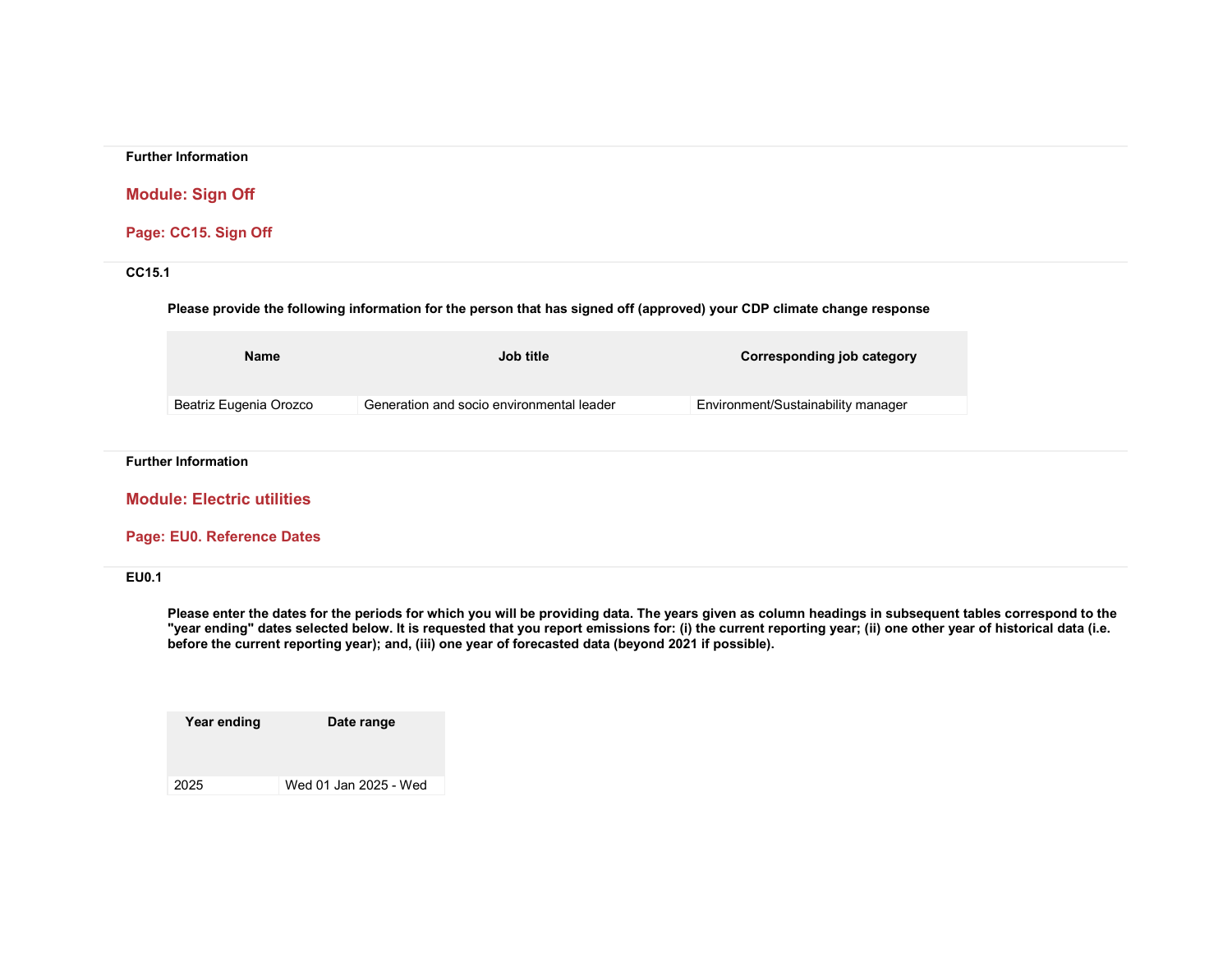| Year ending | Date range                           |
|-------------|--------------------------------------|
|             | 31 Dec 2025                          |
| 2016        | Fri 01 Jan 2016 - Sat 31<br>Dec 2016 |
| 2015        | Thu 01 Jan 2015 - Sun 31<br>Dec 2017 |

### Further Information

## Page: EU1. Global Totals by Year

### EU1.1

In each column, please give a total figure for all the countries for which you will be providing data for the "year ending" periods that you selected in<br>answer to EU0.1

| Year ending | Nameplate capacity (MW) | <b>Production (GWh)</b> | Absolute emissions<br>(metric tonnes CO2e) | <b>Emission intensity (metric</b><br>tonnes CO2e/MWh) |
|-------------|-------------------------|-------------------------|--------------------------------------------|-------------------------------------------------------|
| 2015        | 2388                    | 7752                    | 2921238                                    | 0.38                                                  |
| 2016        | 2387                    | 7125                    | 2491417                                    | 0.35                                                  |
| 2025        | 3375                    | 14986                   | 4273687                                    | 0.29                                                  |

Further Information

Page: EU2. Individual Country Profiles - Colombia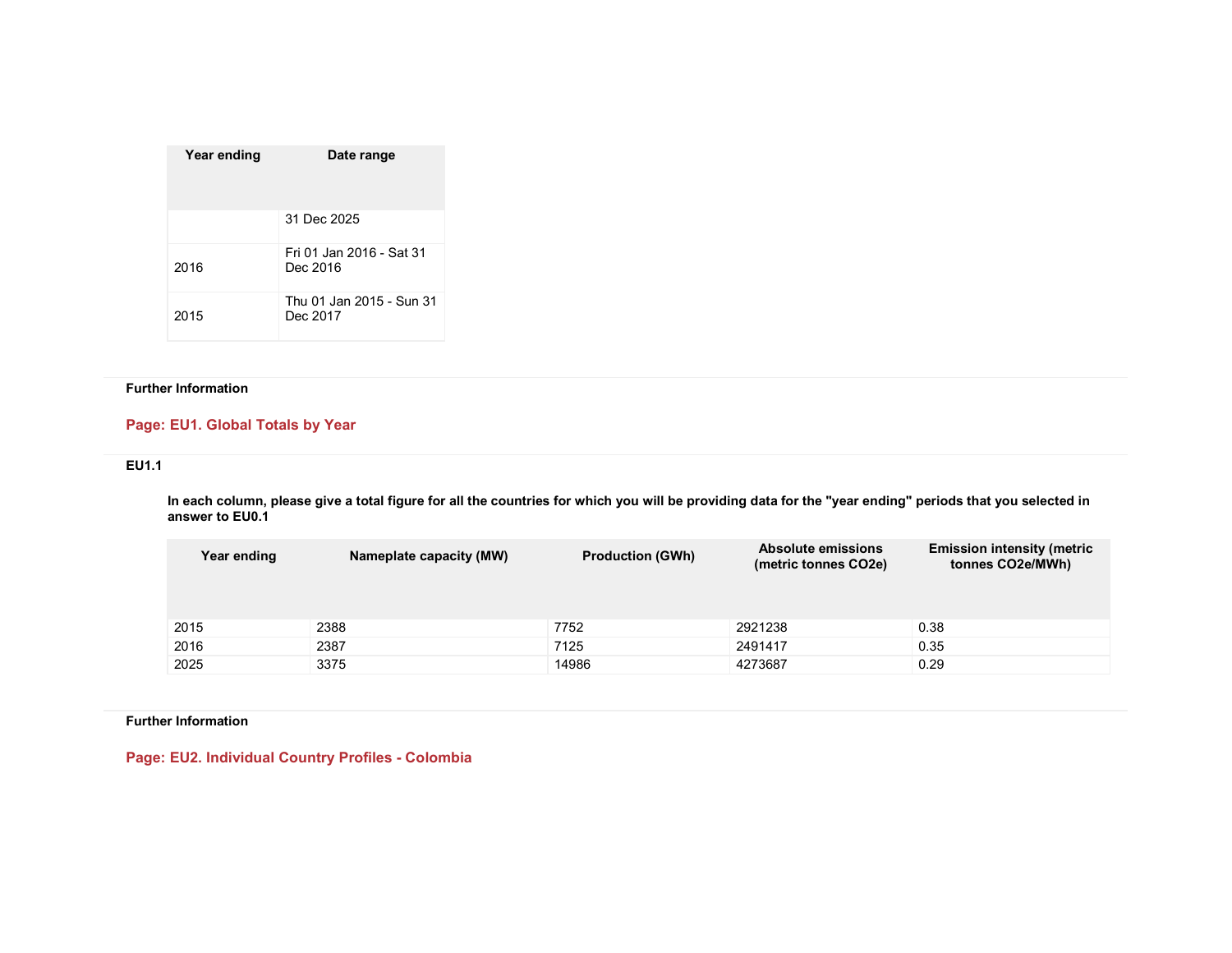# EU2.1

Please select the energy sources/fuels that you use to generate electricity in this country

Oil & gas (excluding CCGT) CCGT Hydro Other renewables

### EU2.1a

### Coal - hard

Please complete the following table for the "year ending" periods that you selected in answer to EU0.1

| Year ending | Nameplate capacity (MW) | <b>Production (GWh)</b> | Absolute emissions<br>(metric tonnes CO2e) | <b>Emissions intensity (metric</b><br>tonnes CO2e/MWh) |
|-------------|-------------------------|-------------------------|--------------------------------------------|--------------------------------------------------------|
|             |                         |                         |                                            |                                                        |

# EU2.1b

### Lignite

| Year ending | Nameplate capacity (MW) | <b>Production (GWh)</b> | Absolute emissions<br>(metric tonnes CO2e) | <b>Emissions intensity (metric</b><br>tonnes CO2e/MWh) |
|-------------|-------------------------|-------------------------|--------------------------------------------|--------------------------------------------------------|
|             |                         |                         |                                            |                                                        |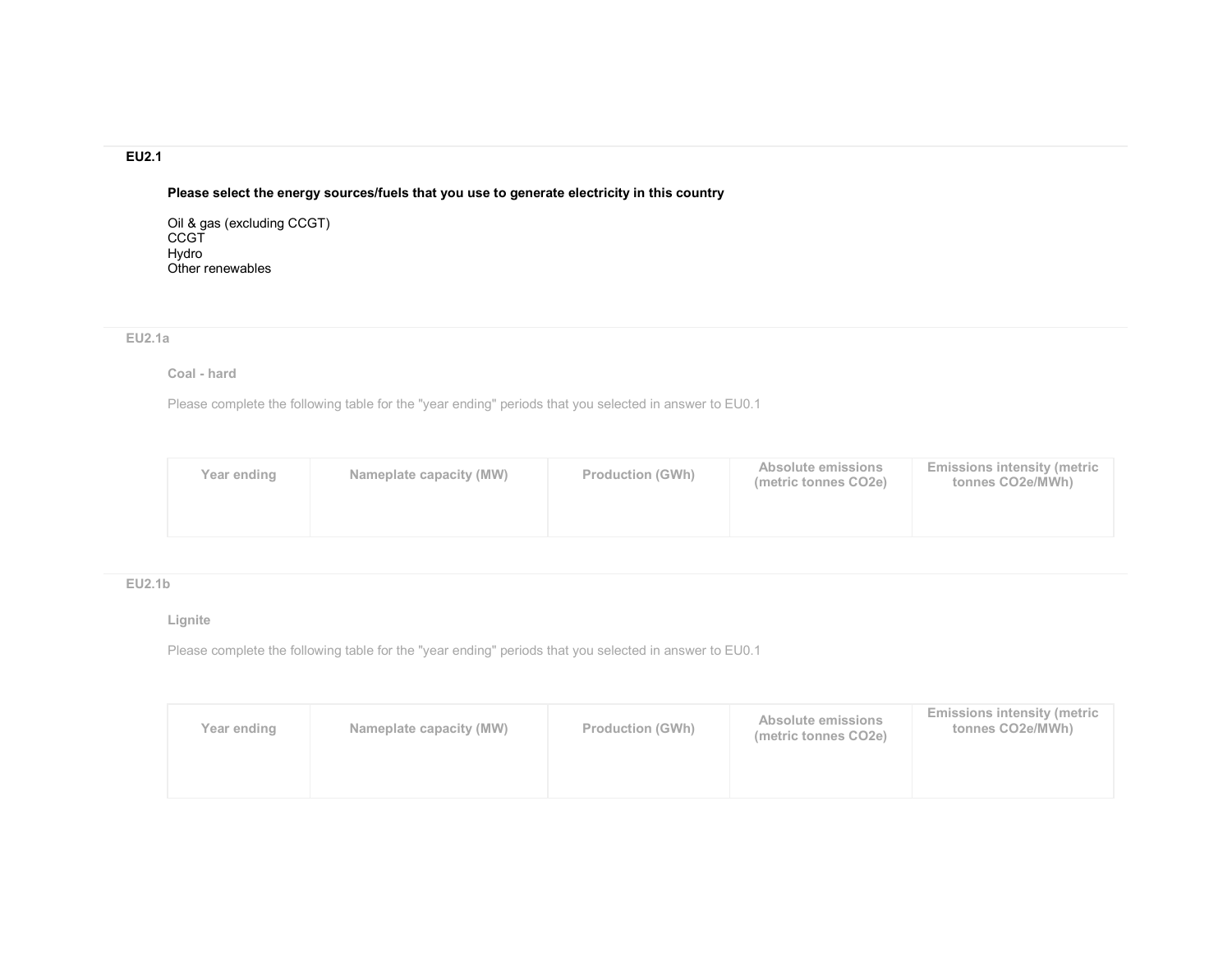# EU2.1c

# Oil & gas (excluding CCGT)

Please complete the following table for the "year ending" periods that you selected in answer to EU0.1

| Year ending | Nameplate capacity (MW) | <b>Production (GWh)</b> | <b>Absolute emissions</b><br>(metric tonnes CO2e) | <b>Emissions intensity (metric</b><br>tonnes CO2e/MWh) |
|-------------|-------------------------|-------------------------|---------------------------------------------------|--------------------------------------------------------|
| 2015        | 167                     | 459                     | 297185                                            | 0.65                                                   |
| 2016        | 166                     | 410                     | 211068                                            | 0.51                                                   |
| 2025        | 166                     |                         |                                                   | 0.00                                                   |

## EU2.1d

### **CCGT**

| Year ending | Nameplate capacity (MW) | <b>Production (GWh)</b> | <b>Absolute emissions</b><br>(metric tonnes CO2e) | <b>Emissions intensity (metric</b><br>tonnes CO2e/MWh) |
|-------------|-------------------------|-------------------------|---------------------------------------------------|--------------------------------------------------------|
| 2015        | 610                     | 2917                    | 1473329                                           | 0.51                                                   |
| 2016        | 610                     | 2166                    | 1115057                                           | 0.51                                                   |
| 2025        | 610                     | 4915                    | 2530242                                           | 0.51                                                   |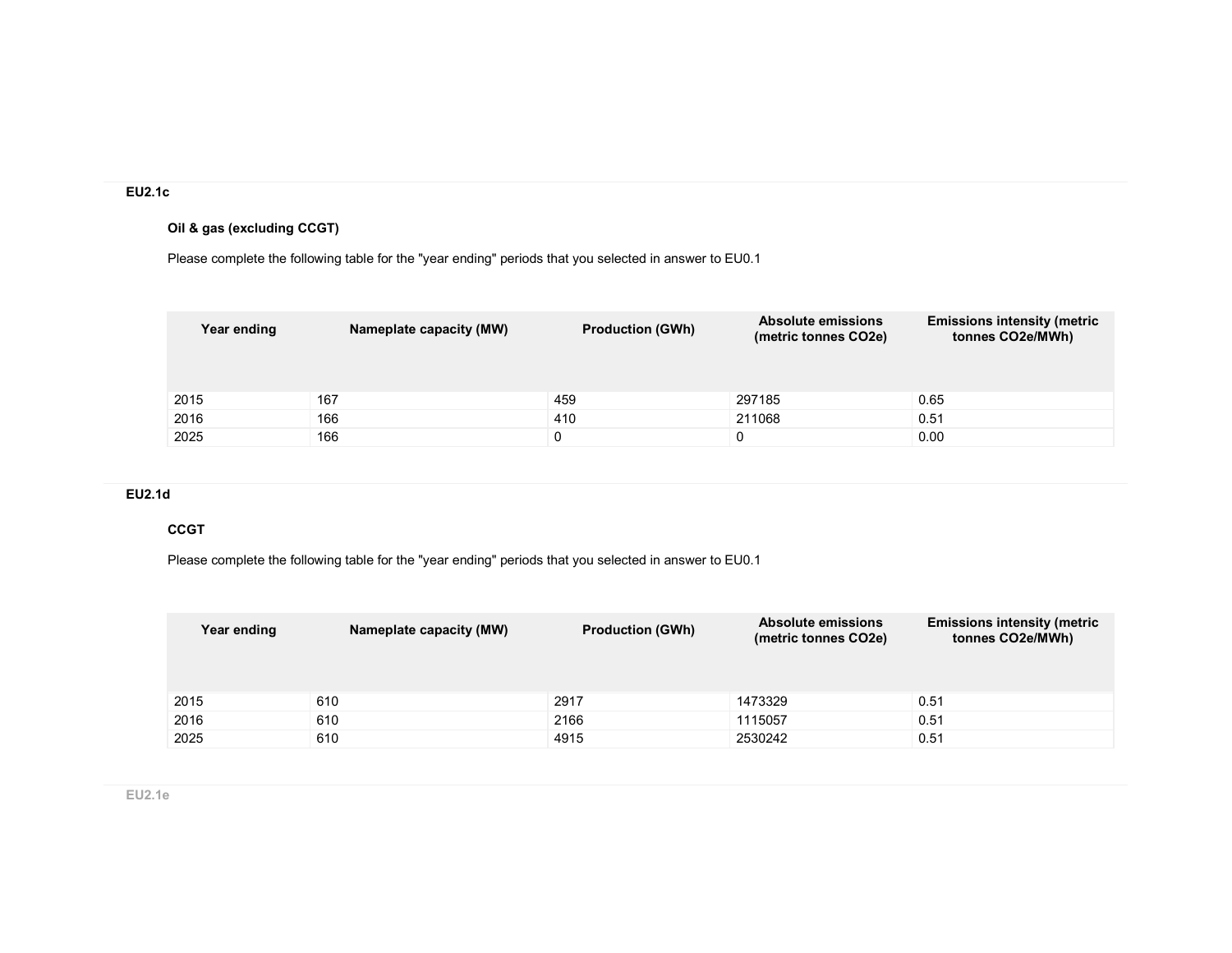### Nuclear

Please complete the following table for the "year ending" periods that you selected in answer to EU0.1

| Year ending | Nameplate capacity (MW) | <b>Production (GWh)</b> |
|-------------|-------------------------|-------------------------|
|             |                         |                         |

### EU2.1f

### Waste

Please complete the following table for the "year ending" periods that you selected in answer to EU0.1

| Year ending | Nameplate capacity (MW) | <b>Production (GWh)</b> | Absolute emissions<br>(metric tonnes CO2e) | <b>Emissions intensity (metric</b><br>tonnes CO2e/MWh) |
|-------------|-------------------------|-------------------------|--------------------------------------------|--------------------------------------------------------|
|             |                         |                         |                                            |                                                        |

# EU2.1g

# Hydro

| Year ending | Nameplate capacity (MW) | <b>Production (GWh)</b> |
|-------------|-------------------------|-------------------------|
| 2015        | 1077                    | 2769                    |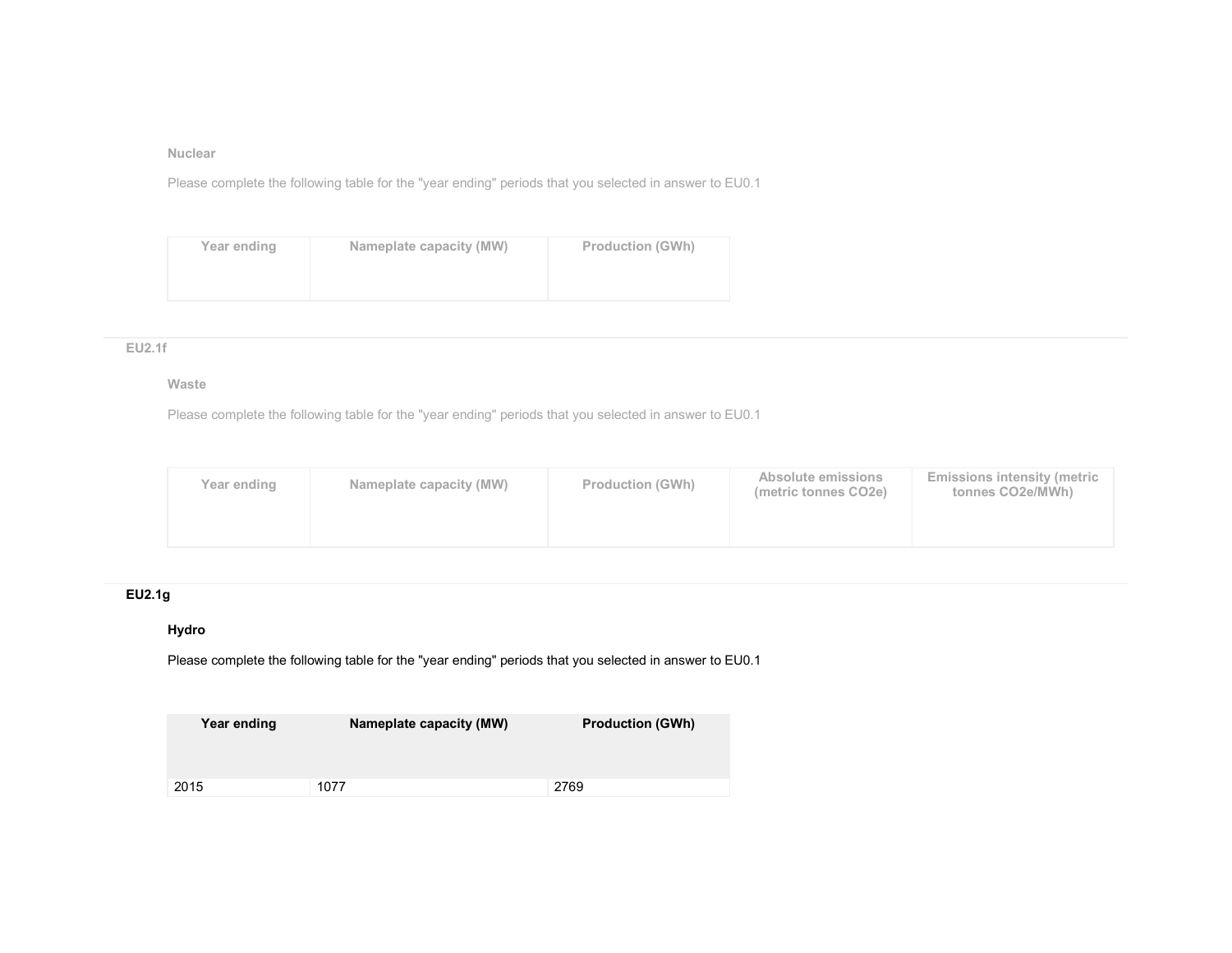| Year ending | Nameplate capacity (MW) | <b>Production (GWh)</b> |
|-------------|-------------------------|-------------------------|
| 2016        | 1077                    | 3021                    |
| 2025        | 1449                    | 6093                    |

## EU2.1h

### Other renewables

Please complete the following table for the "year ending" periods that you selected in answer to EU0.1

| Year ending | Nameplate capacity (MW) | <b>Production (GWh)</b> |
|-------------|-------------------------|-------------------------|
| 2015        | 0                       | 0                       |
| 2016        | 0                       | 0                       |
| 2025        | 530                     | 1546                    |

# EU2.1i

### Other

| Year ending | Nameplate capacity (MW) | <b>Production (GWh)</b> | Absolute emissions<br>(metric tonnes CO2e) | <b>Emissions intensity (metric</b><br>tonnes CO2e/MWh) |
|-------------|-------------------------|-------------------------|--------------------------------------------|--------------------------------------------------------|
|             |                         |                         |                                            |                                                        |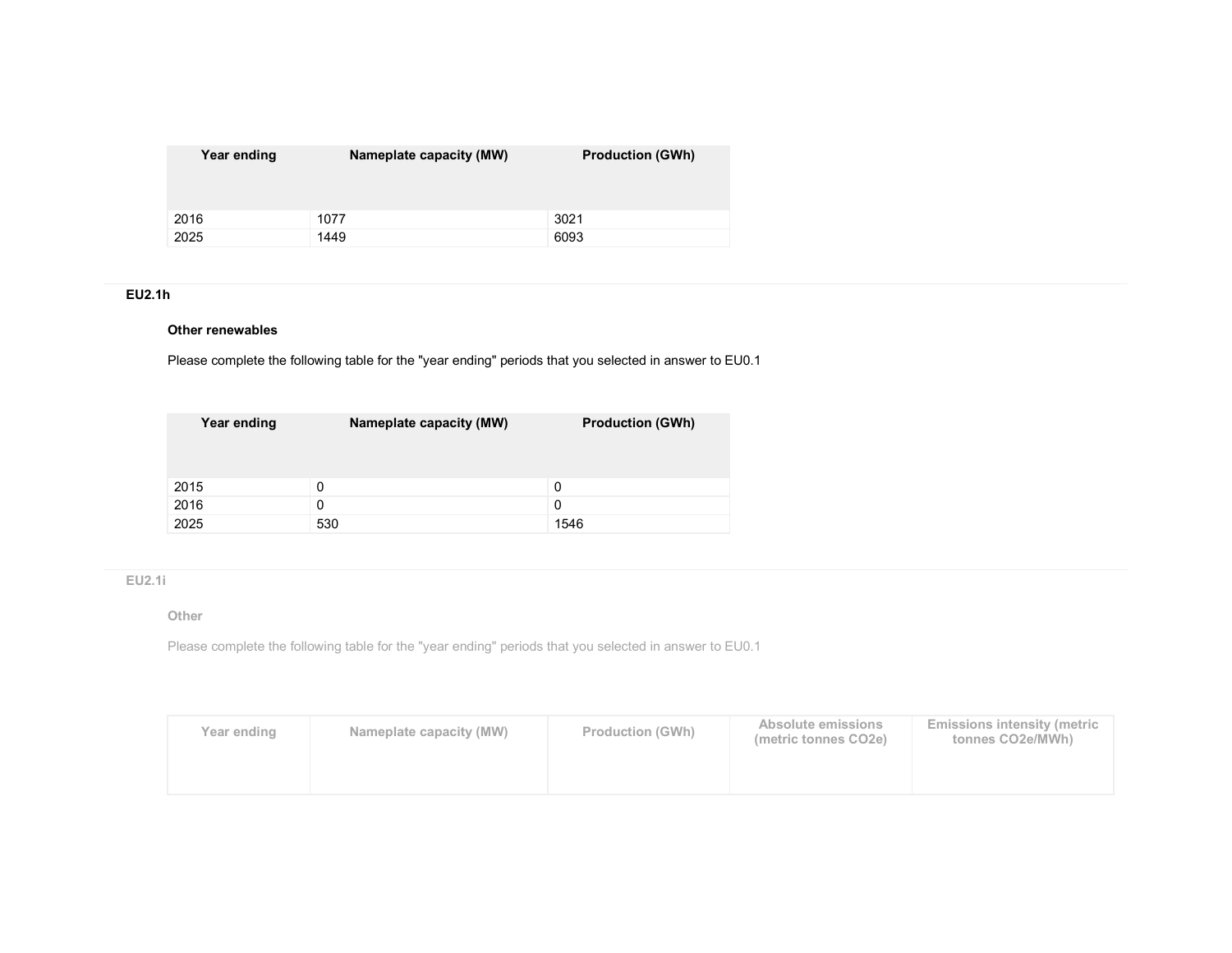# EU2.1j

## Solid biomass

Please complete for the "year ending" periods that you selected in answer to EU0.1

| Year ending | Nameplate capacity (MW) | <b>Production (GWh)</b> | <b>Absolute emissions</b><br>(metric tonnes CO2e) | <b>Emissions intensity (metric</b><br>tonnes CO2e/MWh) |
|-------------|-------------------------|-------------------------|---------------------------------------------------|--------------------------------------------------------|
| 2015        | 0                       | 0                       | 0                                                 |                                                        |
| 2016        | $\Omega$                | 0                       |                                                   |                                                        |
| 2025        | 0                       | 0                       | 0                                                 |                                                        |

# EU2.1k

# Total thermal including solid biomass

Please complete for the "year ending" periods that you selected in answer to EU0.1

| Year ending | Nameplate capacity (MW) | <b>Production (GWh)</b> | <b>Absolute emissions</b><br>(metric tonnes CO2e) | <b>Emissions intensity (metric</b><br>tonnes CO2e/MWh) |
|-------------|-------------------------|-------------------------|---------------------------------------------------|--------------------------------------------------------|
| 2015        | 777                     | 3376                    | 1770515                                           | 0.52                                                   |
| 2016        | 776                     | 2576                    | 1326125                                           | 0.51                                                   |
| 2025        | 776                     | 4915                    | 2530242                                           | 0.51                                                   |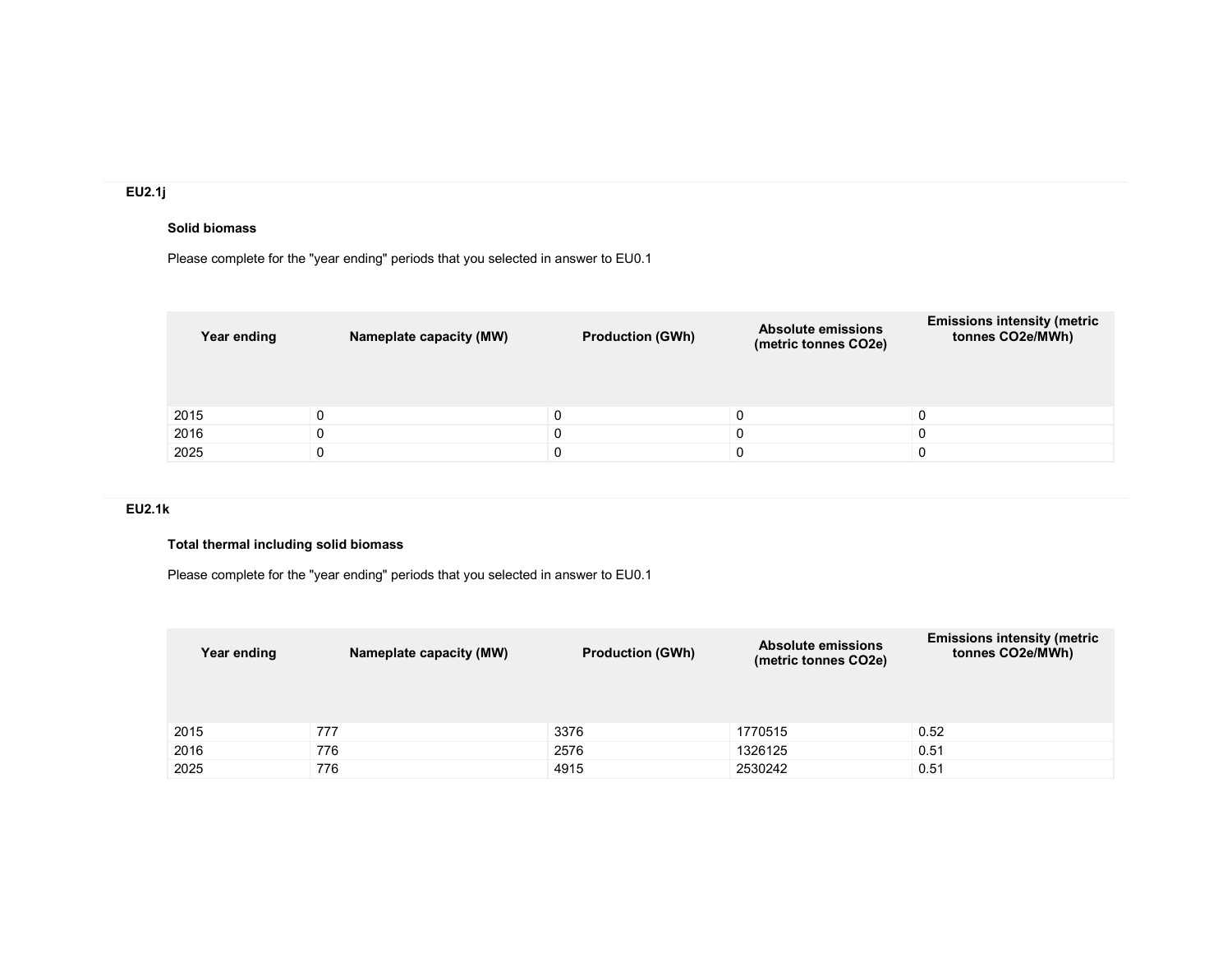### EU2.1l

## Total figures for this country

Please enter total figures for this country for the "year ending" periods that you selected in answer to EU0.1

| Year ending | Nameplate capacity (MW) | <b>Production (GWh)</b> | <b>Absolute emissions</b><br>(metric tonnes CO2e) | <b>Emissions intensity (metric</b><br>tonnes CO2e/MWh) |
|-------------|-------------------------|-------------------------|---------------------------------------------------|--------------------------------------------------------|
| 2015        | 1854                    | 6145                    | 1770515                                           | 0.29                                                   |
| 2016        | 1853                    | 5597                    | 1326125                                           | 0.24                                                   |
| 2025        | 2755                    | 12554                   | 2530242                                           | 0.20                                                   |

### Further Information

Other renewables energies, include solar and wing generation.

## Page: EU2. Individual Country Profiles - Costa Rica

## EU2.1

Please select the energy sources/fuels that you use to generate electricity in this country

Other renewables

## EU2.1a

Coal - hard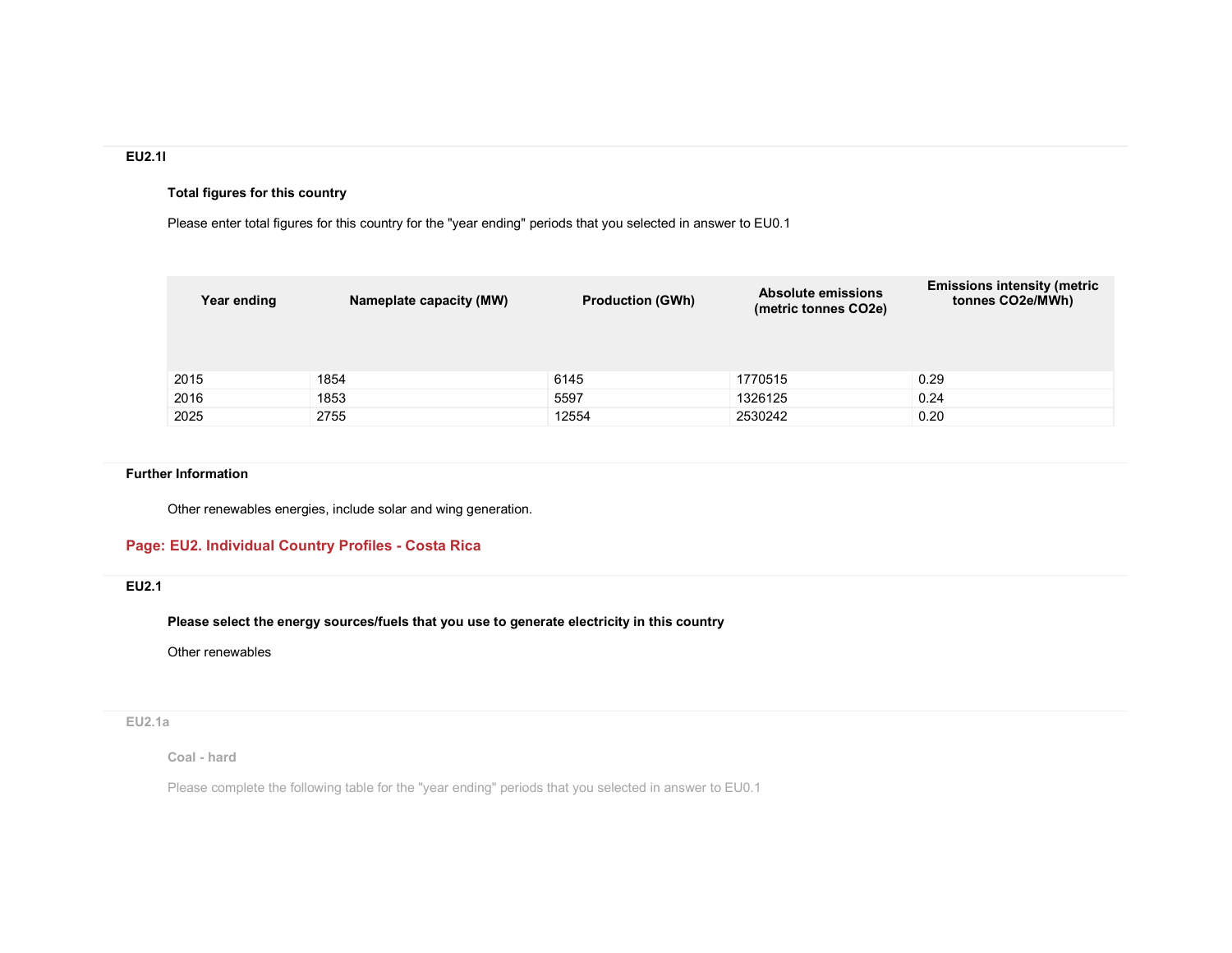| Year ending | Nameplate capacity (MW) | <b>Production (GWh)</b> | Absolute emissions<br>(metric tonnes CO2e) | <b>Emissions intensity (metric</b><br>tonnes CO2e/MWh) |
|-------------|-------------------------|-------------------------|--------------------------------------------|--------------------------------------------------------|
|             |                         |                         |                                            |                                                        |

## EU2.1b

# Lignite

Please complete the following table for the "year ending" periods that you selected in answer to EU0.1

| Year ending | Nameplate capacity (MW) | <b>Production (GWh)</b> | Absolute emissions<br>(metric tonnes CO2e) | <b>Emissions intensity (metric</b><br>tonnes CO2e/MWh) |
|-------------|-------------------------|-------------------------|--------------------------------------------|--------------------------------------------------------|
|             |                         |                         |                                            |                                                        |

# EU2.1c

# Oil & gas (excluding CCGT)

| Year ending | Nameplate capacity (MW) | <b>Production (GWh)</b> | Absolute emissions<br>(metric tonnes CO2e) | <b>Emissions intensity (metric</b><br>tonnes CO2e/MWh) |
|-------------|-------------------------|-------------------------|--------------------------------------------|--------------------------------------------------------|
|             |                         |                         |                                            |                                                        |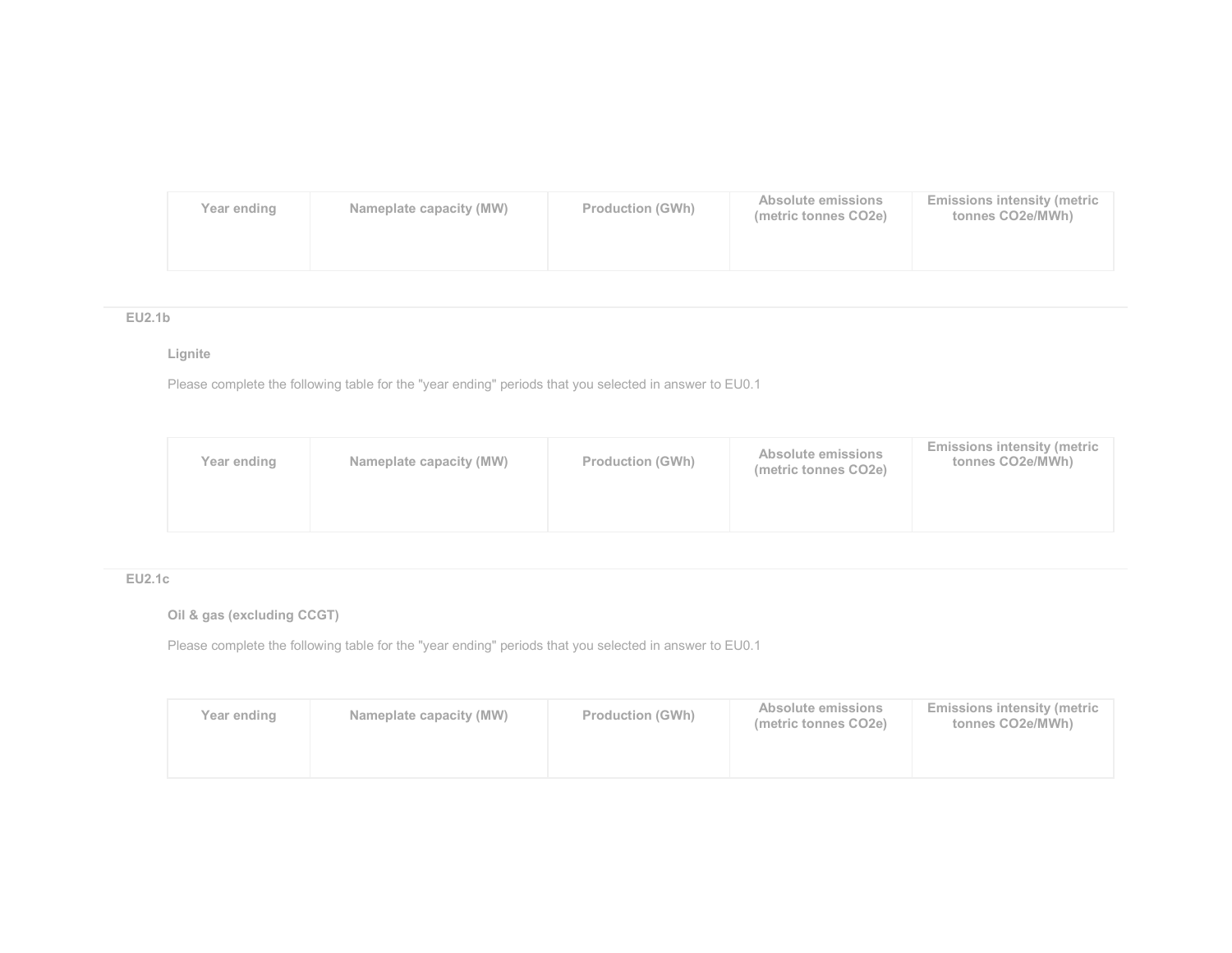## EU2.1d

# CCGT

Please complete the following table for the "year ending" periods that you selected in answer to EU0.1

| Year ending | Nameplate capacity (MW) | <b>Production (GWh)</b> | Absolute emissions<br>(metric tonnes CO2e) | <b>Emissions intensity (metric</b><br>tonnes CO2e/MWh) |
|-------------|-------------------------|-------------------------|--------------------------------------------|--------------------------------------------------------|
|             |                         |                         |                                            |                                                        |

### EU2.1e

## Nuclear

Please complete the following table for the "year ending" periods that you selected in answer to EU0.1

| Year ending | Nameplate capacity (MW) | <b>Production (GWh)</b> |
|-------------|-------------------------|-------------------------|
|             |                         |                         |
|             |                         |                         |

### EU2.1f

### Waste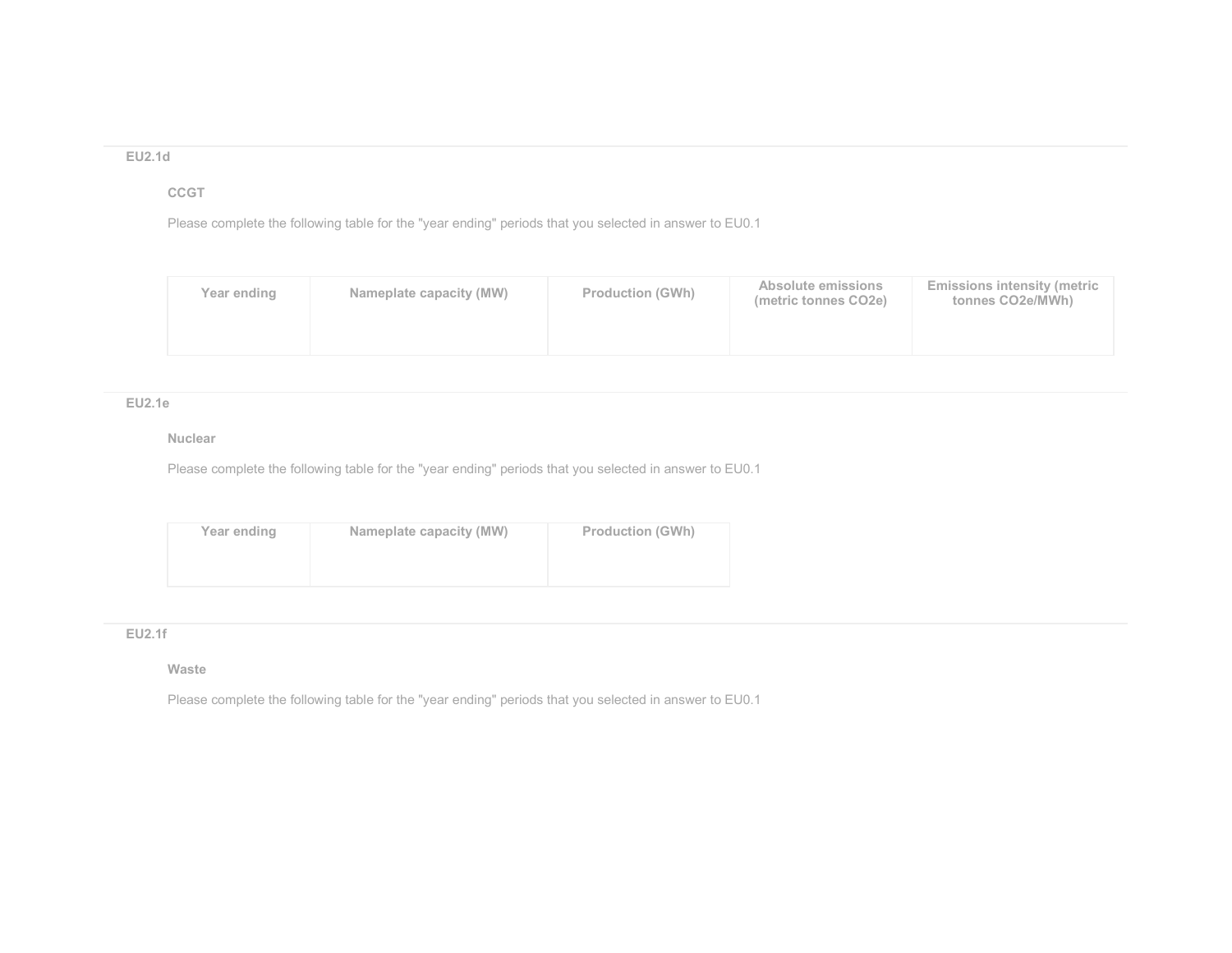| Year ending | Nameplate capacity (MW) | <b>Production (GWh)</b> | Absolute emissions<br>(metric tonnes CO2e) | <b>Emissions intensity (metric</b><br>tonnes CO2e/MWh) |
|-------------|-------------------------|-------------------------|--------------------------------------------|--------------------------------------------------------|
|             |                         |                         |                                            |                                                        |

# EU2.1g

## Hydro

Please complete the following table for the "year ending" periods that you selected in answer to EU0.1

| Year ending | Nameplate capacity (MW) | <b>Production (GWh)</b> |
|-------------|-------------------------|-------------------------|
|             |                         |                         |

## EU2.1h

## Other renewables

| Year ending | Nameplate capacity (MW) | <b>Production (GWh)</b> |
|-------------|-------------------------|-------------------------|
| 2015        | 50                      | 261                     |
| 2016        | 50                      | 198                     |
| 2025        | 120                     | 481                     |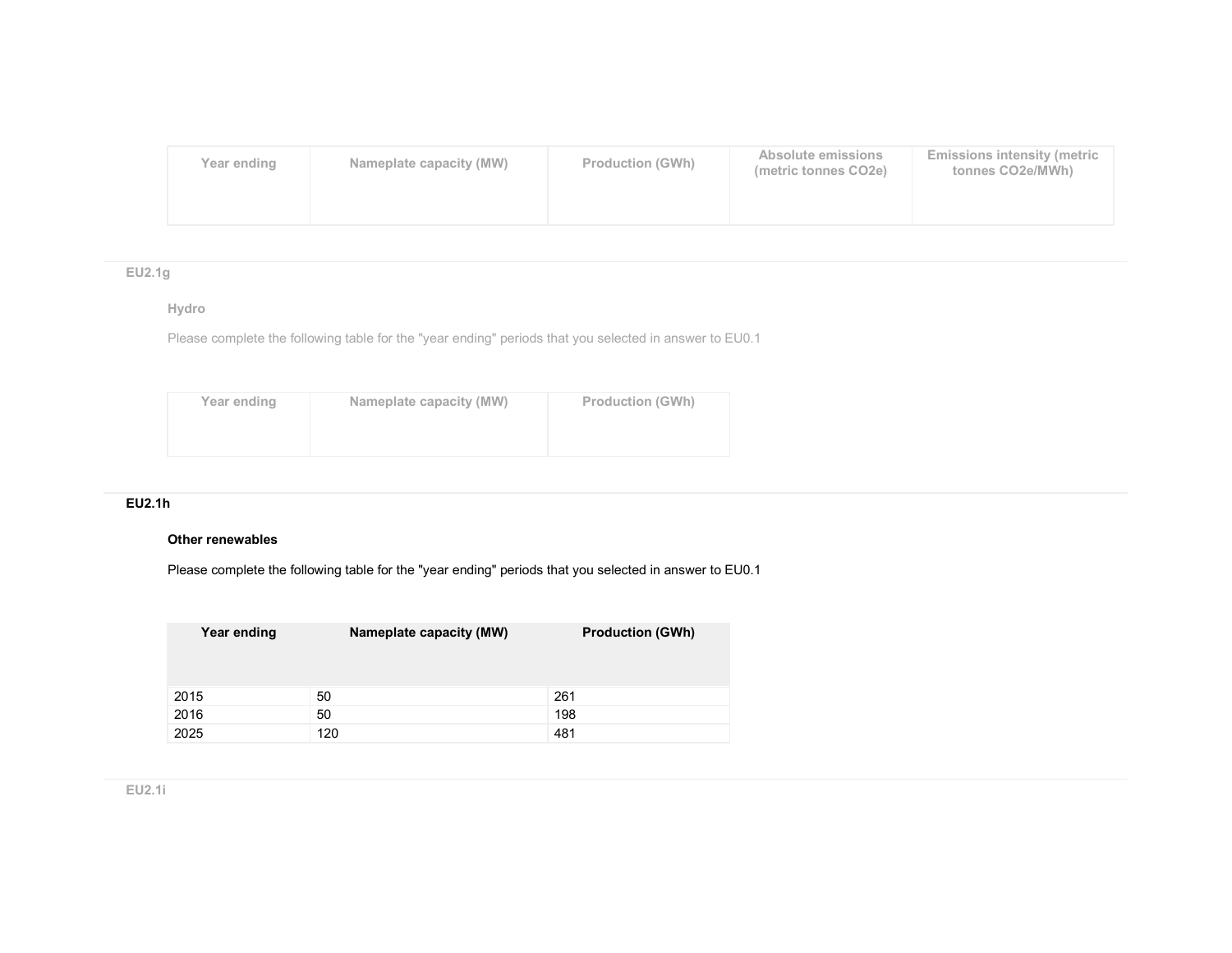Other

Please complete the following table for the "year ending" periods that you selected in answer to EU0.1

| Year ending | Nameplate capacity (MW) | <b>Production (GWh)</b> | Absolute emissions<br>(metric tonnes CO2e) | <b>Emissions intensity (metric)</b><br>tonnes CO2e/MWh) |
|-------------|-------------------------|-------------------------|--------------------------------------------|---------------------------------------------------------|
|             |                         |                         |                                            |                                                         |

# EU2.1j

### Solid biomass

Please complete for the "year ending" periods that you selected in answer to EU0.1

| Year ending | Nameplate capacity (MW) | <b>Production (GWh)</b> | <b>Absolute emissions</b><br>(metric tonnes CO2e) | <b>Emissions intensity (metric</b><br>tonnes CO2e/MWh) |
|-------------|-------------------------|-------------------------|---------------------------------------------------|--------------------------------------------------------|
| 2015        |                         |                         |                                                   |                                                        |
| 2016        |                         |                         |                                                   |                                                        |
| 2025        |                         |                         |                                                   |                                                        |

## EU2.1k

# Total thermal including solid biomass

Please complete for the "year ending" periods that you selected in answer to EU0.1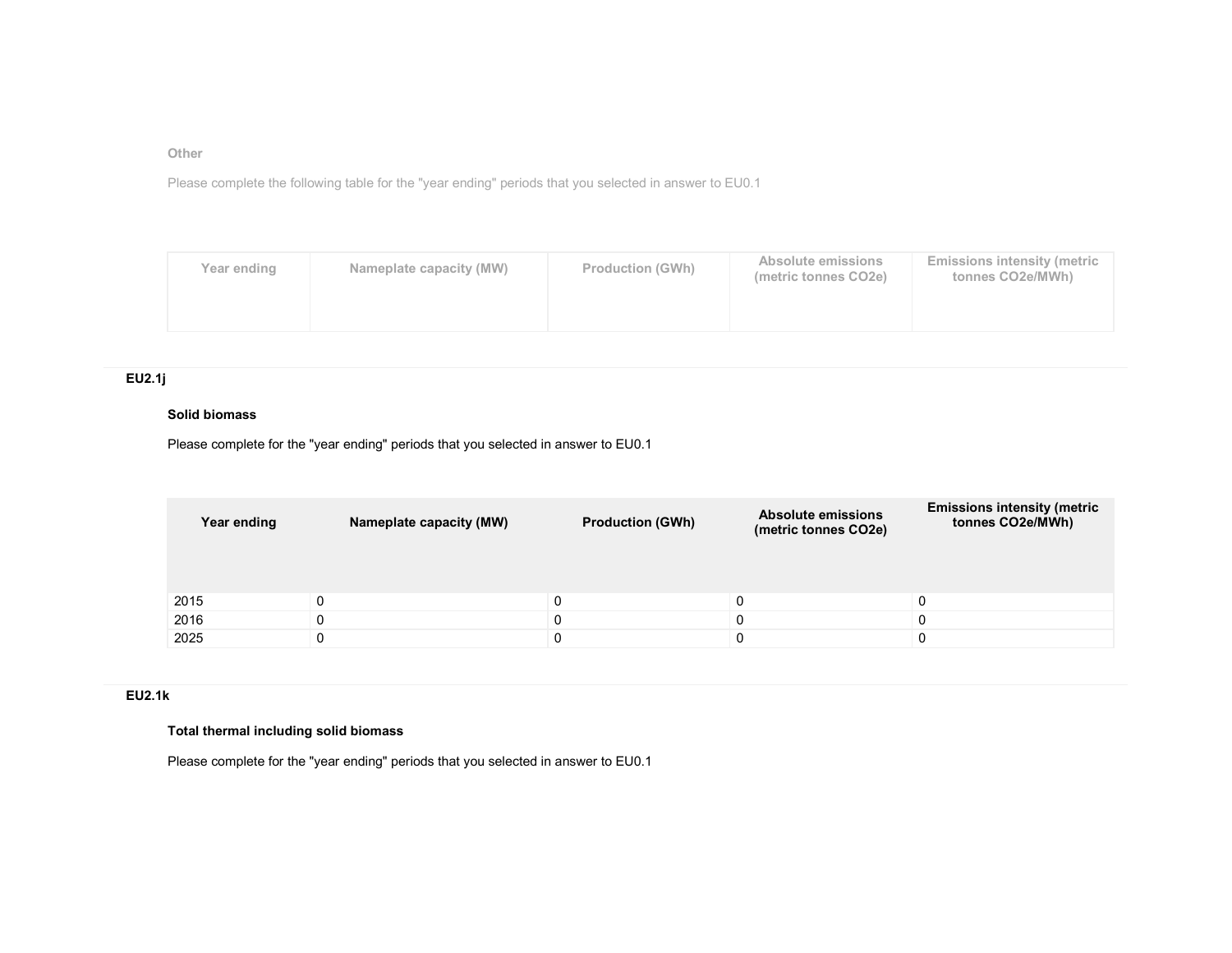| Year ending | Nameplate capacity (MW) | <b>Production (GWh)</b> | <b>Absolute emissions</b><br>(metric tonnes CO2e) | <b>Emissions intensity (metric</b><br>tonnes CO2e/MWh) |
|-------------|-------------------------|-------------------------|---------------------------------------------------|--------------------------------------------------------|
| 2015        |                         | 0                       |                                                   | $\Omega$                                               |
| 2016        |                         |                         |                                                   |                                                        |
| 2025        |                         |                         |                                                   |                                                        |

### EU2.1l

### Total figures for this country

Please enter total figures for this country for the "year ending" periods that you selected in answer to EU0.1

| Year ending | Nameplate capacity (MW) | <b>Production (GWh)</b> | <b>Absolute emissions</b><br>(metric tonnes CO2e) | <b>Emissions intensity (metric</b><br>tonnes CO2e/MWh) |
|-------------|-------------------------|-------------------------|---------------------------------------------------|--------------------------------------------------------|
| 2015        | 50                      | 261                     | 34                                                | 0.0001                                                 |
| 2016        | 50                      | 198                     | 48                                                | 0.0002                                                 |
| 2025        | 120                     | 481                     | 115                                               | 0.0002                                                 |

## Further Information

The renewable energy in this country is wind.

# Page: EU2. Individual Country Profiles - Panama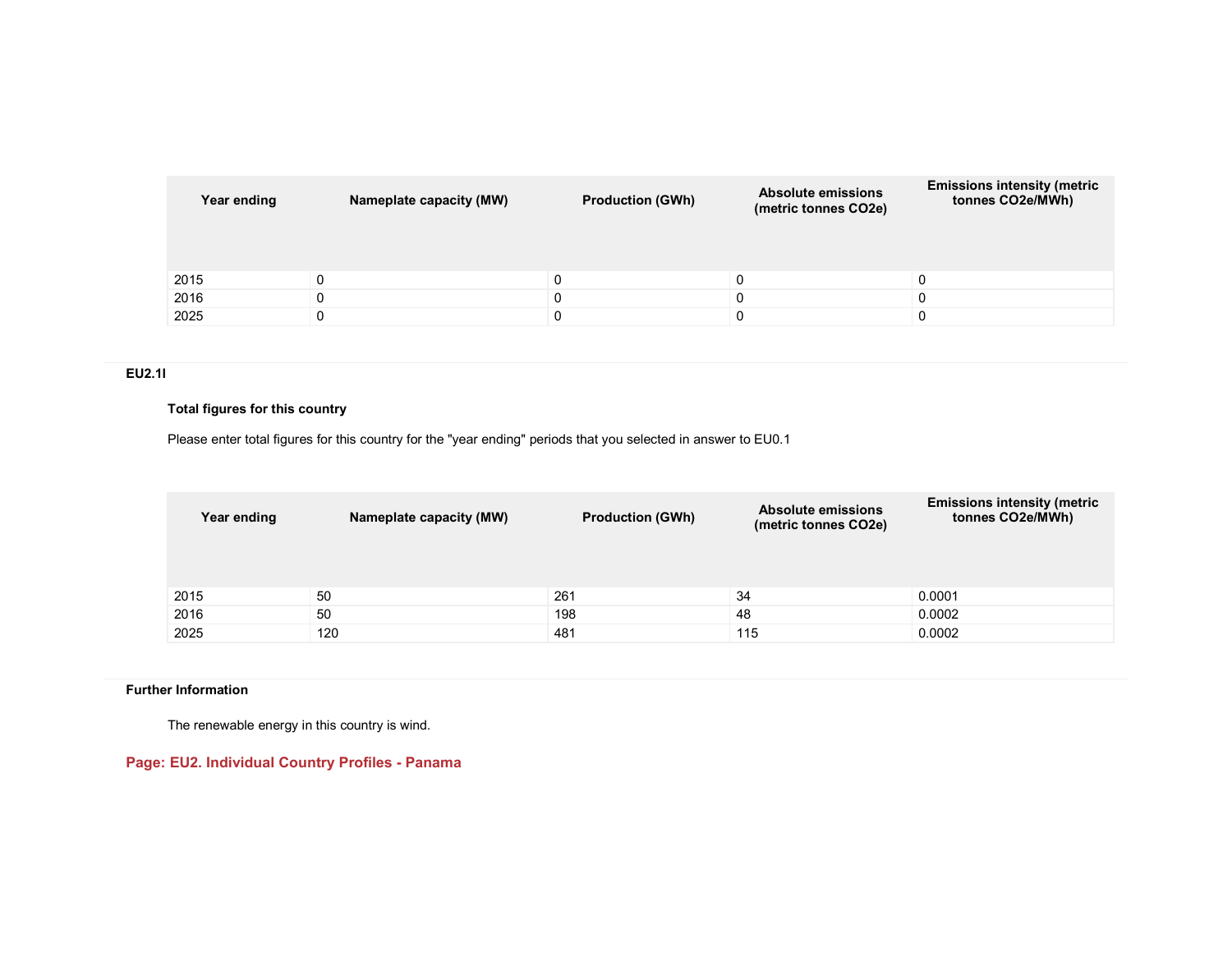# EU2.1

Please select the energy sources/fuels that you use to generate electricity in this country

Coal - hard Oil & gas (excluding CCGT) **CCGT**  Hydro **Other** 

# EU2.1a

### Coal - hard

Please complete the following table for the "year ending" periods that you selected in answer to EU0.1

| Year ending | Nameplate capacity (MW) | <b>Production (GWh)</b> | <b>Absolute emissions</b><br>(metric tonnes CO2e) | <b>Emissions intensity (metric</b><br>tonnes CO2e/MWh) |
|-------------|-------------------------|-------------------------|---------------------------------------------------|--------------------------------------------------------|
| 2015        | 120                     | 638                     | 851148                                            | 1.33                                                   |
| 2016        | 120                     | 587                     | 672459                                            | 1.15                                                   |
| 2025        | 120                     | 610                     | 698229                                            | 1.15                                                   |

## EU2.1b

### Lignite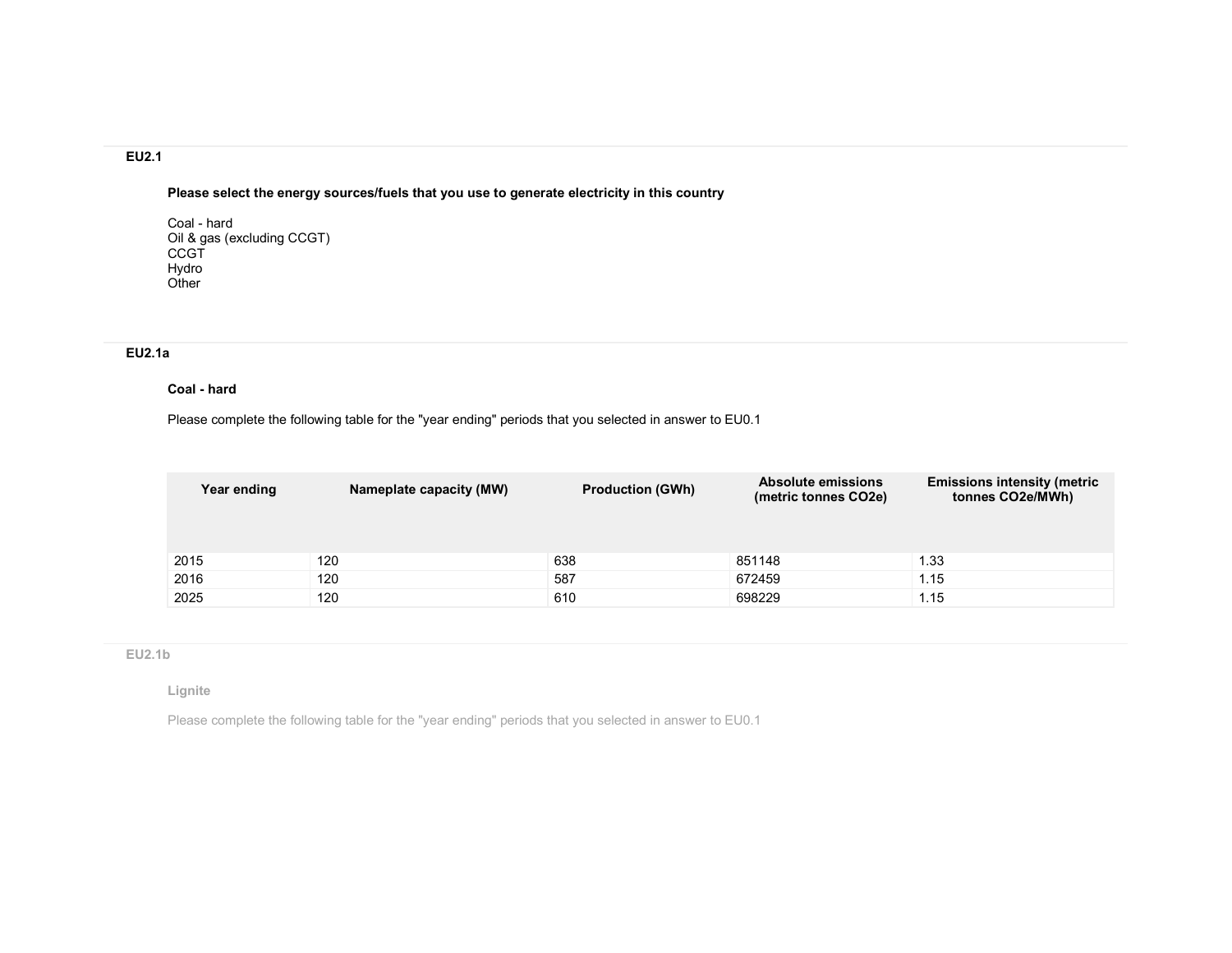| Year ending | Nameplate capacity (MW) | <b>Production (GWh)</b> | Absolute emissions<br>(metric tonnes CO2e) | <b>Emissions intensity (metric</b><br>tonnes CO2e/MWh) |
|-------------|-------------------------|-------------------------|--------------------------------------------|--------------------------------------------------------|
|             |                         |                         |                                            |                                                        |

# EU2.1c

# Oil & gas (excluding CCGT)

Please complete the following table for the "year ending" periods that you selected in answer to EU0.1

| Year ending | Nameplate capacity (MW) | <b>Production (GWh)</b> | Absolute emissions<br>(metric tonnes CO2e) | <b>Emissions intensity (metric</b><br>tonnes CO2e/MWh) |
|-------------|-------------------------|-------------------------|--------------------------------------------|--------------------------------------------------------|
| 2015        | 160                     | 15                      | 19714                                      | 1.33                                                   |
| 2016        | 160                     | 8                       | 11109                                      | 1.33                                                   |
| 2025        |                         |                         |                                            | 0                                                      |

# EU2.1d

## **CCGT**

| Year ending | Nameplate capacity (MW) | <b>Production (GWh)</b> | <b>Absolute emissions</b><br>(metric tonnes CO2e) | <b>Emissions intensity (metric</b><br>tonnes CO2e/MWh) |
|-------------|-------------------------|-------------------------|---------------------------------------------------|--------------------------------------------------------|
|             |                         |                         |                                                   |                                                        |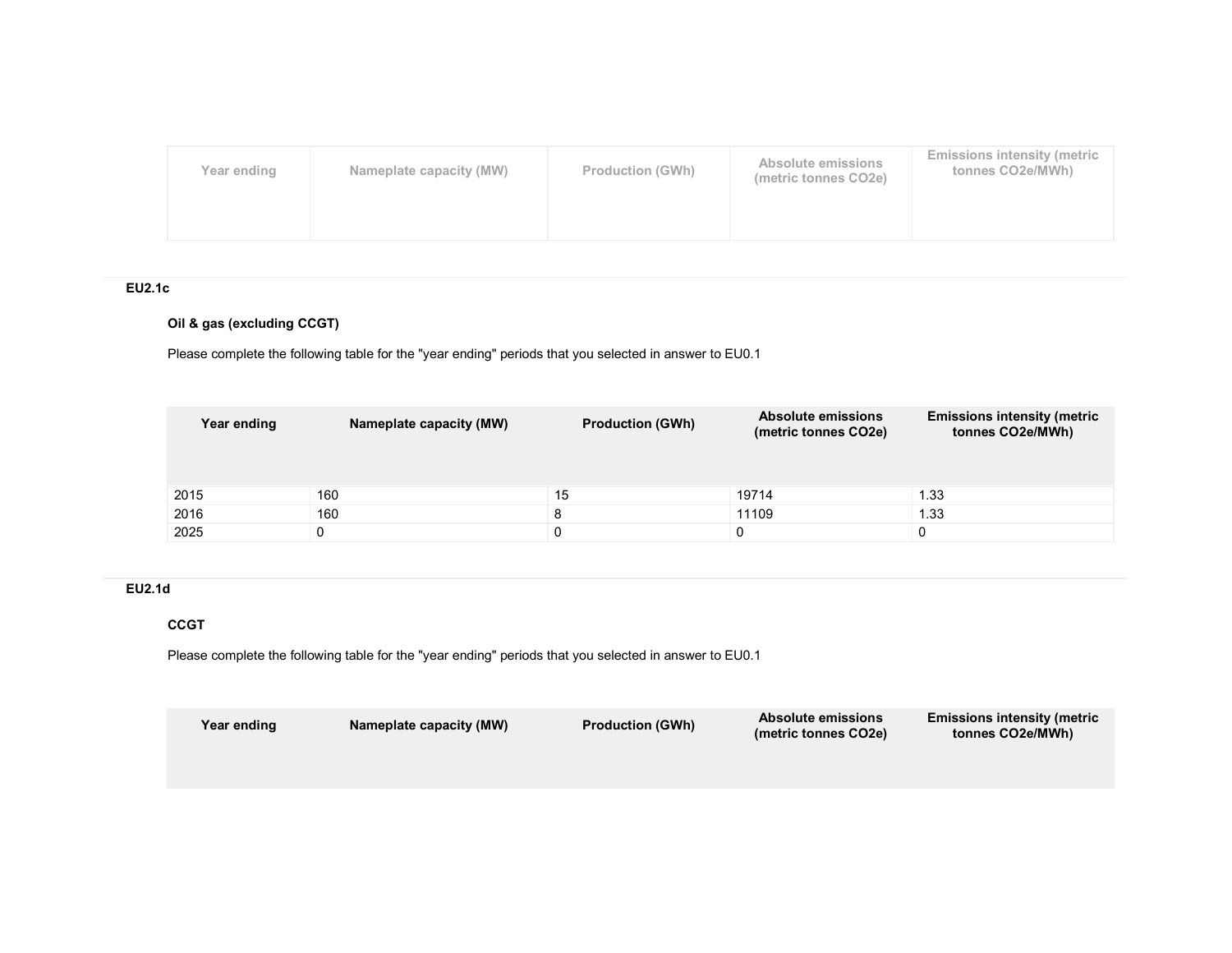| Year ending | Nameplate capacity (MW) | <b>Production (GWh)</b> | <b>Absolute emissions</b><br>(metric tonnes CO2e) | <b>Emissions intensity (metric</b><br>tonnes CO2e/MWh) |
|-------------|-------------------------|-------------------------|---------------------------------------------------|--------------------------------------------------------|
| 2015        |                         |                         |                                                   |                                                        |
| 2016        |                         |                         |                                                   |                                                        |
| 2025        | 140                     | 660                     | 339872                                            | 0.515                                                  |

## EU2.1e

### Nuclear

Please complete the following table for the "year ending" periods that you selected in answer to EU0.1

| Year ending | Nameplate capacity (MW) | <b>Production (GWh)</b> |
|-------------|-------------------------|-------------------------|
|             |                         |                         |
|             |                         |                         |

# EU2.1f

#### Waste

| Year ending | Nameplate capacity (MW) | <b>Production (GWh)</b> | Absolute emissions<br>(metric tonnes CO2e) | <b>Emissions intensity (metric)</b><br>tonnes CO2e/MWh) |
|-------------|-------------------------|-------------------------|--------------------------------------------|---------------------------------------------------------|
|             |                         |                         |                                            |                                                         |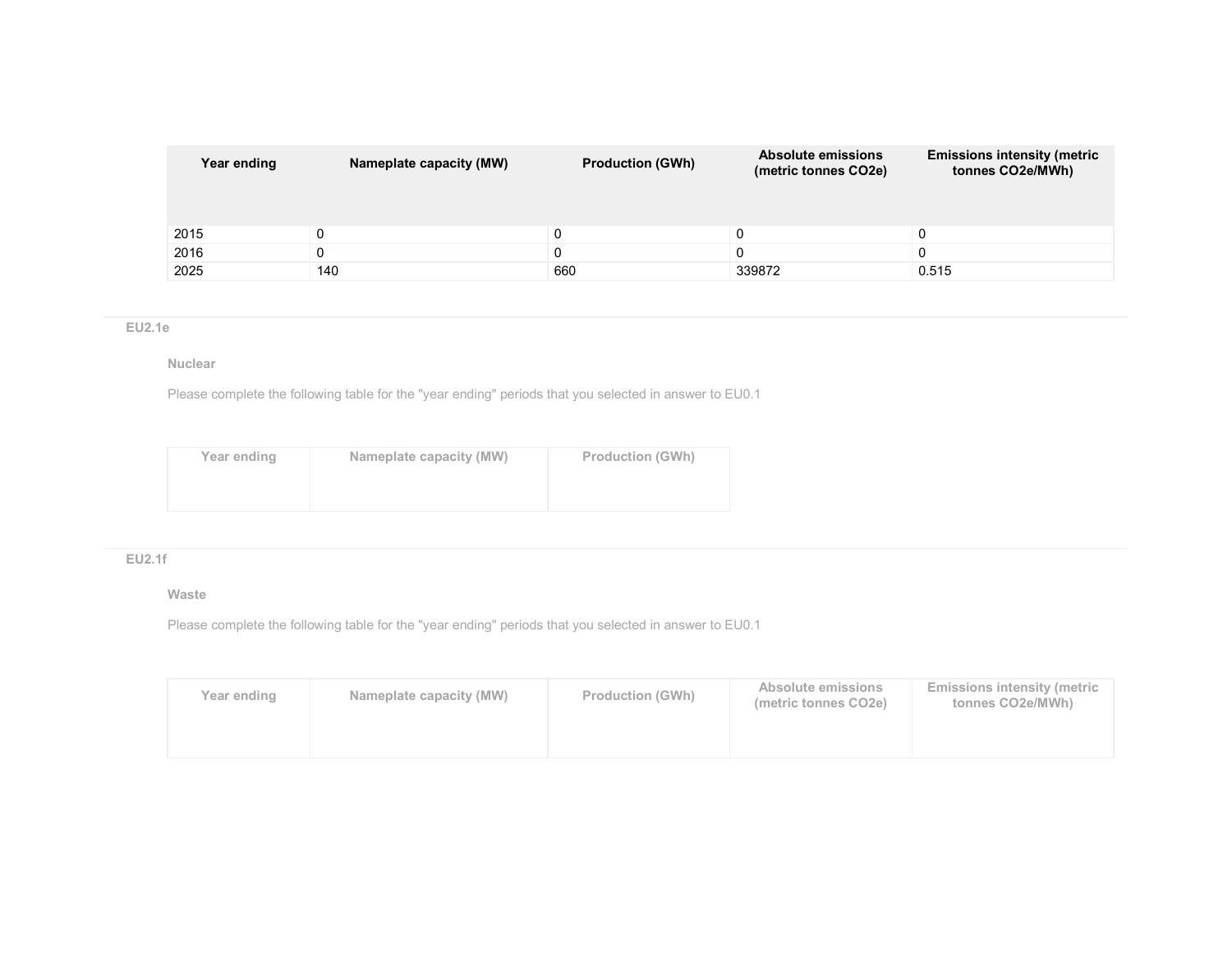### EU2.1g

## Hydro

Please complete the following table for the "year ending" periods that you selected in answer to EU0.1

| Year ending | Nameplate capacity (MW) | <b>Production (GWh)</b> |
|-------------|-------------------------|-------------------------|
| 2015        | 119                     | 405                     |
| 2016        | 119                     | 465                     |
| 2025        | 119                     | 644                     |

## EU2.1h

Other renewables

Please complete the following table for the "year ending" periods that you selected in answer to EU0.1

| Year ending | Nameplate capacity (MW) | <b>Production (GWh)</b> |
|-------------|-------------------------|-------------------------|
|             |                         |                         |
|             |                         |                         |

### EU2.1i

### **Other**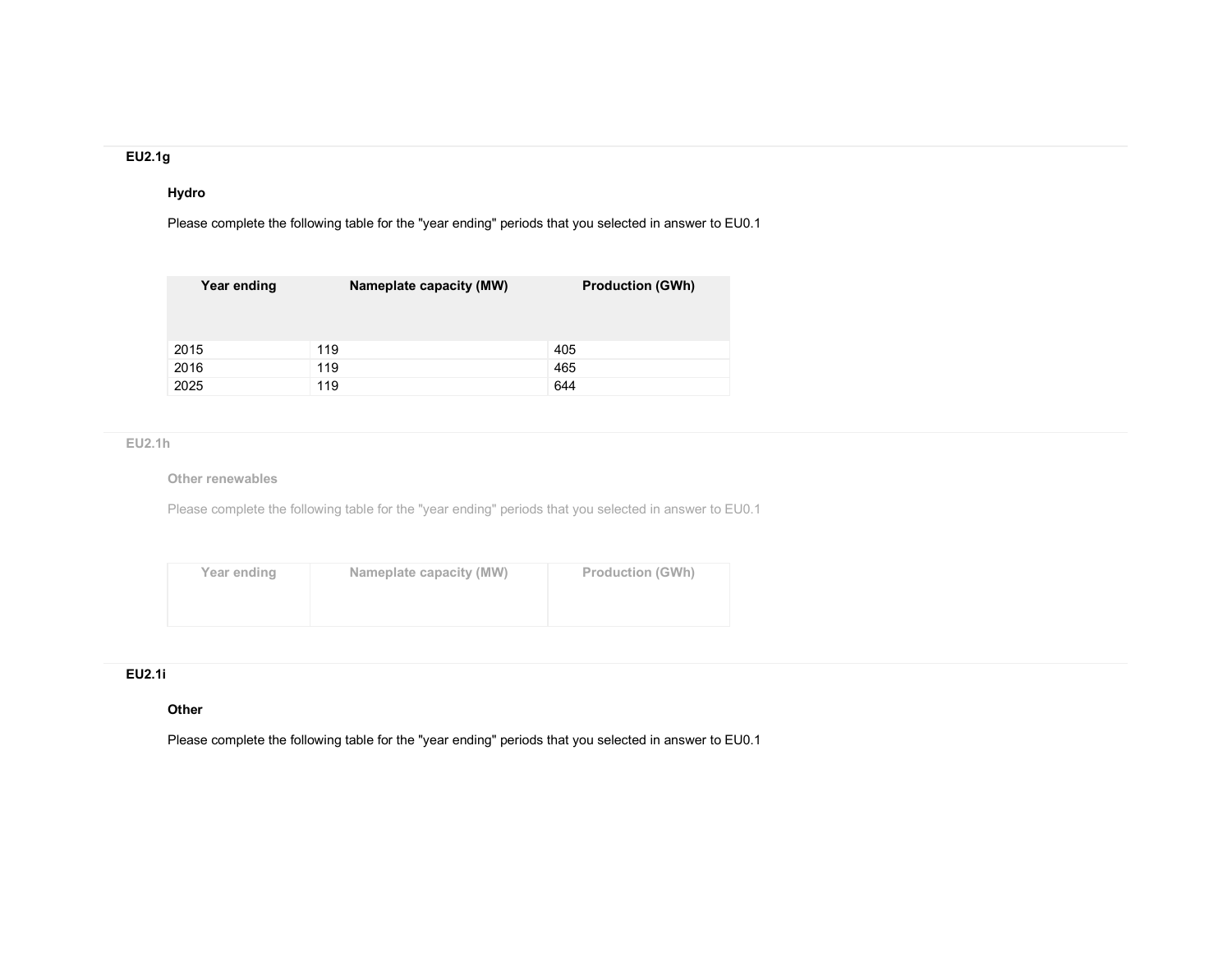| Year ending | Nameplate capacity (MW) | <b>Production (GWh)</b> | <b>Absolute emissions</b><br>(metric tonnes CO2e) | <b>Emissions intensity (metric</b><br>tonnes CO2e/MWh) |
|-------------|-------------------------|-------------------------|---------------------------------------------------|--------------------------------------------------------|
| 2015        | 87                      | 297                     | 202051                                            | 0.68                                                   |
| 2016        | 87                      | 297                     | 202152                                            | 0.68                                                   |
| 2025        | 87                      |                         |                                                   | 0                                                      |

# EU2.1j

## Solid biomass

Please complete for the "year ending" periods that you selected in answer to EU0.1

| Year ending | Nameplate capacity (MW) | <b>Production (GWh)</b> | <b>Absolute emissions</b><br>(metric tonnes CO2e) | <b>Emissions intensity (metric</b><br>tonnes CO2e/MWh) |
|-------------|-------------------------|-------------------------|---------------------------------------------------|--------------------------------------------------------|
| 2015        |                         |                         |                                                   |                                                        |
| 2016        |                         |                         |                                                   |                                                        |
| 2025        |                         |                         |                                                   |                                                        |

### EU2.1k

# Total thermal including solid biomass

Please complete for the "year ending" periods that you selected in answer to EU0.1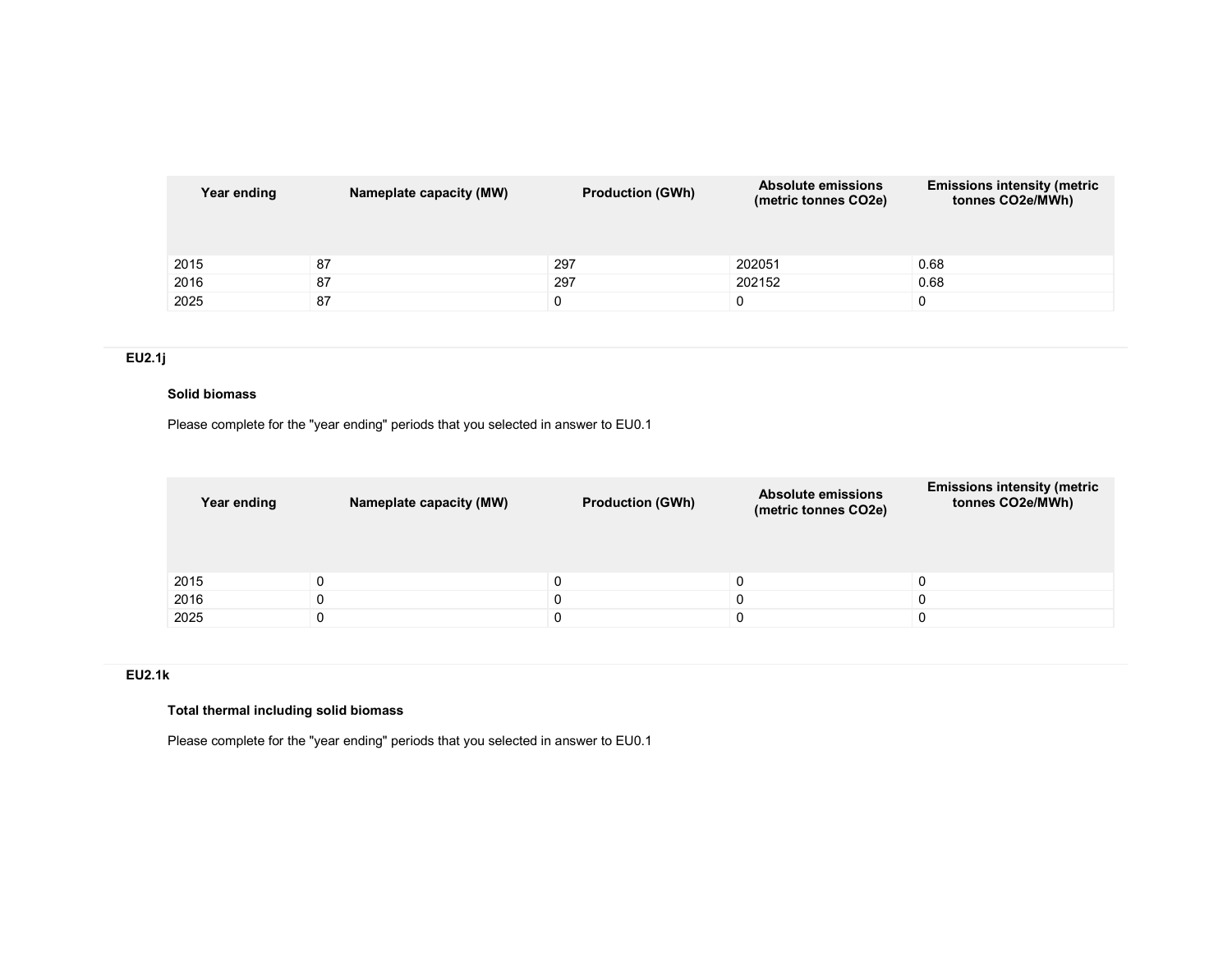| Year ending | Nameplate capacity (MW) | <b>Production (GWh)</b> | <b>Absolute emissions</b><br>(metric tonnes CO2e) | <b>Emissions intensity (metric</b><br>tonnes CO2e/MWh) |
|-------------|-------------------------|-------------------------|---------------------------------------------------|--------------------------------------------------------|
| 2015        | 367                     | 950                     | 1072914                                           | 1.13                                                   |
| 2016        | 367                     | 893                     | 885719                                            | 0.992                                                  |
| 2025        | 347                     | 1270                    | 1038101                                           | 0.817                                                  |

## EU2.1l

### Total figures for this country

Please enter total figures for this country for the "year ending" periods that you selected in answer to EU0.1

| Year ending | Nameplate capacity (MW) | <b>Production (GWh)</b> | <b>Absolute emissions</b><br>(metric tonnes CO2e) | <b>Emissions intensity (metric</b><br>tonnes CO2e/MWh) |
|-------------|-------------------------|-------------------------|---------------------------------------------------|--------------------------------------------------------|
| 2015        | 486                     | 1355                    | 1072914                                           | 0.79                                                   |
| 2016        | 486                     | 1358                    | 885719                                            | 0.652                                                  |
| 2025        | 500                     | 1951                    | 1038101                                           | 0.532                                                  |

## Further Information

In other renewable energies, we have solar energy.

# Page: EU3. Renewable Electricity Sourcing Regulations

EU3.1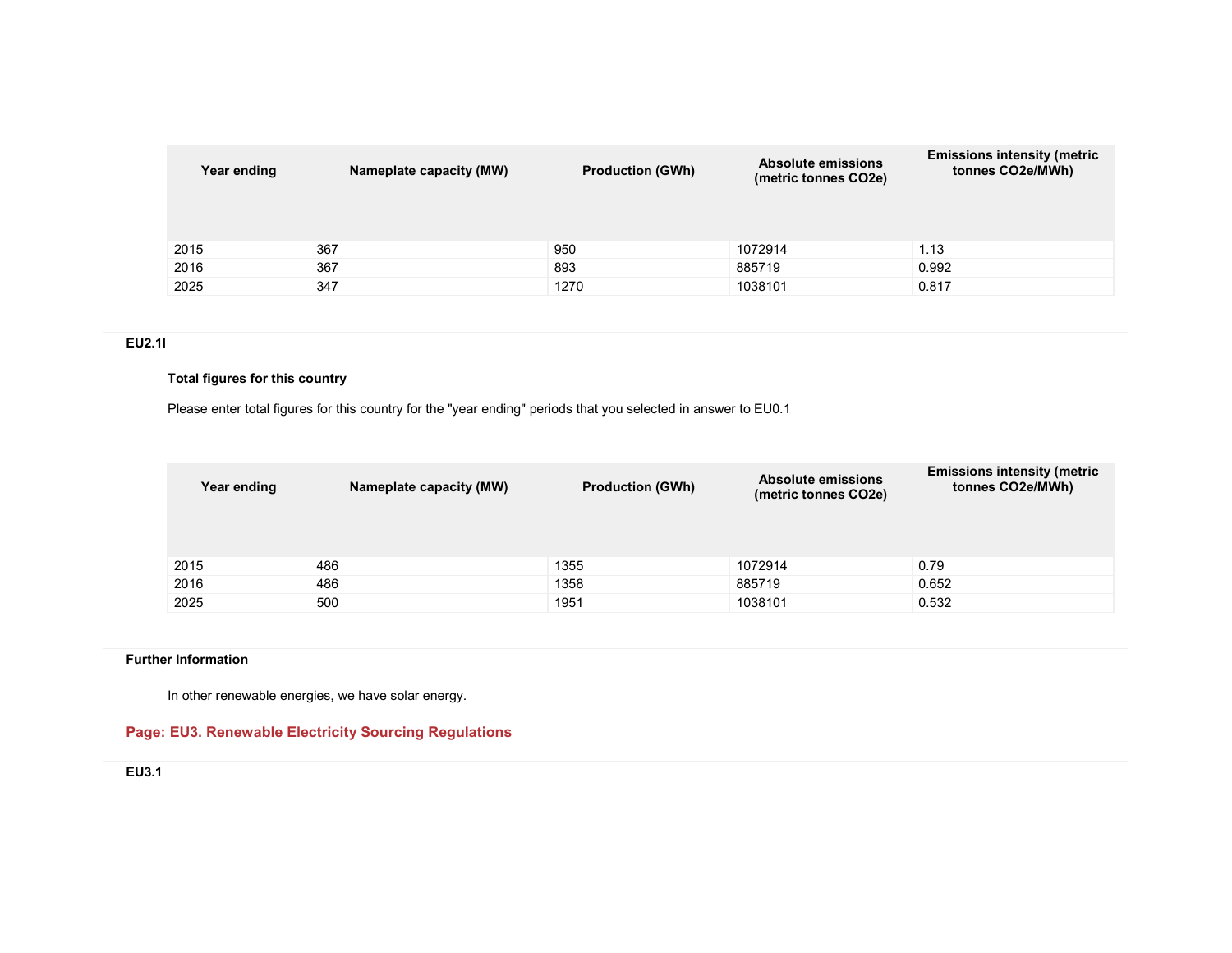#### In certain countries, e.g. Italy, the UK, the USA, electricity suppliers are required by regulation to incorporate a certain amount of renewable electricity in their energy mix. Is your organization subject to such regulatory requirements?

#### No

### EU3.1a

Please provide the scheme name, the regulatory obligation in terms of the percentage of renewable electricity sourced (both current and future obligations) and give your position in relation to meeting the required percentages

| Scheme name | Current % obligation | Future % obligation | Date of future<br>obligation | Position in relation to<br>meeting obligations |
|-------------|----------------------|---------------------|------------------------------|------------------------------------------------|
|             |                      |                     |                              |                                                |

### Further Information

### Page: EU4. Renewable Electricity Development

### EU4.1

Please give the contribution of renewable electricity to your organization's EBITDA (Earnings Before Interest, Tax, Depreciation and Amortization) in thecurrent reporting year in either monetary terms or as a percentage

| Please give:                                   | <b>Monetary figure</b> | %<br><b>Comment</b> |                                    |
|------------------------------------------------|------------------------|---------------------|------------------------------------|
|                                                |                        |                     |                                    |
| Renewable electricity's contribution to EBITDA |                        | 51.00%              | Hydrological and wind power plants |